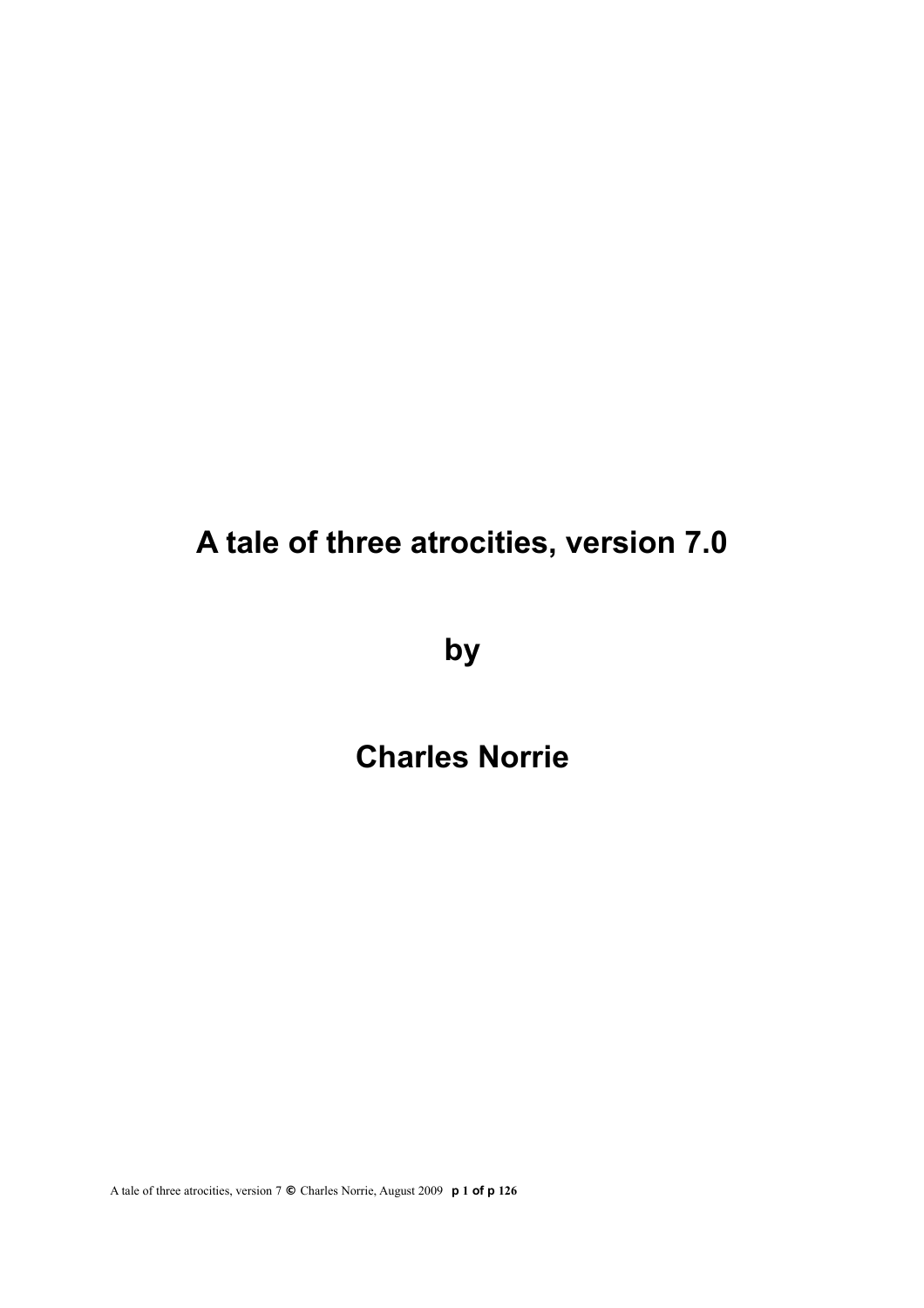**15 Canonbury Grove Islington London N1 2HR England 00-44-(0)-7359-9310** [CBNorrie@hotmail.com](mailto:CBNorrie@hotmail.com)

**Mr Barack Obama, President of the United States of America, the White House, 1600 Pennsylvania Avenue NW, Washington DC 20500-0004, United States of America**

**The CIA, Iran and Pan Am 103**

**This letter should lead to the abolition of the CIA.**

**Two hundred and seventy people died that one man should reach the White House and not have his candidacy brought down in flames by Iran. The decision to destroy the** *Maid of the Seas* **(Pan Am 103 of 21 December 1988) was made by the White House, following a secret agreement between a senior US government official and five Iranian emissaries, and implemented by the CIA, though the initial destructive device, sufficient to destroy the** *Maid,* **was stuck on the interior surface of baggage container AVE4041 PA by an Iranian hand.**

**There was no Libyan rôle whatsoever. Mr Megrahi is a complete innocent, the unfortunate victim of a vicious CIA plot.** 

Pan Am 103 was destroyed by an unknown Iranian using a plot that was conceived developed and implemented by the CIA. Two known CIA officers, at least, are guilty of conspiracy to murder, (and in some jurisdictions would face a charge of murder) for, if as I believe they did not start the destruction of the *Maid,* they ensured by acts of commission and omission that that aircraft was completely destroyed in the air, its remains landing on the town of Lockerbie, a small community in the Scottish Borders.

I have been working on this theory for nearly twenty years, and it relies solely on material in the public domain, with a couple of minor exceptions, which I clearly note.

The British angle in almost completely invisible, as its intelligence agencies do not seek the dangerous path of publicity the CIA craves.

I have set myself more than the task of showing Mr Megrahi is not guilty but put forward here a theory which entirely exonerates him for he is the victim of a brutal US inspired plot, which is better shown by demonstrating what that plot was, rather than by trying to tear apart the tangled of muddled information that convicted him.

Please would you consider what I have written.

Yours faithfully,

Charles Norrie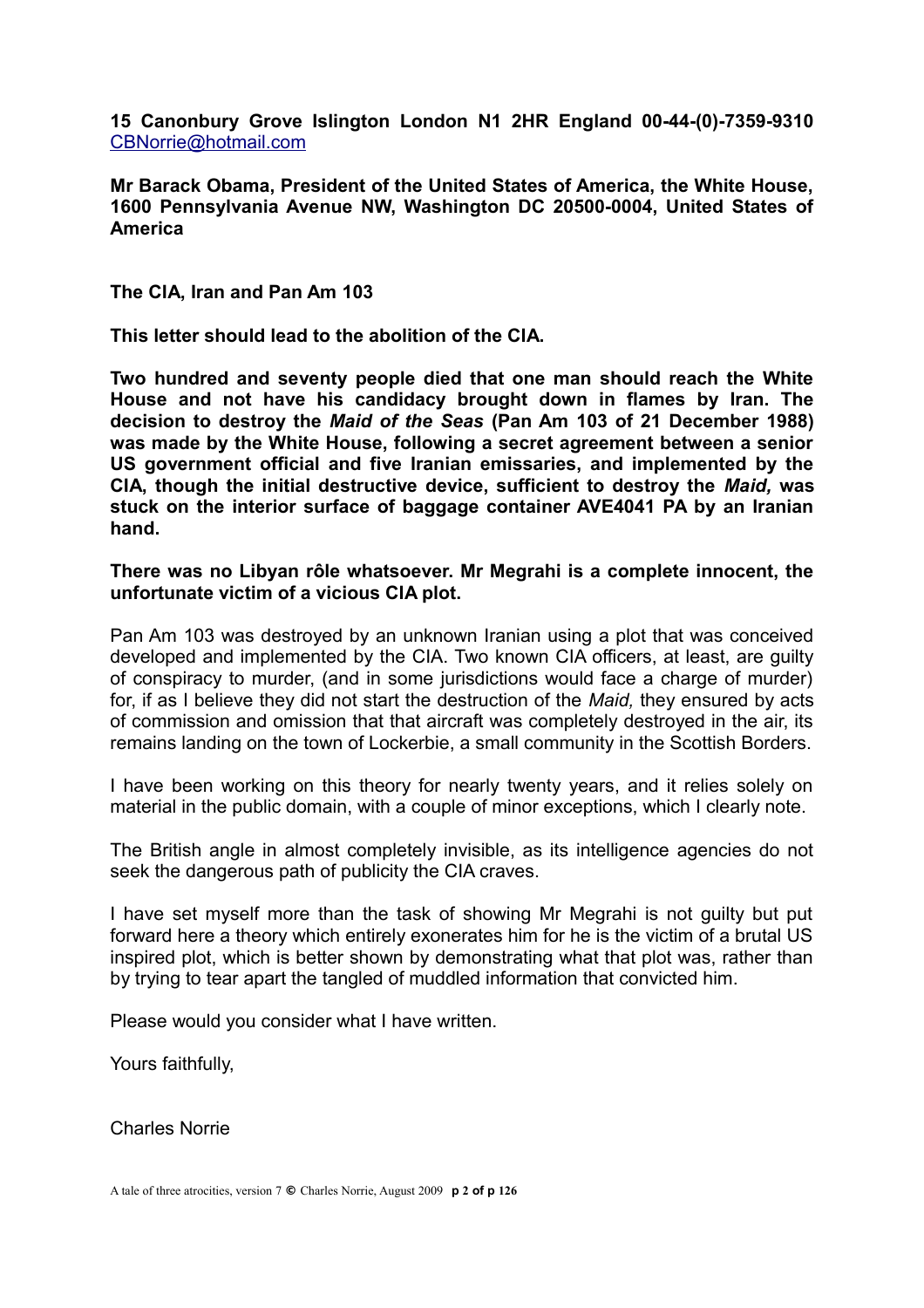# **The seventh version of "A tale of three atrocities"**

This is my seventh iteration through the Lockerbie story, and one many may find the most unsatisfactory. It makes several *apparently* unsupportable claims, of which the evidence is there, if only it is read carefully and precisely. For example, much will be made of the *fact* that there was a second explosion aboard the *Maid* which was large enough to cause it to break into pieces. How do we know? It is reported in the AAIB published report in at least three places, but in such a way to persuade the casual reader of the opposite conclusion, a technique of report writing the British Civil Service is superbly skilled at. Then there is the debris trail map which shows two distinct fragmentation streams. The most logical way to arrive at two different streams is by saying there were two separate explosions.

It differs from version 6 in that it proposes a slightly different mechanism for the triggering of the second device the *materiel* on the CIA pallet

Why has this not come out? Firstly, the Zeist trial process was nothing to do with establishing the truth of the downfall of the aircraft, but only of the guilt of the two accused. The defence lawyers made no substantial criticism of the account of the disaster given in the heavily bowdlerized AAIB (UK Air Accident Investigation Branch) report, and the Scottish Crown Office is relying on that failure deny papers to Mr Megrahi's counsel, even today. The trial was simply a process by which Mr Megrahi could be convicted and was, and was nothing to do with establishing anything else. The evidence of a second explosion would not have helped in that endeavour and would indeed have been positively unhelpful. Mr Megrahi could not have had access to the CIA pallet, as I shall maintain (and is obvious), and the elements of the second explosion started in Cyprus or the Lebanon and Malta is 1700 km from the former.

#### **The explosion on the CIA pallet disproves every other theory**

That explosion on a CIA pallet will disprove any other theory. It cannot just not be Megrahi – it can't be PFLP GC, Syria, South Africa or anyone else.

#### **The obligations on a prosecution**

There is no obligation on a prosecution to place evidence before a court that is unhelpful (and in this case, if it had emerged it would have been disastrous to it). Legal proof is immensely inferior to scientific proof, for there there is an obligation on protagonists to place all their evidence on the table, and even to develop arguments that counter the proposition they wish to prove. (See Darwin's *Origin of Species,* as a superb example of careful science writing which answers as many possible critics of his theory, in arguments they would be familiar with. It stands today 150 years after it was published. Answers to all the Creationist and Intelligent design arguments can be found in the pages of the *Origin,* if not in the detail that has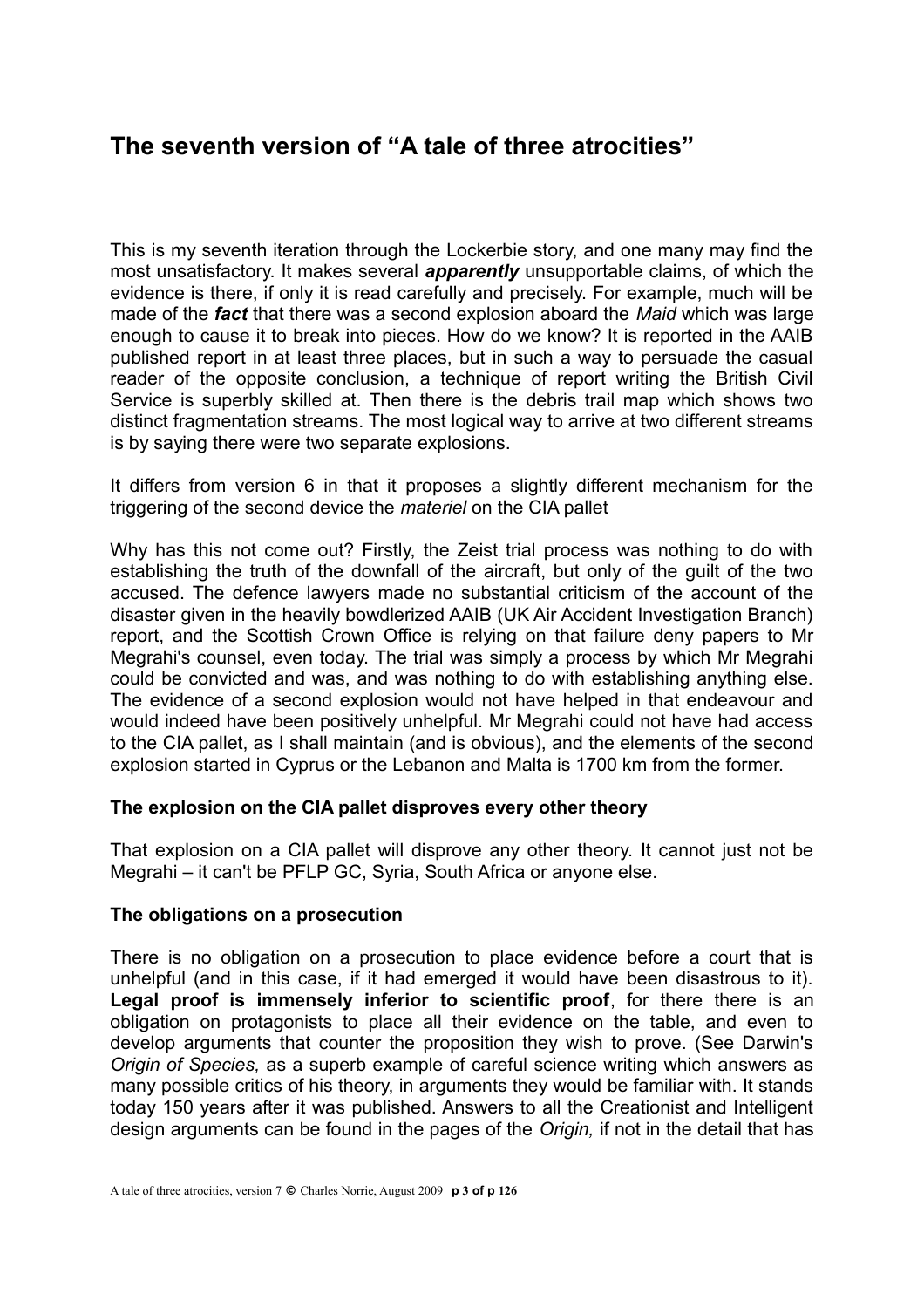since been discovered, then in the form of such arguments).

So, a Crown witness must be careful to respond only to the questions that are put to him by a prosecutor, and who may well have taken particular care to fillet his written evidence to support the thesis that he (the prosecutor) wishes to demonstrate (not prove). A Crown witness (especially an expert professional) who strays beyond this brief and causes the prosecution to fail, will soon find himself out of a job. Worse if his evidence is found wanting at appeal and a person who has been convicted has to be released, as had happened to Mr \*Thorne. (a \* means that the name is a pseudonym chosen by me ¶ by someone else (and I do not know the individual's real name),  $\neq$  by someone else (and the pseudonym is publicly known)). I am quite willing to reveal pseudonyms, where I know, or have invented them, but not electronically, or in a way that would make it not possible to sue me in the UK or other courts).

I think a number of officials I mention in this document have relied of a certain intellectual *legerdemain* to permit them come to the conclusion the results of the Lockerbie investigation could be presented as true. If they hadn't, their careers would have been forfeit.

The next issue is that it is intended to try to demonstrate the complexity of the Lockerbie plot, both in its conception and execution, and that it was not a fixed but an almost organic and developing thing over several years. Do not believe the CIA knew the outcome it wanted at the start, because it is clear it didn't. Sometimes in this account, because there is no information whatsoever, it will be necessary to use fictional means to demonstrate what are real truths. Parts of the UK Government, authorities and services were, I think, extremely upset in the way in which the perpetrators of the Lockerbie plot seemed to expect British agencies to co-operate with the CIA often to the detriment of British institutions and facilities, and BSS (British Security Services - an American acronym for MI5 (the Security Service) and MI6 (the Secret Intelligence Service), which may act covertly to influence the outcome of events in favour of national interests (according to its Wikipedia entry), which went far beyond what was intended by the initial agreement between the White House (in Mr Reagan's Presidency) and Number 10 (Mrs Thatcher's incumbency). Some of this I have had to put in the form of cheap novelette spy fiction.

#### **The eight big secrets about the Lockerbie tragedy**

| <b>Secret</b>                                                                                                                                  | Why true                                                                                                             | <b>Status</b> |
|------------------------------------------------------------------------------------------------------------------------------------------------|----------------------------------------------------------------------------------------------------------------------|---------------|
| That a single IED was stuck to the Read Mr Claiden's Not accepted yet<br>inside of AVE4041 PA by an unidentified (AAIB) evidence at<br>Iranian | the Zeist trial about<br>the mild blast from<br>device<br>a<br>apparently stuck to<br>the side of<br>AVE4041 PA, and |               |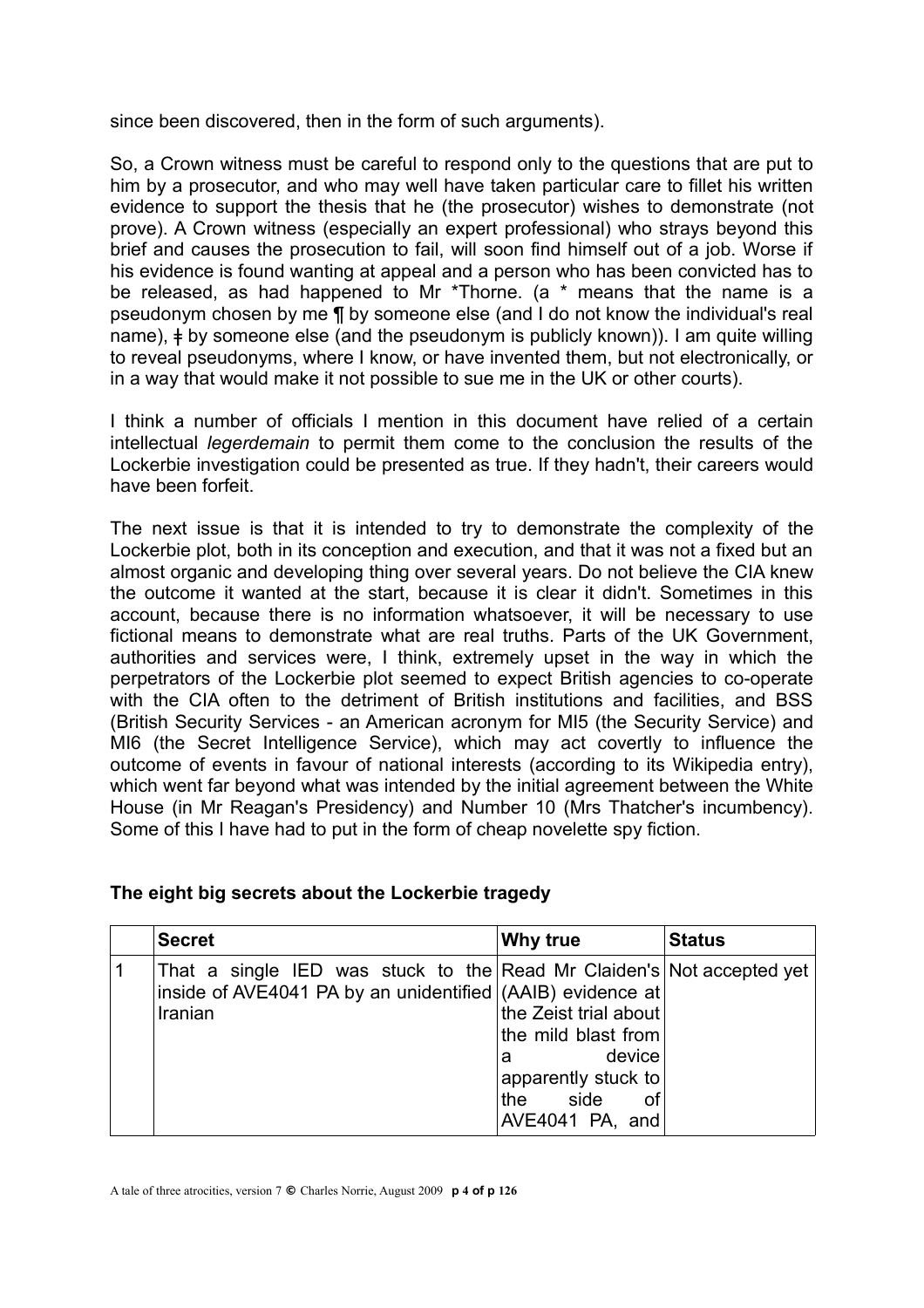|                |                                                                                                                                                                                                                                                                                       | inferred real<br>the<br>story of the break-<br>in at Heathrow                                                                               |                                                                                                                             |
|----------------|---------------------------------------------------------------------------------------------------------------------------------------------------------------------------------------------------------------------------------------------------------------------------------------|---------------------------------------------------------------------------------------------------------------------------------------------|-----------------------------------------------------------------------------------------------------------------------------|
| $\overline{2}$ | That there was a negotiation between a Ludwig<br>very senior (named) US official and 5 Breackeleer's<br>Iranian government officials in Glion claim, with which I<br>Switzerland which resulted in a one and concur<br>one only revenge deal for the downing<br>of the Iranian Airbus |                                                                                                                                             | de Not accepted yet                                                                                                         |
| 3              | That there was a break-in a Heathrow Proved at<br>Airport, and it was significant to the appeal, (but its real Zeist appeal, but<br>bombing, for it was the method by which implication<br>an Iranian stuck an IED on the inside of<br><b>AVE4041 PA</b>                              | $acceled$ and interpreted<br>probably<br>deliberately<br>introduced to the remote in time<br>appeal by BSS as<br>a way drawing its<br>teeth | Zeist Demonstrated at<br>$not $ wrongly<br>by<br>the Appeal Court<br>as<br>being<br>too                                     |
| 4              | That there was a second explosion of $ A A B$ report, Not accepted yet<br><i>materiel</i> aboard the <i>Maid</i> . I infer this quantity of damage<br>was deliberate, but the AAIB swallowed to aircraft<br>the lie that it was accidental.<br>It was most probably triggered by a    | Debris trails and<br>denial<br>that there<br>were 2 IEDs on the<br>Maid                                                                     | <b>Not</b><br>even                                                                                                          |
| 5              | mobile phone call.<br>That the press release by the CIA of 22 The silliness of the Not<br>December 1988 contained fully genuine UDL claim. The yet, as it has<br>claims of responsibility that had been others (Iran<br>received by the Agency                                        | Mossad)<br>have been genuine<br>calls to the Agency                                                                                         | considered yet<br>accepted<br>and been overlooked<br>$might $ by everyone                                                   |
| 6              | That the Helsinki and Toshiba warnings<br>were genuine, but both designed and<br>promulgated by the CIA for separate<br>and specific purposes                                                                                                                                         | Both can be shown Both<br>have<br>to<br>devised by the CIA genuine, though<br>for<br>purposes                                               | are<br>been accepted<br>as<br>different US SD<br>denied<br>truth<br>οf<br>the<br>Helsinki warning<br>by 10 December<br>1988 |
| 7              | That the PT 35 chip was genuine and Began<br>had come from the device that brought board                                                                                                                                                                                              | circuit The<br>as                                                                                                                           | item<br>that<br>probably has caused the                                                                                     |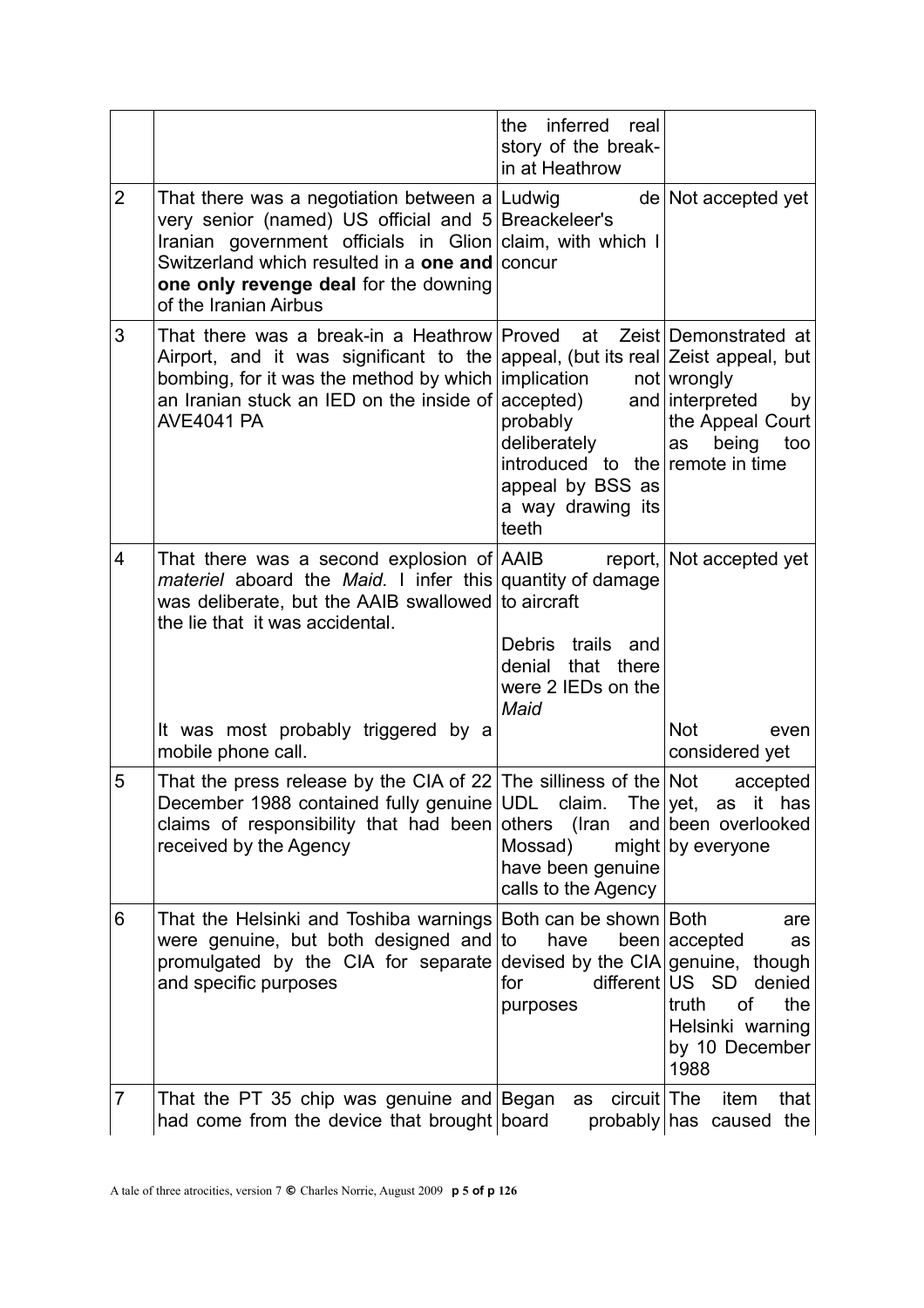|   | down the Maid                                                                                                              | obtained from Mr greatest problem<br>Lumpert of MEBO to the courts and<br>Switzerland<br>possibly obtained greatest<br>by Mr ¶Orkin<br>Manufactured<br>by<br>CIA into remains of<br>timer,<br>and<br>a<br>planted<br>in<br>evidence stream at<br>RARDE,<br>Fort<br>Halstead, England<br>in late 1989 | has raised<br>the<br>suspicion                           |
|---|----------------------------------------------------------------------------------------------------------------------------|------------------------------------------------------------------------------------------------------------------------------------------------------------------------------------------------------------------------------------------------------------------------------------------------------|----------------------------------------------------------|
| 8 | That material collected from the case Original materials Does not cause<br>be the blast suitcase was<br>said to<br>genuine | collected<br>from $ as $<br>various<br>placed in<br>Samsonite<br>suitcase and blown<br>up at a CIA facility<br>USA,<br>the<br>in<br>transported across<br>the Atlantic and<br>placed in remains<br>of AVE4041 PA just<br>after the disaster                                                          | great<br>а<br>sources suspicion as the<br>$a PT 35$ chip |

With those provisos, I suggest:

#### **Why was Lockerbie carried out?**

**Two hundred and seventy people died so that one man should reach the White House and not have his candidacy brought down in flames by Iran.** That is my conclusion of nearly twenty years of trying to understanding Lockerbie, and is not the one I had ever expected to come to. I am very sad to have to come to that conclusion.

#### **The CIA**

A strangely arrogant, inconsistent, foolhardy and leaky organisation the CIA insists that all countries in some way want to be the USA, even if a pale shadow of that country which takes its rôle in the world so seriously and discharges it so poorly.

For example the CIA is convinced the UK got its independence (from what) in 1927!, and while it corrects that impression somewhat in the potted history it gives (standard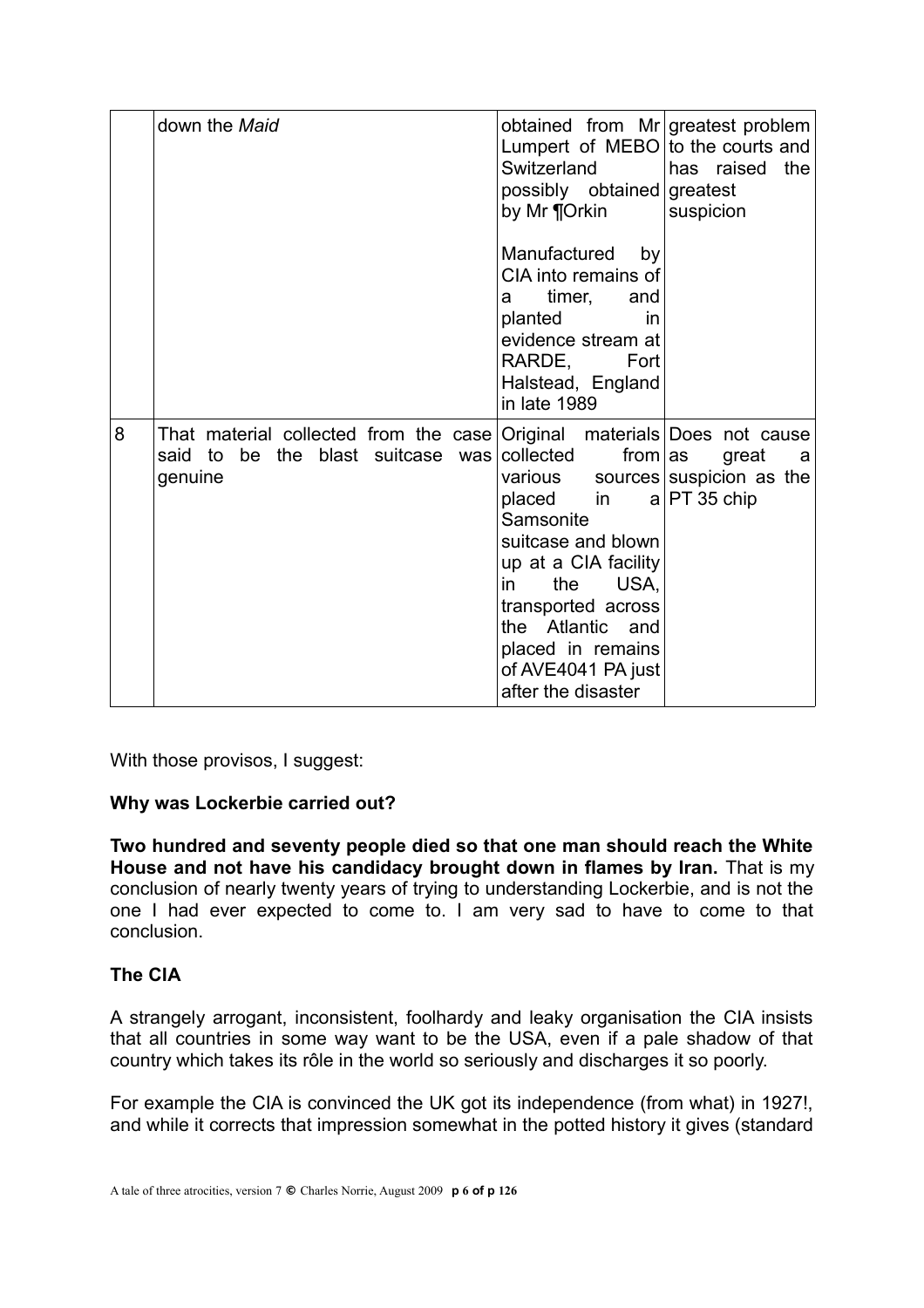fare from a children's encyclopaedia, it seems the CIA is not really happy unless you have a proper (i.e. American) revolutionary history). Yes UKGB&I became UKGB&NI in 1927, no there isn't a single national holiday, so why not choose 405, when the Romans left, leaving behind a country which thought of itself as Roman? England itself is a conquered land that has not yet thrown off the Norman yoke, so the question of independence is really rather silly, otherwise this document would be written in a different sort of German, unmodified by French and the Germans themselves would have been invaders, as Anglo-Saxons.

You may say this is a trivial point but it says much about the attitude of the organisation and its own self belief and that its agents at least in the USA are seen as a trusted source of wisdom and knowledge.

No it isn't; no they aren't.

#### **Rôle of the CIA**

**No-one doubts that the CIA must have had some rôle in Lockerbie, but has anyone considered that the Agency arranged almost the whole operation with three major exceptions: the initial agreement between the US and those who wanted the destruction of a US plane, that the CIA demanded that a person from the nation which wanted that destruction should carry it out (and the nationals of that country desired the same end) and that the British declined to allow the CIA to claim that the device was loaded at Heathrow, and directed the cover up?**

This is no more than a development of what I've said before and not a refutation of it. Unfortunately I find the perfidy of elements of the US Government, especially the CIA, is greater, every time I return to the question.

In my view, some parts are indubitably true. Pan Am 103 fell from the sky as a result of a explosion aboard it (or just possibly a missile attack, though I doubt that, and can prove it). No-one doubts that, however eccentric and weird we may think their subsequent claims.

#### **UT-772: or why Lockerbie is important to me**

My reasoning for coming to this view about Lockerbie because I had a personal interest in another plane crash of the era, UT-772 of 1989. Formally, no link was ever established between the two cases. In the background the spectre of UTA blights the whole of the latter parts of the Lockerbie story, because the CIA decided to blame Libya for the tragedy and came across two Libyans who fortuitously happened to be on Malta at a time when they could be depicted as air terrorists. I happen to have come to the conclusion that the fortuitous circumstances of UT-772, (I can detect no US involvement in that disaster), were shamelessly used by the CIA to create a Libyan attribution for the Lockerbie bombing, but these circumstances came to light (to the CIA) long after the downing of the *Maid of the Seas.* The Lockerbie investigation decried any connection except of the broadest sense, between the two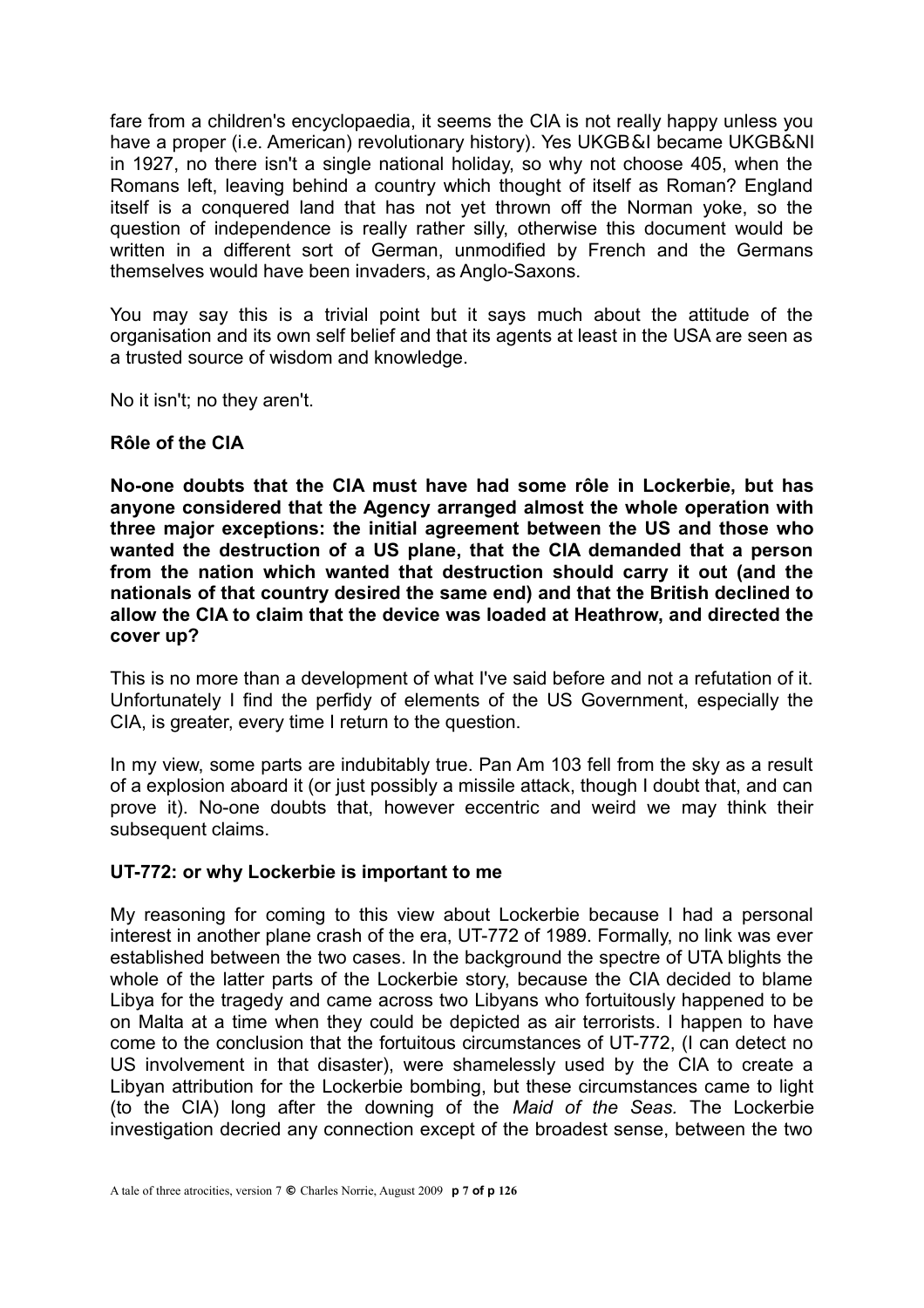cases. I think the French forbade that though more tangential commentators (and governments) have made the obvious connections. My own fear is that the fact that the Libyans did down the UTA aircraft, which they did with at a more complete level of proof than is available over Pan Am 103, will mean that that nation's leaders will turn round and say 'we didn't do UTA either', when they demonstrably did did, when the Lockerbie story fails.

The reasons Libya did UTA (and the evidence of it) are:

- as revenge by Libya for their defeat in the Aouzou strip (Chadean) war
- $\cdot$  the hurried departure of Libyan ambassador to the Congo, Mr Elazragh, after the UTA bombing
- the placing of Mr Mangatany in charge of a Libyan financed Congolese opposition group (after a internal coup), his cultivation and his dispatch to Paris on UT-772 with a suitcase that was detonatable and detonated
- $\cdot$  that Libya spent a small fortune in bribing the remaining members of that group to stay silent afterwards
- $\cdot$  that suitcases had been obtained from the PLO exiled in Tripoli from Lebanon and were stored in the premises of the Joint Security Office/External Security Office (JSO/ESO) in Tripoli
- $\cdot$  that copies unlabelled as evidence were found in its offices later by French investigators
- $\cdot$  that two of the perpetrators (who directly caused the device to be primed and given unknowingly to a *mule*) were sent under cover as auditors for a Libyan/Congolese timber exploitation company in the Congo, but never appeared in its offices or submitted reports back to Tripoli and had no background in accountancy or timber, nor were copies of their reports found in company HQ in Tripoli
- . that these two individuals, who were Libyan military personnel, received rewards and promotions after the attack
- . that Taiwanese timers were obtained from a West German firm
- that there is a pretty full account of how the device got on UT-772 considering (a) one of the parties is dead and (b) the Libyans haven't exactly wanted to talk.
- $\cdot$  that least one partner of a significant personage changed the date of their travel from the doomed aircraft
- $\cdot$  that one Libyan diplomat delayed his flight by a week, so did not travel of the flight, but did so a week later
- . that a delegation of Libyan delegates (some 80 people) did not turn up at an ICAO conference held coincidentally immediately after the bombing
- $\cdot$  that an announcement was made in advance of the bombing 'that good news was to be expected', but there was no statement of what that good news might be, nor did it ever come
- $\cdot$  that two previous attempts (failed) had been made on the same route within the previous ten years, both credited to Libya
- That there were widespread rumours in the extensive Libyan *diaspora* in North Africa that it was a Libyan job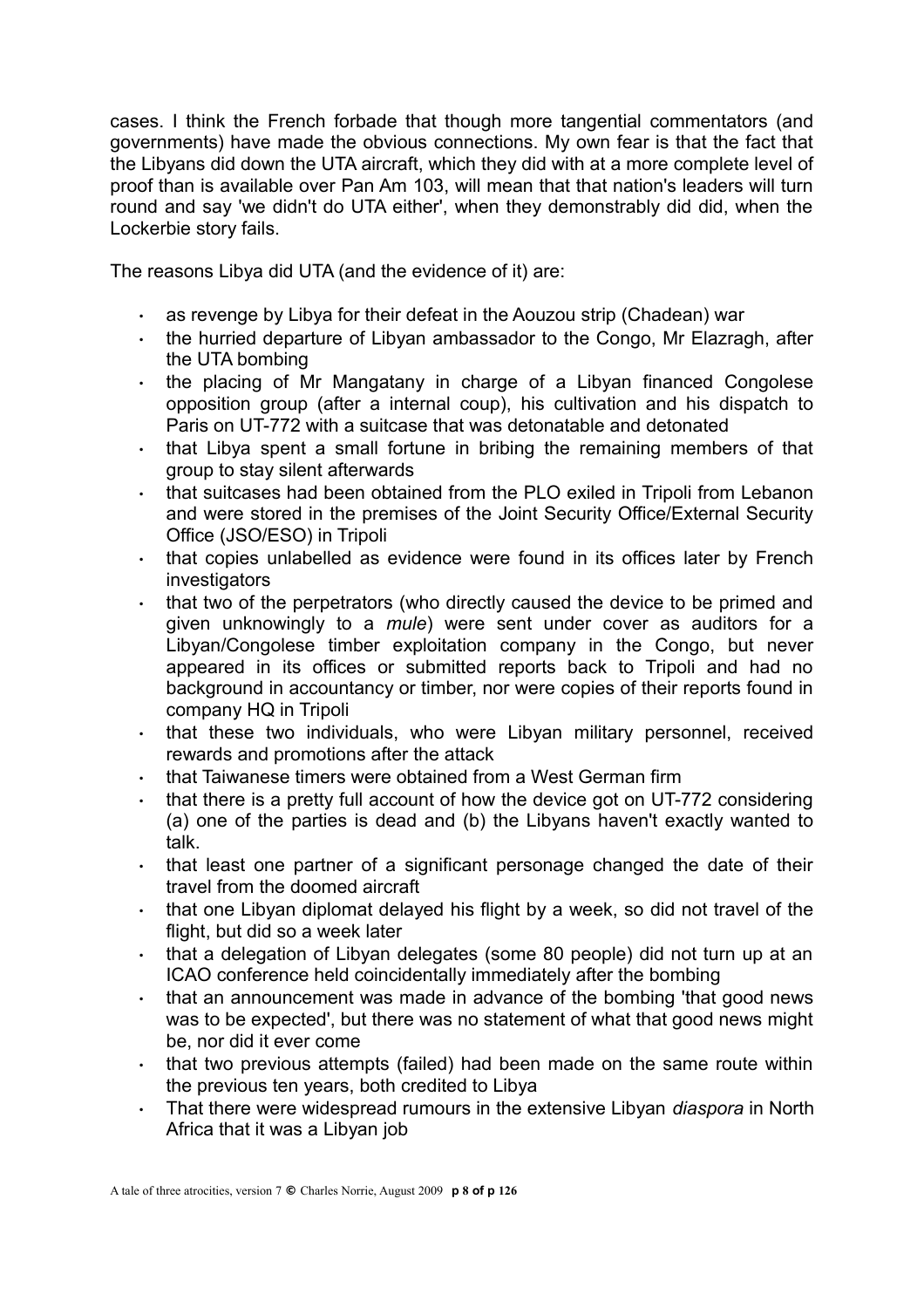- $\cdot$  that Libya conducted a widespread public relations campaign after the disaster in France to deny responsibility
- $\cdot$  that the Libyan Government claimed at one point after the bombing that it was the product of an as yet unidentified Libyan based group opposed to both Libyan and French policy. This point was considered particularly damning by Juge Bruguière
- That Moses Koses (all round bad guy and British asset, possibly a son of the Colonel) became extremely agitated when accusations of complicity in the downing were put to him by the French investigators
- . that a mysterious Arab-looking advocate in proper French legal costume (for the Paris courts) appeared at the trial of the 6 Libyans accused in 1999, did not speak, but was not recognised by anyone
- $\cdot$  that the Libyan government made voluntary compensation to the UTA relatives (though not on a Lockerbie scale) through both Libyan and French charitable foundations, though under no legal obligation to (as UN sanctions against the country had been lifted, thank you - Mr Jack Straw, then UK Foreign Secretary!))
- That the cost of the UTA settlement (\$170M) was to be claimed by Libya as being loaded on the re-entry fee of French oil firms, which under French pressure they denied
- The French negotiating committee (relatives of the deceased, government officials and lawyers) refused to admit a claim by Libya for compensation for 3 its military pilots killed by the French in a raid on a Chadean town, which immediately led to the conclusion that Libya regarded the destruction of the UT-772 flight as a reprisal against France, for its war with Libya over the Aouzou strip.

I make those 23 points at least 7 times as many independent clues as Lockerbie. Enough, surely!

I have deliberately excluded the claim by Mr Awad, a CIA asset resident in the US, who had been there for many years (since 1982) who said he knew Libya had carried out UTA. The Juge felt his point was evidentially worthless. Bruguière was not going to have his investigation into UTA contaminated by the CIA. This material was offered to the Juge in early 1990 during his *commission rogotaire* to the United States at the point the CIA had begun strongly to promote the Libyan attribution over Lockerbie.

# **CIA rôle continued**

The CIA was intimately involved with the downing of the *Maid*, but did not carry out the initial phase of the destruction. That assertion, I hope to demonstrate, but cannot prove. They facilitated it on the orders of the Administration, misdirected its true attribution, and in a sophisticated and progressive manner, cleared up after it, placing it as a responsibility of another country. That's a hard point to show, and for many people, such as the official investigators Marquise and Henderson too hard for them to consider accepting, though (according to the former) *they discussed the matter together on several occasions,* each time coming to the conclusion that what their security services told them must be truthful.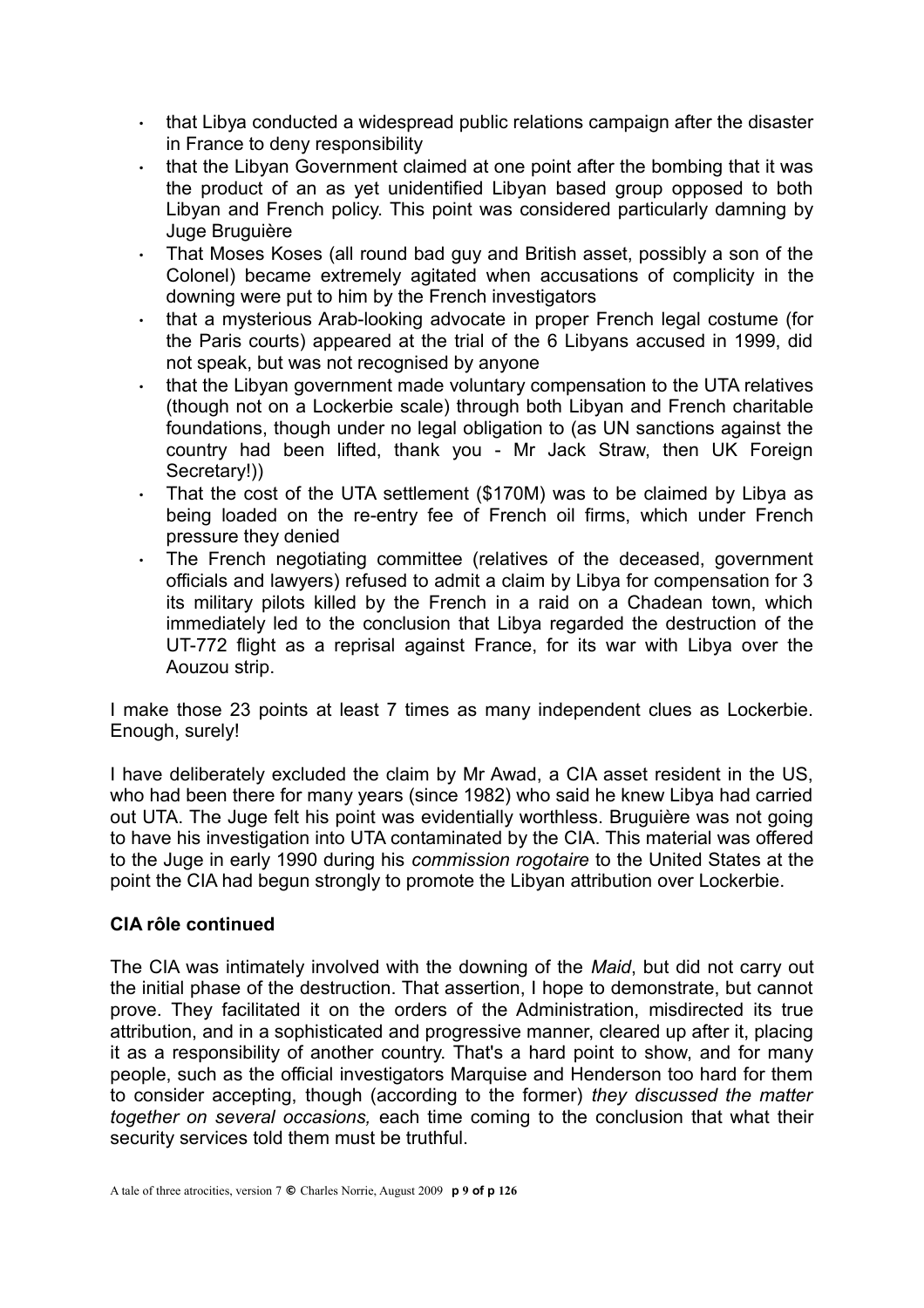Here, one must start with a statement of what I think is true. The CIA should have no more agenda than a bus route scheduler. The managers of a bus company decide what routes to service (for their own reasons, which may be to maximise profit, or provide a social service). The operators of that service deliver the consumables, buses at bus-stops.

Similarly, the Agency only carries out with what it is tasked with by the US government (and in this circumstance it was tasked by the White House). Unlike the FBI, which is a police force, the CIA has two different and essentially conflicting rôles; as an analytical agency and an operational one, and they are no more deliberately confused than in Lockerbie. Both these activities were deployed in the Lockerbie operation, and it is often impossible to distinguish or to separate them.

The CIA set an agenda over Lockerbie (with which it was intimately bound from the earliest stages (well before the incident itself), which dates back to just after the destruction of the Iranian Airbus. Much of that was concerned to maintain the integrity and consistency of its initial involvement.

#### **Marquise's attitude to the CIA**

Despite Richard Marquise's (who was the FBI lead investigator for much of the time of the investigation into Pan Am 103, though not at the start, where CIA interference was most visible) anger with the CIA at various points in the operation (especially in November 1990, where he considered the media initiative by \*Tomas Cattermole as entirely unhelpful), he seems to have believed that the CIA did not have its own agenda that led to the Lockerbie inquiry being deliberately misled. Both Marquise and Henderson, the Scottish SIO, though they claimed to have debated the matter seem to have been prejudiced against coming to any conclusion that would have scuppered the Lockerbie inquiry and certainly ended their careers.

Hence today, Marquise must be regarded as one of the strongest supporters of the CIA's rôle, as he sees it, which is of a organisation that has given up plotting and operational roguery to become a sort of US overseas detective agency. I cannot determine the point at which the CIA decided to turn over a new leaf, and its absence from Lockerbie after the initial run in with the Scots was based of the realistic understanding by themselves that their presence would be regarded as more harm than good. Nevertheless, they must have learned of the progress of the inquiry from the JIG within the Lockerbie inquiry, which Crawford (*The Lockerbie Incident, A Detective's Tale,* Trafford, Victoria, Canada, 2002, ISBN1-55369-806-1) complains kept to itself to itself. This book appallingly written book I would not recommend to anyone, unless, you are a hard-core mainlining Lockerbie junkie, like me. The public really should not have to have stuff like this inflicted on them.

Marquise was allowed to write *Scotbom: Evidence and the Lockerbie Investigation,* Richard A. Marquise*,* Algora Pub, 2006, ISBN: 9780875864501, his story of Lockerbie in which he shows that he swallowed the CIA lie whole, though occasionally it seems to have stuck in his throat to do so; had he however reluctantly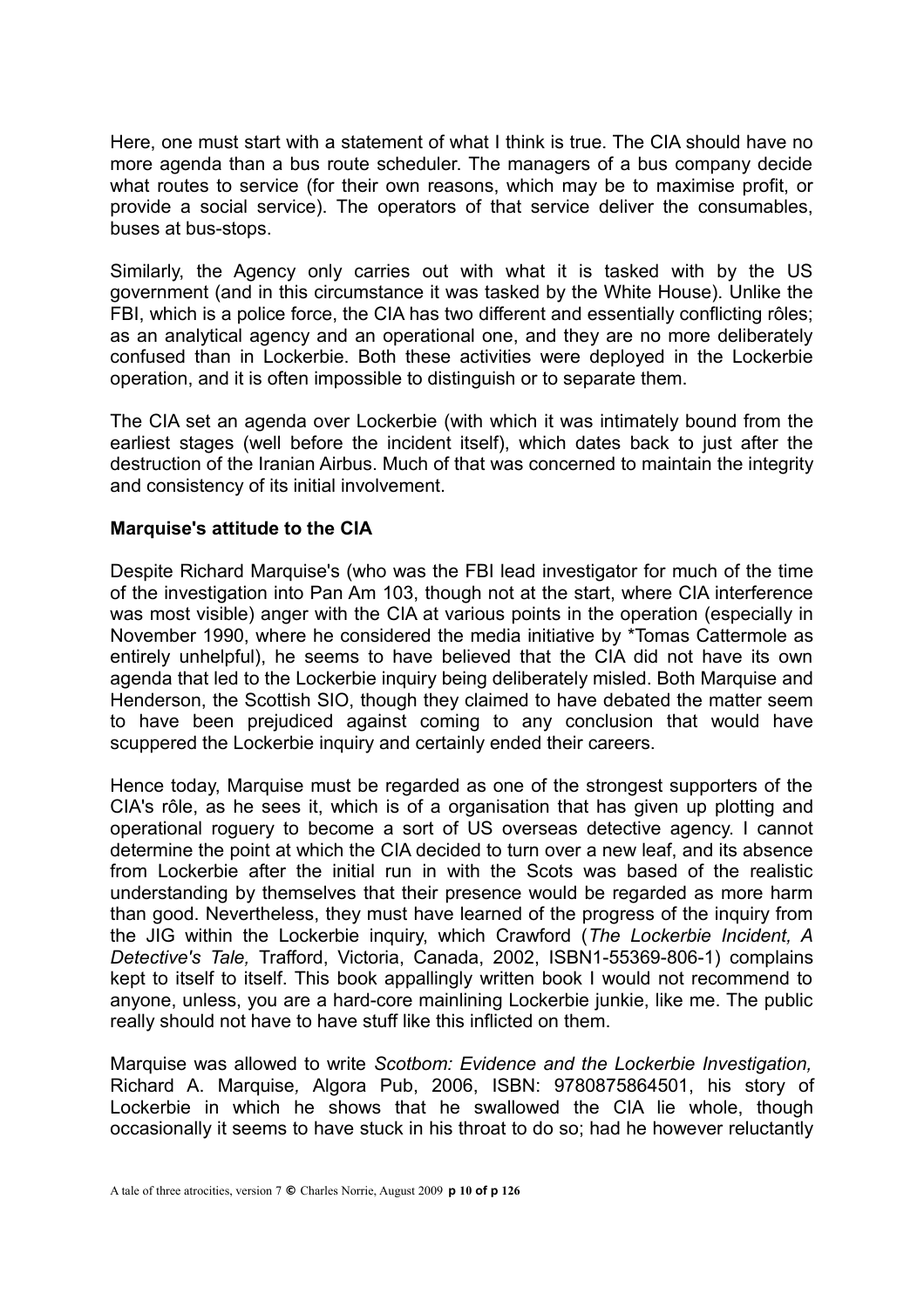come to the conclusion that Libya had not carried out the bombing of Pan Am 103, he would, I suggest, have become another casualty in the pursuit of the acceptable and necessary lie.

#### **Crawford was not allowed to appear the Zeist trial**

I am indebted to both authors of books for taking the trouble to write them. Marquise's which is constructed as if it had been composed from a contemporaneous diary allowed me to construct a timeline of about two to three times the depth of the one I had.

Writing a timeline has been one of the most important exercises of the whole business. Mine (joint Lockerbie and UTA) currently runs to over 750 items and, if you include the fact that many items are subdivided, possibly over 1000.

#### **Dates**

Very few of the dates used in this report are the subject of controversy. For the usual approach of the CIA has been to excise or not report inconvenient material, rather than engage in wholesale fabrication of dates. A typical almost 'sleight of hand' we will see in the tale of the manual Mrs Horton found. Another, is a slight an approximate misdating of an event, like Mr Bollier's first contact with the US embassy, Vienna, said to be early January 1989, turns out to be 19 January 1989. This misdating (or fudging, it would be more correct to say), was deliberately introduced to preserve the integrity of the claims regarding the PT 35 chip. I consider this to be one of the most damaging 'errors' that the CIA had to introduce.

Interestingly, there never seemed to be any major confusion over dates and sequencing of events – with the exception of Mr Bollier's first approach to the US embassy Vienna, given as early January 1989 in CIA sponsored accounts and 19 January 1989, a date spontaneously given to me by Mr Bollier when I asked him, and he had no reason to know why I wanted to know. By making up the 'semi-plenary troth', or downright lie, a term beloved by Mr Taylor, Mr Megrahi's defence lawyer, the CIA drew attention to the fact it what an antedating of the Libya based plot, to forestall the argument that the collection date of the Toshiba chip (PT 35) was after the date of Mr Bollier's approach to the US embassy Vienna. (In fact manufacture of this evidence took place months later in Kent and not Northumberland), but to protect the backstory of the finding of the chip, the date of Mr Bollier's approach to the US embassy had to be shifted, as Mrs Horton's finding of the manual could not as, of course, it was recorded in police records the CIA could not change.

Why this point was not adequately dealt with by defence counsel at the Zeist trial is a real mystery.

#### **Money**

When it comes to money, the technique is very different. Exact facts are given about amounts and transactions. However, the recipients never seem to benefit by these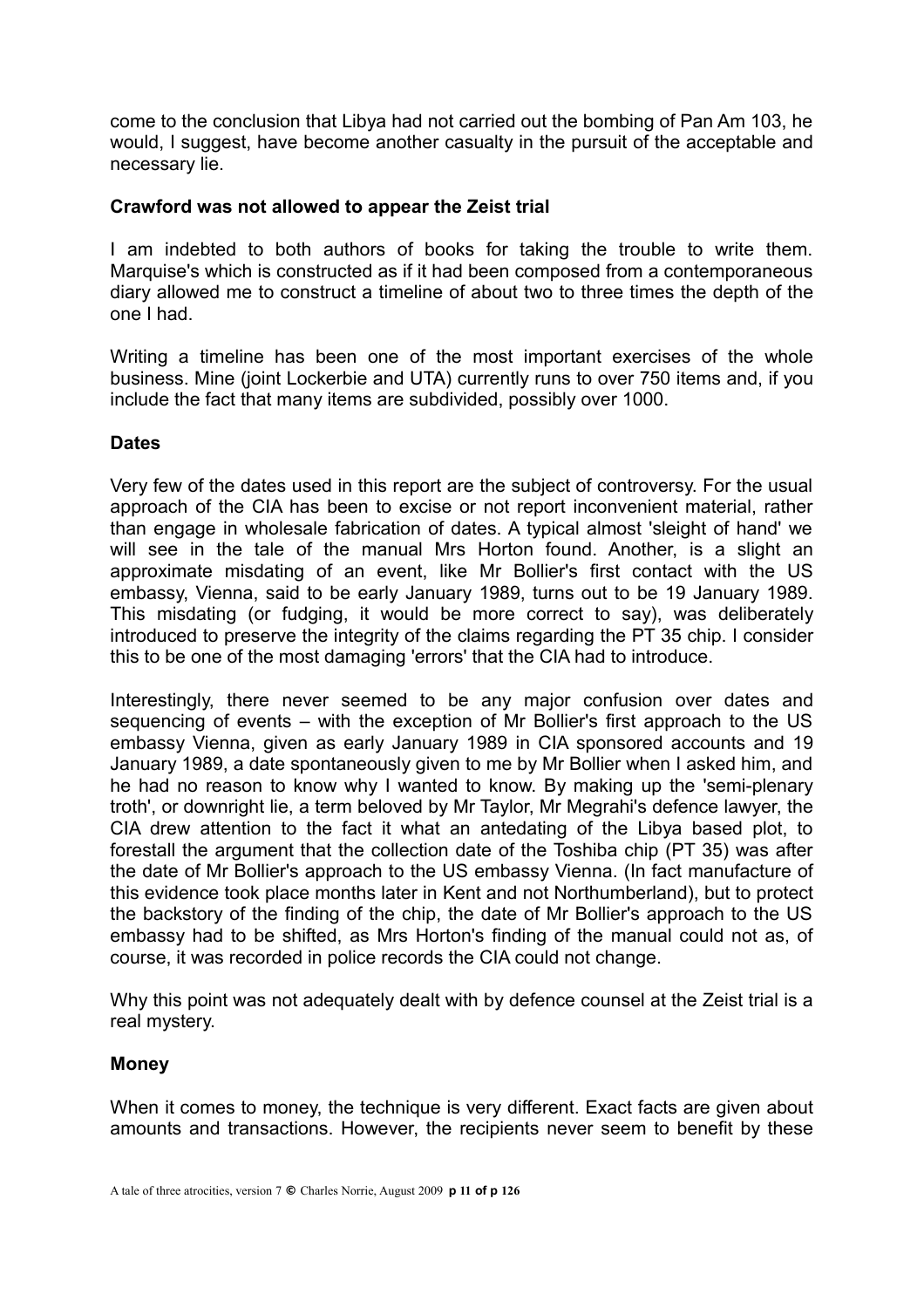large sums, for the real benefit is part of the CIA fantasy factory's output to promote a particular claim of culpability.

### **Mr Marquise and Mr Crawford did not appear as a witness at the Zeist trial**

It is significant that Crawford was not called as a Crown witness at the Zeist trial as his bosses said he was too familiar with the case. In other words he knew too much of the distraction operation that followed the bombing which, if it had become known would have destroyed it completely. Nor was Marquise, I suspect for similar reasons, though he did appear before the FGJ that indicted Megrahi and Fhimah.

Put this into my scientific model of reasoning, it is like saying that when a great scientist produces a new theory, he hides his claims behind a phalanx of idle and relatively ignorant laboratory assistants, in case he should 'mis-speak' himself, while a silver tongued advocate tries to destroy his theory.

# **The CIA on its opponents' motives**

The CIA seems incapable of believing that anyone working against the interests of the USA as it sees them, could be doing such things for reasons other than money. That revenge, opposition to US policies, political commitment, honour or religious fervour could enter the equation is explicitly and implicitly denied.

We shall see this when we come to consider \*Rupert Hantzau's almost racist reasons for why Iran was not the Lockerbie paymaster.

# **The remit of the Agency**

An important point to bear in mind is that the remit of the Agency restricts it to carrying out operations outside the United States. It is inevitable that parts of the operation nevertheless took place in the US, and I suggest they include the following actions:

- Conception and planning of the plot
- Conception and design of the first Lockerbie device (even if, as I shall argue, built by Iranians) and manufacture of the second
- Sourcing of all CIA materials, such as radio traceable suitcases and *materiel* (by which I means bombs not defined as IEDs)
- Obtaining materials such as cassette-recorders suitcases and the like, which become evidence
- Plot development scenarios
- Briefings by foreign agencies and officials, especially Juge Bruguière, the lead investigator into UT- 772
- Briefings of personnel (either CIA, FBI or others)
- Manufacture of evidence such as blown up suitcases (even if in the US)
- Development of plot scenarios, which changed radically from inception onward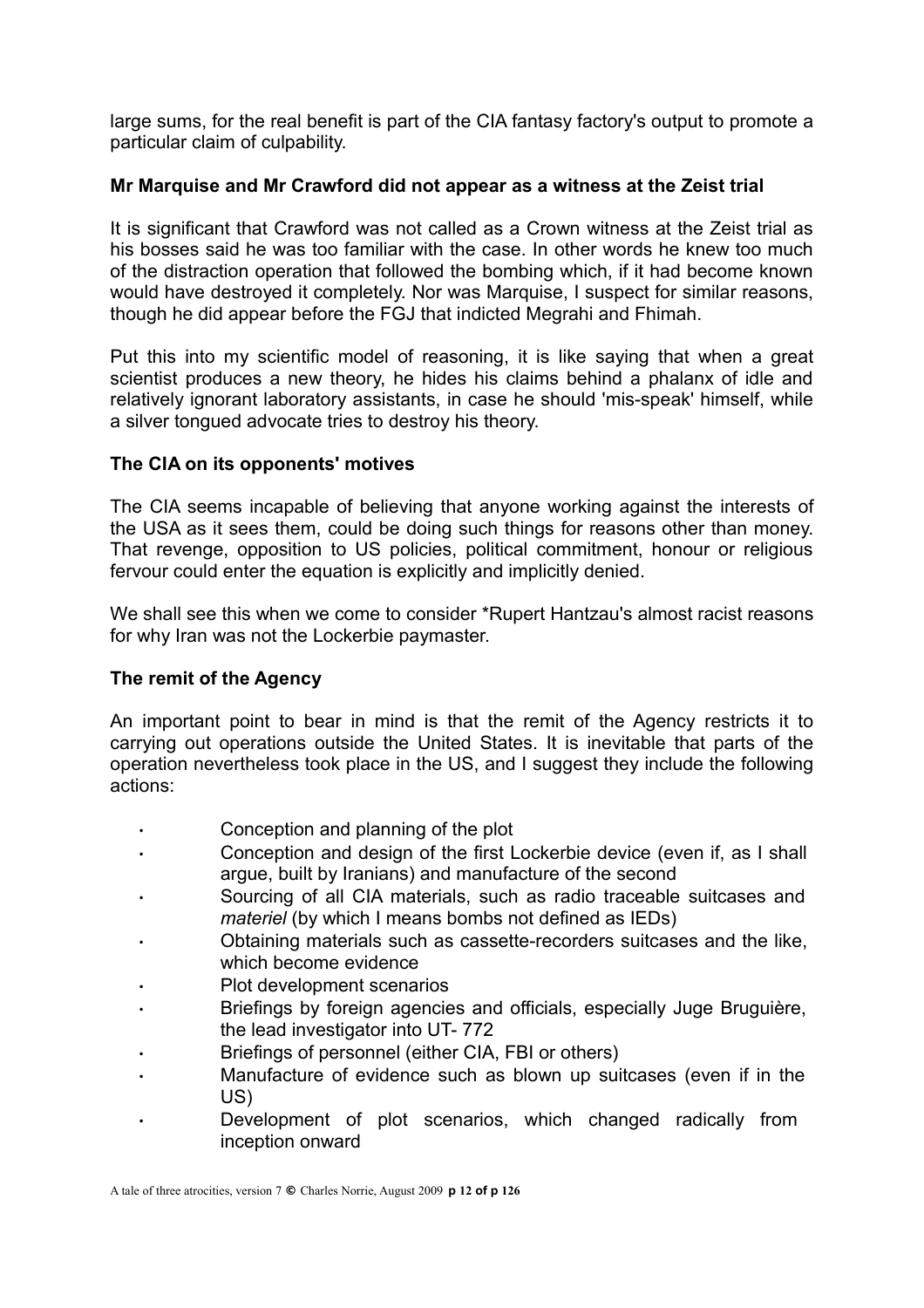#### Spin and management of the news release process

#### **The CIA's position in law**

The CIA's constitution (it has one, and it was carefully drafted and approved by Congress in the late 1940s), allows it to act outside the law and carry out actions that would be unlawful or illegal if carried out by a private individual, only applies to actions outside the US. One reason is so hard to attach criminal culpability to the CIA over Lockerbie is that it was extremely careful to ensure that the hand of one of its employees did not set the fuse on the initial Lockerbie device (that, I argue had to be an Iranian), and has so far hidden the second, but beyond that constraint the Agency had a great freedom to operate.

There was a fundamental misunderstanding by most of the British here. They allowed themselves to be deluded by comforting English-speaking officers that they were on the side of the Lockerbie investigation, when the whole and singular purpose of those officers was to undermine it for the sake of singular US government objectives (by which I mean Bush's presidential ones). At the very highest levels of BSS (MI5 and MI6), the CIA's duplicity was entirely understood and no doubt private anger at 'the fucking turd the Agency had left on the British carpet and expected us to clean up', which the British did to a large extent on their terms.

Until I am well into my anecdotage and invited by someone in 'Circus to Sarratt' (Le Carré), and they take me aside after my rather foolish talk and having put a glass of good whisky in my hand say, 'you weren't entirely wrong in your portrayal of black and white, right and wrong over Lockerbie, nor very right', I shall have very little to say.

Lockerbie took the Agency into new territory. One of the closest examples to be found is from the Second World War. To enhance the credibility of a turned Nazi agent, the UK security services had to organise a explosion on a German war target in the UK. A small device was planted and blown up. No-one was killed and there was little damage, but enough to convince a Nazi controller that his agent was performing to snuff. This, of course was functionally different and much less sinister. The action was taken to maintain the credibility of a turned agent to the enemy, not to delude the British, and involved no loss of life. By contrast what happened at Lockerbie was designed to mislead the whole of the US public up to almost, but not quite, presidential level and caused 270 people to die.

#### **An entirely cynical deal**

Lockerbie is the cynical outcome of a deal between the Iranians and the US to allow the first country a revenge for a wrong by the second. **No group of airline passengers has ever been so callously treated.** Many senior UK functionaries must have been sickened by what they were required to do for the sake of a career of a single US politician.

Certain aspects necessarily take place abroad, for legal reasons. Most notable is that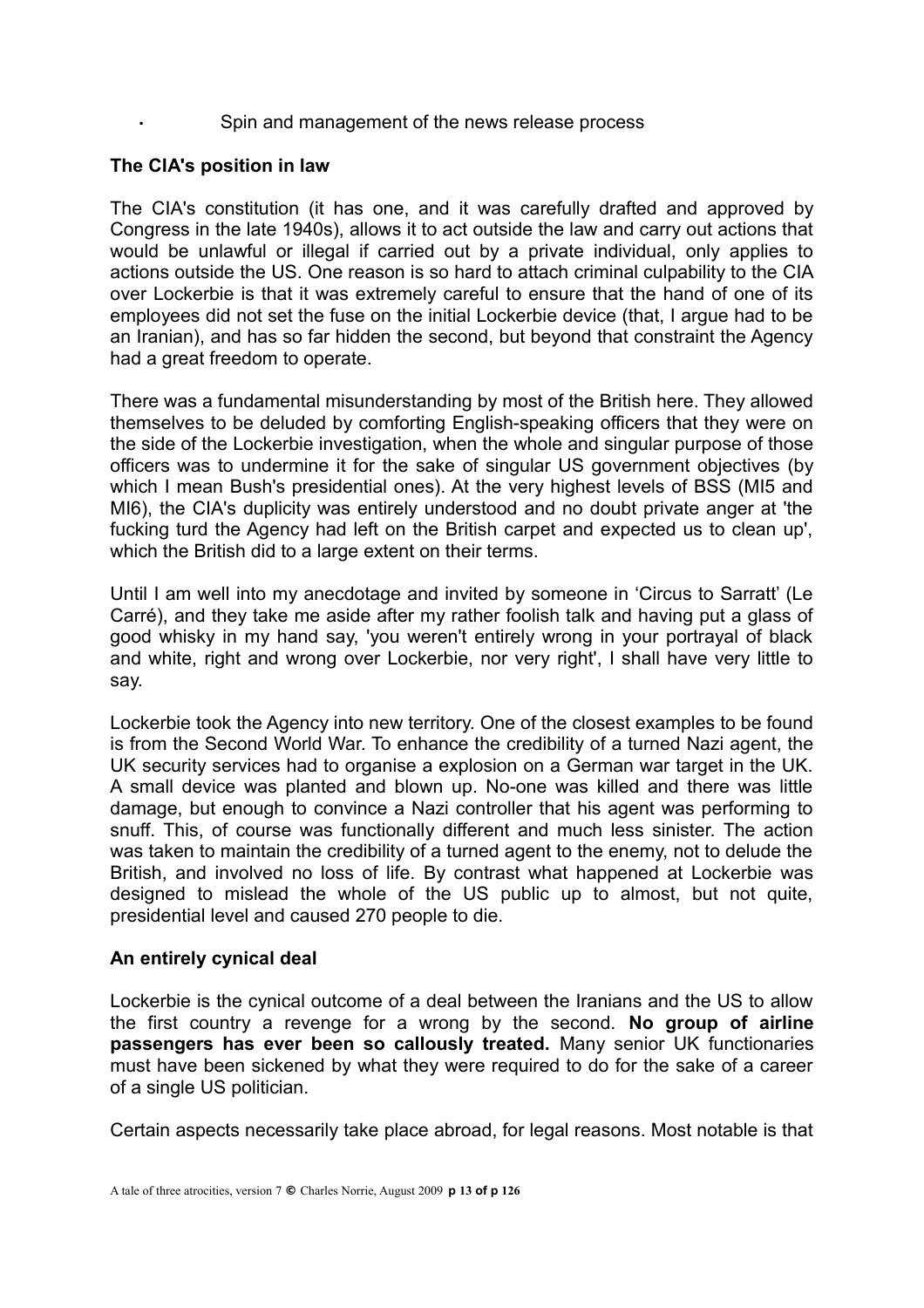Giaka was debriefed on an unnamed US Naval ship by Scottish, FBI and CIA(!) officers, and none of his evidence was obtained from interviews in the US. The CIA officers were there to ensure he stuck to his story, which I think he found difficult. The only reason he was brought into the trial was (as Marquise recounts) that it was that Mueller of the FBI thought a court case could not be bought against Megrahi and Fhimah without his input, and so the CIA obliged. He was mocked by defence counsel, and damaging CIA telegrams were reluctantly produced, which entirely undermined his credibility, when they had to be revealed, for the Agency had little faith in him, and the trial judges dismissed his evidence as irrelevant, which makes one wonder why Mueller bothered. But Mr Megrahi was still convicted. Unless you believe the Zeist trial judges were entirely mendacious, they appear to really rather dim, despite their high-sounding titles of Lord This and Lord That.

Contrast this with Mr Bollier who was interviewed by the FBI in a US facility, and also Scotland. I can see no real reason why Giaka could not have been expected to appear before police in Scotland.

So why convict? Was the bench asked to come to a political verdict? By the nature of his questioning it is fairly easy to see that one member of that perverted court was aiming for a conviction. Why did he bother? Could he not get it out of his head there was no jury to suborn or overawe, and that if he could convince himself, he'd convinced a third of the jury!

#### **Why did the US have to concede an airliner?**

In Lockerbie, for various reasons, that I'll only summarise in this article, the US Government was constrained to allow one of the airliners of its major carrier, considered in a nation that does not have a national airline to be the flag-carrier, to be destroyed.

I have no doubt that the hand that placed the device to blow up Pan Am 103 was not American. It was an Iranian, but an Iranian hand that was instructed by an American one.

It is possible that the CIA built the device that blew up the *Maid,* though I doubt it. I have argued elsewhere that Iran was quite technically capable of manufacturing something that mimicked a PFLP-GC device and required no expert handling.

It is a typical ploy of investigators who have some narrow knowledge of Lockerbie to say, 'but this is the fact that has been hidden' and write a one page to multi-volume thesis on that single fact, ignoring the fact that in the process they raise half a hundred issues which are gaily swept aside by saying, 'it must be so', and anyone that disagrees with me is an ignorant fool.

I've dealt with South Africa, Palestinian, Israeli, Irish, UFO, missile and industrial accident theories, and believe me they simply do not hold water.

It is inconceivable, surely, that a US agency, however much it is given an agenda that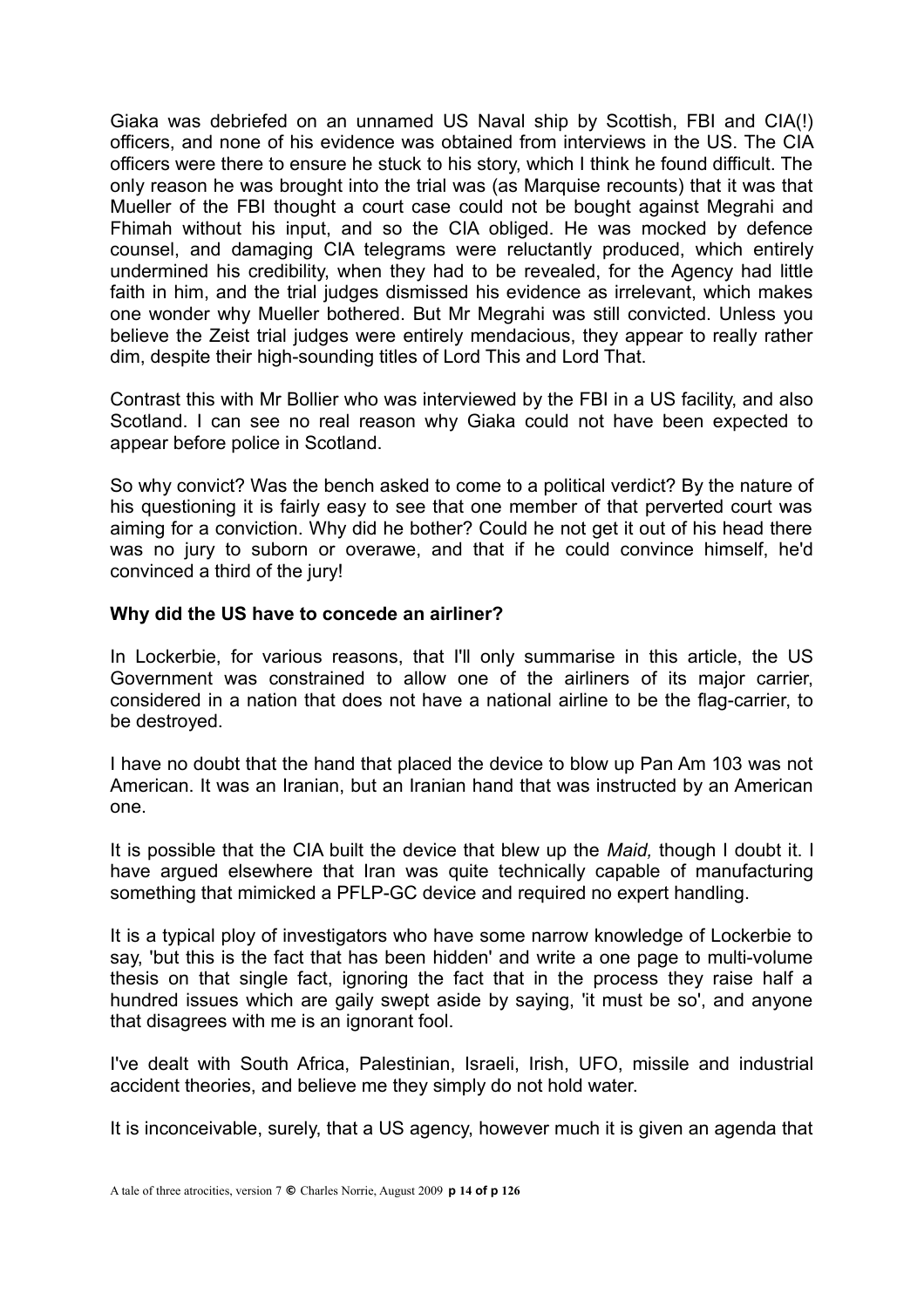allows it to act extra-judicially, even if restricted to extra-territorial action, would be allowed to destroy some 150 US lives, or even an American airliner, even outside the USA. But deluding those who would try to find out who did it was fair game, and setting up a scenario in which others, foreigners could be destroyed, was allowable.

But it happened.

Just remember in the immediate aftermath of the *Airbus* the Iranians proposed (or threatened) to down between 5 and 12 US aircraft; eventually an astute US negotiator beat them down to just one aircraft in reply.

But the US Government (and I think we have to say, at the highest levels) gave the CIA the job of arranging for the destruction of a US aircraft, and clearing up the mess afterwards.

# **The why!**

*'For why?'*, as Sir Keith Joseph, a sagacious minister in Mrs Thatcher's government used to say, when supplying the blindingly obvious question to the blindingly stupid answer.

#### **Because the** *USS Vincennes* **had downed the Iranian Airbus.**

It became clear that Iran demanded reciprocation in kind, and the constraining of that reply to the *Maid* must be judged one of finest pieces of US *realpolitik* in dealing with a very prickly, upset country attached to dirigiste politico-religious principles, in my opinion as a decent, agnostic, humanitarian, scientific-rationalist Englishman.

My disagreement with the many 'theorists' (and I must admit in that word I must include myself), who infer an Iranian attribution, is that they distance the Iranian involvement, focusing on the person who set the device and not who caused it to be put in place. It's rather like blaming the deaths of those on Pan Am 103 on the fact that the *Maid of the Seas* met the ground rather than on the on-board explosion and who might have caused it.

#### **The Iranians demand blood**

It must have been clear to the US Administration that UN Security Council Resolution 616 of 21st July 1988, which condemned the US downing of the *Vincennes,* would not satisfy Iran's anger for long, and that that state would demand a more substantive reply, in the form of bodies, under the Iranian version of the Hammurabi code, *qesas*. It became clearer as that troupe of stock theatre Iranian commentators from the radical right, to the moderate middle, angrily began to demand revenge, for what was regarded as a deliberate action and not, as I believe, the action of a Naval commander who was virtually out of control and should never been promoted to officer rank, let alone given charge of a warship. Gradually the number of US aircraft that would be downed in reply rose to between five and a dozen. The matter began to cause alarm in the very highest ranks, I suggest, of the US Government, who were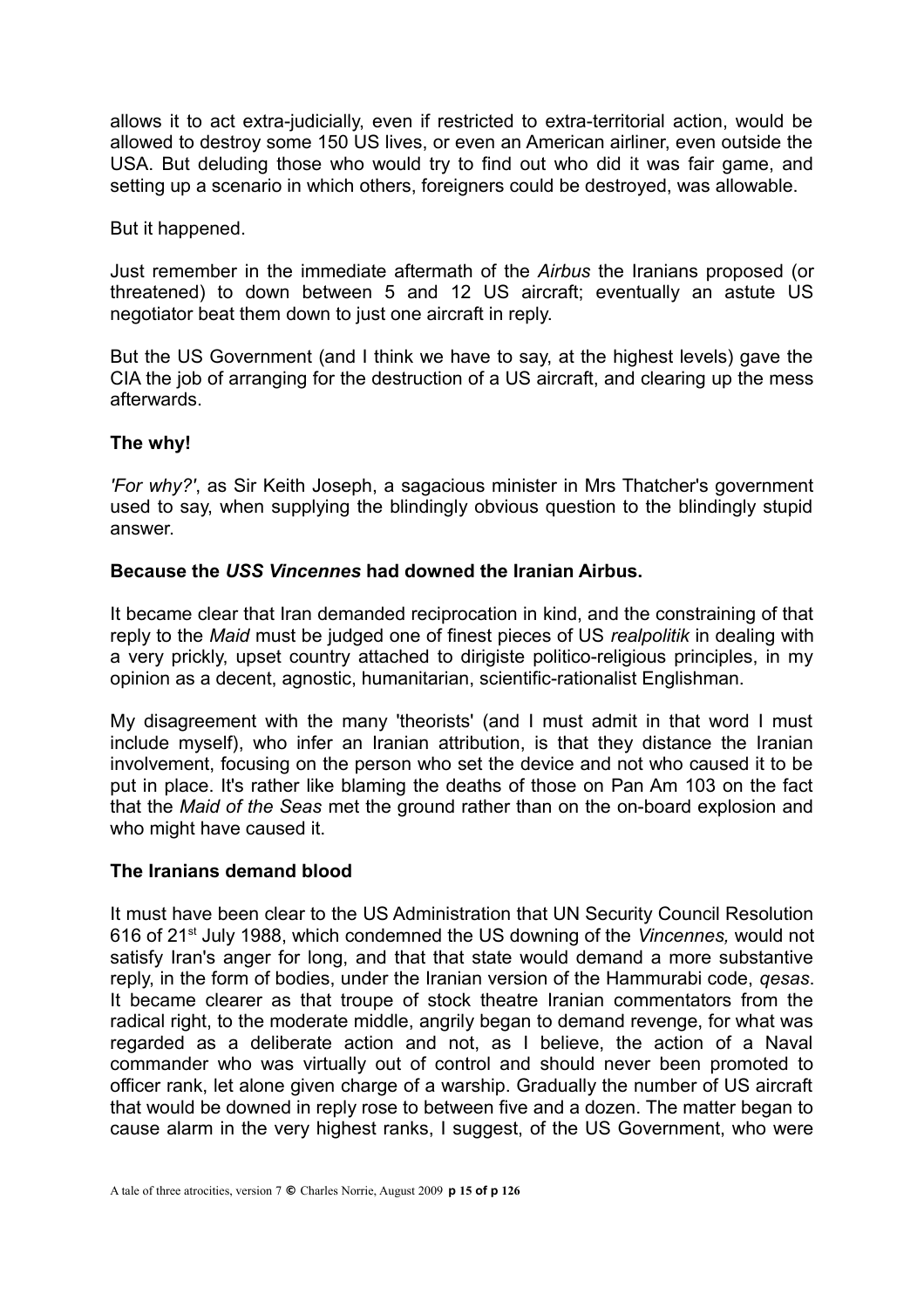handling the crisis with more than their usual ineptness. Almost every comment made by senior US leaders inflamed the Iranians (and may even have been intended to).

I think the most one of the most sinister comments came from a spokesman at the Iranian Embassy, London, who simply asked what the resolution might be.

In particular, the decision of the US Navy to award ribbons to the crew of the *Vincennes,* and in particular to honour Captain Rogers, at the end of its tour of duty caused the greatest offence. The Iranians appeared to be unaware that the US military attaches great importance to the recognition of the most mundane performance of duty and awards the crews of routine operations, where neither particular skill nor courage is required, and the honours were not deliberately intended to cause offence.

They were simply designed as a purely internal official tribute at the end of an operation, and were not in recognition of the downing of the *Airbus,* though that had been the singular most important event of Rogers' watch. Had they been done more privately or a more sanguine approach taken to Captain Rogers singular methods of keeping international peace, it would have given the Iranians fewer reasons for a *casus belli.*

But it was a supplementary, and not a compelling reason. The downing was offence enough.

In addition, Vice President H W Bush made the most mealy-mouthed apology for the behaviour of the *Vincennes* to the United Nations and is reported as saying he did not intend to apologise for the behaviour of the United States. If that was intended for purely domestic consumption, it was reported world-wide.

#### **After all, it was election year**

Elections tend to bring out the worst in nations, and the US is no exception. Unless the country is transfixed by some great economic crisis as in the recent one (this piece is written in the summer of 2009), US elections seem to be suffused with warfever and become what in the UK are known as khaki elections, with the parties are driven on by the patriotic need for dashing campaign and daring victory, preferably with as little blood lost as possible. All done in the name of upholding peace, and in pursuance of, in the case of the US, its singular vision of its rôle in the world.

There is very little difference between the mood of a baseball ground full, say, of Red Socks supporters, in full pursuit of a team win, and the American public at election time, for indeed the electorate are made up of those supporters and those of the Jays, the Blues and others like them.

In an election year don't expect your leaders seeking election to give a rational account of your military's doings. So when the VP said he would not apologise for 'these United States', it was intended for domestic consumption only, but was regarded in Iran as an offence, compounding the offence of the original downing.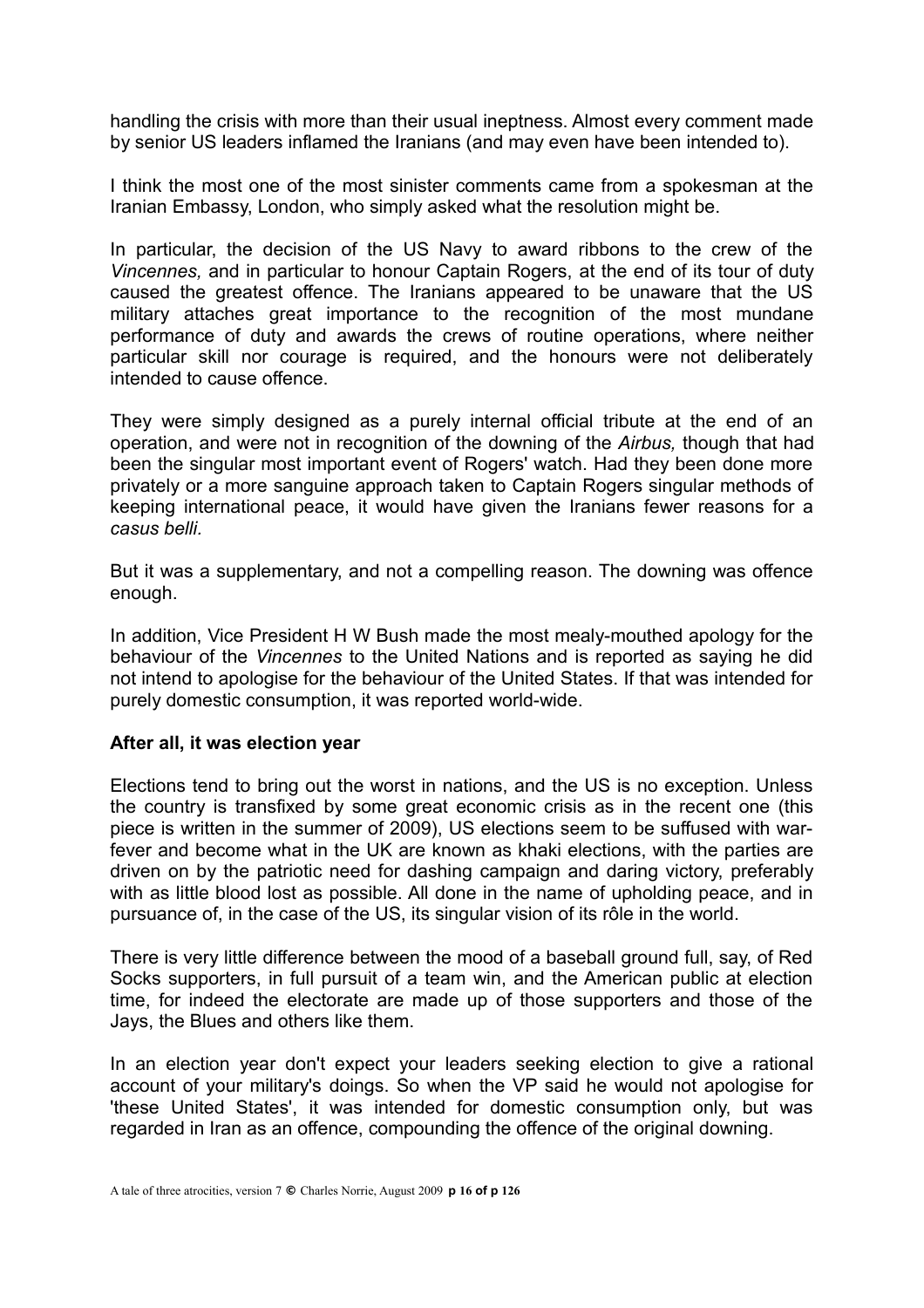Hadn't, after all, the Iranians helped get the current leader of the 'Great Satan' (Ronald Reagan) into power, by releasing the Tehran embassy hostages some eight years before, the Americans surrounding the newly elected President operating on the basis "my enemies' enemies must be my friends". As we shall see these "enemies' enemies" would soon reap the whirlwind of the wind they had sown.

It was, of course, not just President Carter or his Party who were the enemy, it was the irreconcilable split between the official CIA and those elements of the countercultural CIA which are called 'Iran-Contra'.

Not enough attention is paid to the ideological rifts within the ruling cliques of the US Government.

At the highest level, President Reagan and his Vice-President represented two entirely different positions within ruling right-wing circles. The VP came from a moneyed New England background, whose forbears had become rich in speculation and development of the US railway network, largely enabled by Congressional land grants to the incipient railway empires and later by banking, until recently the most reputable way to get reliably rich in America.

Bush, himself, had successfully relocated to Texas, where he had become prominent in oil development, before deciding to climb the precariously greasy pole of US politics. Such a man was not of the same caste or class as Reagan, whose vision of America owned much to the frontier myths so artfully deployed in many of his movies.

Ronald Reagan did not call his Vice-President 'the elephant in the corner' for nothing *to his face*. It was a conceptual difference in the sort of Republicanism each represented.

As Reagan's second term in office progressed, and he faced increasing physical difficulty (the VP was Acting President during one operation in hospital, having control of the nuclear button), he demonstrated less interest in the exercise of the power of his office, and Bush appears to have taken a more active position, almost of a Presidential nature. It was no more visible than during the response to the downing of the Iranian Airbus where, publicly at least, Bush seemed to be leading policy. This was a difficult time for him, as when the crisis happened, he had not secured the Republican nomination, and although he appeared to be the front-runner, it was a race that was far from being won. Bush's publicly intransigent position on the matter may have done much to help him secure that nomination and the subsequent election.

But, in July 1988, the US Presidential Election was still four months away, and the Iranians were baying for revenge.

The first problem that the Administration faced was how to respond to the virulent Iranian demands. Perhaps the VP recognised that a failure to discover an appropriate response would threaten his accession to the Presidency in the way that President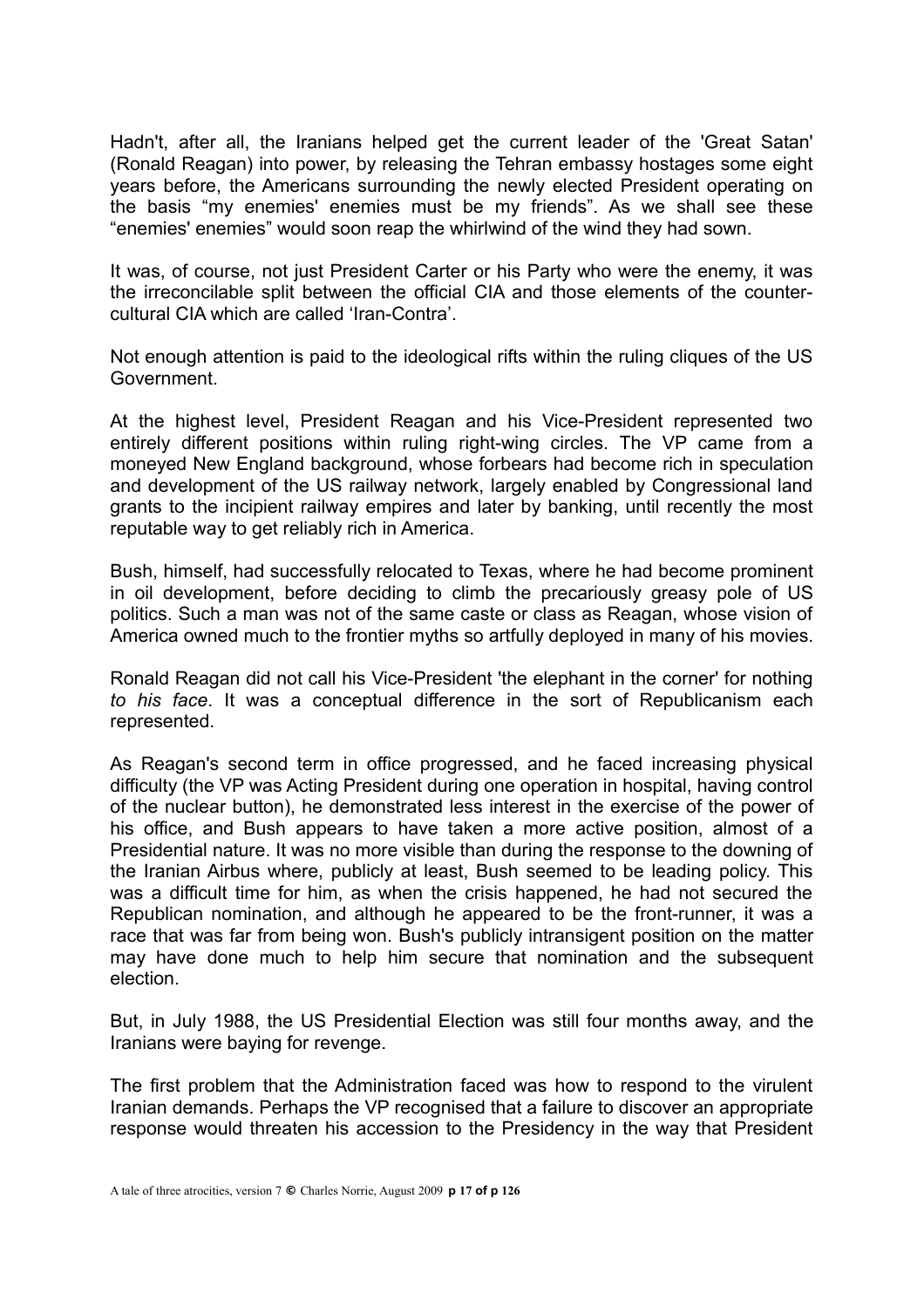Carter's re-election had been doomed.

Had attacks to meet these Iranian desires been made, not only Bush's candidature would be under the severest possible pressure, it would have signalled almost the complete closure of US international air traffic, and probably all out war with Iran.

So it is reasonable to assume the first steps were taken by the US.

#### **Mr Dominic \*Brandon**

At this point, I believe the CIA was not yet the most significant party involved, although it was plotting away as early as August, 1988. (See my little point on \*Hantzau's autobiography). Given that the character who seems to have played an important part in the subsequent negotiations with the Iranians worked for the Department of Defense at the time, it is reasonable to assume that Reagan's Secretary of State of State for Defense, Frank Charles Carlucci III, was formally in charge of the response.

Dominic \*Brandon was a person of great experience, and is still near the heart of power today, so his actions over the *Airbus* must have been considered a success. Bush, \*Brandon and Carlucci had all had senior rôles in the Agency in the past, and Bush had led it for a short while. It seems obvious that needing expert help in responding to the Iranian crisis, it is to the Agency that the Administration turned.

#### **'Reasonableness'**

There is a 'doctrine of reasonableness' which claims not that the parties in a issue should act 'reasonably', but says that each party in the issue should be able to achieve what it wants, commensurate with the other party's understanding of what it must concede. And their actions should be clear to the parties, *if not transparent to observers and outsiders.* And the real meaning of Lockerbie has been particularly successfully hidden for over 20 years. The CIA and senior negotiators knew that well and it is clear that both sides understood that over the *Airbus* matter, the burning desire for revenge by Iran must be accommodated on terms acceptable to the US.

#### *But at very least it meant that the Iranians had to be allowed to down one US aircraft in full international service.*

That means that the US had to recognise that the offence that the Iranians felt they had suffered was so great that it could only be met by the destruction of at least one US aircraft, loaded with passengers. That response happened to be Pan Am 103 of 21 December 1988.

#### **Deep Washington cabals, the summer of 1988**

Clever semanticists and foreign policy advisers must have come to the conclusion that Iran would require the downing of a aircraft in reply in cold air-conditioned deep Washington cabals in the hot mid-summer of 1988. And I suggest that having come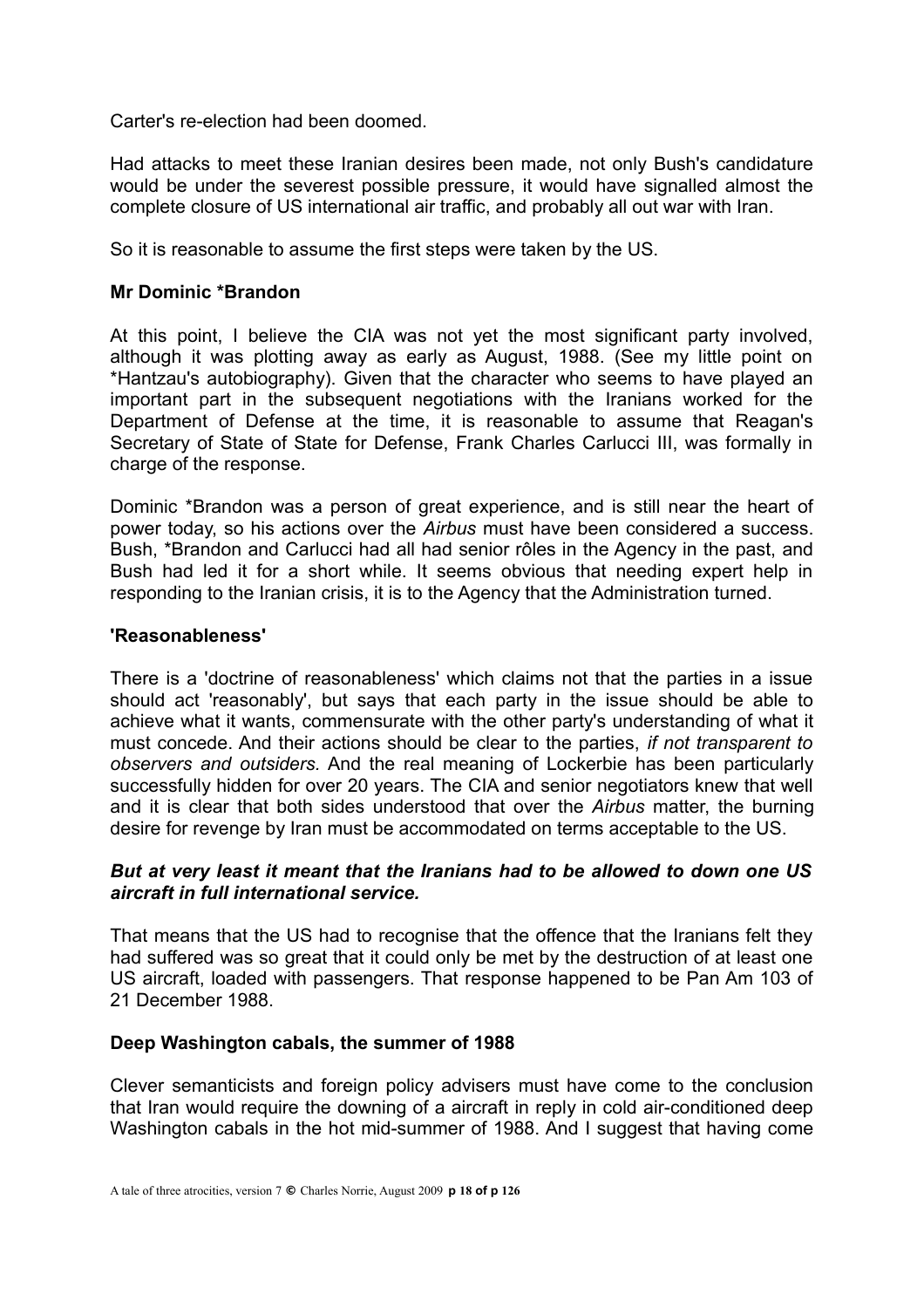to that conclusion, they had to convert it to the US government's bottom line. So the problem changed its focus. The issue must have transformed itself from 'what revenge did the Iranians seek' to 'what response could the US bargain the Iranians down to'. The US entered the negotiations, to be described below, knowing full well that they would have to sacrifice at least one plane. The negotiations took place in a small village outside Montreux, Switzerland.

# **A pleasant 4\* hotel on the banks of Lake Geneva**

"Our guests don't come to the hotel, they come to our home". This is the boast of the proprietors of the Hôtel Victoria in Glion, near Montreux Switzerland, and despite the name suggesting a slightly dilapidated Gothic pile, it is a rectangular box of an affair in what might in Britain be called 'Festival of Britain' style, but certainly without the aspect of austerity that era suggests, set in its own grounds with a fine view over Lake Geneva, the perfect site to debate the intentional and deliberate destruction of 'innocent' lives (by which I mean all lives are innocent, and thus all expendable if your government decides) in the matter of what was essentially national 'honour', a hateful word. Either here or possibly at the Hotel Rigi, also in the town, and also 4-star (did the budget not run to a 5-star hotel one wonders, and would the victims of Pan Am 103 have felt their lives short-changed by this apparent economy?), the two sides sat and deliberated the fate of one or several aircraft.

There were four meetings between July and October (alternatively between August and November, according to another account). Five Iranians attended. The names have been reported elsewhere. We don't know the others in the US delegation besides \*Brandon, though I am beginning to believe \*Hantzau was somewhere in the background.

I think the first thing that Mr \*Brandon did (and my story became conjectural, but hopefully you will regard as entirely plausible conjecture) was to read the riot act. He must have said that if any action were taken by the Iranians before an agreement with *him* was reached, a state of war would exist between the US and Iran. He pointed out that while Iran might be getting the better of Iraq in its war with that country (despite US support for Iraq as its client), it would be an entirely different matter if the Iranians decided to take on the US directly.

#### **A one and one only deal**

Secondly, he said that it would have to be a 'one and one only' deal. The Iranians, I am sure argued that according to *qesas* (a rule of reciprocal retribution (the essence of 'an eye for an eye'), which is a life saving deal, preventing tribal- or Mafia- style unending internecine warfare) the loss of life must be equal on the Iranian and the US side. \*Brandon saw the point of that, and said that, of course, he meant that the aircraft brought down in reply would be a fully functioning international commercial service of a leading US airline. He might even have specified Pan Am at this point, as either it or TWA were the logical targets as the leading US carriers, in a country which does not have a national carrier.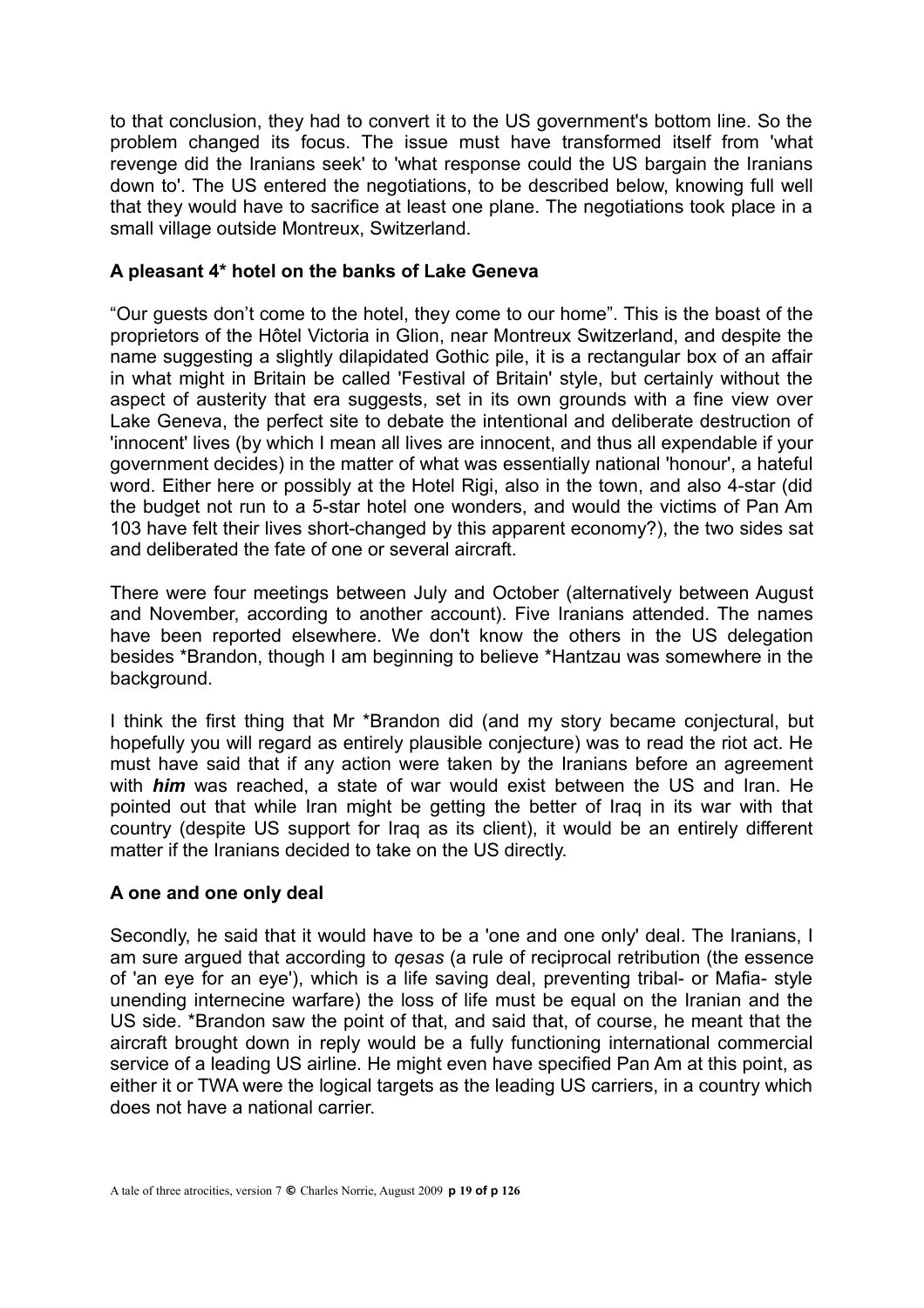### **The necessity of an Iranian hand**

Thirdly, the hand that placed the explosive would have to be Iranian. As I am going to raise the complicated and contentious issue of a second explosion, (not an IED) which is very easy to demonstrate, (I should clarify that and say: the first device to explode must be the one placed by an Iranian and it should be of sufficient size and power to bring down a 'hardened' Boeing 747. In fact it was, and the second explosion was scarcely necessary. But the CIA didn't know that). That necessarily had to be done to protect US citizens who might be implicated in the plot, if it should become public, from a charge of murder. But at least one of them acted incautiously.

#### **A second explosion again**

As I believe there was demonstrably a second explosion on the *Maid, this had to be accidental or arguably portrayable as accidental or I think the UK's AAIB would not have become involved in what might be called the cover-up.*

I cannot prove the second explosion on the aircraft was deliberately triggered or not. though more and more I think it was. I usually come to the conclusion that despite, what I think were the CIA's denials to the AAIB, it was deliberate, for nothing, but nothing is left to chance in the tragedy of Pan Am 103.

# **Argument is based on interpretation of facts, not stories**

Remember, my arguments are not based upon what some deep throat has told me, they are all based on what is in the public domain, and anybody have could come to the same conclusions, if only they cared to look, by carefully considering what the various parties would consent to do, if they were so inclined.

You cannot simply, as some commentators do say: 'they're all in it together', because the parties have different agendas. The views of BSS are entirely different from AAIB or the CIA. It is lazy and sloppy thinking to go round blackening everyone with the same tar brush.

#### **But we must be suspicious about anything the CIA says...**

I have one ruling *caveat.* I treat any statement by a known or former CIA officer as an outright lie until proven otherwise.

The necessity of an Iranian hand is not a debatable point. The Agency is a bureaucracy and heavily regulated. One can be sure that the CIA's lawyers looked hard at the bottom-line of the Agency's and its operatives' responsibilities to ensure they would be in the clear, at least as far as US law was concerned. When the truth 'comes out', and it is a long and stony path to that eventuality, which the CIA will try to make harder every step of the way, if murder or conspiracy charges cannot be bought in the US, they might well in the UK. If the truth emerges, any CIA officials involved (in this report pseudonymised), Mr \*Brandon and even ex-President H W Bush, should consider very carefully making any trips to Europe. Scottish prisons, as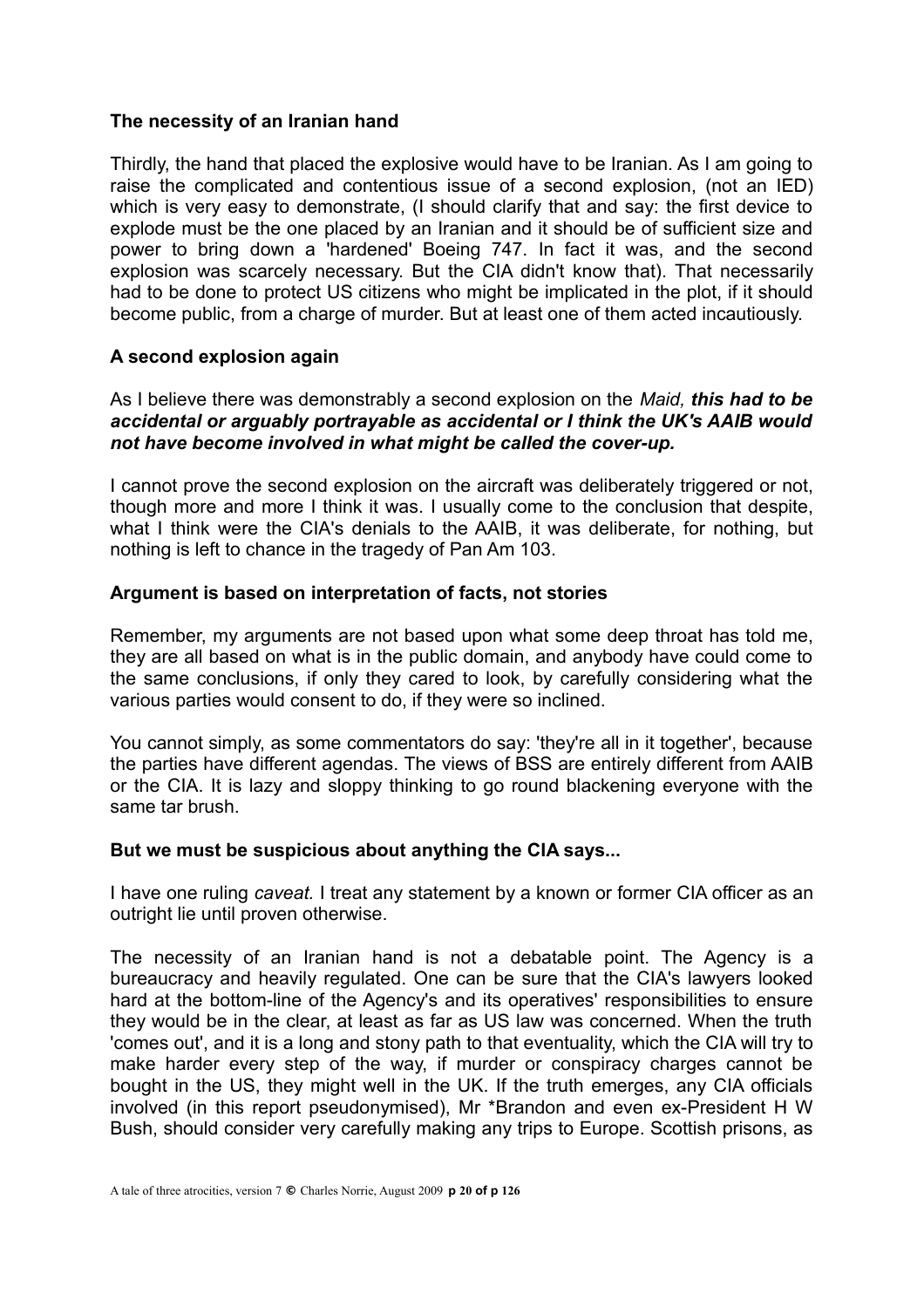poor Mr Megrahi has found, are not holiday camps, though he has not suffered torture as he might have done in some CIA-operated facility, or even by his own government, if he had fallen foul of it.

But it is possible that some agents did not reveal to the CIA legal department their full rôle in the Lockerbie plot.

So the Iranians were instructed to build their own device. I have argued elsewhere that the manufacture of the device would be quite within the competency of a physics undergraduate, and so there need be no hint of any US involvement. Unlike some commentators, I have demonstrated that no special skills in handling explosives would be required by the individual who deployed the device. It was so designed that it would be completely destroyed in the explosion in AVE4041 PA, leaving no traces for forensic recovery. None has ever been found, not even of the detonator.

#### **The other details of the agreement**

Once the principle was struck, agreement to the other items was quite trivial. The US Government would be allowed to extract its *direct* employees from the flight, though such a consideration would not be applied to other US citizens outside the magic ring of state-employment. However such warnings would have to be internal to Government and private to those employees. There could be no general warning about the flight chosen. Other travellers (mainly foreigners) would occupy the seats vacated by US government employees. But the Iranians presumably reasoned that the lives of all foreigners were equal, and if they had chosen to travel by an American airline, they could be treated as if they were Americans and provided the body count were met, honour would be satisfied. Have the Iranians been troubled by the deficiency of 20 in the respective death tolls between the *Airbus* and the *Maid*, or ever in the fact those replaced bodies were not American?

The US would be allowed to attribute the bombing to any party, provided Iran were not, *finally*, an important qualification, directly implicated. The Americans intended to do this by having the Iranians build a device that would be reliably destroyed by the explosion of the IED. So effective was that blast that not even the detonator was recovered. In the UTA blast 2.4 times the size of the Lockerbie IED, the detonator (of ICI build) was recovered.

This would be a difficult matter as the biggest source of grievance between the two nations was the matter of the Airbus. Conversely, therefore the Iranians agreed not to rejoice in the destruction of an American aircraft, but would be allowed to make a cautious claim through one of the more irresponsible parts of the Iranian nationalist repertory theatre, a known spokesman – the Guardians of the Revolution, the Pasdaran. It would thus be possible for the Americans to issue a routine denial and say they were not looking for *particular* Iranians and allow the claim to stand but eventually be ignored. What it was not possible to do was deny from the outset any possibility of an Iranian rational, as it was so obvious. It came to pass.

It would be important that in the run-up to the reprisal that no claims of 'good news to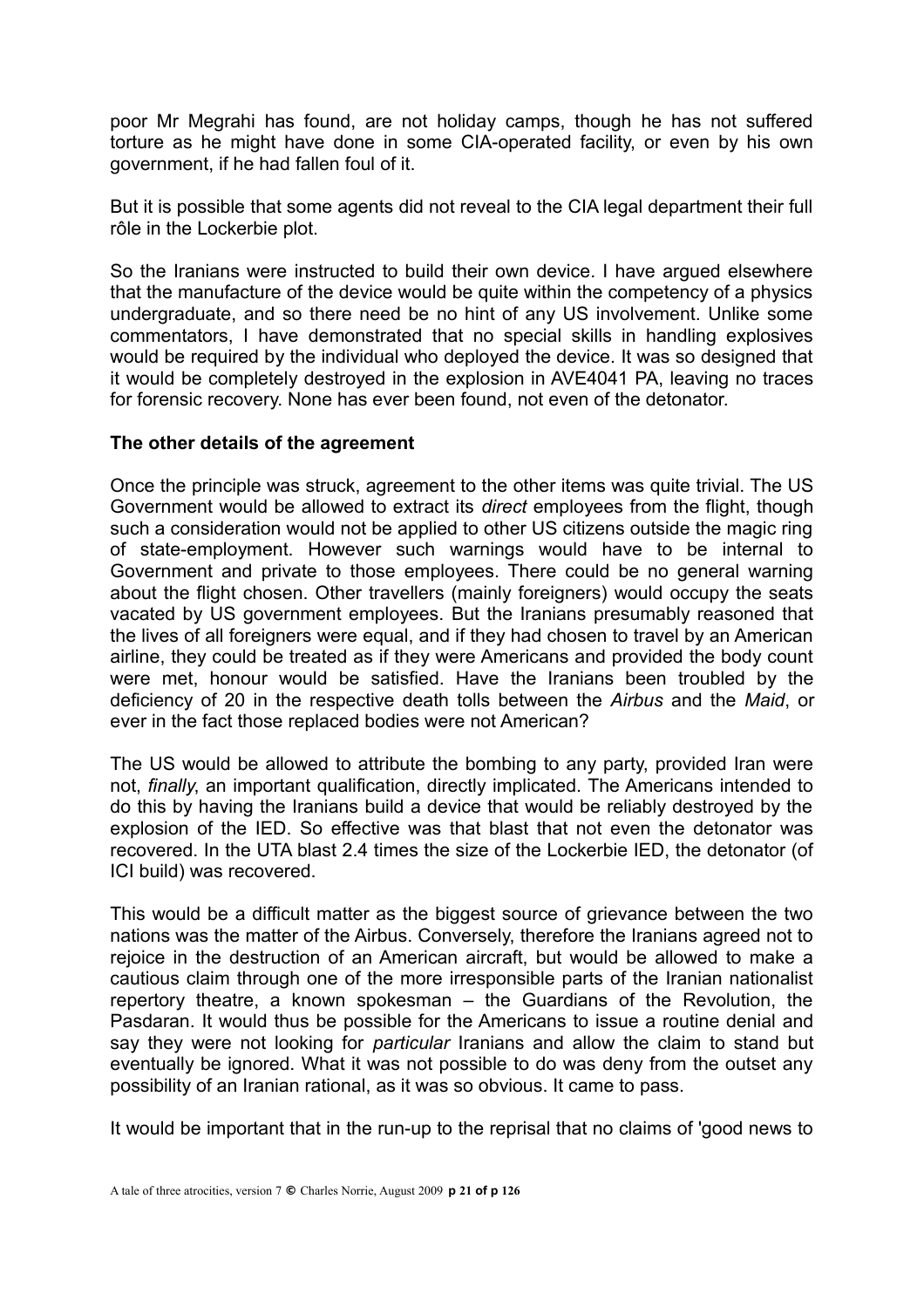be expected' about the revenge of the Airbus be made, though in the end such a dangerous statement was made when Dr Ali Akbar Velayati, Iranian Foreign Minister and promoter of an Iranian organised conference in Beirut, made an oblique reference to the 'approaching of the ordained revenge on America for its crime against the Iranian civilian airliner', on 17<sup>th</sup> December 1988.

Another variant of this tale says it was on  $18<sup>th</sup>$  December 1988, which suggests that Dr Velayati may have sounded off more than once. The CIA has never drawn any attention to the good doctor's claim which, in itself, suggests that story that it was made, is true. Certainly, if the CIA had wanted to direct investigation in this direction, it would have drawn attention to the remark, and the strength of its being ignored is that one is compelled to come to the conclusion that the remark is very, very significant.

In the run-up to the UTA bombing there were such damaging claims in the Libyan media that 'good news was to be expected', whilst the meaning of that good news was deliberately left unclear, which Juge Bruguière regarded as very sinister.

There were a number of relatively minor matters. Firstly, the US wanted the release of the hostages in the Lebanon. Not a problem, said the Iranians, and they duly were so in the latter weeks of the Lockerbie investigation and with the last ones including Terry Waite, a particular Iranian bête noire, after the Lockerbie indictments were made. That his release was so late, and to me quite unexpected, for I had thought that he was long dead, suggests the Iranians did not finally accept the Americans had performed until after the indictments against the Libyan two were in.

#### **Mr McKee's fate is sealed**

The Iranians wanted an end to US adventurism in the Lebanon, especially the annoying and amateur activities of Mr McKee. That happened and the CIA decided to use his recall as part of its response process, arranging for him to die on the *Maid,* and use *certain features of his luggage and the materiel returned with him* to further their plot.

This, of course, would cut across and render entirely nugatory the work of his buffoonery of an operation in the Lebanon, but no matter, as an agreement to release the hostages was part of the deal. Iranian assets in the US would be unfrozen, and so it came to pass. The Iranian relatives of the dead would be allowed to claim compensation, but on a scale (Warsaw Convention) that would be minuscule compared with what the Lockerbie relatives would receive. By the same token, no compensation from the relatives of what would be the Lockerbie bombing would be paid by Iran, but if the US could raise compensation from any other source, good luck to them. (Which, as we know, came to pass).

#### **Why the Lockerbie bombing had to happen when it did**

The date of what would become the Lockerbie bombing needed to be set. It had to be in that curious dead period of the four-year cycle of the US political process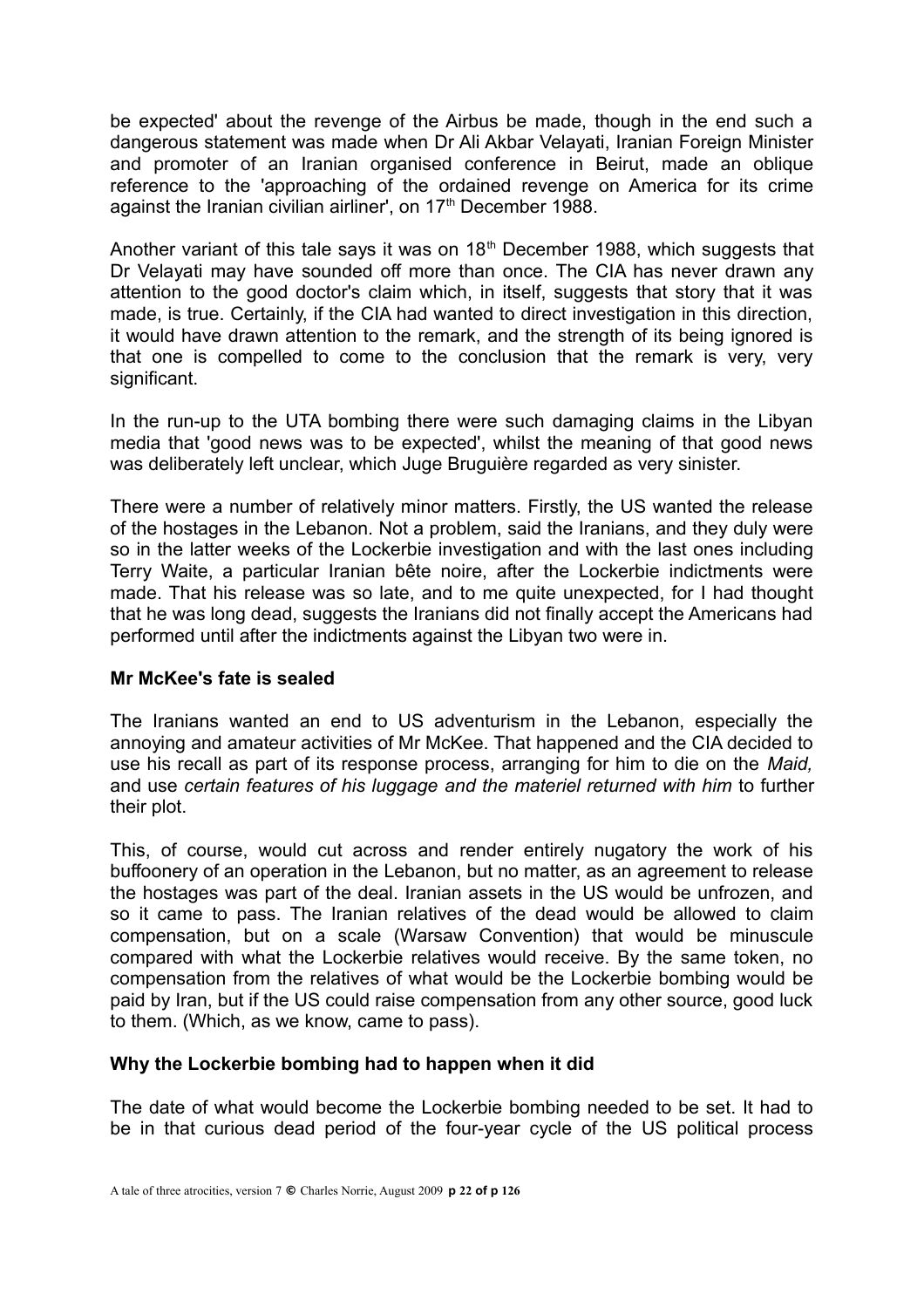between the US General Election (nobody wanted to disturb Mr Bush's coronation) and his inauguration (ditto, his accession to power). Thus it had to be between 9 November 1988 and 19 January 1989, and in fact the bombing took place just three days after the half-way point of that dead period.

Given that Lockerbie had occurred after the General Election, why did the US not simply renege on the deal with the Iranians. I think that's because the Iranian campaign of between 5 and 12 aircraft was simply put on hold until the Americans performed their part of the bargain, and the Iranians could also make a plausible claim that the Bush clique had negotiated with them, and then denounce them, if the Americans had not performed.

Whether Mr \*Brandon deserves 270 lifetimes in jail for his work or the Nobel Prize for Peace depends on whether you are an old-fashioned American sentimentalist or a hard-headed body counter. Mr Bush has had to live with his own conscience on this matter, as have many others, though whether the ex-President has a conscience is a matter of debate.

#### *Herbstlaub*

Some time during these negotiations the German Bundeskriminalamt (Federal Criminal Police Office) mounted Operation *Herbstlaub* (*Autumn Leaves*). (*Autumn leaves* is a literal translation of *Herbstlaub*)*.* A Palestinian group in West Germany was found in the possession and the process of manufacturing a number of barometric bombs to be placed in Toshiba cassette recorders, and capable of blowing up aircraft.

This story has become the hoary old chestnut of all who deny (like me) a Libyan attribution. What can be said about it?

Firstly, it is quite possible that some radical Iranians had contracted a Palestinian dissident group, the PFLP-GC in Germany and asked them to construct and deploy devices, of which they had had the experience of constructing. It would fit in quite well with the theory of between 5 and 12 aircraft being brought down in the revenge bombings. For, they could have manufactured that many.

The appalling Mr \*Hantzau (ex CIA), is currently promoting a theory that Palestinian elements carried out the bombing, and they were paid by Iran. My belief is that he is falling back on an old CIA attribution (necessarily false), for when the Libyan one fails.

Perhaps then, radical Iranians having started the operation, the \*Brandon talks having resulted in a measured and *agreed* conclusion, the Palestinian initiative was no longer needed and the Iranians shopped their protégés to the BKA, or to the Americans, who passed the information on to the BKA.

Perhaps, the Iranians brought up the Palestinian initiative as a bargaining point in the talks themselves. Certainly, that source of disinformation and intrigue, the CIA, was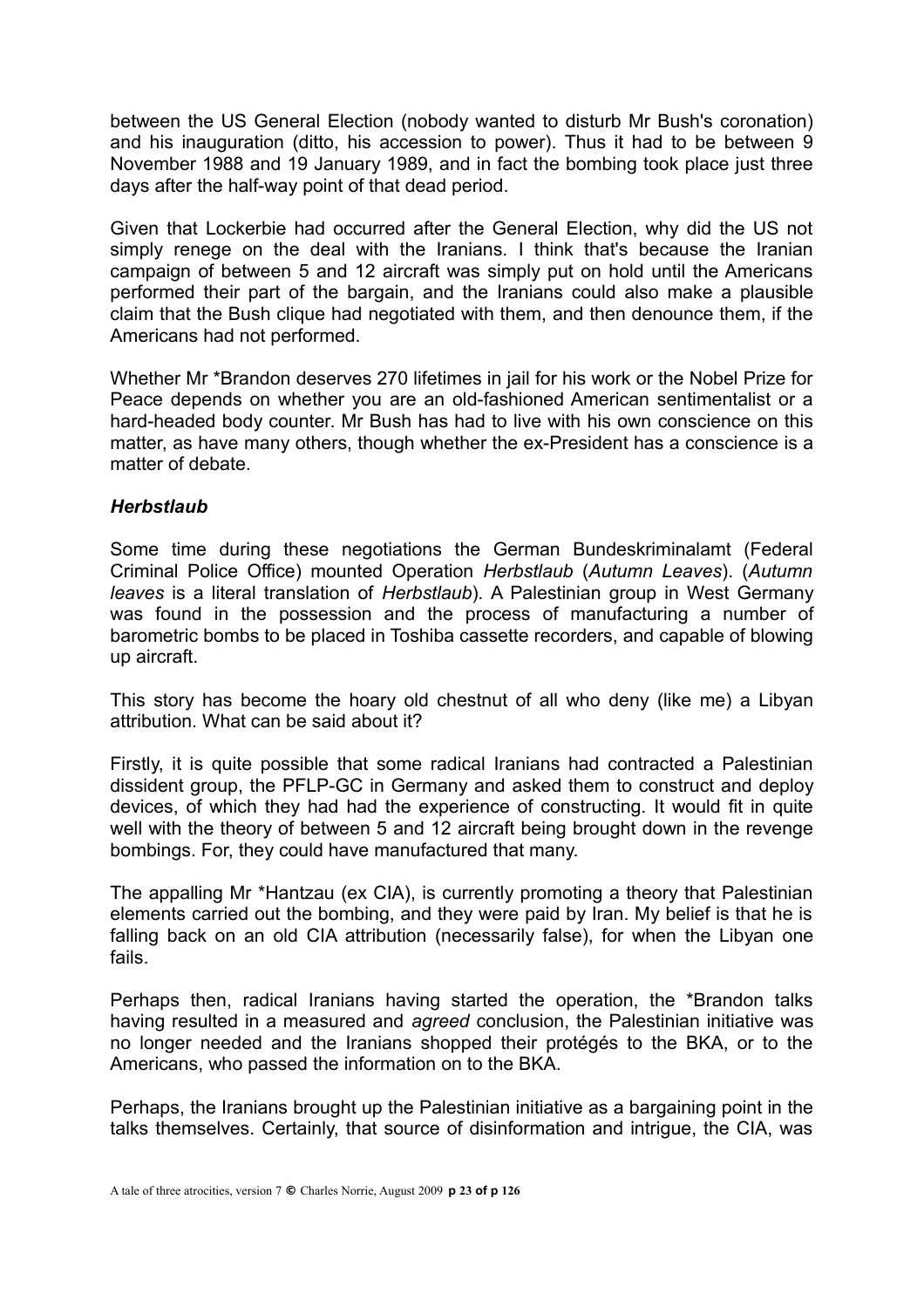going to make much of the *Autumn Leaves,* affair.

The device that is attributed to the Libyans (for God's sake) turns out to be a Toshiba cassette, as known to be used by PFLP-GC bombers, although the detonation mechanism (claimed to be a long-timer, is entirely different from the pressure trigger and short timer the PFLP-GC are claimed to have used).

Why the Libyans should accidentally appear (according to the evidence at the Zeist trial) to employ exactly the same camouflage as a known Palestinian device is inexplicable, unless you realise very little about *Autumn Leaves* is to be produced at that trial, and what is not produced at the trial is in effect idle speculation, at least as far as the court is concerned. So presumably the law of the undistributed middle (as logicians have it) does not apply.

#### **The undistributed middle**

In Lockerbie, one of these incomplete syllogisms (with an 'undivided middle' much beloved by the long neglected detective story writer R. Austin Freeman) could run:

All terrorists are bad: Mr Megrahi is a bad man; is a sanctions-breaker; and, a member of the JSO/ESO. Therefore, Mr Megrahi did Lockerbie.

It breaks the rule of the undivided middle, but this basic essential of legal proof appeared to be unknown to their Lordships at Zeist, so cavalier with logic did they appear to be.

It is one of the great mysteries of the Zeist process that the defence did not manage to get enough information into it to demonstrate the existence of other Toshiba devices. Had the defence managed to get Mr Dalqamuni or Mr Khreesat into the box, their very presence would have ensured that Mr Megrahi would have been acquitted. For, they could have testified to having made Toshiba cassette bombs.

We don't know why exactly they declined to come to Zeist, or possibly they were made aware that they might be detained for other matters, if they did. It says much for so-called Islamic solidarity. Anyone who believes there is much common feeling in different parts of the Muslim world should consider how badly Mr Megrahi has been let down by his co-religionists.

Mr Talb was produced and the fact that he was is very significant. If the Crown had had any inkling that he was involved with the bombing, he would not have been produced. We can say as a categorical conclusion that because he was, if Mr Megrahi is released on appeal, a case against the PFLP GC will get nowhere. In fact, it was simply an early CIA lie to cover its Iranian agreement and its own perfidy.

No wonder \*Hantzau is so fond of it, for it is the threadbare cover for his own criminal duplicity.

The prosecution had to destroy the BKA's evidence of the Palestinian Toshibas,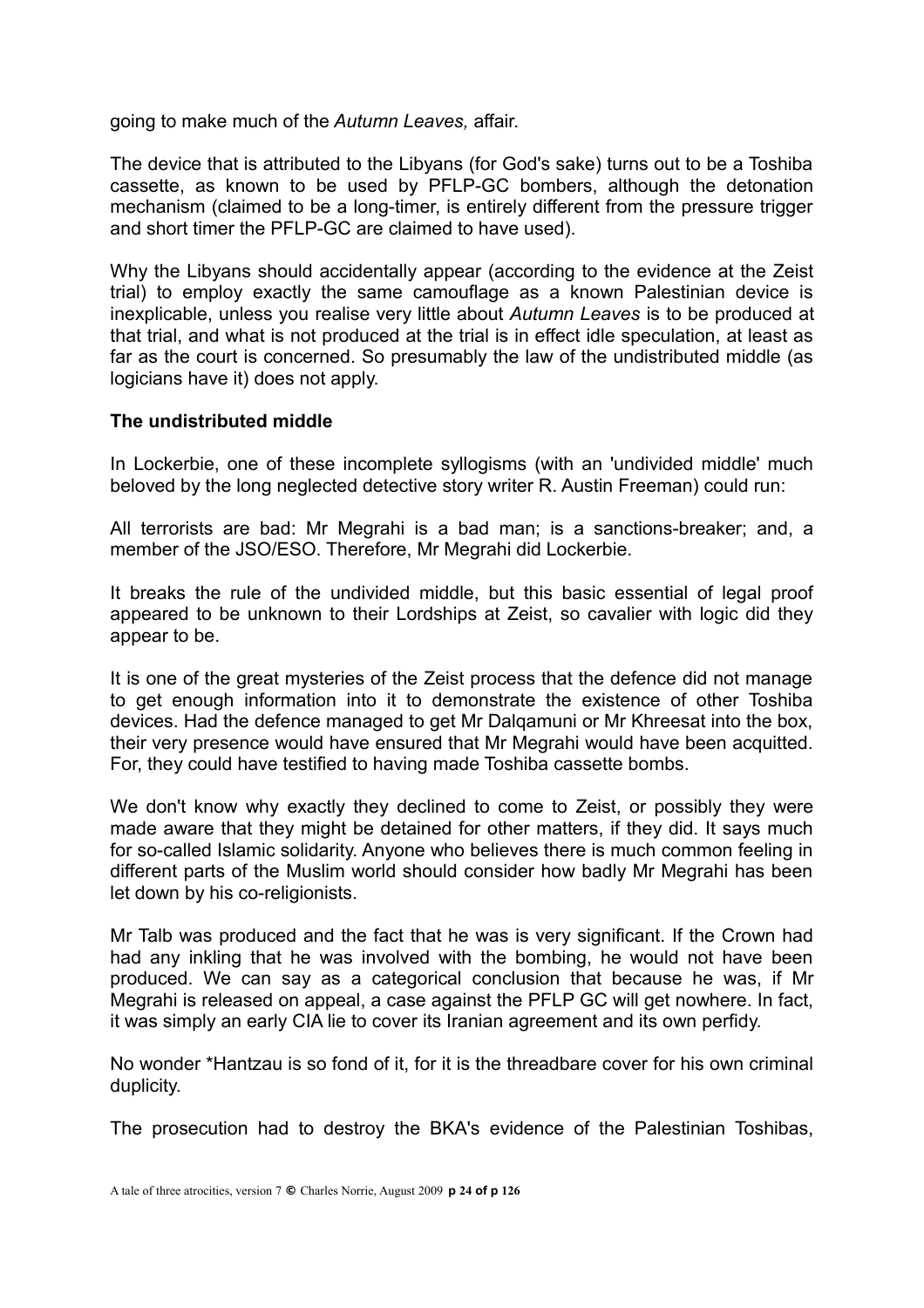however. Lord Sutherland, in the court's judgement does the prosecution's work for them, arguing that the Palestinian Toshibas and the one recovered at Lockerbie were different (colour) (which becomes a categorical difference), and then going off on an entirely different track by arguing that there was no evidence that the Palestinians had access to MEBO timers, which allows the prosecution to prove Libyans.

Accepting the validity of doubtful evidence as truly valid is one of the prosecutor's tricks that makes the Zeist court in all its deliberations so uncompelling.

I shall come later to what was the Toshiba cassette on the ground at Lockerbie.

With the Brandon agreement safely out of the way, it had to put it into operation.

#### **Current CIA views on a PFLP-GC thesis**

However, a variant of PFLP-GC/Iranian thesis began to be circulated in 2002 as the case against Megrahi became increasingly untenable. The person chosen to do this is a retired CIA man, Rupert \*Hantzau, who has a pleasant world-weary, 'we're all CIA men and grown ups' style of delivery. He seems to have been chosen (or chose himself) to develop the back-up position should Megrahi be released.

Because he says he is a CIA man, *everything he says must be treated as false,* until proven true, beyond all possible doubt. And once a CIA man, always a CIA man. If a CIA man says it's raining outside, the sun is shining; if he says it's six o'clock in the morning, it's certainly evening. If he says believe me over Lockerbie, believe anything else about it. At the very start, begin by reading every statement he says in reverse. How an organisation of pathological liars manages to hang together is difficult to understand. Even managing the expense claims of agents must be a nightmare!

His theory neatly chimes with Jim Swire's view and is a little different and it is that the deed was carried out by Syrians/Iranians with some sort of PFLP-GC input. Elegant variations can be played on the theme. Essentially such exercises can be made to work as:

a. Nobody really wants to end the game;

b. Any statement by a participant in the game can be derided as false and may thus be rejected; and,

c. The CIA is never portrayed as the real criminal in the plot.

Plausibly \*Hantzau says the US could not confront the Iranians over the downing of the *Maid*, but entirely avoids the issue of the issue - w*hy?* It allows him to slide over the issue to be denied of why the Iranians or even the Syrians would want to bring down a US aircraft. The first offence is made to seem to be on the Iranian or Syrian part, whereas the truth is quite the opposite. Perhaps we are simply meant to infer that Iranians, Syrians or whoever else are simply natural terrorists (and that is the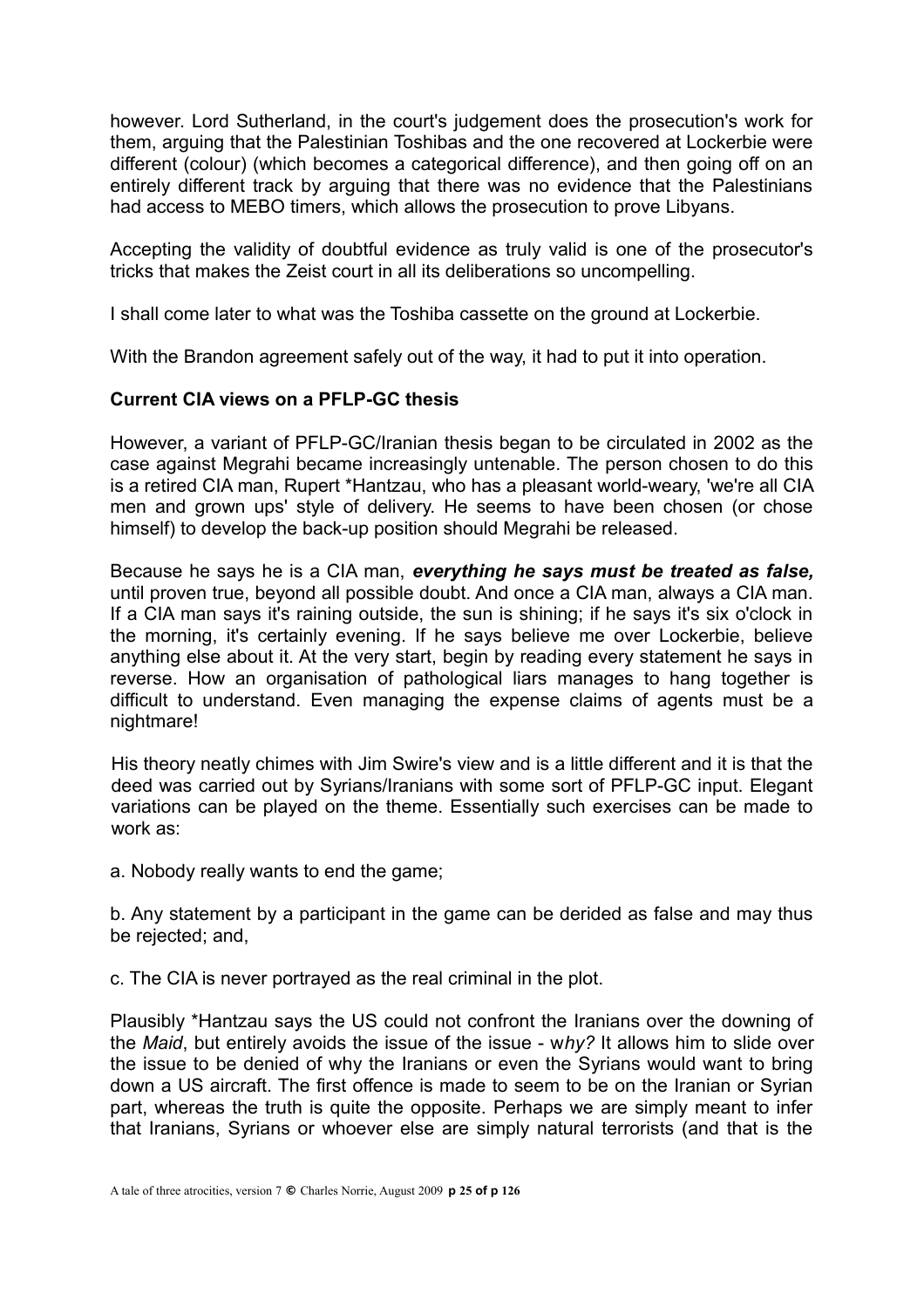sort of thing these people do. Nobody surely could have had a legitimate reason for downing the *Maid*). It is a consistent line of the US commentators of any persuasion. It's a universal American mindset of the equivalent claimed British contempt for foreigners as having no notion of fair play in cricket – not playing the game and, worst of all, they practise!

So what in my opinion is a deal done to ensure that George Bush Senior's path to glory is not interrupted, is portrayed as an inability of the US to deal with a local would-be hegemonist, for fear of the oil flow from the Gulf being interrupted. If that is so, why did the Administration indulge the Iraqis to such an extent that the latter thought they would be allowed to invade Kuwait, with a far greater possibility of the interruption of that oil flow. That was compensated for simply by the US getting the Saudis to turn up the taps of their virtually limitless supply. And if the Saudis would disoblige an essentially Sunni regime in Iraq to preserve a US (Christian) hegemony surely they would do the same for the US to a despised Shia theocracy? No \*Hantzau, you're no geopolitical thinker.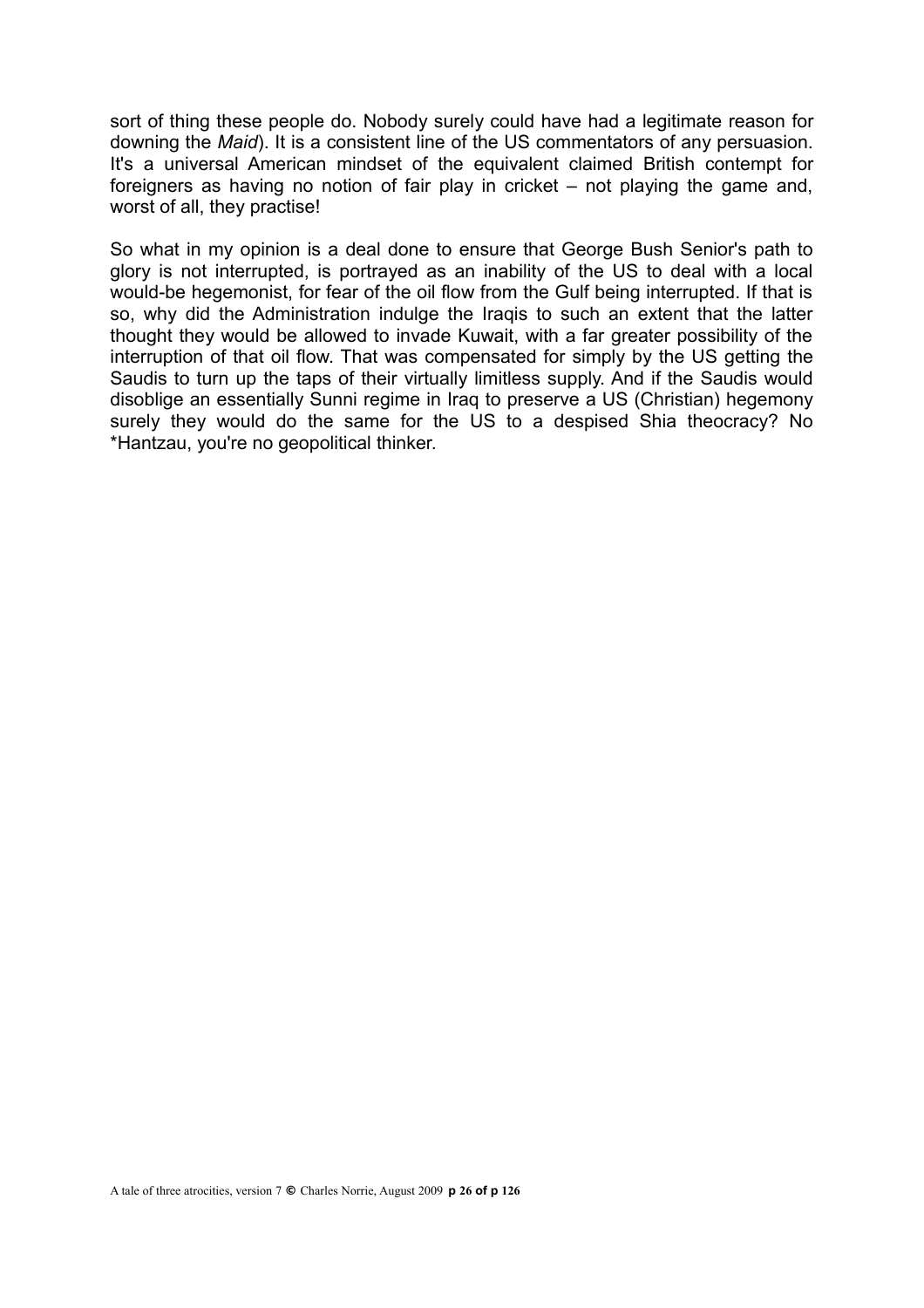#### **PFLP-GC theory 2009**

The typical journalistic herd commentator who says if it isn't Libya it must be the PFLP-GC today simply dusts down that first attribution after the Lockerbie crash and says it must be right. To the extent that the CIA has successfully managed to confuse the origins of Lockerbie blast, it must be said that from their point of view the strategy has been entirely successful. Here, for example is an absolutely typical comment from a website which calls itself 'Justice Denied'.

It is wrong in several critical aspects:

A*mong the wreckage was a thumbnail size piece of a circuit board from a Toshiba radio-cassette recorder. Small Semtex bombs were concealed in the same model of recorder seized two months earlier in a West German raid on a Palestinian militant group: the Popular Front for the Liberation of Palestine - General Command (PFLP-GC).*

Actually there were problems over both the number of speakers and colour of the two types of Toshiba.

*Until Gauci's ID of Megrahi, the PFLP-GC was the prime suspect for the bombing.*

We don't know that, as the Lockerbie investigation has never told us about its internal workings and provisional conclusions

*Additional evidence implicating the PFLP-GC is that two days after Flight 103's bombing the Iranian government deposited \$11 million in a PFLP-GC bank account.* 

That claim came from the CIA, who cooked up the Megrahi evidence. If we can't believe them over that, why should we believe them over this? The strategy of the writer is just to say what is wrong now must be disproved by what happened before. It is exactly the opposite of what Mr Marquise thought about the CIA: that they had given up tricks and were now telling the truth.

*Also, Abu Talb is an Egyptian PFLP-GC member convicted of bombings in Copenhagen and Amsterdam. He is currently serving a life prison sentence in Sweden. Talb was in Malta in the fall of 1988. When the FBI first contacted Gauci he was shown a photo of Talb. Gauci said Talb looked "similar" to the man who bought the clothes.*

That Mr Talb is serving a life sentence in a Swedish prison for murder is no evidence he did Lockerbie, as the author of the article ought to know, if he believes that a defendant should be tried on the merits of the case and not on the character of the defendant.

Mr Gauci has been confused about the appearance and time of the mysterious visit to his shop so often that I hardly think his evidence would impress any other court.

*The picture painted by the evidence Megrahi's lawyers have obtained since his conviction is the Iran backed PFLP-GC was likely responsible for the bombing, and even if the clothes believed to be in the bomber's suitcase were bought at Gauci's Malta shop, they were bought by a person other than Megrahi.*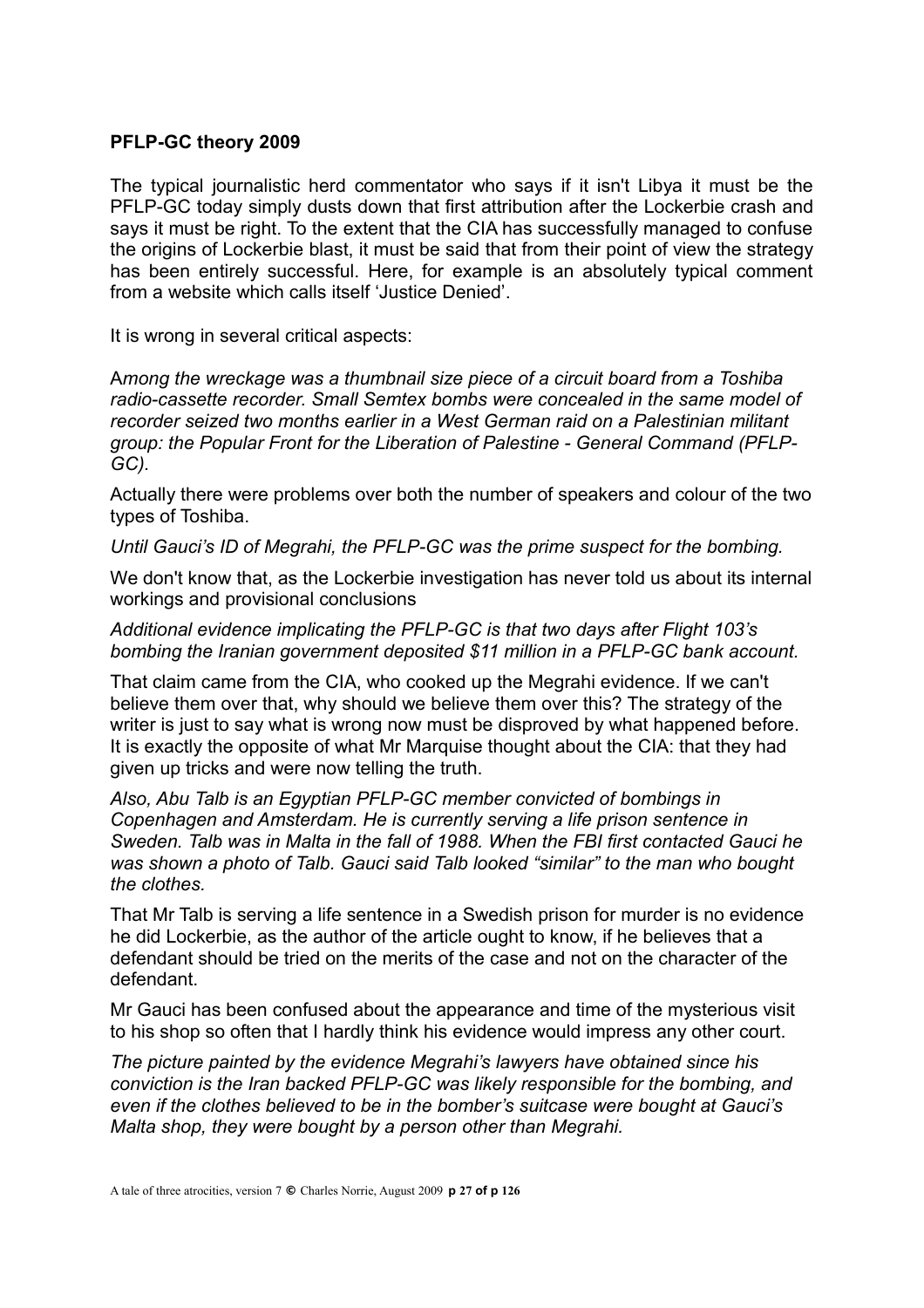And bloody poor stuff the defence has assembled since.

I am sorry to have to attack Mr Hans Sherrer, the author of the 'Justice Denied' article, in this way, but he is repeating, without a single novel thought \*Hantzau's lies. Surely we aren't just selecting amongst variants of lie the CIA wishes to put forward?

# **Dr Swire, Paul Foot and** *Private Eye*

Essentially Dr Swire does exactly the same thing when he goes on about his PFLP-GC theory. But he compounds the offence as he and others put a lot of effort into persuading many that the PFLP-GC was to blame, notable Mr Paul Foot of *Private Eye.* I have never managed to get that magazine to understand the circularity of its arguments or apply any critical thinking to PFLP-GC theory. Mr Foot remains a household icon whose mere theories, now over 20 years old, cannot be doubted as the truth, Carlisle Street asserts.

#### **Professor Ludwig de Braeckeleer, an incisive observer**

I have closely followed Ludwig de Braeckeleer's comments in the past, and while I can't source them any more authoritatively than he does, what fell out of the Iran crisis seems to fit neatly.

The reason that the story cannot be sourced better than Ludwig's second or even third hand account is obvious. Neither party (the US or Iran) has had any interest in drawing attention to these negotiations. The US has never disclosed officially that negotiations took place and as they took place in the *omerta* of Government privilege, there is no reason why it should ever. No government would ever want to have to admit that it allowed a foreign power to destroy one of its own aircraft, even if this was the best deal that could be obtained in the circumstances, and it had been allowed to save its own employees!

I concluded that the following outcomes from the US-Iranian talks at the Hôtel Victoria were:

- The Iranians would be allowed to destroy one US aircraft in commercial service from a leading carrier
- **The incident must visibly be seen to be an act of terrorism, and the US would not be allowed to pass it off as a mechanical failure or an industrial accident. The aircraft could not thus, say, disappear at sea**
- The US could *finally* blame who else it liked for the downing of their aircraft, but not Iran
- $\cdot$  But Iran was in essence the only party that had such a grievance against the USA. 290 dead bodies are the telling reason for grievance
- However, it is obvious the Iranians did not mind a circumstantial case being built against them, but there must be no tangible proof in the form of microchips and the like that would lead to them. (It was BSS who objected to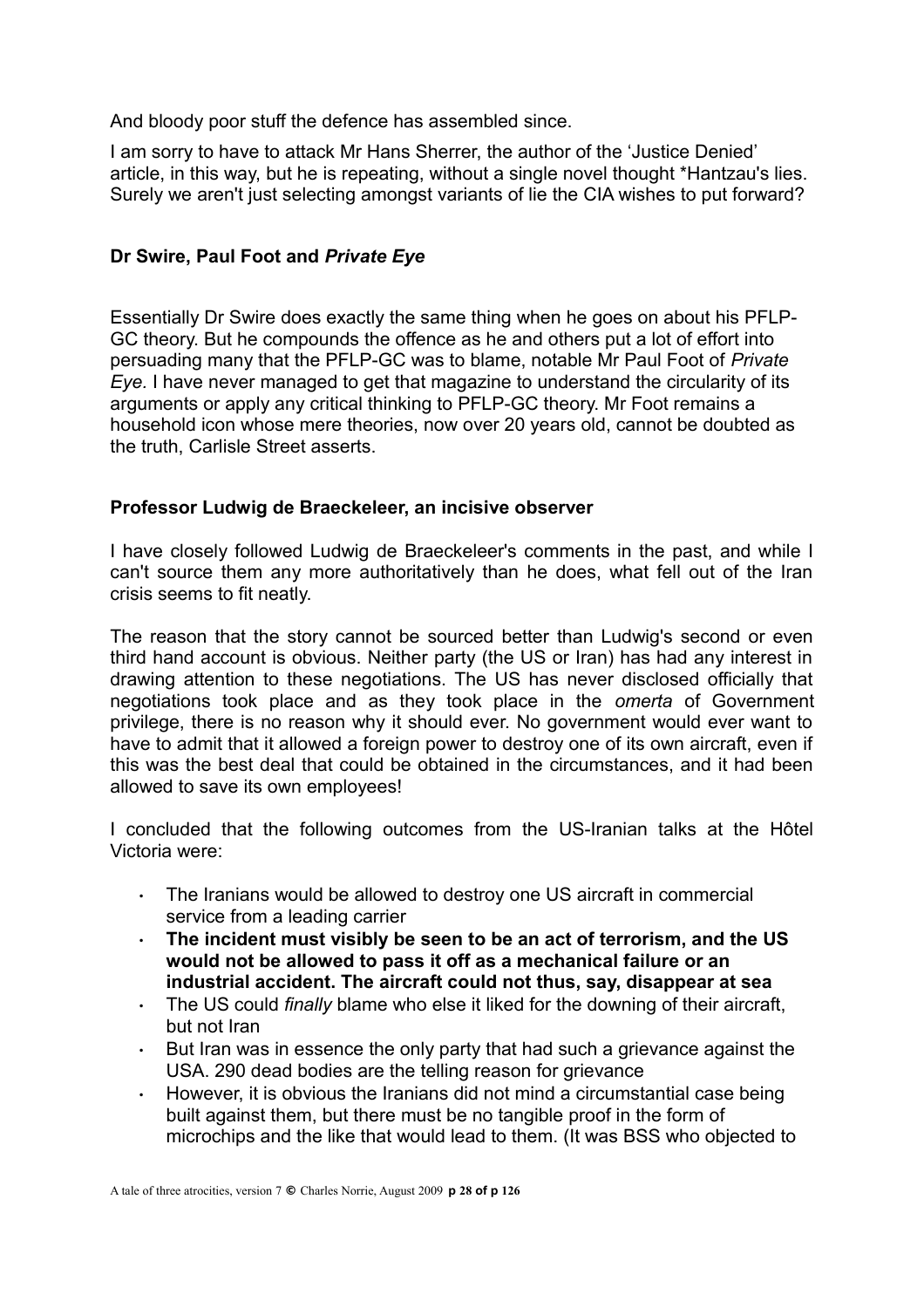Heathrow being used, not the Iranians; but I must be careful here – there was no link whatsoever between BSS and the Iranians)

- The Iranians would be allowed no other reply at that level. It was a 'one and one only' deal
- There was no possibility of US Naval personnel being surrendered to Iranian iustice
- Or of being pursued through the US courts, nor could their awards be revoked.
- The US aircraft had to be carrying fare-paying passengers
- The US Government would be allowed to extract its own employees, which it did with remarkable success
- The relatives of those killed on the *Airbus* could make modest claims for compensation within the Warsaw Convention (circa \$60,000/life) limits
- Sanctions would be lifted against Iran and Iranian bank accounts in the US would be unfrozen
- The US would ensure that no 'independent' or unofficial teams continued to try to release the Lebanese hostages, and those in the field would be recalled
- On the other hand, when the US could *demonstrate* that Iran was no longer considered as suspected of what would become Lockerbie, the Lebanese hostages would be released
- $\cdot$  Iran would never be accused by the US of downing the US aircraft
- Iran would not make any 'good news is to be expected' announcement before the bombing. (It went a bit leaky on that, but no matter). Though Dr Velayati's pronouncement must have sorely tested the agreement. (Perhaps, the doctor was reported as speaking off the record, and the \*Brandon agreement referred only to official statements)
- $\cdot$  Iran would not boast that revenge had been obtained, but would be allowed to make an unofficial claim.

It has required no special information to work this out, once it had been suggested that there was a deal. *It was what happened.* From the downing of a US aircraft to the release of the hostages, through the investigation the trial and the appeals, with the exception of some extraordinary leakiness on the part of the US and some damning disclosures from the Iranian side, both parties have held true to the agreement. Interestingly the BSS, intimately involved in the cover-up and reallocation of blame to Libya, has been more reticent, beyond the point of visibility and I have only been able to understand their rôle by using a fictional account

#### **Bletchley Park**

Astonishingly, it took 30 years for the truth about Bletchley Park in WWII *to begin* to be disclosed and there were 10,000 people involved in that! When it comes to secrecy, the British are far better than the braggart CIA which consistently trips over its own shoelaces.

The \*Brandon agreement is, I suggest still in force, and the parties, as far as they are able, adhere to it to this day.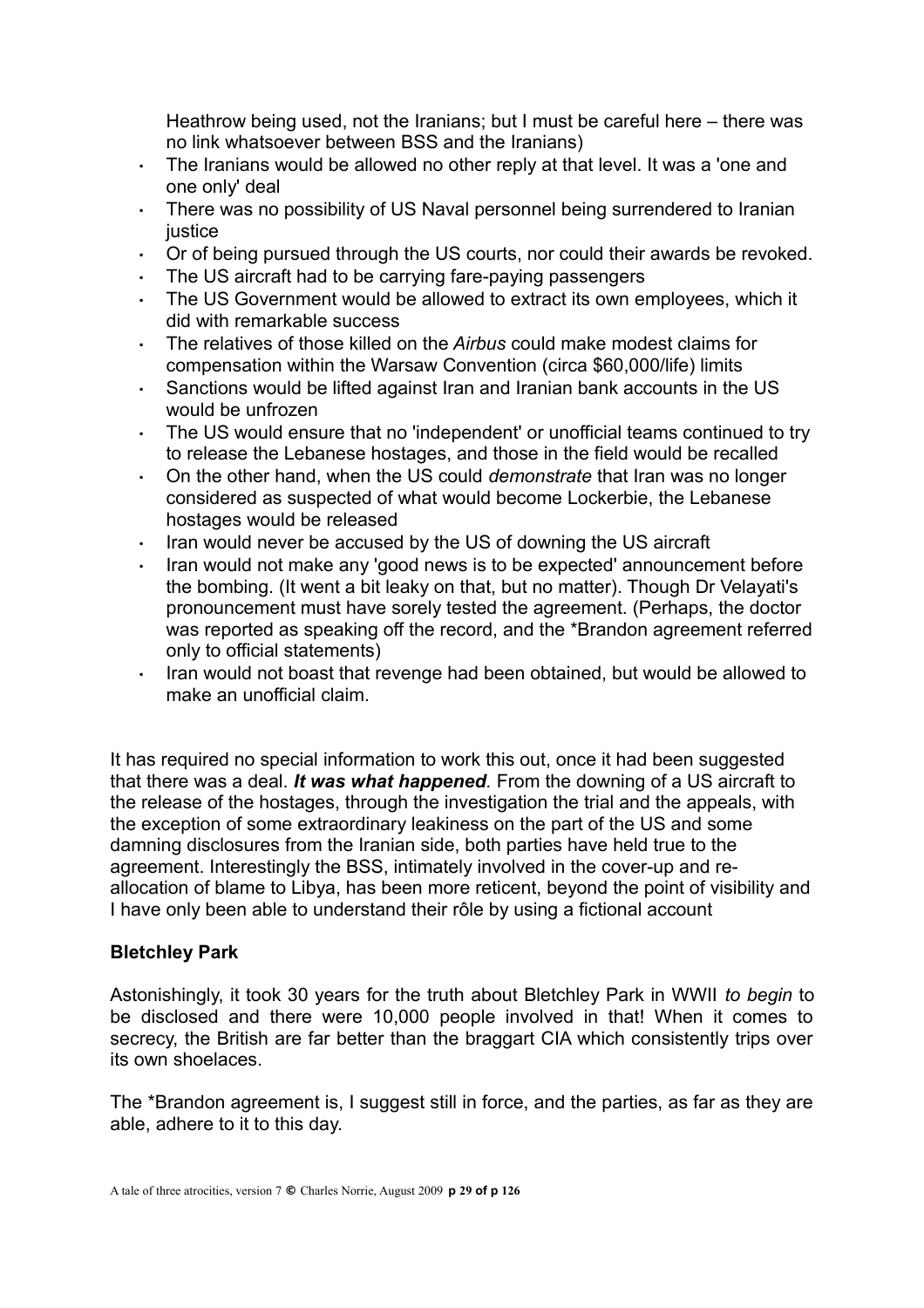# **US Government employees who died on the** *Maid*

Notice that despite the clause that US Government employees were not to be amongst the victims, at least six were. They were:

- Michael Bernstein: United States Department of Justice attached to Office of Special Investigations hunting down war criminals. He is a possible candidate as a victim if the CIA had wanted headlines like 'Lockerbie plane brought down by a crypto-Nazi terror gang'? A particular Austrian national, an Auschwitz guard was being sought and was deported from the USA where he had settled on 27 March 1989
- John Patrick Curry: described by John Crawford in his book as a US special forces captain who had been attending an international security conference in Italy
- Matthew Gannon: CIA deputy head of station, Beirut
- Ronald LaRiviere: United States Department of State Diplomatic Security **Service**
- Charles McKee: head of the Lebanese team (possibly the only member of it)
- Daniel O'Connor: United States Department of State, Diplomatic Security Service, who flew into Frankfurt with McKee

The death of one of these individuals, Charles McKee, may have been *required* as a result of the Glion agreement, but also may only be a useful point of exploitation by the CIA. There isn't enough information to decide the matter yet. It is said Mr McKee behaved very untypically when he was due to return to the US. He phoned his mother, something he had never done before, and asked her to pick him up at a local New England airport. Perhaps, by that time, he had understood that \*Hantzau's joke (see below) might be a killer. Perhaps he was aware something was awry; it is the sort of point to be generous to the CIA's position that one could overlook as a mere coincidence. It should neither be overgeneralised from nor ignored.

The FBI would choose to ignore it when, so much later on, they became aware of it. So too the broken padlock.

I shall deal with the matter of Mr McKee in more detail below.

#### **Mr Bernt Carlsson**

The courtesy of warning US Government officials did not extend to the UN. So Bernt Carlsson died. The chief protagonist of 'South Africa' theory has not replied to my extended criticism of why his theory is wrong and until he does, and I can accept it, my thesis here stands. I shall refer further to Mr Carlsson *in passim.*

#### **Were the Americans who died a group?**

In some accounts it is traditional to refer to this disparate group of Americans as a CIA team, and sometimes the number is expanded to eight people. Who the others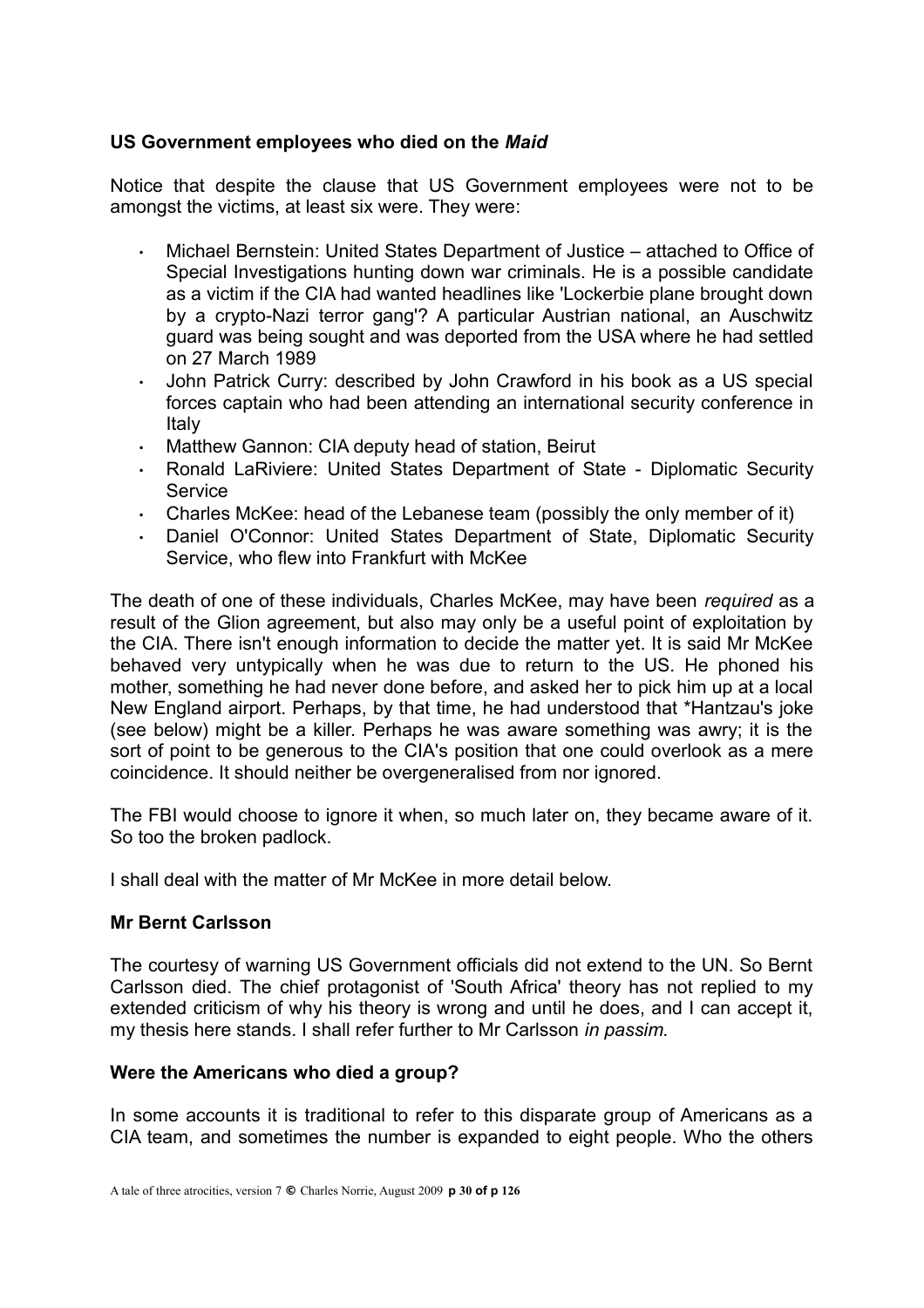were meant to be, or whether all those commentators on the matter have these six individuals in mind, I am not sure. Other accounts I have seen are four (with an unidentified fifth): Gannon, McKee, with Larivière, and O'Connor, in economy (*Guardian,* 27 June 2001). It would have been possible to have saved the lives of these individuals (or indeed anyone on Pan Am 103), by the simple expedient of extracting them from the flight, which could have happened at any time until the door was closed on the *Maid* prior to take off on 21 December 1988, and it rose to 8000 metres and flew for 30 minutes thereafter

I have no doubt that the CIA was fully aware of the full passenger lists of the *Maid* and could have acted on that knowledge. In other words, that by omission the CIA sentenced these six people to death. But the CIA fully intended Pan Am 103 to die. It would of course have been helpful in showing that there was no US Government complicity in the downing of the *Maid* if there were some US governmental officials from whatever department aboard. Had there been none one would be entitled to say there must have been US governmental complicity for no Pan Am flight out of London (especially at Christmas) would surely contain no such people. Indeed the number of six, just before that joyous festival is suspiciously small. So it is quite possible that after the Toshiba warning had been issued, any other US governmental official would not have been specifically had his attention drawn to the warning later, as the CIA needed to have innocent US government officials aboard to prove that the flight was in no way unusual. But it is an issue about which known CIA officials are very vulnerable if anyone should come knocking.

#### **The Heathrow break-in**

The break-in at Heathrow Airport, which I examine below, raises an interesting question. Did a CIA inspector (I have a man in mind) visit AVE4041 PA sometime between say 1:00 on 21 December 1988 and the late afternoon of that day to ensure that the Iranians had installed their device properly, which was stuck on the rear inside surface of the container AVE4041 PA 30 cm from the bottom of it on the side which would become adjacent to AVN 7511 PA in the front hold of the *Maid*, when loaded *-* or would that be tweaking the tail of responsibility just a bit too far? When, exactly, was the CIA in London made aware of the break-in and that it had been successful (again a curious inversion of language)?

There is the rumour, no more than that, and which no reliance should be made whatsoever, other than that it fits, is that the CIA station manager at Heathrow (an airport so important its has such an official) waved off the *Maid* at push-back. Was there some day-glo bright orange clad figure there on the tarmac who knew the aircraft would not see its American landfall.

Secondly, when did the UK security (MI5) and secret services (MI6) – (BSS an acronym for British Security Services used by Marquise) become informed of the CIA operation. It's my belief they were told extremely late on, but that the CIA had prepared themselves carefully for the eventuality that BSS would disapprove of a Heathrow based plot. So perhaps the BSS were told after the *Maid* had left the ground at Heathrow. Yes, there ought to have been clues that both BSS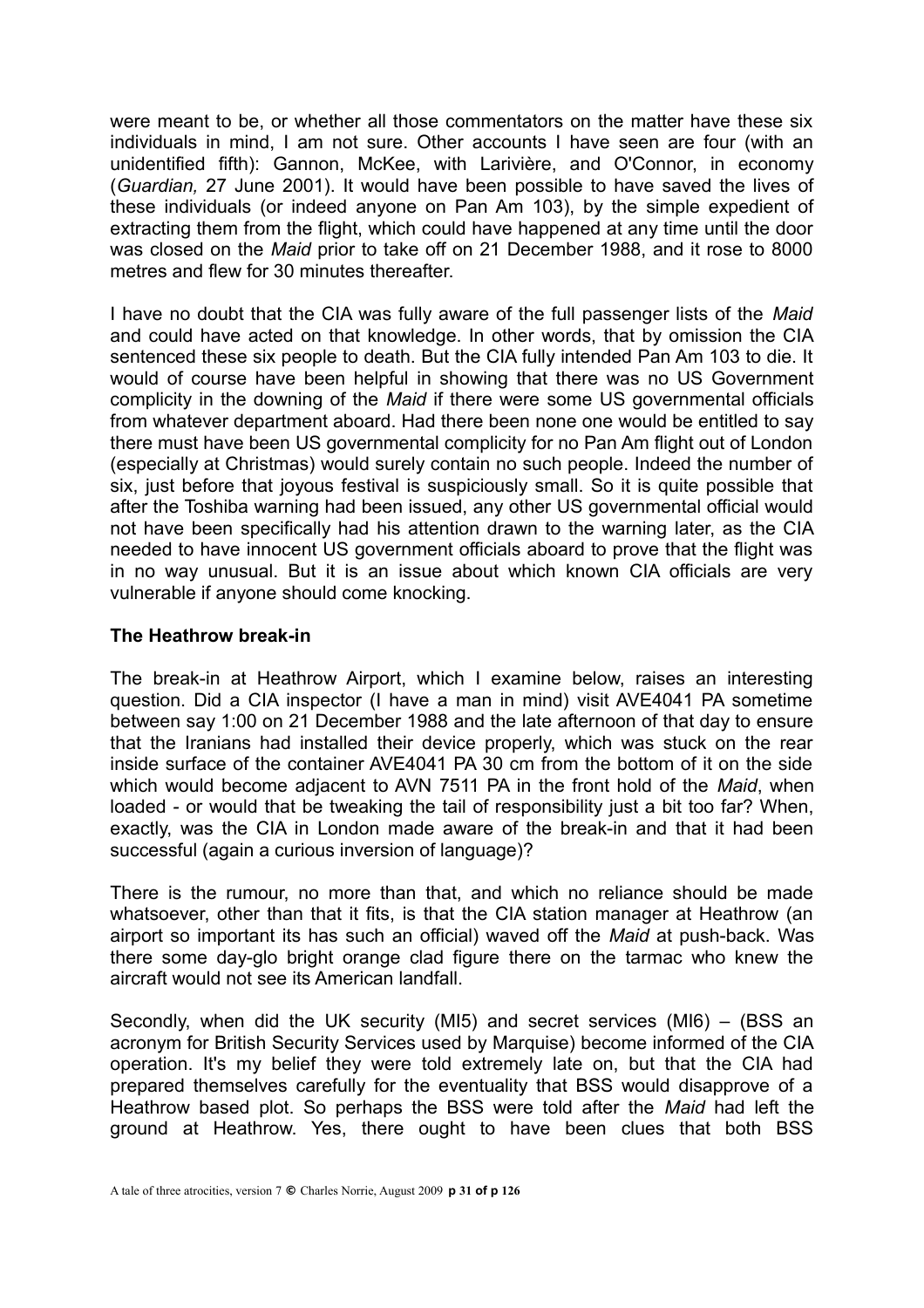organisations should have picked up especially the warnings and the broken padlock but these in themselves were not sufficient to alert the services. Did they not want to know?

But, as I believe that an early intention was for the investigation to learn of the breakin and hence conclude the device had been installed at Heathrow and the CIA arrived at Lockerbie with a pre-prepared blown up suitcase, BSS must have told them that Heathrow could not be allowed to be the point of installation of the bomb, and hence BSS knew of the operation before it happened, and acquiesced in CIA criminality. Conversely, the CIA realising that BSS were going to be difficult, had prepared themselves with a back-up plan.

# **If BSS learn late...**

A 'just possible scenario' is that the CIA head in London told his opposite number in MI6 at about 18:50 on 21 December 1988 that Pan Am 103 was going to crash, far too late for ATC instructions to be issued to stop the flight (even if MI5 or MI6 could have issued such specific instructions to land a single aircraft). Remember at about 18:38 the timer on the IED switches on as the aircraft rises through 2,400m and the aircraft would have had to be safely landed during the next half-hour.

The head of the CIA London is a very senior posting, but also a bit of a sinecure. Awarded to a senior CIA officer on the point of retirement, it includes (as a high point) attendance at the first half of the weekly meeting of the UK's Joint Intelligence Committee. It meets, I suppose, in a deep Whitehall basement together with representatives from Canada and Australia, (the Old White Commonwealth less New Zealand (which has gone beyond the pale over its nuclear policy) and post apartheid South Africa). UK domestic matters are discussed when the 'old white lions' leave.

Not knowing in advance what the response of BSS would be (though it might be surmised), the CIA might have played safe by ensuring the announcement (it was hardly a warning) to BSS came far too late.

#### **How officialdom arrived at Lockerbie**

One problem that I've found there are two separate accounts of how officials came to arrive at Lockerbie. (There are usually at least two stories about anything over any issue that concerns the disaster. Is it more than a need for 'elegant variation'?) One story has an aircraft leaving Farnborough at 20:40, the other that a Pan Am 737 arrives from Heathrow at Carlisle at midnight. One should have arrived by 21:40, the other should have left around 23:00. The Farnborough plane mainly has AAIB men on it; the London plane the Aviation Minister, US SD officials, and BSS (MI5 and MI6) and other AAIB. The timing of the latter plane perhaps suggests no UK foreknowledge of the plot, that latter suggests there might be some.

AAIB obviously knew absolutely nothing about what was intended, and so the meeting with the CIA at Lockerbie must have been to say the least, frosty. Why were they there, and so quickly? They weren't expecting the crash, were they? One can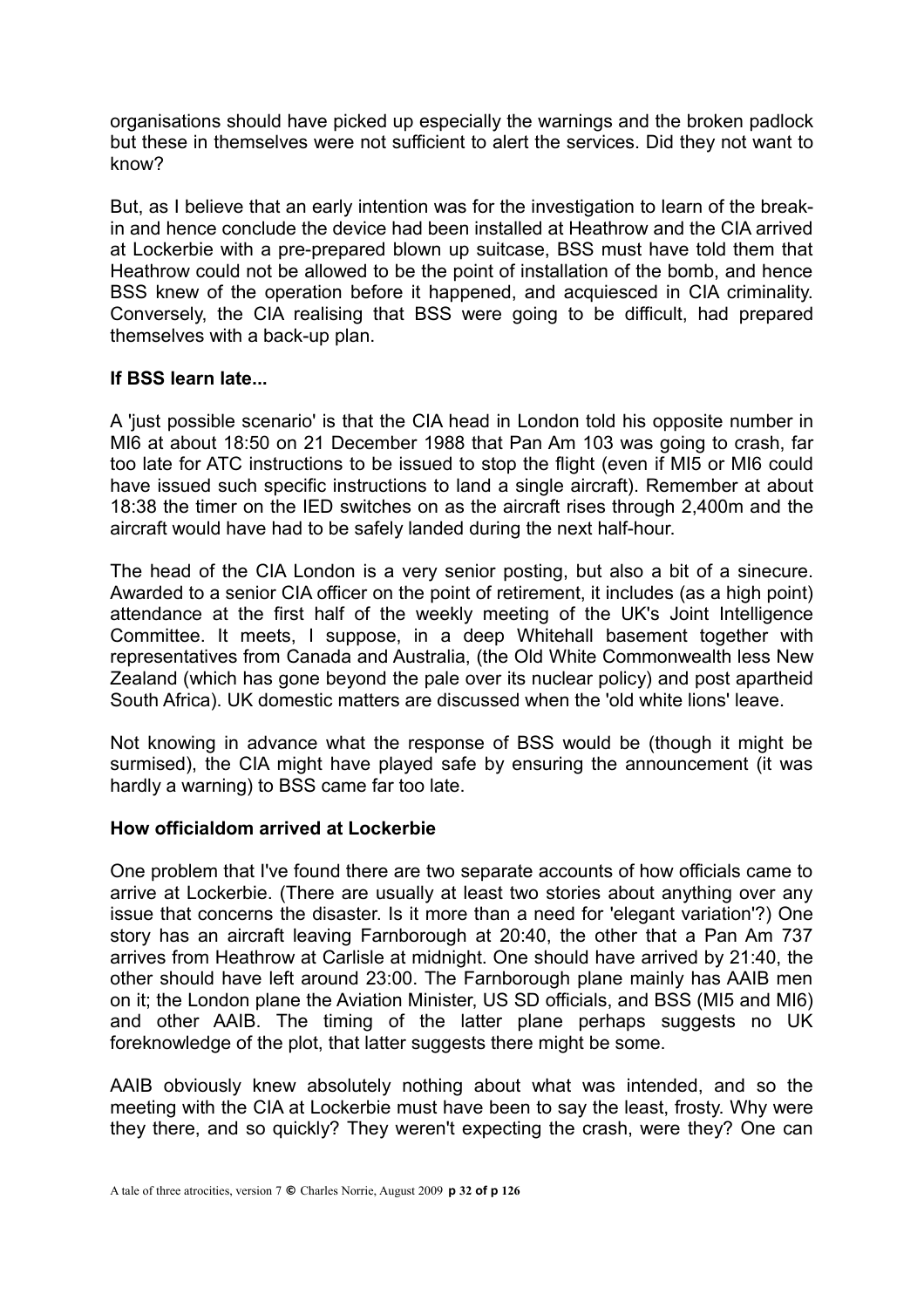only imagine AAIB's feelings about the CIA's obtrusive and intrusive appearance at the disaster site.

The AAIB report says that they learnt of the destruction of the *Maid* at 19:40. (By the way, I implicitly accept any and every statement in the AAIB report as a true fact. The problem is that there are far too few, and the report is heavily and demonstrably biasedly edited by excision and the use of accurate, if entirely misleading, language on occasion. But every fact made in it can be regarded as unfailingly true.)

When and who briefed the Prime Minister on this tragedy? Did the PM give permission for this sad piece of American melodrama to take place on UK soil, and when she said, yes, of course, anything for our transatlantic cousins, how much did they tell her was intended? Was there a phone call to Number 10 just before 19:00 from the Head of MI16, Sir Christopher Curwen? And was he told, when he contacted No. 10, to give the Americans every assistance they wanted?

If BSS are told late-on that the CIA has an ongoing operation on UK soil, they would necessarily have had to check with Government at the most senior level (which means Mrs Thatcher) that this was so, and what the parameters for co-operation were.

Remember by holding Lockerbie here, the CIA fulfilled to the letter that it did not carry out jobs in the US, while ensuring it took place on possibly the most friendly location on earth to US interests. In the UK, the CIA was practically on its home ground, but without the distracting diktats of an importunate Congress.

#### **Mrs Thatcher's knowledge of the plot**

Did Mrs Thatcher have foreknowledge of the US plot and had agreed to the use of 'Airstrip One' (Orwell's immortal phrase) in this way? Did she agree to allow the CIA to use the UK for its fun and games? I hope she lives long enough that some of the true story emerges and she learns why she is to be denied a state funeral, for the betrayal of our real national interests.

There were special reasons why the US could call on the UK in this way. Firstly, the CIA and MI6 are very close and historically the forerunner of the CIA (the OSS) was essentially set up by the British early in WWII.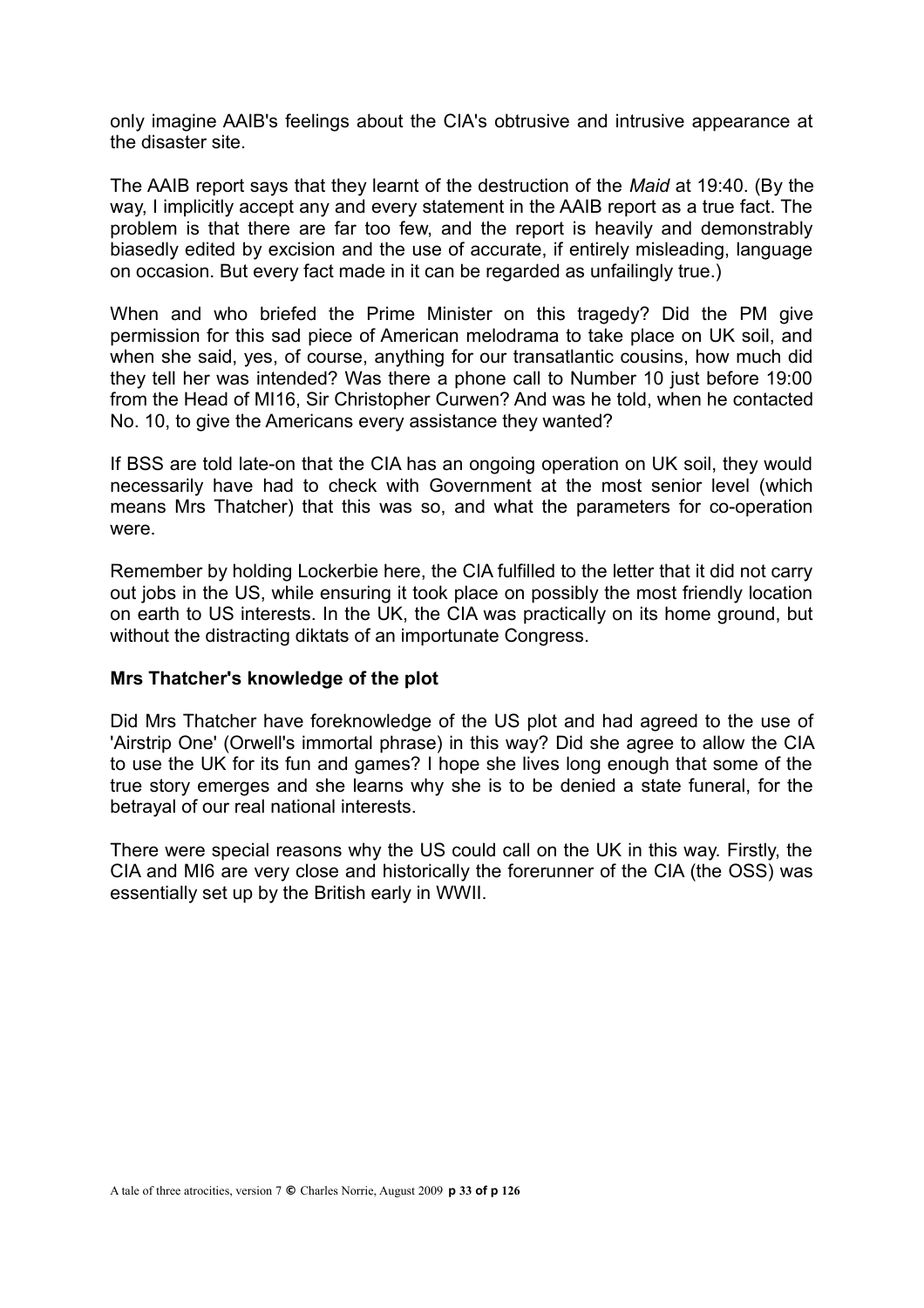"We just wish we could do more to comfort the relatives of the dead," said Margaret Thatcher. "But everything that can be done will be done." Looked at in the cold light of twenty years of disinformation and drivel from the UK authorities, it is a remarkably sinister statement. Surely Thatcher could have stopped the Americans little game, simply by saying the UK would not co-operate with the Lockerbie operation and would denounce the US Government, its President-to-be and the CIA if it were mounted here.

One of the consequences of British complicity is that the UK agencies take more than their fair share of responsibility for the tragedy than the US Government and its sacred and sacrosanct Agency, the CIA.

One consequence I hope will come out a proper inquiry is that the British authorities will cease to bend their knee to US policy and began to treat it and its Agencies as the shabby criminal elements it is and they are. The first step would be to ban the CIA or any foreign presence at the weekly JIC meetings. CIA personnel would be p.n.g.'ed as possible diplomatic representatives to the UK, and a more mature and less supine regard to US interests should be taken.

Again, I say to you the CIA committed murder at Lockerbie, and it is a crime to be avenged (not revenged).

# **The Falklands War**

Secondly, the US government had quite a few debts it could call in. The most prominent of these dated back to the Falklands War where, very much against its initial stance, the Administration swung its position round to support Britain, a realignment which ensured that Britain won that war. This re-orientation of policy had begun in the White House, when Mrs Thatcher had made a specific appeal to President Reagan to back the British position.

Many elements of the Administration were in favour of the Argentinian position.

Had the US simply denied the right of the use of the airport on Ascension Island (though UK territory) to the RAF, the fight for the islands would have been over even before it started, and there was a sufficiency of people on the right in the US who held to traditional anti-British and anti-imperialist views to argue that the Argentinian invasion as a legitimate anti-colonial action. The Monroe doctrine (that European powers should not involve themselves in the Western Hemisphere) runs deep in parts of American political folklore.

# **Bawbies**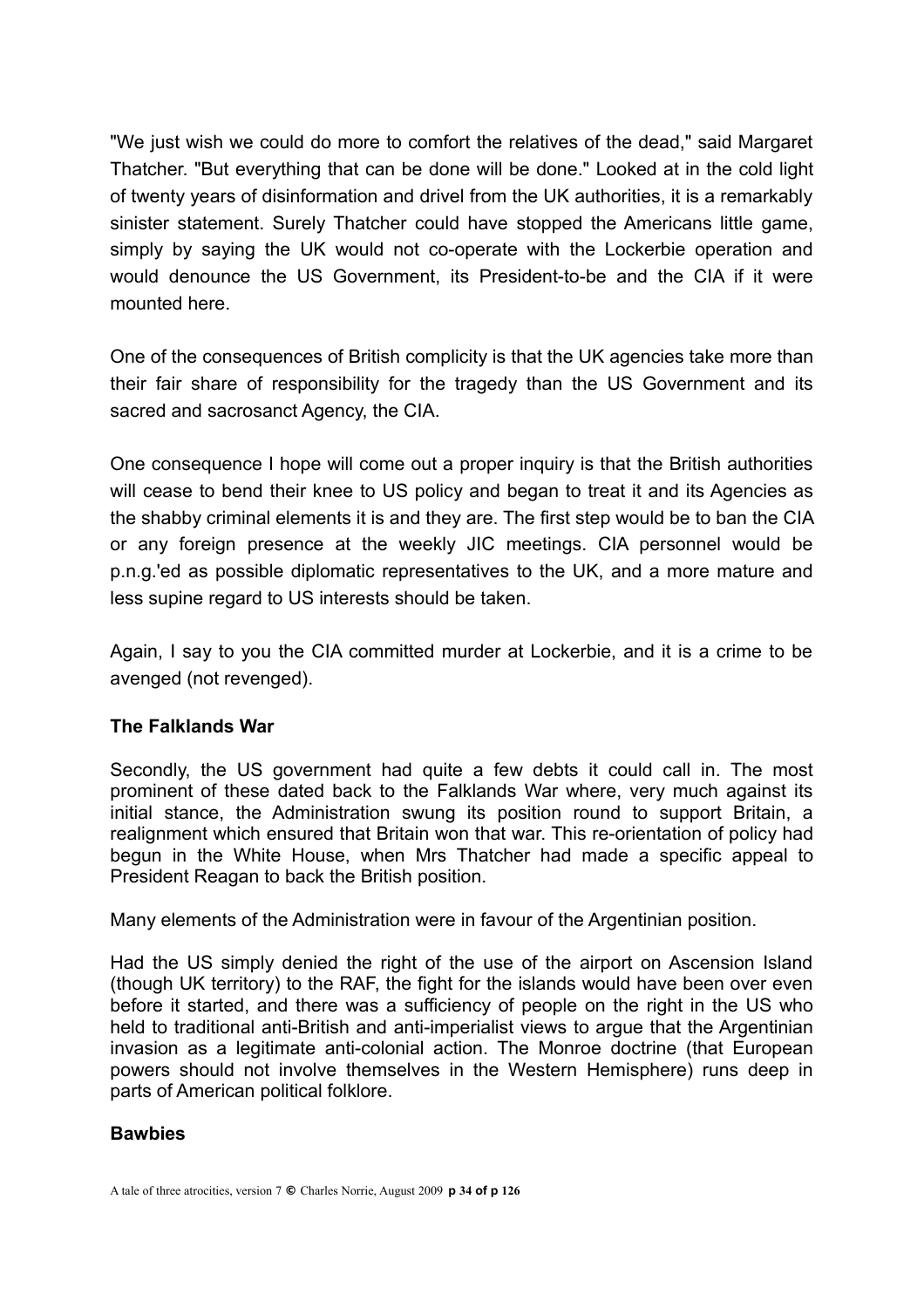Remember only two US presidents have been given knighthoods by the UK, Reagan and Bush (senior). But bawbies, even as rare as Grand Commander of the Bath, are a mere decoration. About Lockerbie the US demanded services in kind.

Is it not a real hope that Sir George Bush's knighthood is "cancelled and annulled", as the proper words have it, by the Queen? I use the word "Sir", because there is nothing to prevent me a UK citizen from calling a man made knight by my sovereign by his proper title, however little I believe he deserves it, or whether he thinks it should be used or not.

I call Sir George Bush that because that is his proper appellation.

Sometimes, and I think the main part of the CIA's briefing comes after the farce over Mr McKee's suitcase, the CIA has to come clean (as much as is possible for a pathologically lying organisation) and in return is told by BSS what they, the British, are prepared to do.

#### **The BSS doesn't like what the CIA is up to**

As the CIA agents outlined their plot against what was essentially themselves, BSS became very angry, and it's quite possible high words were exchanged between secret services of the two allies. Firstly, BSS was very angry that the CIA had selected Heathrow for its little job.

Whilst Mrs Thatcher may have gaily agreed in the spirit of mutual solidarity of the two allies to a nostalgic re-run of the wartime alliance, and in her increasingly megalomaniac view of the world saw herself as a second Churchill, MI6 understood that the US would take all and give nothing back in return, just as they'd stolen penicillin, RDF and the jet, and denied Britain its share in the atomic bomb. Such resentments go a long way back and can fester for generations.

#### **An altercation between the British and the Americans**

On the ground possible at Carlisle a little altercation is happening. As these matters have never come to light, and never will, it is best to treat it as a sub-Le Carré novelette, and use a bit of direct speech.

"No, you can't use Heathrow," said the MI6 man.

"Game and set," said the CIA. "When the break-in is discovered," it will be known it was loaded at Heathrow. It was a PFLP-GC copy timer for God's sake?

"What will be the proof of that? You've said that all the material evidence, the icecube timer and even the detonator and the circuitry will be destroyed in the explosion, so there will be no evidence it was a PFLP concoction."

"When the break-in becomes known, it will be obvious, as it is the obvious, but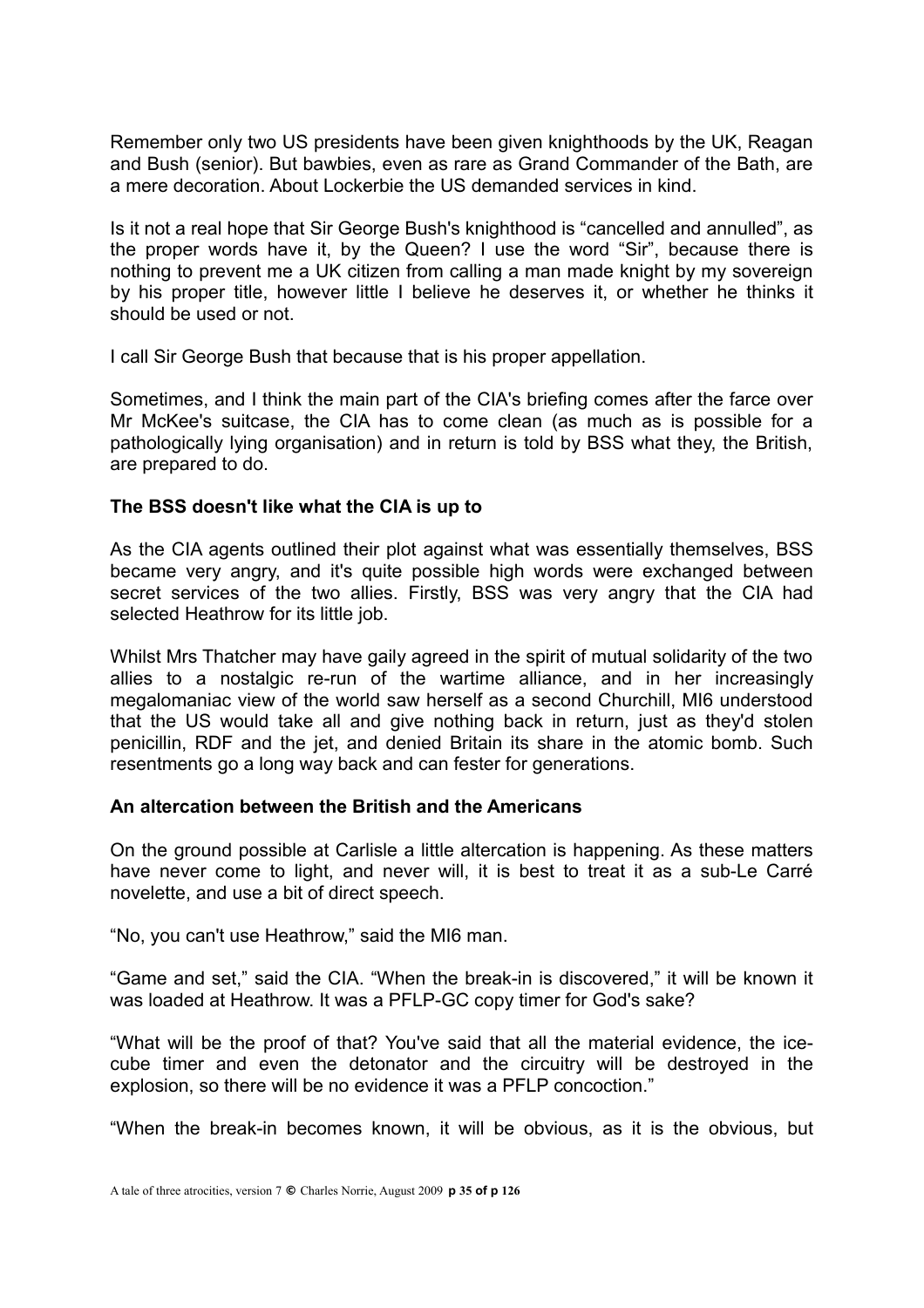unprovable conclusion."

Perhaps this was the first time MI6 learned that the break-in, of which they'd had only a low-level police report, was part of the plot.

"We will decide whether there was a break-in or not."

"We won't let you use Heathrow," He repeated. "But how will you stop us?" asked the CIA man. "The plane is down, the deed is done. And Mrs Thatcher gave the Vice-President every assurance of the assistance of the British authorities."

"You can't release any information about the break-in, without breaking cover," was the reply. "And you can't use known Heathrow security failures as the background for the job. Or we can blow you sky-high."

Certainly at that point BSS possessed the capacity to denounce the Lockerbie scam, but would it be in their interest?

# **A little story from UTA**

It reminds me of a conundrum which faced one of the UTA groups I belonged to. The question of the removal of United Nations sanctions against Libya came up at the UN. Interestingly only the name of Pan Am 103, not UTA, though they had been imposed in regard of both tragedies. The French Foreign Minister said he would be advised by the UTA families' group. But he made a condition. If he was asked to use France's veto (for France has a veto power in the UNSC), that would be the last bit of support the UTA families' group would get from the French Government. What would they choose to do? The choice was in their hands.

It was a difficult decision for Guillaume Denoix de St Marc, our chair. We weren't consulted. "Abstain on the veto, so we can continue to negotiate," he said, unequivocally. So France abstained on the veto and continued to support *Union des Familles en Cholère'*s demand for compensation.

Guillaume, in my view, made the right decision. After all one tenth of a loaf is better than none, and the UTA crust was still substantial.

The same reasoning dictated how BSS would respond to the mess the CIA had dumped them in. *Walk off the field, or continue to play the game.* The UK is, par excellence, a games playing nation, so the reply was a foregone conclusion.

#### **The CIA comes a little clean**

But then the CIA had then to come clean (well a bit), while BSS assessed what the British response would be. Firstly, the CIA explained how they would locate McKee's suitcase, whose transponder had been switched on by the crash and would run for some hours.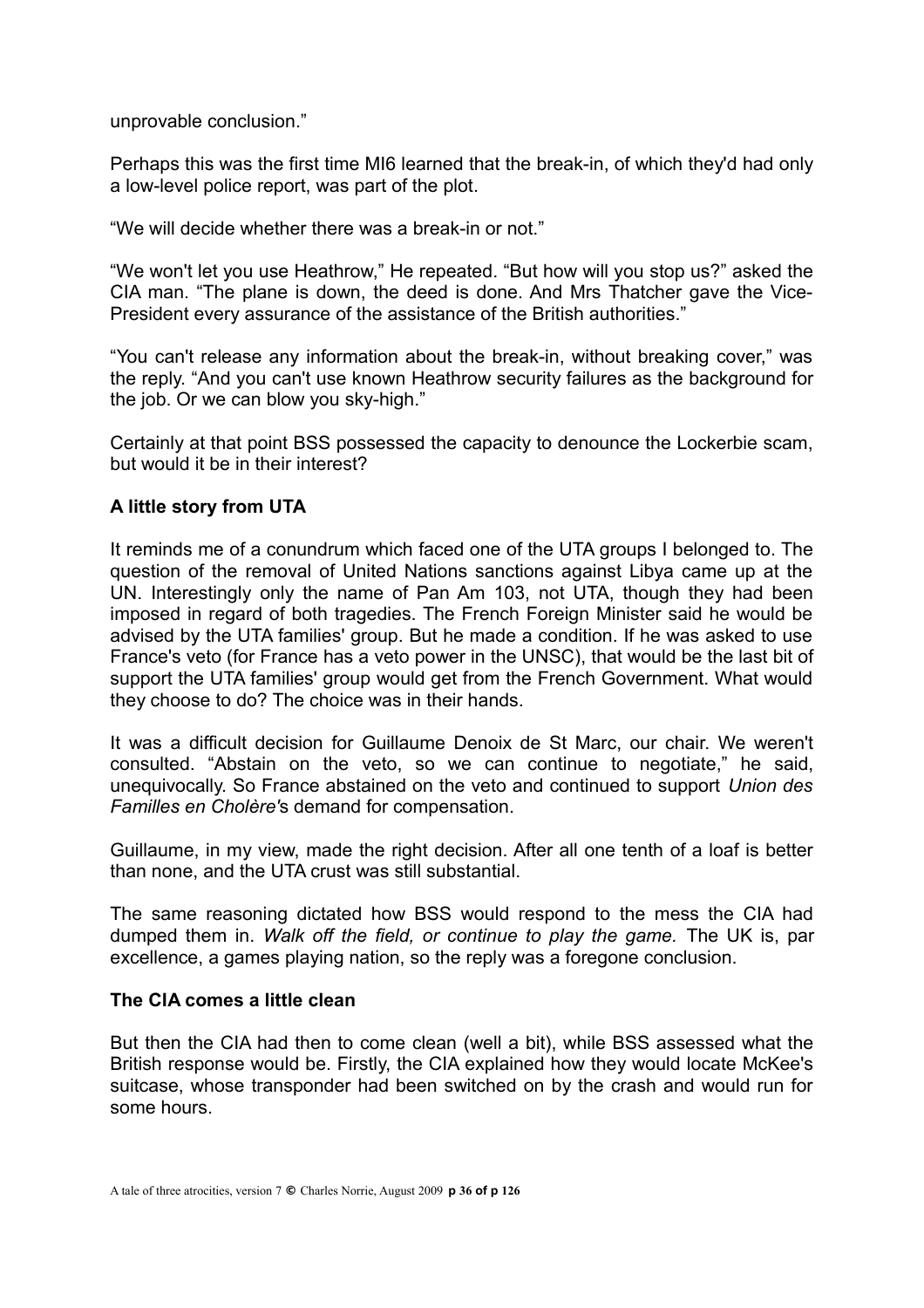Secondly, they said a second device had gone off. The CIA *matériel* that was being taken back to America had been doctored by them and had blown, accidentally.

"So the two devices blow up at the same time? Didn't your bomb have a safety switch?"

I think that BSS probably accepted that for the fairy story, it seems to be. And then they had to convince the AAIB.

I think the AAIB were determined to do a thorough investigation and carried one out, and only consented to issuing the highly misleading final report of their findings under immense political pressure. It contains some of the finest civil service-ese it has ever been my privilege to read.

## **A short review of the CIA's possible different approaches**

There are roughly three different approaches that the CIA adopted at different times. The Agency and especially its operatives and erstwhile operatives have not been consistent in the methods and motivations. Here's another little table about strands of thought in the CIA.

| <b>Strand</b>     | Who?                                                  | How official?                                                    | <b>Signified by</b>          | <b>Issues</b>                                                                                                                                                     |
|-------------------|-------------------------------------------------------|------------------------------------------------------------------|------------------------------|-------------------------------------------------------------------------------------------------------------------------------------------------------------------|
| Conundrumists     | Agency at first                                       | Very                                                             | Heathrow<br>loaded device    | <b>BSS</b><br>won't<br>allow                                                                                                                                      |
| Limiters          | under<br>Agency<br>compulsion<br>from BSS             | Some<br>reluctance<br>first<br>but<br>becomes<br>official policy | PFLP-GC/<br>at Syrian theory | <b>CIA</b><br>Lets<br>off<br>hook<br>over<br>potential<br>claim<br>it did Lockerbie.<br>Much liked<br>by<br>*Hantzau<br>and<br>he is trying<br>to<br>resurrect it |
| <b>Exploiters</b> | Part of agency,<br>which<br>became<br>official policy | Official policy is Libyan theory<br>changed<br>to<br>Libya       |                              | liked<br>Not<br>by<br>*Hantzau,<br>probably as it is<br>very much of a<br>'fudge'                                                                                 |

## **Why the CIA didn't mind if the break-in at Heathrow came to light**

The CIA did not mind if the break-in were discovered, and even if the adjacency of the Pan Am and Iran Air facilities at Heathrow would lead to the implication of an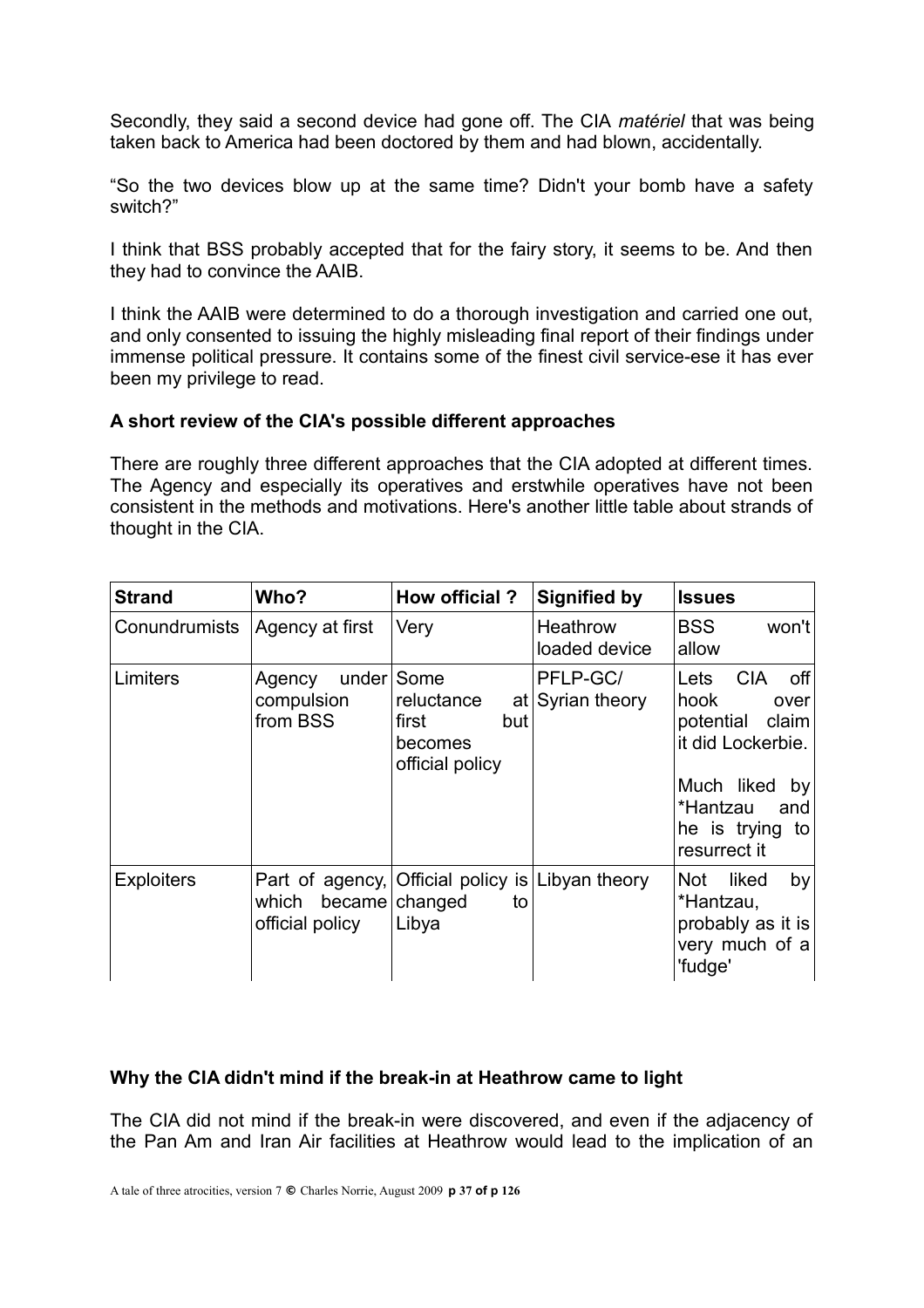Iranian break-in. But there would be no evidential trail for the device that had been stuck on at Heathrow had been designed to be destroyed in the destruction of the aircraft. But, because of BSS reservations about a Heathrow plot, the CIA intended to dump a pre-blown suitcase at the site containing numbers of clues that could lead to any number of suspects, particularly the PFLP-GC, Syria, Libya and even Ireland, if it could not get BSS's admittedly limited co-operation. There may have been other clues in that blown-up suitcase pointing to other perpetrators, but these are the only possible perpetrators that have come to light.

But BSS did mind. As BSS controlled whether the break-in at Heathrow became public knowledge or not (it was not with the CIA's power to do that), it necessarily follows the BSS thought it was a bad idea and so that fact did not reach the public.

# **A PIRA attribution is banned by MI5**

MI5 has been very cautious in explaining its rôle over Lockerbie and in one statement Dame Stella Rimington, who was head of the service during the matter, has only said "The Service played a major part in the investigation into the bombing of Pan Am 103 over Lockerbie in December 1988..."

That in my opinion is a dissimulation for MI5 surely was to work out the method of corrupting the RARDE evidence.

Both elements of BSS must be compared in their reticence with the CIA's garrulousness.

The MI5 man put his foot down. "Not Ireland," their man said, seeing the draft press release by the CIA of 22<sup>nd</sup> December 1988; "We have a working arrangement with the PIRA and don't want it destabilised by blundering Americans. The Irish have never used air terrorism and there isn't any reason for them to start now. And remember much of the problem arises from your Government's indulgence of terror loving groups in the States and their funding of quixotic and impractical revolutionary strategies, (otherwise NORAID). May I remind you that it is commonly thought in some your more ignorant quarters that people in Ulster don't even have the vote!"

# **The CIA press release of 22nd December 1988**

The CIA produced the draft of the press-release they wanted to issue on the  $22^{nd}$ . "No, you cannot refer to an Irish Republican claim," they were told. That is, I suggest, how the statement issued by the CIA referred to a group, unknown for nearly 80 years, the UDL or Ulster Defence League, and obviously of the opposite persuasion to the PIRA. If the suggestion of an Irish Republicans was a fantasy, the possibility of any sort of Unionist group doing it was with the fairies. It might just have been suggested to the CIA (who possibly thought they were doing BSS a favour by accusing certain Irish groups of terrorism) that they were wrong. The BSS amendment told the world that the Agency was verging on the lunatic.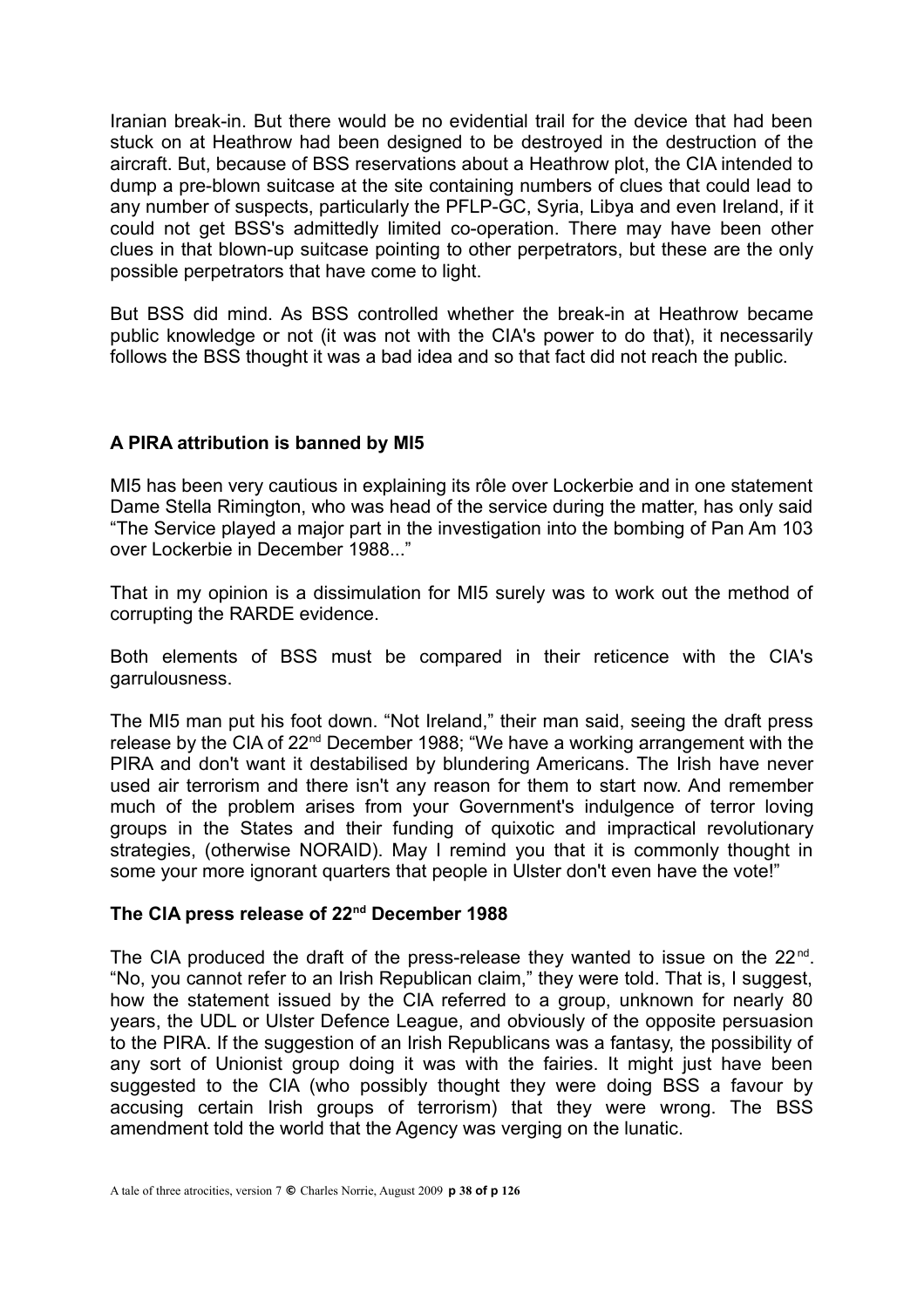As far as I can determine no-one has drawn attention to the 'Irish issue' in the  $22<sup>nd</sup>$ December press release, let alone make the inference made here from it.

The senior Agencies must have looked with disdain at their American counterparts.

#### **BSS take control**

I expect the senior MI6 man took the senior CIA man aside and in the presence of the State Department representative told him bluntly:

"If you do not do exactly as we tell you, we can blow this operation sky high. It is a matter of such seriousness that your new President might have to resign even before he takes office. Do you understand exactly what we are saying to you?"

"The first important issue at will be how much investigation the AAIB will carry out. The AAIB offer only minimal co-operation, agreeing simply to allow a final editing of the report."

If the CIA offered the support of (or delegation to) the US NTSB of the Lockerbie investigation, wresting it away from the AAIB, at this point, I expect BSS looked at them as if they had gone barmy.

In other words, if anyone is brave and clever enough to get the AAIB to issue all their research under the FIA, it will revolutionise our understanding of Lockerbie.

"Restricting the scope of their inquiry will be very difficult indeed. One careless statement in their report, which we cannot openly edit," say BSS, "and your cover will be blown. You must trust us to guide you in this."

#### **BSS say the IED must not have been loaded at Heathrow**

"Next, there is the matter of Heathrow. Whatever resolution comes out of this there must be no implication whatsoever that the IED was loaded at Heathrow. Heathrow is one of our most important economic assets and we cannot have you tossing it lightly aside in one of your trivial power games. If you insist on Heathrow, then we shall have to, with greatest reluctance reveal the perfidy of your plot to the world. You must understand the meaning of that. However, we understand that the plot has gone so far that the IED at least must have travelled through Heathrow undetected."

The CIA said that of course they respected BSS's position, but they considered it a done deal at the political level.

"Not ours," was the reply. This was the British position, determined by the foot-soldier, not the general.

"We could check again with No. 10."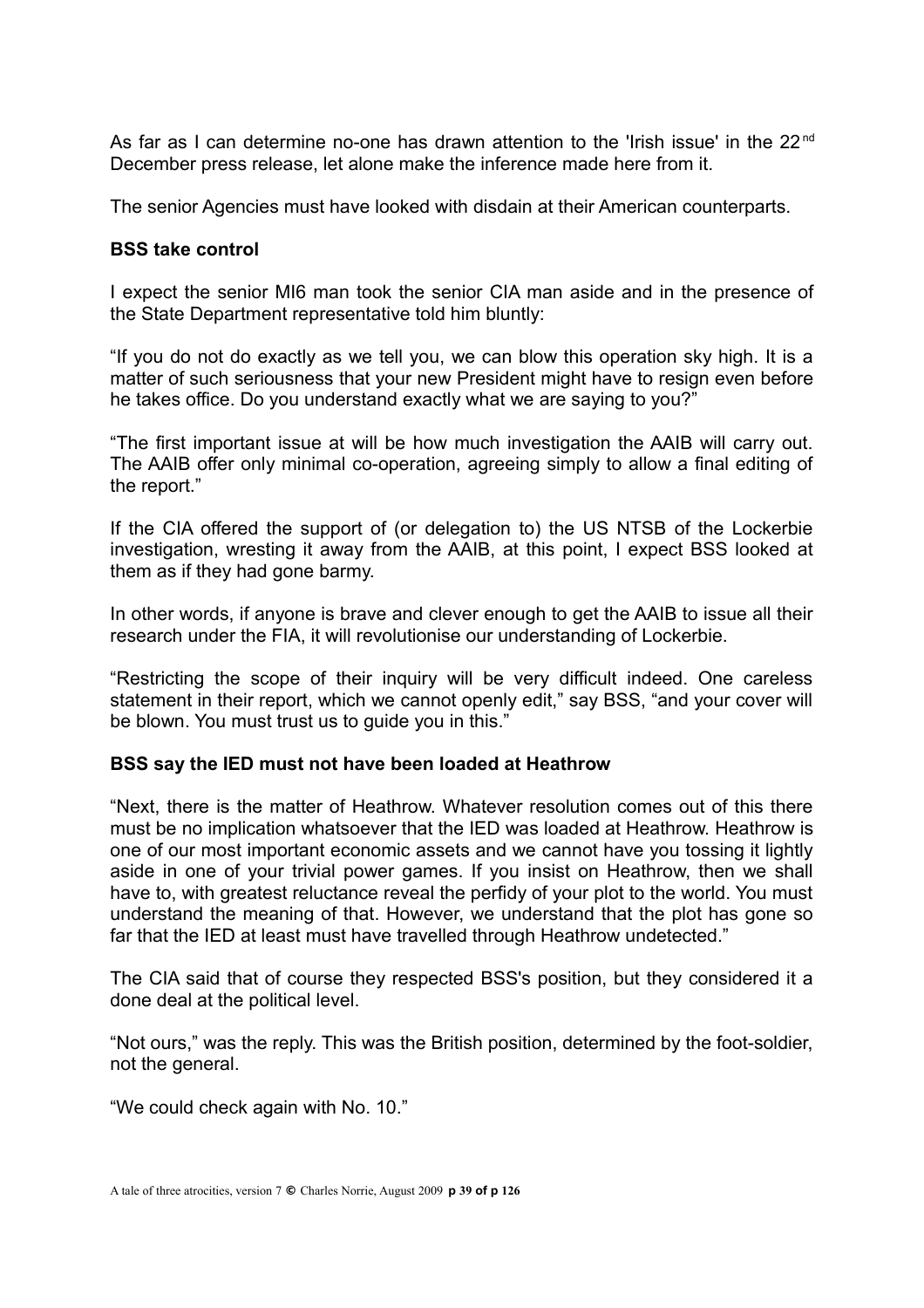"Do you think that would help you," was the reply. "You're dealing with us, not Mrs Thatcher. Would you assist in an operation if it were controlled and operated from the White House?"

Actually, yes, but the CIA couldn't say that.

#### **What the BSS said they would help the CIA over**

Having made their position absolutely clear, but without any semblance of a resolution on the horizon, BSS asked what the CIA wanted most on its agenda.

A containment of material which might point to a second explosion, and of material from McKee's suitcase, papers, and the infiltration of the blown suitcase in the remains of AVE4041 PA, and if a prosecution ever became possible, suppression of evidence of the second explosion. Searchers were issued with instructions to look out for something that it was wished to recover, but were not told what it was, but it would be obvious when it was found. Suggestions might be the \$500,000, the plan of the Beirut flat, cocaine or something else, and whether it was ever found or not, has never been revealed.

"Tough," said BSS, "But don't blame us if it goes tip over arse. If it goes wrong \*Cattermole gets it in the neck."

"Hardly, not." The forced smile on the CIA man's face, said everything. These people had lost an empire, whilst every other nation in Europe had been coruscated by war and revolution over that, and blandly muddled along as if nothing had happened. They actually found the War (for them there was only one) almost a matter of happy nostalgia!

"If evidence of a second explosion is not presented, it need not be, if an accused is in the dock for planting the IED. You're convinced that the IED was enough to bring down the *Maid.*"

"Yes." Was there a hesitation in the voice?

"And if it were not?"

"No dice. Nor, if it ever became known that we had to arrange for a certain Iranian gent to do a little job at Heathrow."

"Iranian, only. For, the implication would be that we'd done a deal with over the *Maid.*"

"So you wouldn't have minded if an unidentifiable gent, probably PFLP-GC, based in London, had been found to have decided to take little shopping trip to the airport?"

"We had several ideas lined up."

"Until we banned Heathrow."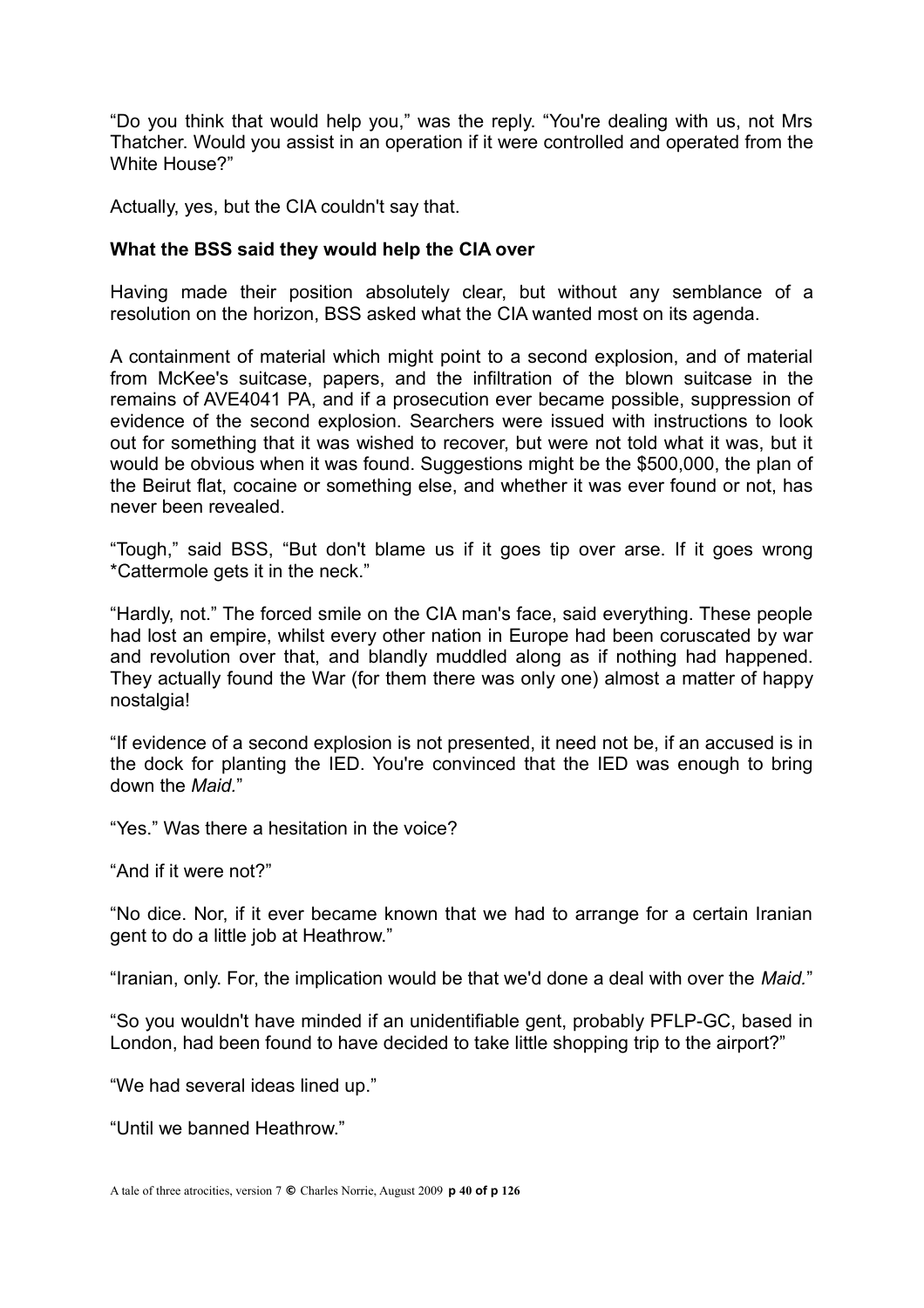"That's the meat of it."

"And," said the MI6 man, "We won't co-operate on that target."

"So what are you going to do?"

"It looks as if Frankfurt's out too. The Germans don't want a security scandal either."

"They did us a good turn over *Autumn Leaves,* then said one good turn a year's enough. Nine months to go. Might just be able to turn them round, but I doubt it."

"So what happened there?"

"The Iranians told us that all sorts of multiple bombings were to be staged by the PFLP-GC, so we bargained it down to one, insisted an Iranian do the dirty, and agreed cover."

"Why would the Iranians care?"

"They don't, we do. Look I've said far, far too much already. We agree London's off."

"Finally."

"Last word?"

Nod of the head.

"What'll you do?"

"Probably go outside Europe. Egypt, Cyprus, Malta..." *(Note, all these have been proposed as starting places for the IED, by some observer or commentator at some time).*

"We've made it difficult for you."

"Not half." In deference to his hosts, he used the anglicism.

## **BSS sum up their views on the Heathrow plot**

The MI6 man summed up: "I don't think I've heard such a deliberately cruel and mendacious plot ever. You will get our assistance, but I don't think there'll be an icecube in hell's chance it'll work. What will you do if it comes out that the second explosion was necessary to bring down the *Maid?*"

"Confess that were carrying *matériel* and shouldn't have done. Probably blame it on sloppy procedures by a man who wasn't quite one of us."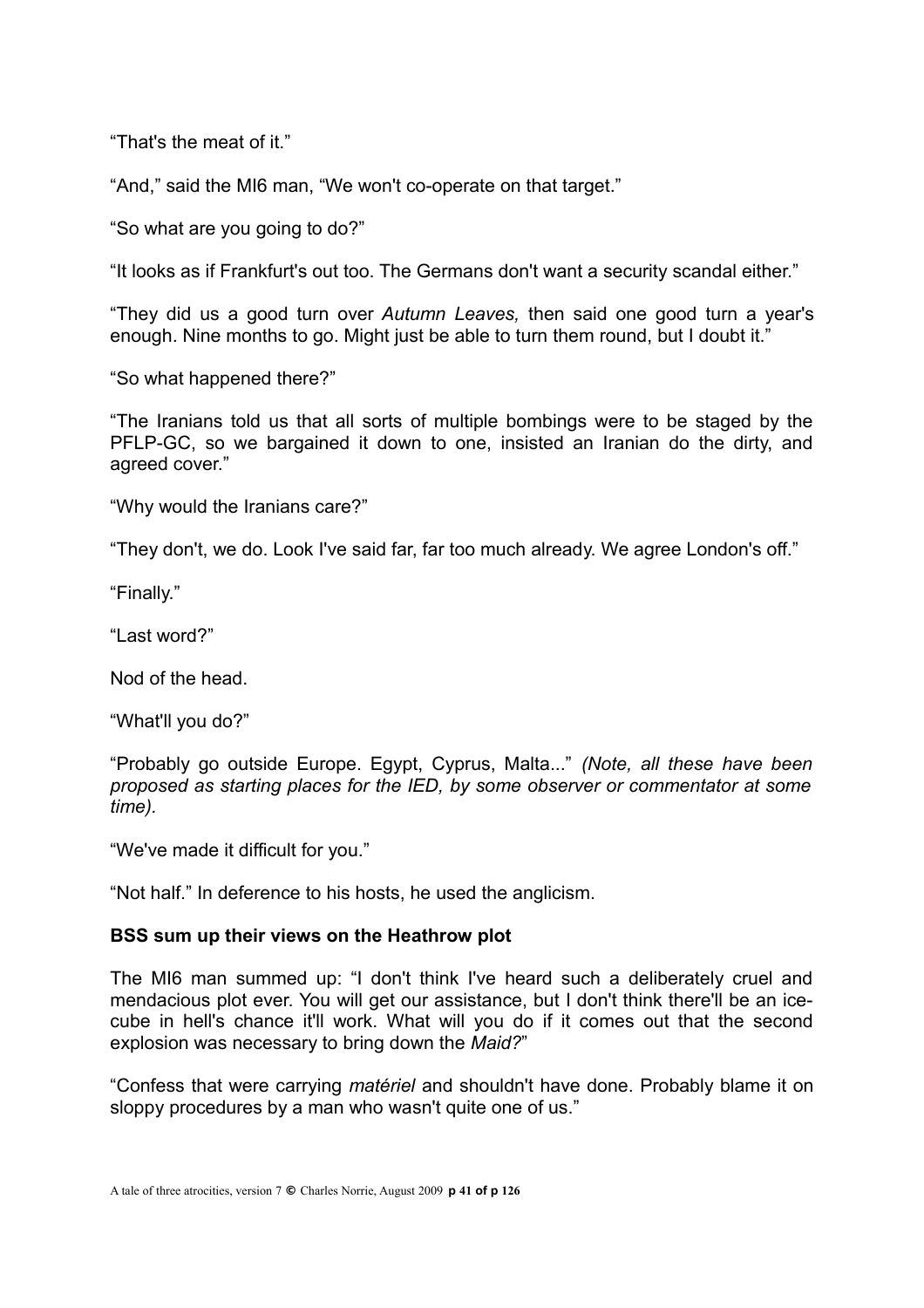Another anglicism: the CIA man was quite adept at the local argot, but found the Scottish accents hard to follow.

One reason for presenting the argument in this way is that it seems the initial planting of the IED at Heathrow is so professional, provocative and original, but all the steps in the current story, the route through Frankfurt, the agent who happens to be in Luqa Airport at the right time, Semtex in the desk drawer at that Airport, look like a complicated and rather ineffective kludge as Michael Mansfield has pointed out, with the evidence leading to a fortuitous conclusion. The only way in the end to present it is by going on and on about dedicated police work, appalling weather conditions, a bit of luck and brilliant forensic investigators and they seem to have had feet of clay. And if a case is left in the Interline Shed at Heathrow, the story's almost as wooden. That is why carrying out Lockerbie was nothing to do with the British, but clearing up afterwards was. Remember that MI6 has a rule that it doesn't do "wet jobs". Mr Bond's powers are a figment of Mr Broccoli's as much as Mr Fleming's imaginations.

So to summarise, BSS are told very late of the plot against the *Maid.* It assumes that BSS are not a poodle of the CIA which can give orders to the British, but a dangerous but unreliable fellow player, prone to impetuous and virtually unsanctionable (at least from the American point of view) operations.

The CIA tells BSS that there is a plot. BSS have some inkling, having seen the Frankfurt and Helsinki warnings, but may have come to the conclusion they related to direct flights to New York, not an indirect flight through London.

Secondly, BSS realises that a mystery break-in and targeting of a US plane at Heathrow will cause suspicion of the of probable cause – the *Airbus* downing. They refuse to co-operate except of their own terms, which are harsh: BSS must supervise all plot developments on UK soil. Chastened, the CIA provisionally consents. Just to rub it in, BSS accompany the CIA to the crash site (as they must), where the CIA behave foolishly, interfere with the scene of a crime and bring themselves to the notice of the police and worse, journalists and other ne'er do wells, eventually – like us.

## **BSS allow the pre-blown suitcase to be planted in the remains of AVE4041 PA**

Very quickly BSS assess the plot, and decide what to do. They allow the site to be polluted with the CIA's pre-blown suitcase, but it is done very, very privately and this job doesn't come to the attention of the police. Johnston reports that a helicopter arrived at a Tundergarth farm and an American gentleman got out, and asked the farmers not to go up on his fields for a couple of days. BSS would not allow even one of their operatives to break cover.

The CIA is also told that it can't present the IED as a Palestinian-mimicking device, which it truth it was, which would be the implication of the break-in at Heathrow, but must present it as a long-timer pushing the loading of the bomb back to Frankfurt or before, though they must have come to that conclusion themselves. A multi-stage ice-cube timer, though perfectly easy to achieve is a bit far-fetched to put in the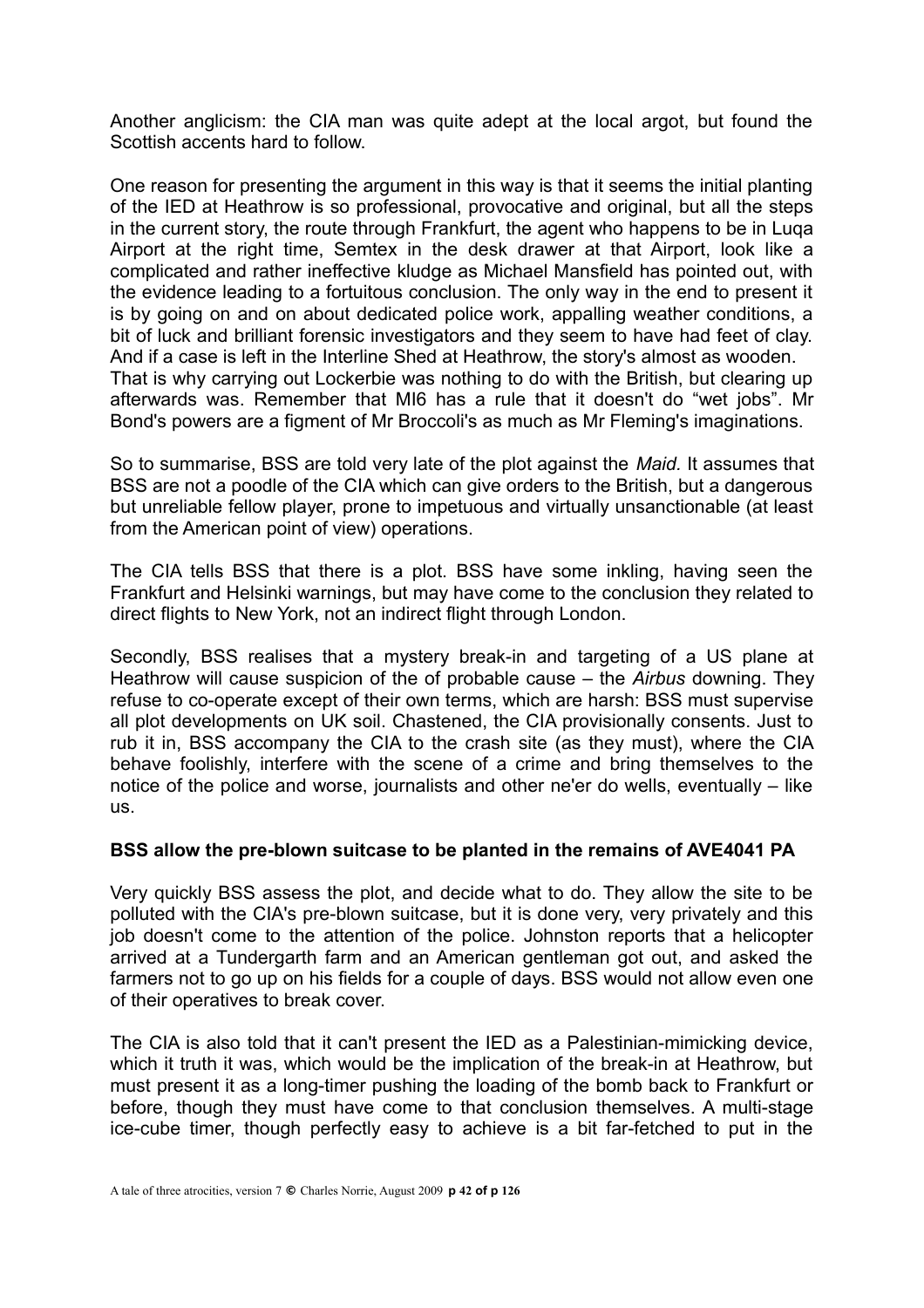hands of real terrorists.

## **The lie over the date of Mr Bollier's visit to the US Embassy Vienna**

Early in January 1989 (actually the  $19<sup>th</sup>$  and it is a very interesting and deliberate error by the CIA as Bollier's approach to the US embassy Vienna is usually portrayed as in 'early January' in official accounts) he comes knocking on the US embassy door, and these parts of a cover-up plot, not well-executed, begin to fall into place. I shall return to this thread below. I latched on to this point because of the imprecision in the date 'early in January'. A real CIA date would have been specific. Because the date was specific, the CIA was obviously dissimulating over something or other.

# **The CIA team in the Lebanon**

My suggestion for the 'CIA team theory' is this. As CIA deputy head in Beirut, Mr Gannon was detailed to accompany Mr McKee, the CIA/Contra (or black team member) back from the Lebanon to Washington, as his services were no longer required (by the Glion agreement), and his presence in the Middle East at least an embarrassment.

At some point the CIA decides to use his return to further its plot (I believe at the outset because of \*Hantzau's story, below), and decided that he should die by arranging for him to travel on Pan Am 103, changing his ticket so he should. (This disproves the *Tale of the Octopus story* that: he "had disregarded standing orders by choosing to fly home from Beirut on an American-flag airline, and a DEA Lebanese-American courier who had previously carried out at least three controlled deliveries of heroin to Detroit as part of the 'sting'." (*Tale of the Octopus,* Ch 1)

His CIA suitcase if destroyed (or in an air crash) would emit a radio signal. He travelled with his 'boss', Mr Gannon.

More and more I believe Mr \*Hantzau knows more than he has said about Mr McKee's death.

## **A little bad sub-editing in Mr \*Hantzau's autobiography**

Apropos of very little Mr \*Hantzau in his autobiography, begins his account of Pan Am 103 with an anecdote which claims McKee to be a friend of his and finishes with \*Hantzau saying as he leaves a war-torn Lebanon in June 1988; paraphrase: \*Hantzau advised Mr McKee to leave Beirut or he would be killed by terrorists. As this incident is said to have happened in June 1988 (six months before Lockerbie, according to \*Hantzau) this can be no foretelling of Mr McKee's tragic death. If the incident had in fact happened later after the downing of the Airbus which, we hasten to say, it did not, it would be a matter of more than black comedy. And Mr \*Hantzau is, and was, a CIA man.

But there is a little overlooked issue with this anecdote. \*Chapter XXX (real title suppressed), in which it is placed, beginning on page \*nn (page number suppressed)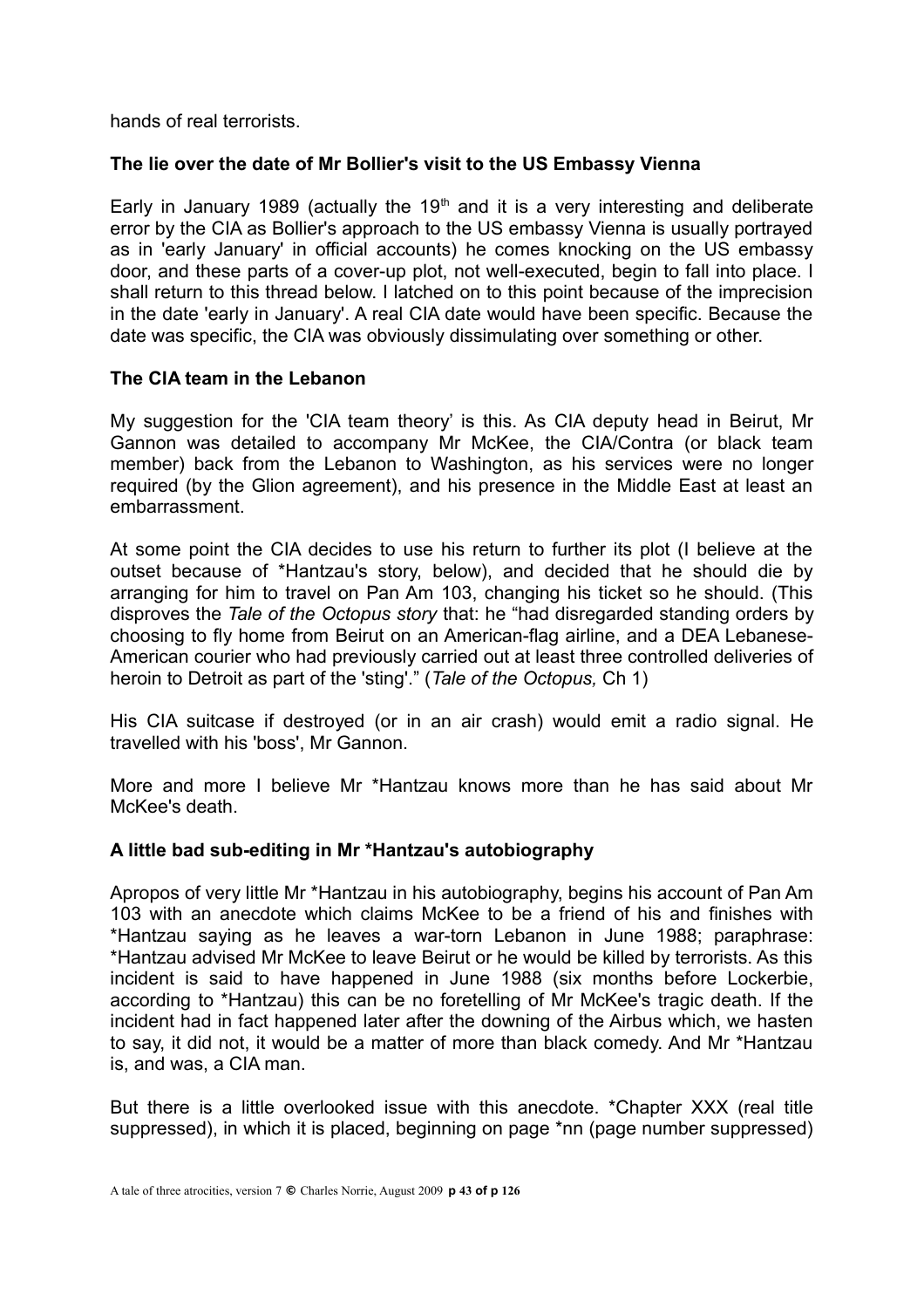of \**Ignore the wrong* (real title suppressed) is entitled \***Sometime in the late summer in a war torn Middle East capital.** (again real words paraphrased). There is nothing in the piece to suggest that the events are not taking place three months earlier in June, or anything to suggest they aren't. It is rather as if \*Hantzau's editor has noted that the date given by \*Hantzau (perhaps \*Hantzau originally wrote four months) which made it after the downing of the Airbus and corrected it to six, so \*Hantzau's joke which is said to have happened in June, nearly two months before the downing of the Airbus, but actually later, *but forgot to adjust the title of the chapter!* For \*Hantzau, the man who could tell us the other side of the story is fortuitously dead. What might be overlooked as a bit of comedy becomes a foully tasteless joke, or no even a joke at all. Sinister, I call it.

It's what I would have called as a pedantically logical teenager an "Oh, what a giveaway moment", when faced with a logical falsity, by a parent, teacher or friend.

That short chapter was Mr \*Hantzau's "give-away" moment, and he fell on his face with his metaphorical shoelaces tied together.

Interestingly, despite this appalling gaffe, for which he should have been disciplined, \*Hantzau has been allowed to continue to promote this story.

#### **Mr \*Hantzau and the one and one only theory**

\*Hantzau is said either to get very angry or uptight when asked about 'one and one only' theory. The theory doesn't necessarily mean there was a deal or that there was a collusive agreement between the US and Iran. The Iranians could quite well have turned to the Americans and said: "We're going to do one of your aircraft. We won't tell you where or when." They bring down Pan Am 103. What says there was a deal is:

- . The Brandon story
- . The Helsinki warning
- $\cdot$  The Toshiba warning
- The comparative lack of US government personnel on the flight
- The huge presence of the CIA in disguise at Lockerbie
- $\cdot$  And the rest of the scenario as it played out

Thus Mr \*Hantzau gets angry not because of the one and only theory but because of his singularly high-profile part in the whole affair, and that it was cooked up by the CIA, and the steps taken to prevent it from coming to light have begun to appear desperately thin.

#### **Mr \*Brandon takes a series of holidays by Lake Geneva in Switzerland**

Now in August 1988 according to de Breackeleer's story, \*Brandon met the Iranians at Glion for the first time (according to one account). \*Hantzau says he was reassigned to Paris in August 1988. Is it just possible he became part of \*Brandon's team at Glion on secondment from Paris?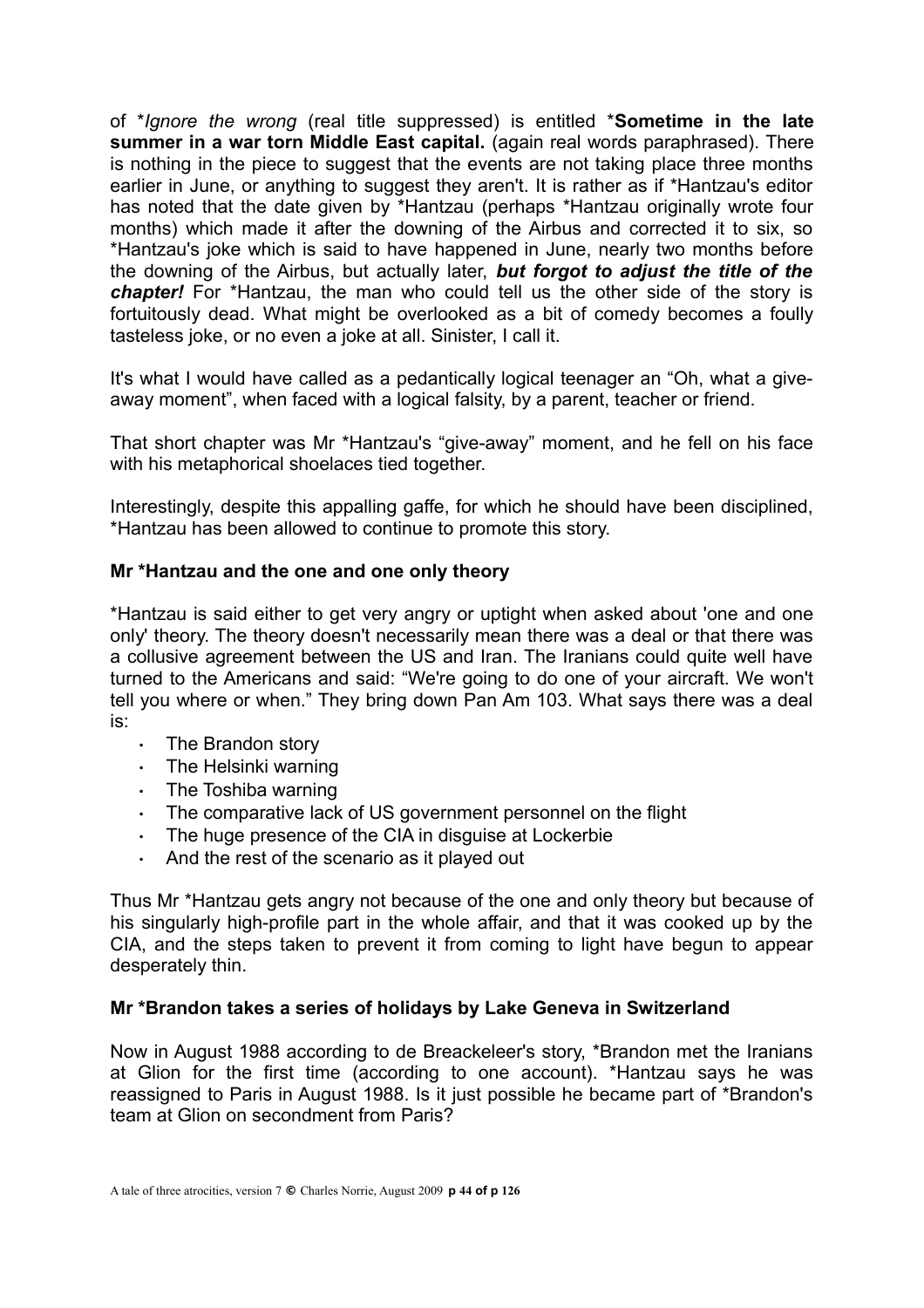Did \*Hantzau leave the Lebanon in June or August? It should be an easy thing to determine. If he left in June, he's in the clear, if in August, he has a number of questions to answer, by inquisitors who are better able pose a problem with a little factual answer than me.

#### **The death of Mr Gannon**

In the death of Mr Gannon, the CIA could ostensibly demonstrate to other agencies and the police investigation that the destruction of the *Maid* was nothing to do with it (for the Agency could surely not contemplate allowing the destruction of one of its most senior officers). That of course leads to a strange conundrum. It is really impossible to believe that Mr Gannon could have been entirely ignorant of the Toshiba or the Helsinki warnings, so if he had acted rationally he would have taken a different airline. *(I take it that he wouldn't wish to have died for his country in this particular way, even if ordered.)* Therefore, Mr Gannon must have had an assurance (from the Agency itself) that it would be safe to travel on that flight, whatever the tapes were saying. But it was not. So Mr Gannon must have been lied to, by Agency staff in on the plot. It's that inability of the investigation ever to begin to consider the Agency's innermost motivations at the outset that is one of the places where the investigation begins to break down.

## **The deaths of the other US Government employees**

I know nothing about the other deaths, whether they were intended, incidental or otherwise. But reasonable disquiet about McKee's and Gannon's death is surely enough to need an enquiry to be opened.

## **The CIA misbehaves at Lockerbie**

The almost immediate arrival of agents at Lockerbie and their pantomime efforts at the recovery of Mr McKee's suitcase seem to be a ploy to assess how the Scottish police (and their CIA's BSS handlers) would respond to the Agency as interlopers. The BSS allowed the CIA to cope on their own to see how they fared, and it was badly.

I believe a reasonable take on what happened would show that certain Americans ran the serious risk of arrest for the offence of interfering with the scene of a crime. In Scottish legal jurisdiction as separately in England, there are very strict rules (Judges' Rules), not actually legislated for, but as a part of court procedure that render people who interfere in the scenes of what is obviously or possibly a crime, make themselves the possible subject of criminal procedures.

The watchword of the process is 'the integrity of the evidence chain', which can be demonstrated in court by showing that proper procedure has been observed every step of the way.

The actions of the CIA cannot in any way be presented as preserving the integrity of the evidence chain!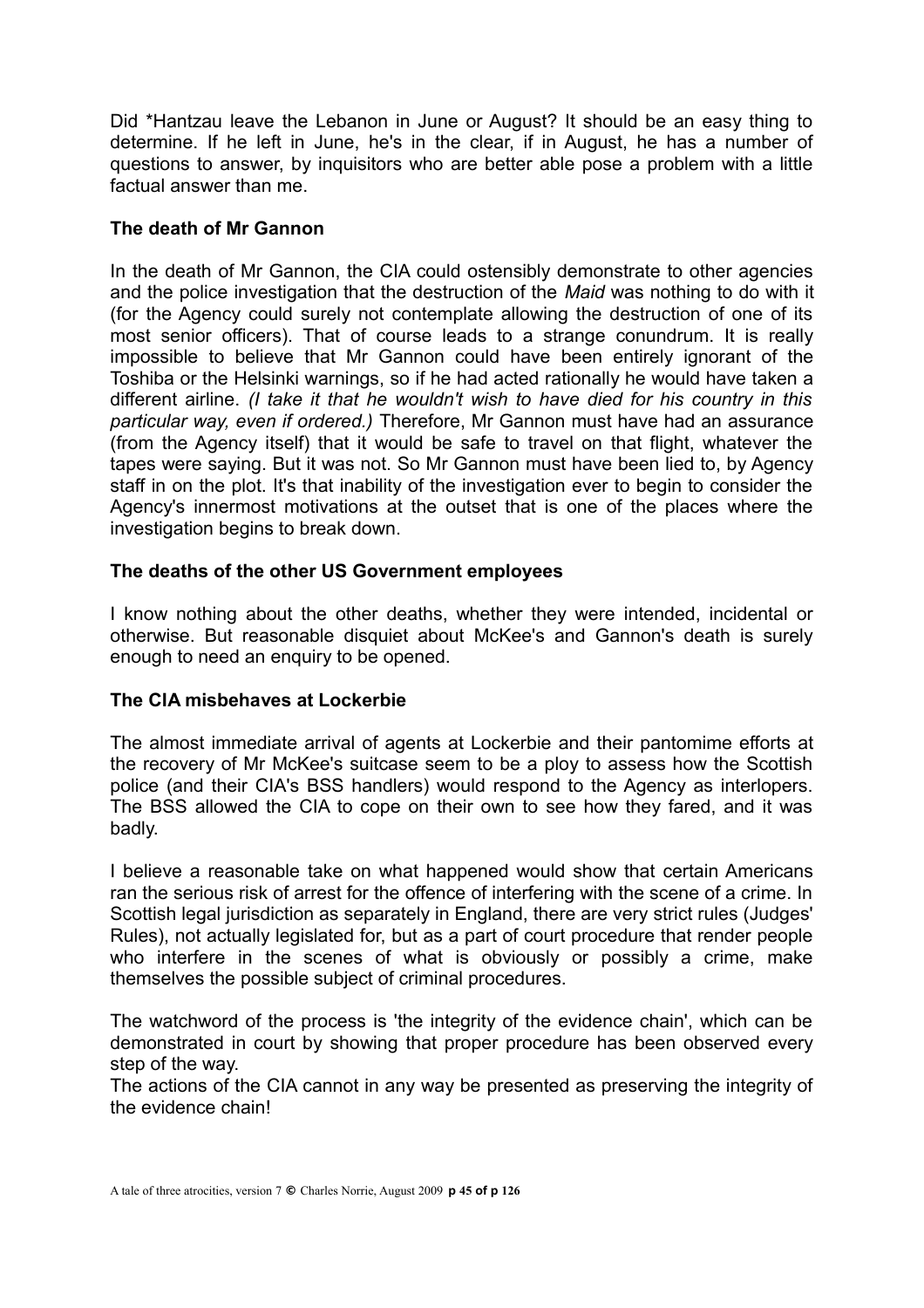Unfortunately in Lockerbie, there is doubt about so many of the individual steps of significant evidence (too many to list here), that a reasonable observer can only conclude that there was a determined process to undermine the real case.

#### **The Scottish Police have their Judges' Rules**

Perhaps the CIA did not know how seriously the Scots would take proper procedure.

They found that their intrusion was unwelcome, (and when they had done their necessary business) the Agency quickly and pointedly had nothing to do with the investigation until June 1990, when it began the promote the Libyan story. In the background, of course, it was doing everything necessary to distract and mislead the investigation, probably informed of developments by the JIG, and they began that operation even before locating Mr McKee's suitcase. The extent to which BSS were a party to these machinations is unknown.

#### **How do you find a single suitcase (one amongst about a thousand on a Scottish hillside)?**

The Agency located the suitcase, because of its transponder (which we can infer, for how do you locate one particular suitcase on a hillside of nearly a thousand in the dark on a wet windy, winter Scottish hillside)? The Agency said it contained papers of value, which the Agency claimed it needed to recover. It need not have. None are said to have been officially recovered, though a plan of a flat in the Lebanon would (it is claimed, Johnstone, 1991, *Guardian,* 27 June 2001) was recovered from an army range at Otterburn, about 80 miles to the south of Lockerbie. The flat it was inferred was one where some of the Lebanese hostages were being held.

The fact that there is the story that the CIA cut a hole in the side of McKee's suitcase suggests (a) it was locked and (b) had survived intact its fall to earth. Possibly a special issue one!

But papers might not have been from the same suitcase. However the need to locate McKee's suitcase was needed for a far more sinister reason than any incriminating papers it could have contained.

#### **Suppose it had not been possible to locate the suitcase?**

If McKee's suitcase transponder had been damaged so it did not work, or he had omitted or forgotten to set it, or he had doubts about his return to the US, and decided to leave a 'non-clue' behind about his death, he CIA would not have been reliably able to pollute the remains of AVE4041 PA. It would therefore have been harder suppress the story of the Heathrow break-in, for there would be no distracting remains for Holmes to work on.

It suggests that whatever doubts McKee had, he observed his security procedures which he had been trained to use, properly, and hence he did not expect he would die.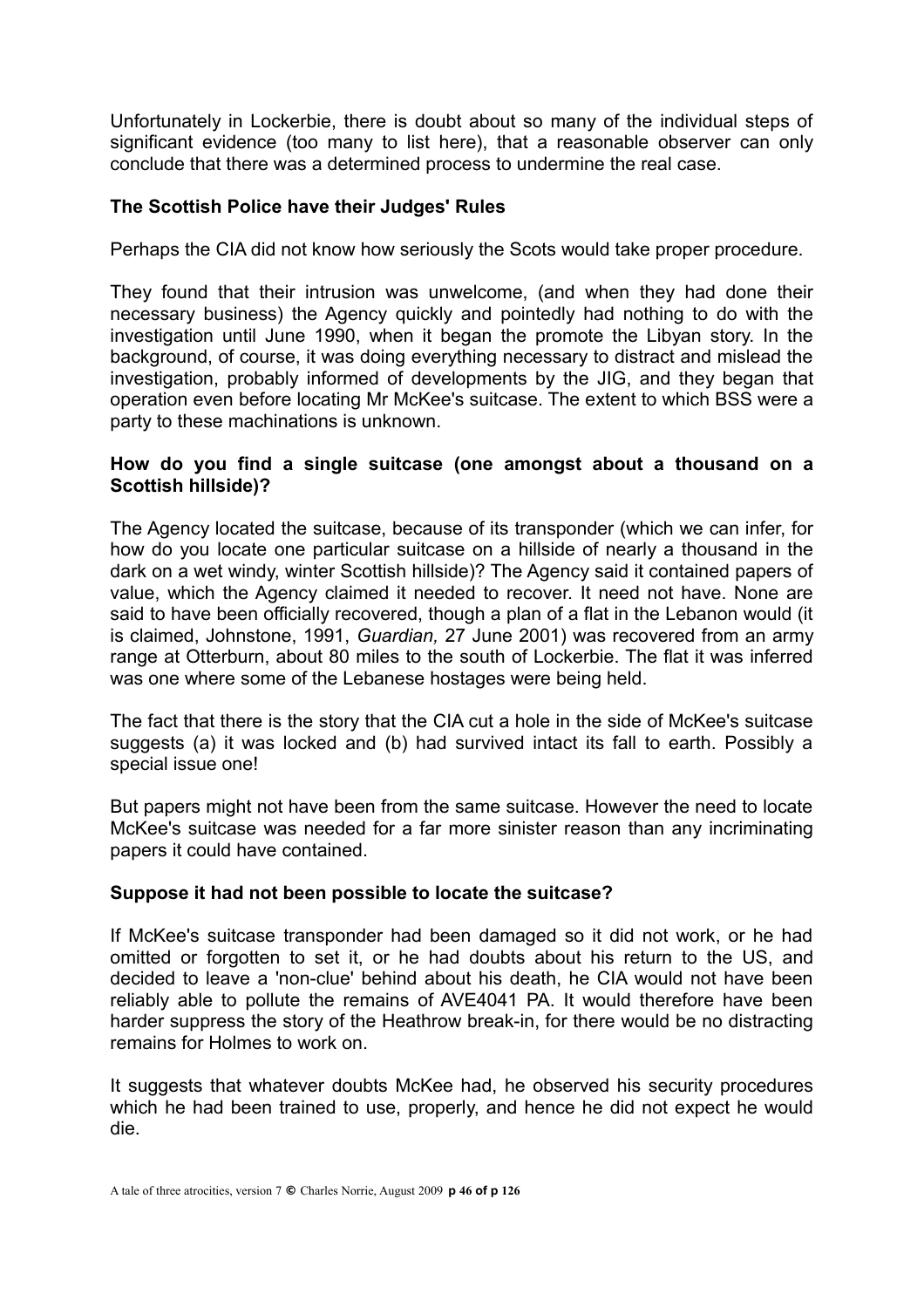#### **Mr McKee's phone call**

Mr McKee's phone call to his mother can thus either be regarded as an unexpected filial duty, or perhaps a very human need to communicate with someone very important to him, because he had begun to doubt that his recall to Washington was all it seemed. For Mr McKee had a very valuable asset with him in that transpondered suitcase, which if it were involved in a depressurisation event would be triggered, and begin to emit a traceable radio signal.

This will always be a difficult area to understand, but please start with my thesis.

#### **The Helsinki and Toshiba warnings**

Both the Helsinki and the Toshiba warnings are total cod. They are placed there as part of the deliberate deception of what will happen at Lockerbie, or more importantly that Lockerbie is an Iranian job with specific American assistance.

The first job facing Mr \*Brandon and the CIA was getting US government personnel off the chosen flight.

At some point a particular flight was chosen, and I think its fair to suggest it happened before the Helsinki warning was issued. As so much of what later transpired depends on the circumstances of that flight, I think it is US sources that selected it.

The Iranians were given a small but essential walk on part and no more. One of their agents was required to stick a bomb that they had created which in function modelled a PLFP-GC device, on the inner surface of AVE4041 PA.

All evidence of that bomb was destroyed in the crash. By getting Iran to do that the Agency demonstrated that it had not killed those who flew on Pan Am 103.

#### **How do you get US Government personnel off the doomed flight**

Now, how do you tailor a warning so that it is acted on by US Government personnel alone? How do you ensure that amongst the dozens (as claimed) warnings daily it is taken as seriously as to make people change flights or airlines?

You can't very well say, 'there is a risk of travelling by a US carrier in December 1988, but it's only dangerous for US government personnel'. Bombs are singularly undiscriminating devices. And you can't close down US air traffic indefinitely. In any case, the \*Brandon accord is an *agreement*, in which a US plane *must* be destroyed, and *must* be carried out. I suggest that the operative word was Helsinki.

Now that northern capital is not the most likely centre of terrorism. The phone call, an Arabic voice speaking poor English, that the US Embassy received, was quite specific – a Finnish woman would carry a bomb on board a US bound aircraft. Parts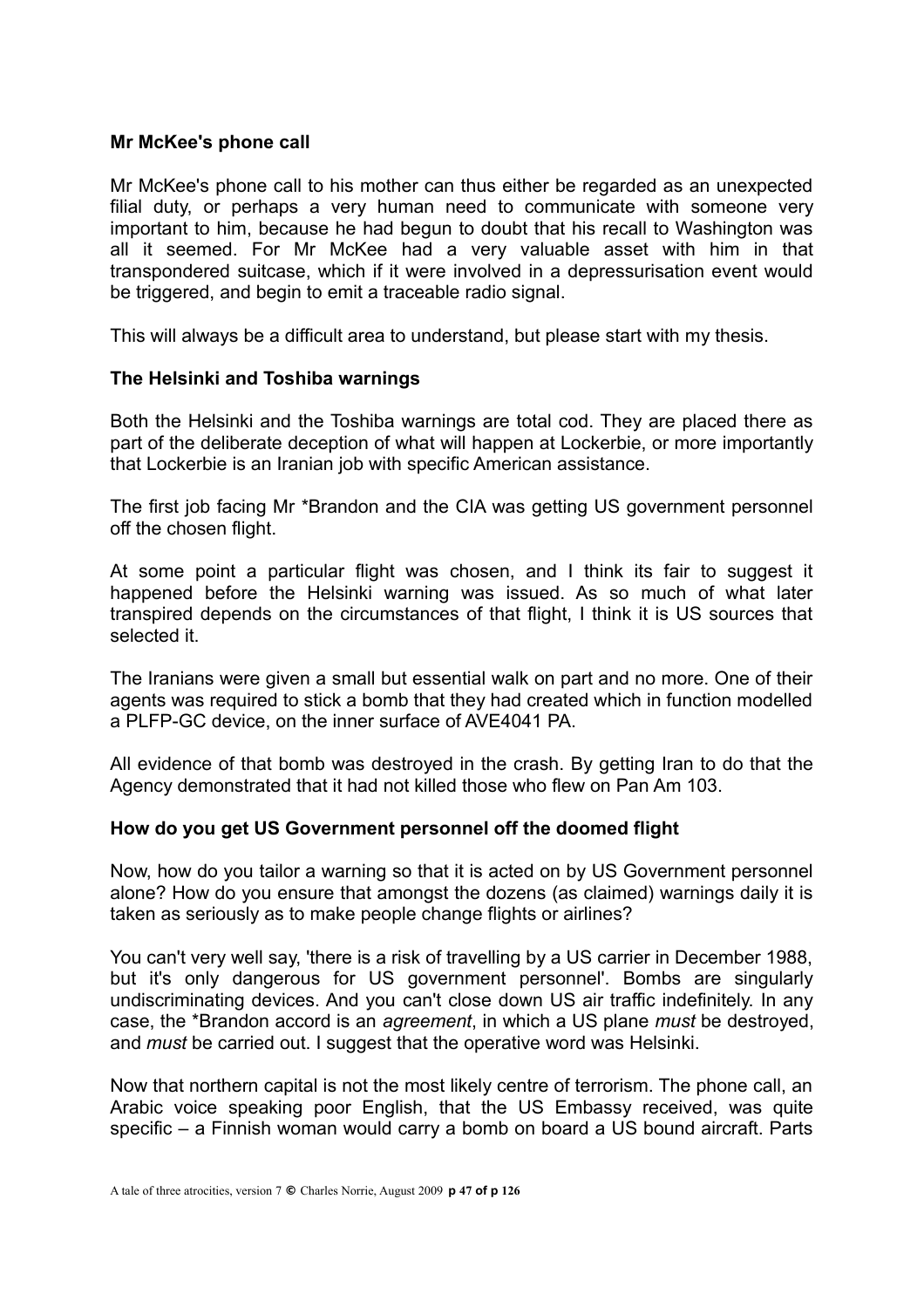of that story are suspiciously like the circumstances of the Hindawi affair, and if you substitute Irish for Finnish, it's identical. That matter had happened eighteen months earlier.

#### **Multi-part keys words known only to Helsinki Embassy security officials**

Perhaps the codeword is two part – a phone call to the US Embassy, Helsinki and a Finnish woman, or three part – Arabic sounding voice, Helsinki and Finnish woman. Less chance of false positives.

The security man in the Helsinki embassy (who may or may not have been informed about the full meaning of the words) Helsinki and Finnish, and an Arabic sounding voice, performed to snuff and the warning appeared on US embassy bulletin boards (an early form of email) throughout the world. I expect those who did not heed the warning had their travel arrangements unexpectedly changed for them.

Notice, that only the security man in Helsinki needs to be in the warning loop (and possibly he doesn't know the full meaning of what he's reporting), and it doesn't require knowledge by every US embassy security official in every US embassy to be in the scam. That is why, I suggest, the cod nature of the Helsinki warning has never come to light. And, of course, the official in the Helsinki embassy would have no reason to believe he was being warned by his own Government of its decision to bomb one of its country's own aircraft, because he was simply reporting the essence of the Arabic sounding English warning! He would simply know that it was the sort of warning he knew he had to treat as absolutely serious and to be distinguished from any other.

## **Structural reasons why the Helsinki warning is cod**

There are other reasons why the Helsinki warning is cod. Either you have to believe that a 'bleeding heart' terrorist got a conscience and has decided to warn the Americans or he was paid a very large sum of money to do so. Nobody, but nobody has had such a conscience in terrorist circles since the 'Lord Mounteagle' warning in the Gunpowder Plot, and that, if you recall that was to the brother-in-law of one of the plotters. As usual there are no signs of payment, nor in this instance any claims of it.

But while the origins of the Helsinki warning are false, its message is true, though after the Lockerbie bombing the US SD had decided it was a lie, by  $10<sup>th</sup>$  December 1988, but did not make that rejection public! By specifically naming Frankfurt, the US government announced to the world, (though to a specialist audience, its employees) that it had reached a peace treaty with Iran over the Airbus and all that was necessary to complete the deal was simply to allow the bombing to take place.

In retrospect the State Department was to claim they knew on the 10<sup>th</sup> December 1988 that the Helsinki warning was false. However, if SD passengers had returned to after that date to Pan Am 103 of the 21<sup>st</sup> December 1988, they would have been killed, so it is a very odd sort of logic that led to say the warning was false. But the higher diplomatic mind is capable of the finest acts of self delusion.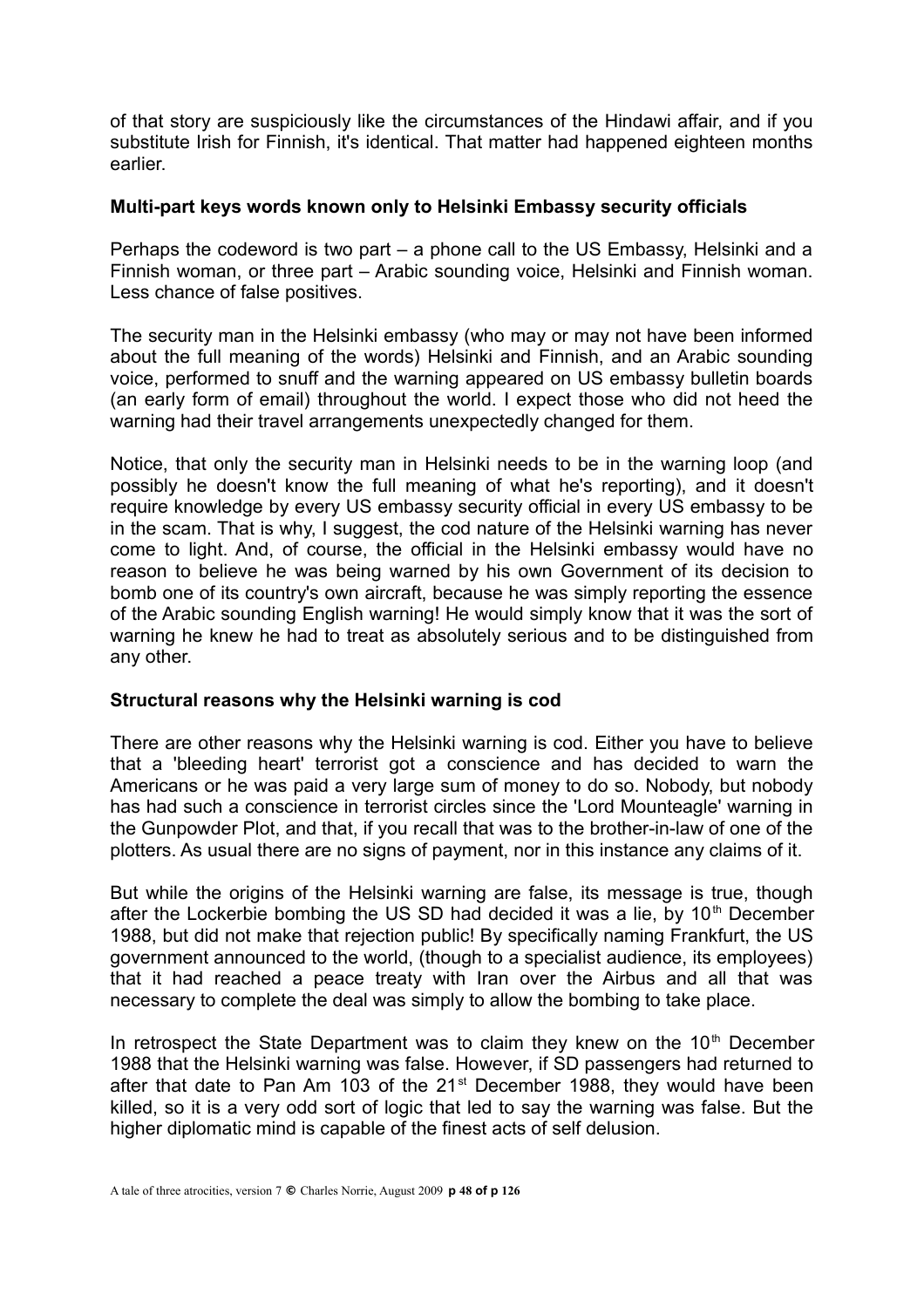The original intention may well at an early stage have been to place the device on a New York bound Pan Am flight from Frankfurt. We can only speculate why the place at which the device was loaded was switched to London. It may have been that, if the plot went awry, it would be easier to manage the fall-out in London than Frankfurt. The BSS would require the loading of the device to be made before London.

## **Could an equivalent of the** *Maid* **have been destroyed over the Netherlands?**

If the IED had been put on a direct New York bound flight from Frankfurt, it would possibly downed the *Maid* near Herrenveen in the Netherlands (365km from Frankfurt on the main route to the US, the same distance as Heathrow is from Lockerbie). It would have been brought down in a much more populated area (117- 195 people per  $km^2$  versus 10-25 people per  $km^2$ ) and at the same toll rate that would have been between 40 and 200 Dutch people). Perhaps the CIA had some conscience, or simply management of the consequences of the tragedy would simply be easier on UK soil.

The warning is almost too efficient and the CIA had to go some lengths to ensure there were some US Government personnel aboard, especially one or two who had been selected to die.

## **The Toshiba warning**

The Toshiba warning is an entirely different kettle. It is the beginning of the distraction plan.

Consider the situation from the Administration's point of view. The \*Brandon accord has been a brilliant coup that has avoided a possible nuclear or a least very serious war. However, its major downside is that it requires the destruction of a full American civil airliner. Firstly, no Government can *ever* admit to the fact that it knowingly allowed its citizens to fly to their deaths, and agreed to that, using one of its intelligence agencies to ensure it took place. Secondly, there's an agreement with Iran that it will not be *finally* fingered for the tragedy.

Yet Iran is the most obvious culprit. When Lockerbie happens everyone's going to assume that Iran is behind it, simply because of the *causus belli* of the Airbus (let alone the other factors such as the adjacency of the Iran Air and Pan Am facilities at Heathrow). The press release of  $22<sup>nd</sup>$  December 1988 admits as much. And the investigation would inevitably start with an Iranian premiss. Persuading the Lockerbie Inquiry to start 'from the evidence on the ground' filtered through the complex but flawed HOLMES computer system, will be both a challenge and a lucky happenstance for the CIA.

## **The rule of the undistributed middle again**

When I write about the CIA, I must be careful not to fall into another undistributed middle which runs: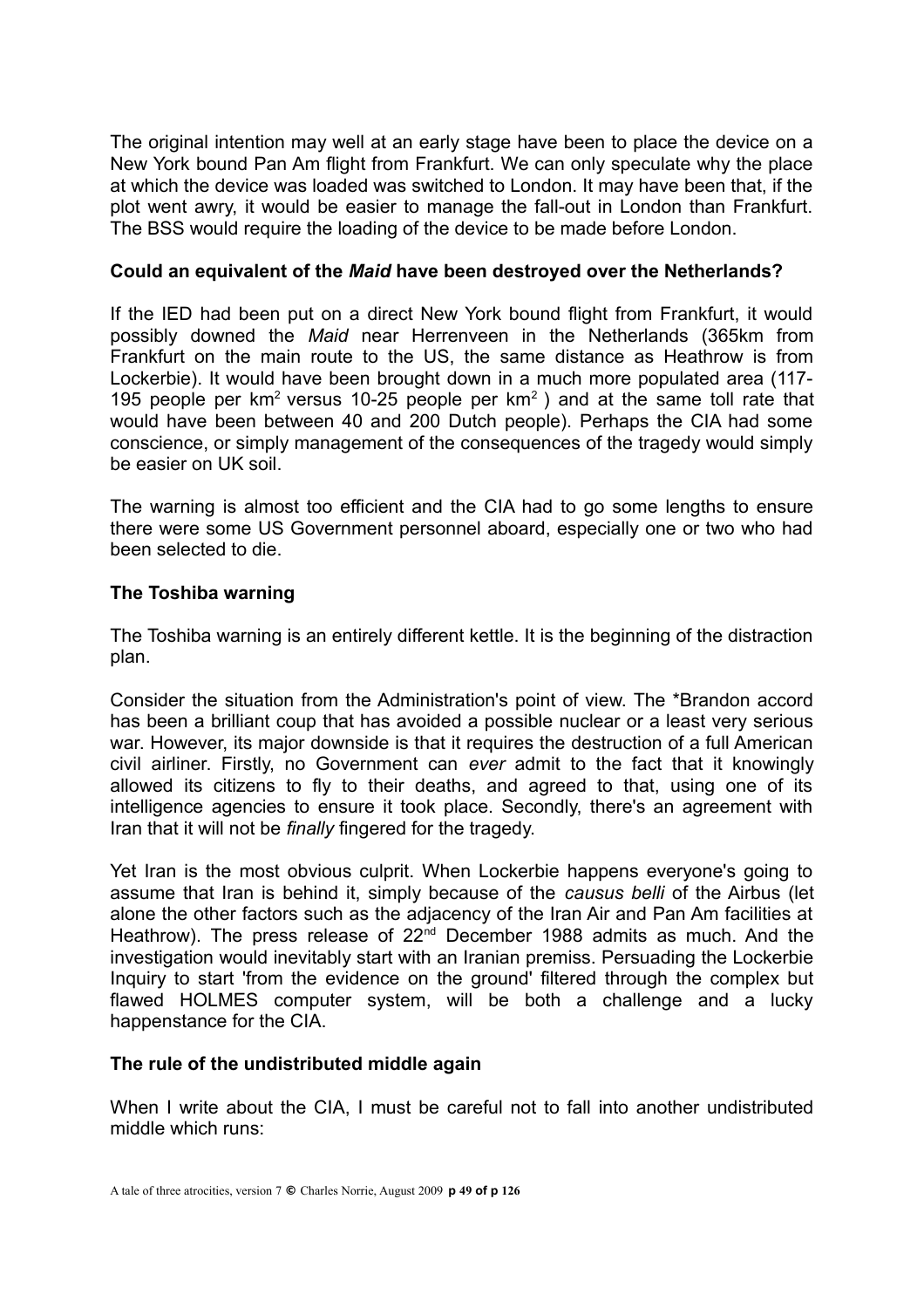- a. The CIA does wicked things;
- b. Lockerbie is also a wicked thing;
- c. Therefore the CIA carried out Lockerbie.

Some of these points must have occurred immediately to Mr \*Tomas Cattermole a senior CIA man when the \*Brandon accord was dumped on his desk and he was given the task of carrying it out. It is more his rôle in operations than of analysis that concerns us. (You can see a similar dichotomy in Mr \*Hantzau's behaviour – a operations man, if ever there was one pontificating on practical geopolitics). Clearly no person can reasonably be expected to wear two such separate hats and in my opinion, Lockerbie shows very much itself as a highly deliberate operation. It is best to regard the Lockerbie affair as a multi-stage process at the start, that is adapted in the light of developments, one that is modified and grows with the unfolding of new circumstances.

## **The CIA wants the bombing done properly**

What the CIA actually did to execute the \*Brandon accord is also typical of the Agency. Having allowed a foreigner to bring down an American 747 they had every intention that it should be done properly, and they did not think a foreigner could. Firstly, there was the matter of the size of a device that could be planted on the *Maid* using the stratagem of a stuck on bomb. Then perhaps the CIA's experts came up with a similar calculation to the question 'what size of explosion can be relied upon to bring down a hardened 747 and got the same result as the New Mexico investigators' – 5kg-10kg. Gloomily they must have concluded that the CIA would have to supply its own explosion besides that of the Iranians, though in fact they were wrong to the extent that the IED proved sufficient to down the *Maid,* for the whole cockpit was ripped off the plane and the pressure skin was more than ruptured (as in TWA 840), which was probably their damage model.

Whilst it may have been possible for an Iranian to carry say up to half a dozen copies of the stuck-on device and attach them to the rear side of AVE4041 PA, that explosion say of 4kg-6kg might still be too small to achieve the desired producing many survivors, if some were mortally injured. The \*Brandon accord demanded deaths not survivors. Every extra device the Iranian stuck on increased the possibility of the interference being noted, and the possibility of glue failure. Make, therefore, the Iranian's job as simple as possible and the CIA would clear up the consequences.

The Iranians followed their instructions to the letter, and did not try to substitute the device they were told to place for one of a larger size. If the CIA did check during the 21<sup>st</sup> that the Iranians had placed their device they were partly there to see that the Iranians had worked exactly to their instructions.

But is may just show that the Iranians thought the leading intelligence agency of the Great Satan was as evil as the regime of the country itself, it was an evil to be trusted. Having started the destruction of the *Maid* the Iranians could ensure the CIA finished the job off for them.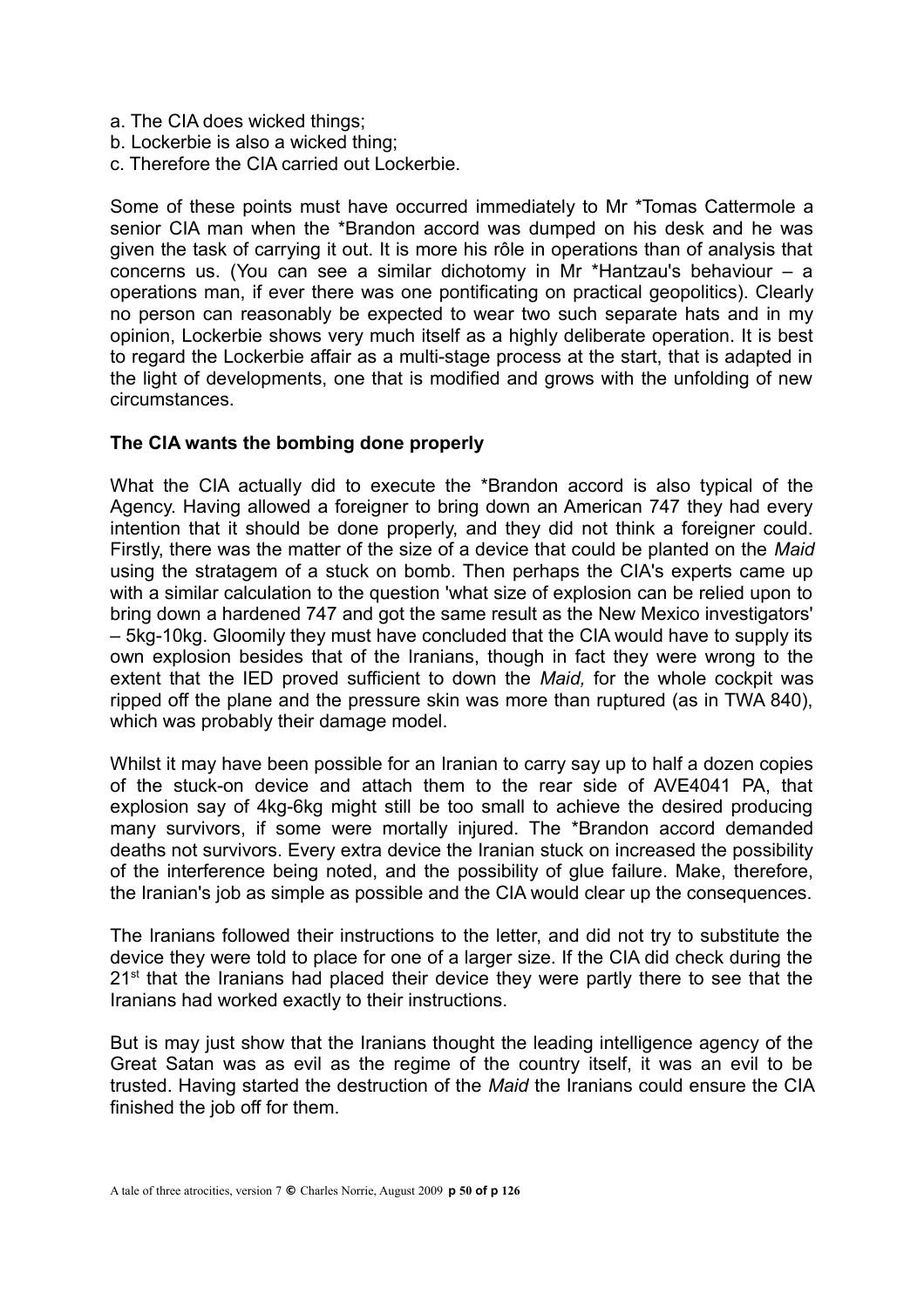#### **How could thy do that?**

But that left the CIA with a dilemma, how to carry out the *coup de grâce.* It could not be an independent (or seemingly independent) destruction. It could not be a missile (sorry Mr Vialls), for that would clearly been two independent attacks and been seen as such (and the timing would have been much too complicated to work out). So the explosion had to be aboard the *Maid.* What was the *safest* (I am sorry to have to use that unintended irony, but trying to understand what the CIA does, tends to invert one's concepts of good and bad and right and wrong. The solution lay in the CIA pallet. The *Maid* had been hardened for reason. To allow it carry weaponry, so that when a weapon fired accidentally, it would not bring the whole aircraft down. Despite the claims of certain commentators, I have found no instructions making the carriage of *materiel* on civil flights illegal. If there were, why was the *Maid* hardened and a part of the CRAF (Civil Reserve Air Fleet)? If the CIA deliberately allowed a weapon to be loaded with the safety switches in the off position or more likely placed a specially designed explosive charge that would be arranged to blow *after* the Iranian device went off. The easiest way to ensure that this took place was a simple pressure transducer switch that would be activated when the pressure hold of the *Maid* was breached. In fact I believe that the *Maid* had fallen less than 1000m when this second device blew, which it did less than 14 seconds after the pressure hull failed.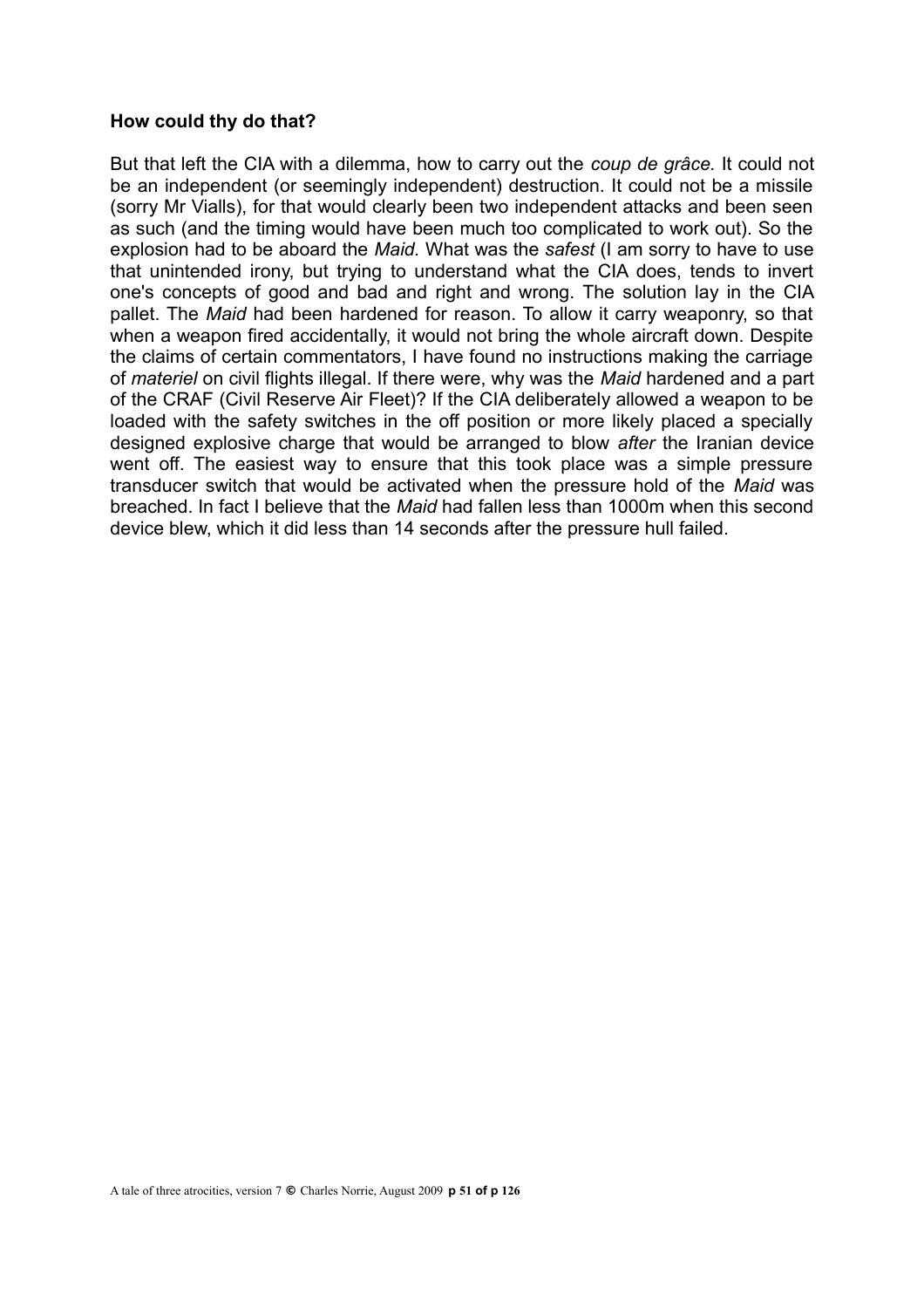## **A problem with 14 seconds**

When I tried to account for a fourteen second gap between the first explosion and the second, I honestly believed that depressurisation of the *Maid* could take that amount of time. It doesn't. If the nose is torn off the front of a large commercial aircraft depressurisation is almost immediate. Indeed it takes about  $1/20<sup>th</sup>$  of a second to depressurise an aircraft from about atmospheric pressure to  $1/10<sup>th</sup>$  atmosphere for the size of a large aircraft (about 3000 cubic metres) and a hole the width of the aircraft (about 75 sq metres) See: [www.geoffreylandis.com/higgins.html.](http://www.geoffreylandis.com/higgins.html) Possibly though, as the hole blown in the side of the *Maid* as shown a the puff of air from the small puncture in the AAIB report, the process of the ripping off of the nose took some seconds.

It's appropriate to look at Figure C-14 which shows the situation at 68578 seconds (after some arbitrary starting point). It shows 6 secondary radar blips at 11 second intervals leading up to 68578 seconds and 4 primary radar blips at 68578 that time.

The two on the left are bits of debris, the third one the main body of the aircraft proceeding northwards and the one on the right the sheared off fore cabin and cockpit. It is heading off at a velocity of about 250km/hr at right angles to the direction of the flight (but still, of course with a forward component). The speed along the track of the flight was 804 km/hr, before break-up.

The time of the explosion of the cockpit voice recorder was 19:02:50, and the last radar sweep (final secondary radar reflection was 19.02:46.9. The next would have been at 19:02.57.9 (assuming an 11 second interval between sweeps), so the earliest anyone watching (with radar equipment) would have known about the explosion on the *Maid* would have been at that time, or nearly 8 seconds after the break-up had begun. This is the position shown in the composite secondary and primary scans in Figure C-14.

Suppose a watching CIA operative (and not just the ever attentive Alan Topp) has before him a two radar receivers. The first is tuned to the 1090 MHz (or thereabouts) the frequency of the primary radar signal emitted by Shanwick. The emission of the radar itself, is of course blanked and the much weaker reflected signal is picked up. The second is tuned to the IFF transponder signal which emits its more informative signal at 1030 MHz, and is triggered by the primary radar.

On the second screen (and indeed on the first) we see a series of signals at 11 second intervals. However, on the second screen the signal at 19.02:46.9 is the last, but on the first screen (showing the primaries), not one but four points are seen. By that time the *Maid* has been disintegrating for nearly 8 seconds.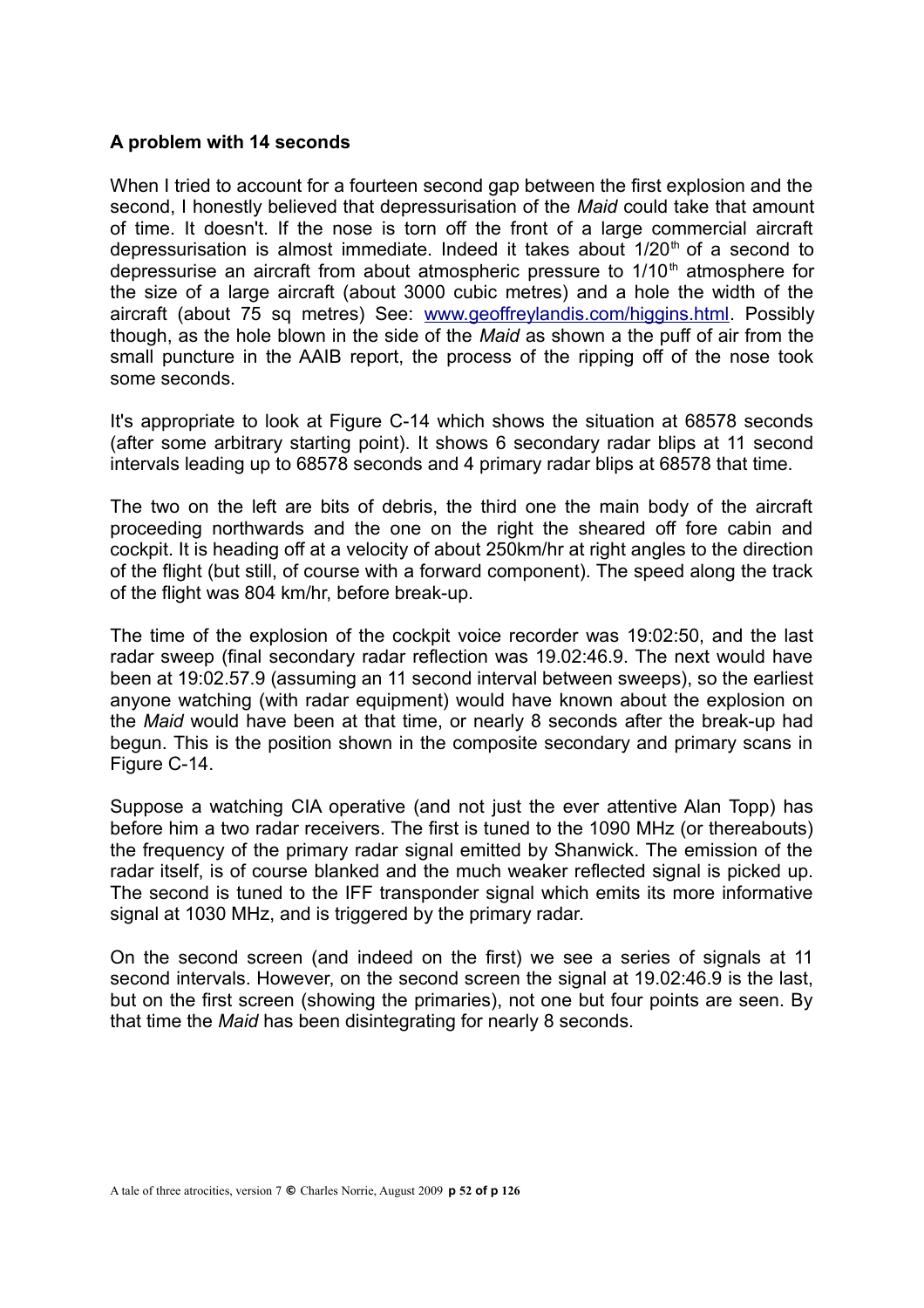Now suppose that in his hand the CIA operative has an ordinary commercial mobile phone, ready prepared with a number set up ready to be dialled. The number to be dialled is that of a similar device attached to the *materiel* on the CIA pallet in the rear hold of the plane and has been set up it explode it. The call takes about 6 seconds to go through. (I have found that typical evening connections times for mobile phones in the UK to international mobile phones are about 6-8 seconds.

When the absence of the secondary radar return is seen and the primary has broken into 4 parts and as a result the operative has 'dialled' the CIA bomb *materiel* trigger exactly 14 seconds, or exactly the difference in time between the start of the southern debris trail and of start the northern.

I was utterly astonished at the closeness of the figure derived from the debris trail map and the calculation from the radar tracks and mobile phone call connection that I have no doubt this is the way that the CIA brought down the dying *Maid.*

#### **\*Hantzau and the Madrid railway bombers**

I am sure that \*Hantzau dialled that call to the device in the belly of the *Maid.* **He did not delegate.** (I have considered the possibility that an Iranian accompanied \*Hantzau actually to make the fatal mobile call, but I think it's unlikely. It wouldn't actually reduce the CIA's culpability by much, would it?)

It is exactly the stratagem that the Madrid commuter bombers used to trigger their devices 15 years later. It is a tribute to the sanity of so many Muslims and members of the CIA that the mechanism of triggering explosions in this way does not seem to have been used since.

#### **If I kill a man certain of death, without just cause, can I be called a murderer?**

Suppose a wicked man is about to die in the electric chair and all the preparations have been made. An incensed witness of the performance pulls a gun and shoots him dead first.

Is that man guilty of murder?

Yes, certainly. Every death must be by due process and shooting a man in this extremis of his life does not alter the fact.

More cogently, for the Lockerbie example, even if the passengers in the main cabin of the *Maid* would not have survived their fall to earth, the killing of them by the second device would be murder.

The doctor who kills a dying man is still in the UK culpable of murder and a charge can be brought against him, however much the 'victim' may have wanted that end. I am sure nobody on flight Pan Am 103 even wanted such an eventuality.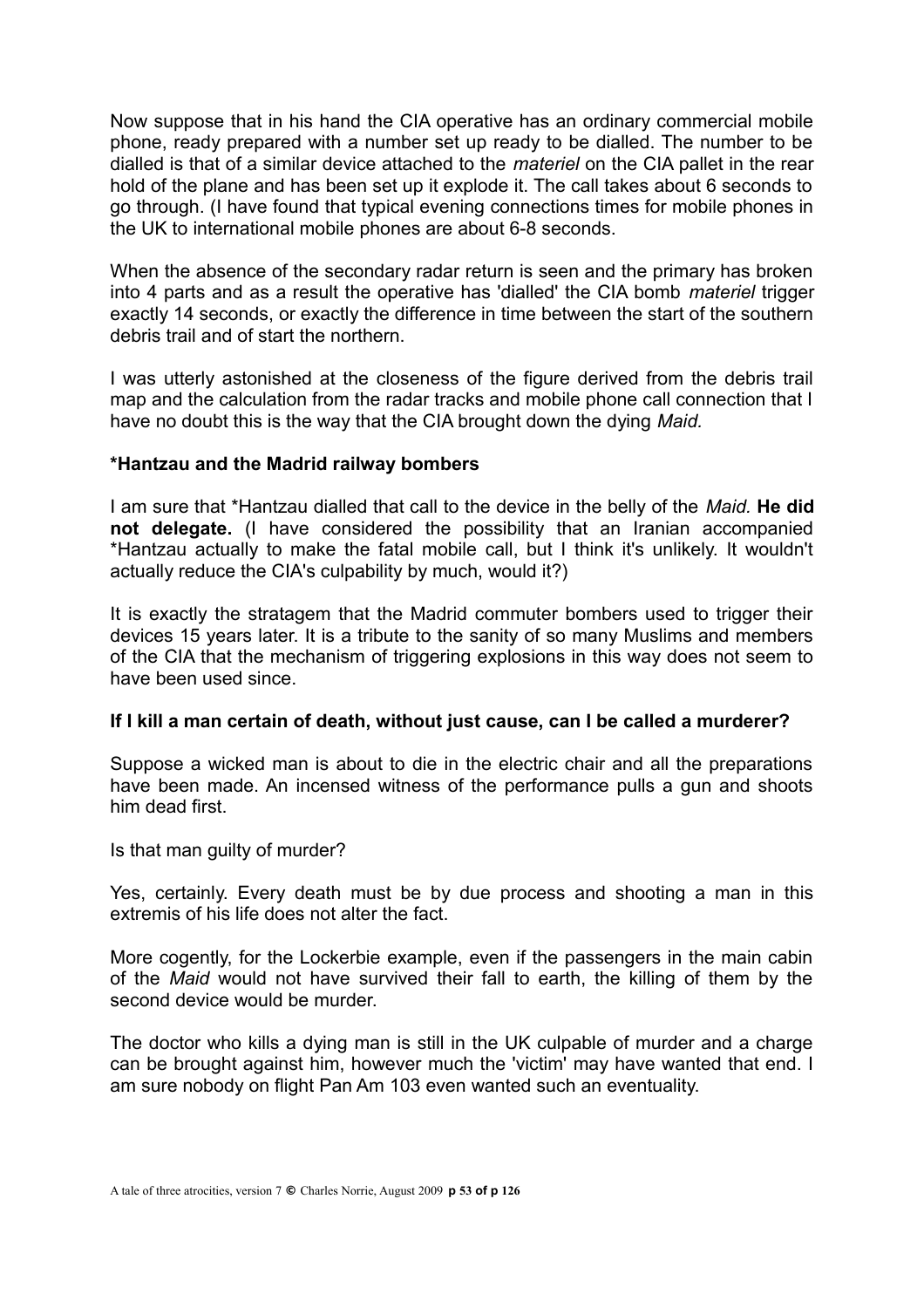The CIA man who called that number that triggered the bomb has no defence in law against a charge of murder whatsoever.

## **Curiously**

Mr Gannon and Mr McKee were travelling in the first class passenger cabin at the front, which was torn away when the IED went off and so they never experienced the explosion aft, but only that of the device 'placed by an Iranian hand'. Small comfort.

## **If it is true what you have written about the CIA's involvement with the downing of the Maid, is their responsibility one of criminality as to murder?**

Yes

## **Was the CIA legal department aware what \*Hantzau was actually doing**

About this I have doubts.

The CIA is above all a secret organisation. It may be difficult to get even simple statements properly understood, internally.

If the CIA legal department had been asked, 'Can a CIA operative down an aircraft already in the process of being destroyed', I am sure they would have said 'No' for the reasons outlined above.

So \*Hantzau, who might have outlined the Heathrow (Iranian) ploy, did not tell them about what he intended to do at or near Lockerbie.

\*Hantzau thus went on to destroy the *Maid* without being properly advised as to his liabilities under law.

## **Do the shades of the prison house concern \*Hantzau yet?**

I wonder. They should.

## **Timetable of events leading up to the destruction of the** *Maid*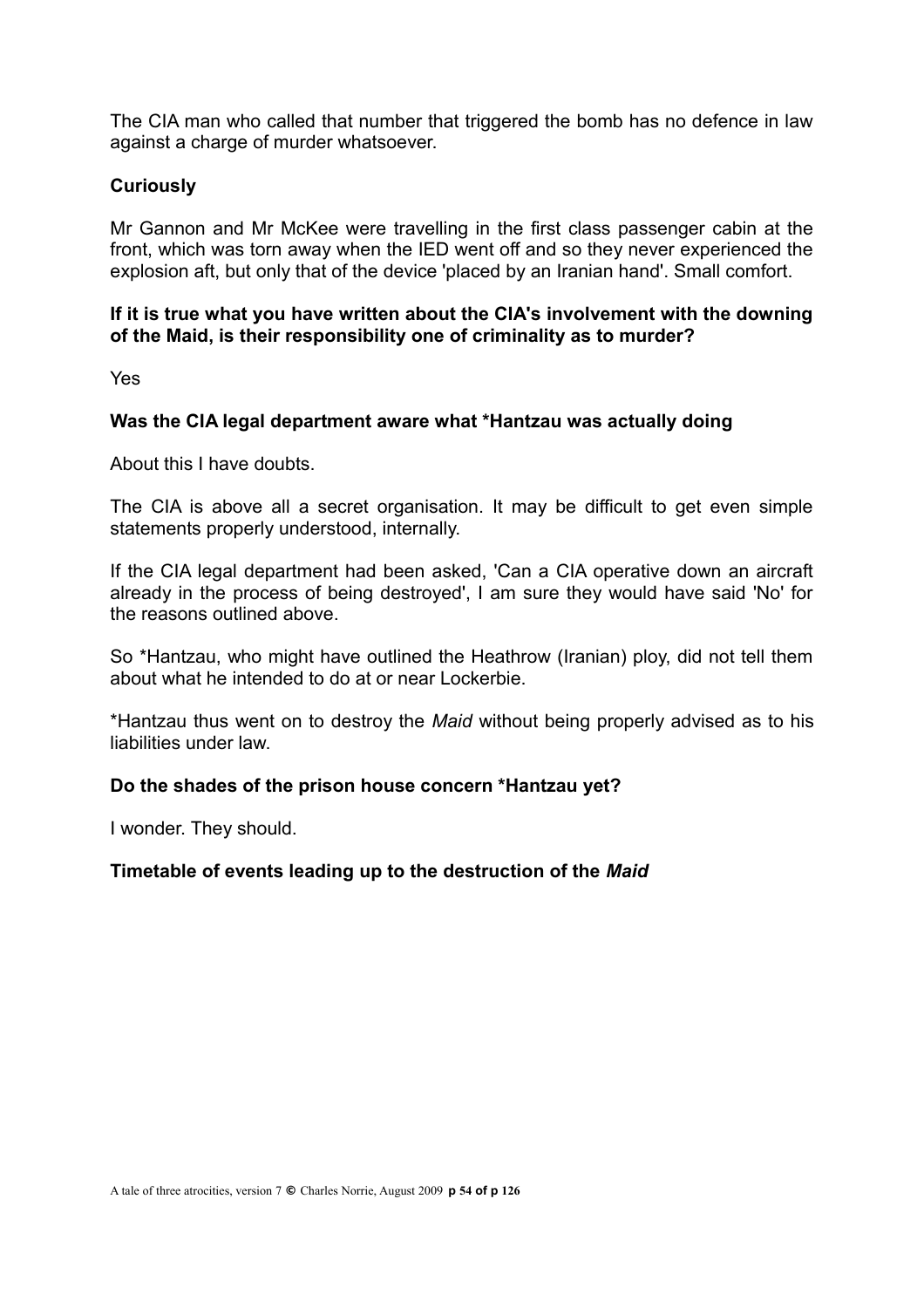| Day and time                                                                                               | Event                                                                                                                                                                                                                                      | Problems                                                                                           | <b>Issues arising</b>                                                                          |
|------------------------------------------------------------------------------------------------------------|--------------------------------------------------------------------------------------------------------------------------------------------------------------------------------------------------------------------------------------------|----------------------------------------------------------------------------------------------------|------------------------------------------------------------------------------------------------|
| 20 <sup>th</sup><br>December Mobile<br>1988-<br>December $1988$ - CIA<br>Lebanon,<br>Frankfurt<br>Heathrow | $21^{st}$ trigger attached to time this action any<br>matériel<br>Cyprus, their pallet to<br>be<br>Airport, activated<br>by<br>a<br>mobile<br>telephone<br>call. It contains a<br>detonator,<br>never<br>said to have been<br>recovered    | phone Can't locate and It will<br>on more accurately.                                              | come<br>out<br>when the criminal<br>case against the $ A $<br>and its operatives is<br>brought |
| 20 <sup>th</sup> December 1988 Iranian<br>23:05-23:59,<br><b>Heathrow Airport</b>                          | agent<br>masquerading<br>as<br>official<br>airline<br>breaks into secure<br>airside,<br>area,<br>Heathrow<br>enters<br>Interline Shed and<br><b>IED</b><br>places<br>on<br>previously identified<br>baggage container<br><b>AVE4041 PA</b> |                                                                                                    |                                                                                                |
| $21^{st}$<br>1988, day                                                                                     | December   * Hantzau<br>radar<br>and mobile phone windows<br>trigger device                                                                                                                                                                | arrives Probably in a hotel<br>near Lockerbie with room, with a good<br>equipment view and<br>open |                                                                                                |
| $21^{st}$<br>1988, 18:00                                                                                   | December Pan Am 103, Maid<br>of the Seas, due to<br>take off                                                                                                                                                                               |                                                                                                    |                                                                                                |
| $21^{st}$<br>1988, 18:04                                                                                   | December Pan Am 103 pushes<br>back                                                                                                                                                                                                         |                                                                                                    |                                                                                                |
| $21^{st}$<br>1988, 18:25                                                                                   | December Pan Am 103 takes<br>off                                                                                                                                                                                                           |                                                                                                    |                                                                                                |
| 21 <sup>st</sup><br>1988, 18:56                                                                            | December The aircraft levelled<br>off at FL 310 north<br>west of Pole Hill<br>VOR.                                                                                                                                                         |                                                                                                    |                                                                                                |
| $21^{st}$<br>1988, 19.02:37.9                                                                              | December Penultimate<br>return<br>obtained from the<br>secondary radar for<br>Pan Am 103                                                                                                                                                   |                                                                                                    |                                                                                                |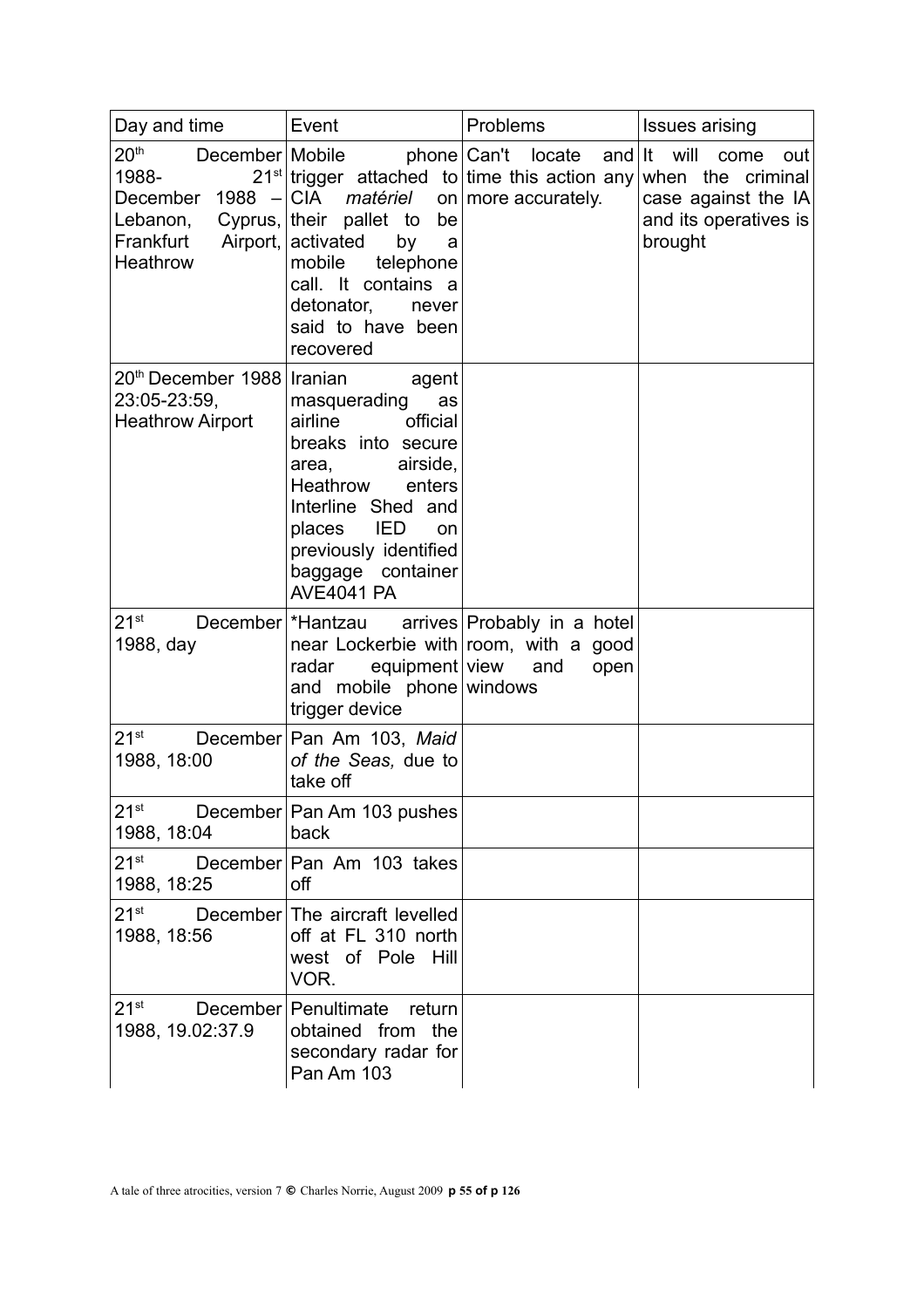| 1988, 19.02:44                                        | minutes<br>Oceanic Flight<br>Shanwick<br>Control transmitted disappeared<br>the<br>oceanic clearance during<br>but<br>transmission<br>was<br>not acknowledged.                                                                 | $21^{st}$ December Approximately 7 The secondary If the Shanwick<br>$later,   radar$ return from transmission<br>$aircraft's   the$ radar<br>this transmission. | had<br>PA103 triggered either the<br>from <b>IED</b> or the device<br>screen on the on the CIA<br>this $ {\sf{pallet}} $<br>Maid<br>the<br>would have<br>been<br>the<br>destroyed at<br>start<br>0f<br>the<br>transmission.<br>As<br>usual the AAIB's<br>report is absolutely<br>accurate. |
|-------------------------------------------------------|--------------------------------------------------------------------------------------------------------------------------------------------------------------------------------------------------------------------------------|-----------------------------------------------------------------------------------------------------------------------------------------------------------------|--------------------------------------------------------------------------------------------------------------------------------------------------------------------------------------------------------------------------------------------------------------------------------------------|
| $21^{\rm st}$<br>1988, 19.02:46.9                     | December Last return obtained<br>from the secondary<br>radar tack for Pan<br>Am 103.<br><b>This</b><br>return<br>was<br>received<br>$3.1 \pm 1$<br>seconds before the<br>loud<br>sound<br>was<br>recorded<br>the<br>on<br>CVR. |                                                                                                                                                                 |                                                                                                                                                                                                                                                                                            |
| $21^{st}$<br>19.02:50±1<br>1988,<br>second            | December <b>IED</b> detonated                                                                                                                                                                                                  | explosive<br>destruction of<br>the<br><b>IED</b><br>(stuck<br>on<br><b>AVE4041 PA)</b>                                                                          | Interpreted as the $ From the stop of the$<br><b>CVR</b>                                                                                                                                                                                                                                   |
| $21^{st}$<br>1988,<br>19.02:52, approxima<br>tely     | December Cockpit and<br>nose<br>break off and travel<br>easterly<br>in<br>an<br>for 4km<br>direction<br>before crashing at<br>Tundergarth                                                                                      |                                                                                                                                                                 |                                                                                                                                                                                                                                                                                            |
| 21 <sup>st</sup><br>December No<br>1988, 19.02:57.9   | point<br>on<br>secondary radar<br>Now 4 points<br>on<br>primary radar                                                                                                                                                          |                                                                                                                                                                 |                                                                                                                                                                                                                                                                                            |
| $21^{st}$<br>December   * Hantzau<br>1988, 19.02:58.2 | initiates<br>mobile phone call to<br>detonating<br>device<br>he CIA pallet                                                                                                                                                     |                                                                                                                                                                 |                                                                                                                                                                                                                                                                                            |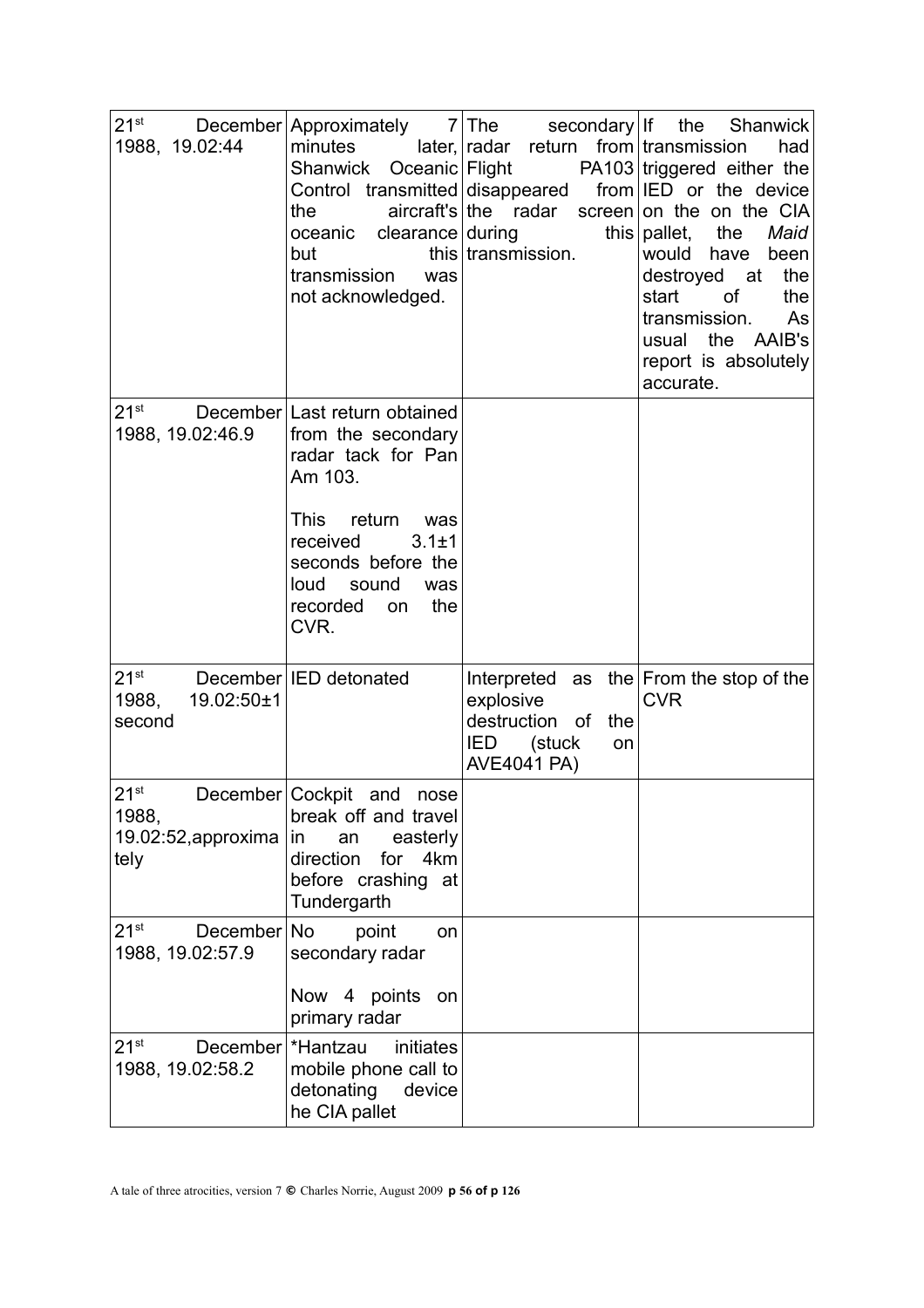| 1988, 19.03:04                                | the<br>by<br>phone call.                                                                              | 21 <sup>st</sup> December Second device, on Calculated from the The aircraft<br>the $CIA$ pallet AAIB debris map as brought down over<br>explodes., triggered the start of the the town<br>mobile northern debris Lockerbie.<br>stream -<br>seconds and 3.1 km<br>north<br>0f<br>the<br>southern stream | is<br>οf<br>11<br>14 people are killed |
|-----------------------------------------------|-------------------------------------------------------------------------------------------------------|---------------------------------------------------------------------------------------------------------------------------------------------------------------------------------------------------------------------------------------------------------------------------------------------------------|----------------------------------------|
| $21^{st}$<br>December   Police<br>1988, 19.03 | patrol<br>informs HQ about<br>massive explosion                                                       |                                                                                                                                                                                                                                                                                                         |                                        |
| 1988,19.04                                    | 21 <sup>st</sup> December Emergency call to<br><b>Dumfries</b><br>and<br>Fire<br>Galloway<br>Brigade. |                                                                                                                                                                                                                                                                                                         |                                        |
| $21^{st}$<br>1988, 19.40                      | December AAIB informed                                                                                |                                                                                                                                                                                                                                                                                                         |                                        |
| later                                         | CIA locates position<br>McKee's<br>of<br>suitcase. Probably<br>*Hantzau did that                      |                                                                                                                                                                                                                                                                                                         |                                        |
| Later still                                   | <b>CIA</b><br>plants<br>previously blown up<br>suitcase. Probably<br>*Hantzau did that                |                                                                                                                                                                                                                                                                                                         |                                        |

## **Not a missile**

There are two reasons I believe a moderately sized bomb was used rather than an unsecured missile. Firstly, there would be a danger a missile would not go off, and would have been recovered from the wreckage. A CIA tidy-up team in their Pan-Am engineering garb might have been able to do it. But no missile was found and whisked away, for there was, I believe, a second explosion *of materiel*. A missile firing would have been exceptionally revealing, for a randomly directed missile would leave a visible trail and could end up anywhere.

No reports of a missile firing were reported by passing air traffic, or seen from the ground. A massive explosion in the air was reported by a policeman in Lockerbie, and an early television report claimed a fireball rising nearly 250 metres in the air had been seen (which, by definition cannot be the IED). There are no reports or rumours of reports about a missile being recovered from the moors. So I believe it was a second and more massive explosion from a large bomb, probably Mr McKee's *materiel* supplied by the CIA itself.

## **Industrial accident, one particular example**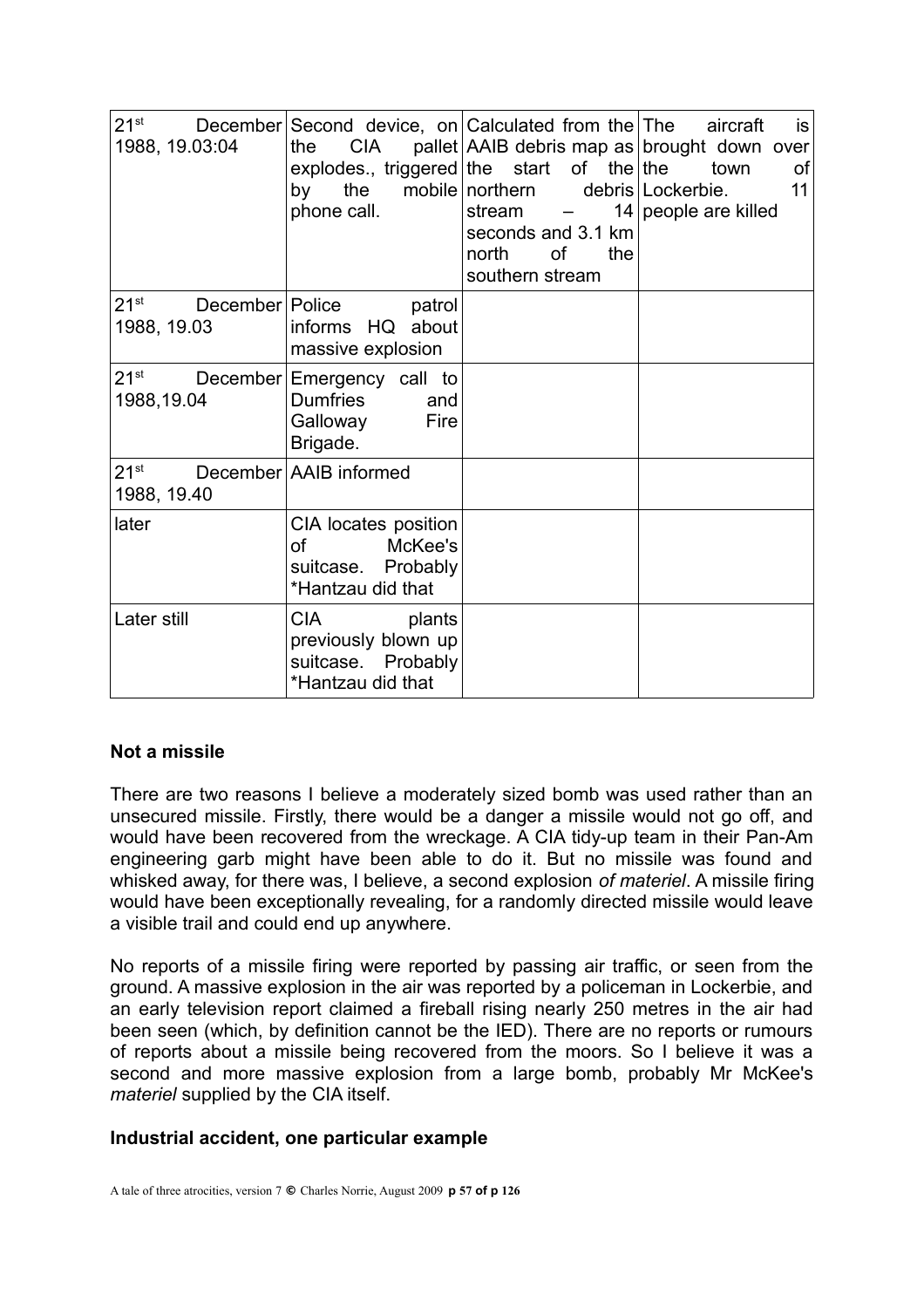A theory currently doing the rounds is that there was an industrial accident on board the *Maid*. It is a theory that comes and goes and it seems reasonable as ordinary failures should be considered before terrorism.

The points against it are:

- The exact timing exactly fits that of a known PFLP GC device the pressure transducer and ice-cube timer. There is no reason why it should. (This is by far the strongest point)
- The protagonists of the theory say, though they have not carefully worked out the steps that electrical or radio interference between radio transmission such as ATC, LRMS or the like
- $\cdot$  I can find no reliable evidence that any such crash has happened
- If it were an issue in wars enemies would fire off their opponents weaponry using Radhaz
- The proponents usually simply say electrical interference without recognising that the device to explode and the transmitter must be on the same frequency, and the transmitted signal must be modulated in such a way it that the receiving device interprets it as a valid trigger signal
- Two sets of frequencies are usually suggested VHF radio (such as Shanwick ATC) or those in the UHF band for LRMS and curiously garage doors
- Even the UHF frequencies are banded differently (315 MHz) for garage doors and (380-399.9MHz) for LRMS
- There is a case of garage doors in Toronto being operated by LRMS signals, but not of garage doors signals operating LRMS, I suspect as garage doors are a very simple domestic product simply detecting the presence or not of a signal, while the LRMS systems would have more sophisticated modulated control frequencies
- $\cdot$  It requires the CIA (if an industrial accident) to have forgotten to switch off the systems (unlikely on a civil flight)
- The current claim is that what were said to be sewing machine needles at the trial were not – they were either hypodermic syringes or military flechettes
- The authors of the theory seem to be incapable of understanding that sewing machine needles are a very high value product (about \$5000/kg, greater than the value (per kg of the PC I am writing this on, which almost certainly was flown to the UK),
- They forget that they buy superior air imported vegetables from Kenya costing about \$5/kg
- So sewing machine needles do not need to go by sea, and need not be flechettes

## **The language of the AAIB surpasses even that of Mr Paul Channon**

I must return to one of the stories that tells of this second explosion in the final AAIB report. I am sure there is a much fuller internal report, which expands that single sentence, which technically spells out the duplicity of the CIA. The problem is over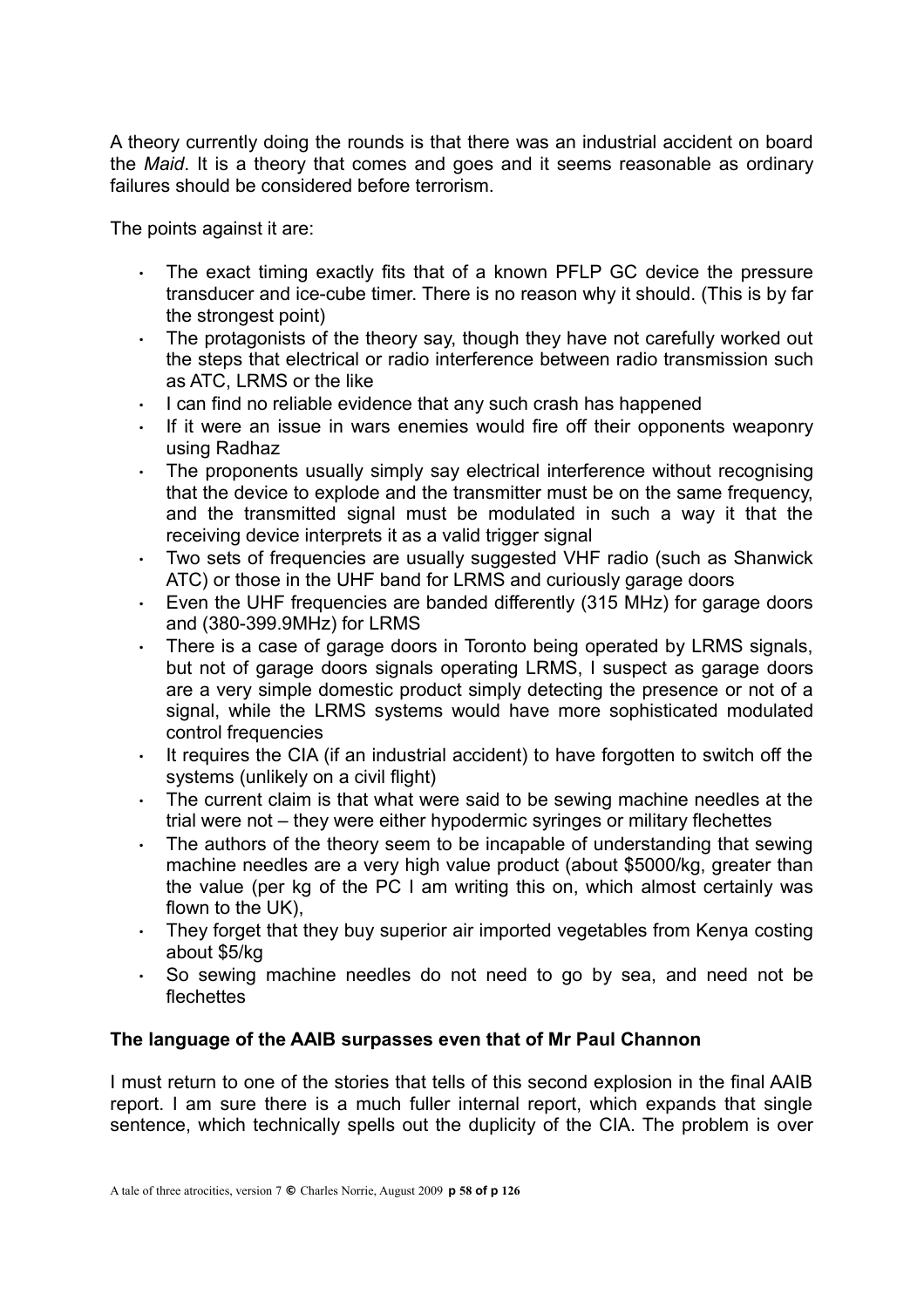the use of the acronym IED. *Because the AAIB says there wasn't a second IED, there wasn't one.* I accept every statement of the AAIB as implicitly true. But there was a second explosion. I have said it can't be a missile. Perhaps the AAIB went semantic here and argued to themselves that a device carried by the CIA on its own pallet could not be classified as an IED; several accounts refer to the explosion of a bomb the CIA were returning from the Lebanon. I expect the CIA had reluctantly to concede to the AAIB that their 'bomb' went off. It had been an accident, at least according to their account, which the AAIB chose to believe.

I believe the AAIB to have been naïve, if they hadn't worked out that the most logical cause of the second explosion was that it was mobile-phone triggered, but I can go no further than that.

The conundrum rebounded on the AAIB. What was the essence of IEDness; that it was not a bomb officially carried, or it was not primed to do so. They decided therefore that something officially carried, though designed to explode, and had done so accidentally, could not be an IED, and therefore they could claim in one single sentence in their report that there was not a second IED, whist not commenting on the possibility of a second explosion. It was 'angels dancing on pinheads', coupled with that elasticity of language for which English is famed, and senior British civil servants know all about that. It was semantics on a par with the Channon statement that the IED was 'hidden amongst suitcases, which meant it wasn't in a suitcase.

Were indeed the Channon statement and the AAIB report written by the same man?

There are lots of problems with the AAIB report. At one point it simply says the aircraft was destroyed whilst not going into details.

#### **Why Mr McKee was allowed to fly with secrets**

But why go to the complication of allowing Mr McKee to fly with damaging papers? Assume for the moment that McKee and Gannon have not volunteered to die and so know nothing of the fate that is intended for them. To convince them of this, the CIA in Washington allows them in Beirut to pack their cases in the normal way together with McKee's secret papers, McKee setting the transponder so that it will operate, if there is a crash. Mr McKee must have been well trained in his trade-craft for he set it, not thinking that if he omitted to, his suitcase could not be located when it came to earth, it would immensely complicate the cover-up. That he set his suitcase transponder, meant he did not believe he would be killed.

He had papers relating to his now blown operation and he stuffed them in a suitcase, which may not have been *the* transpondered suitcase (which, just to remind us, was not the one said to have carried the Toshiba cassette). There was no report that the transpondered one had broken open when it was seized by the CIA, but if a map of a flat in Beirut was found by the army at Otterburn it had come from a burst suitcase (but not bombed).

McKee, though he had doubts, evidenced by the phone call to his mother must have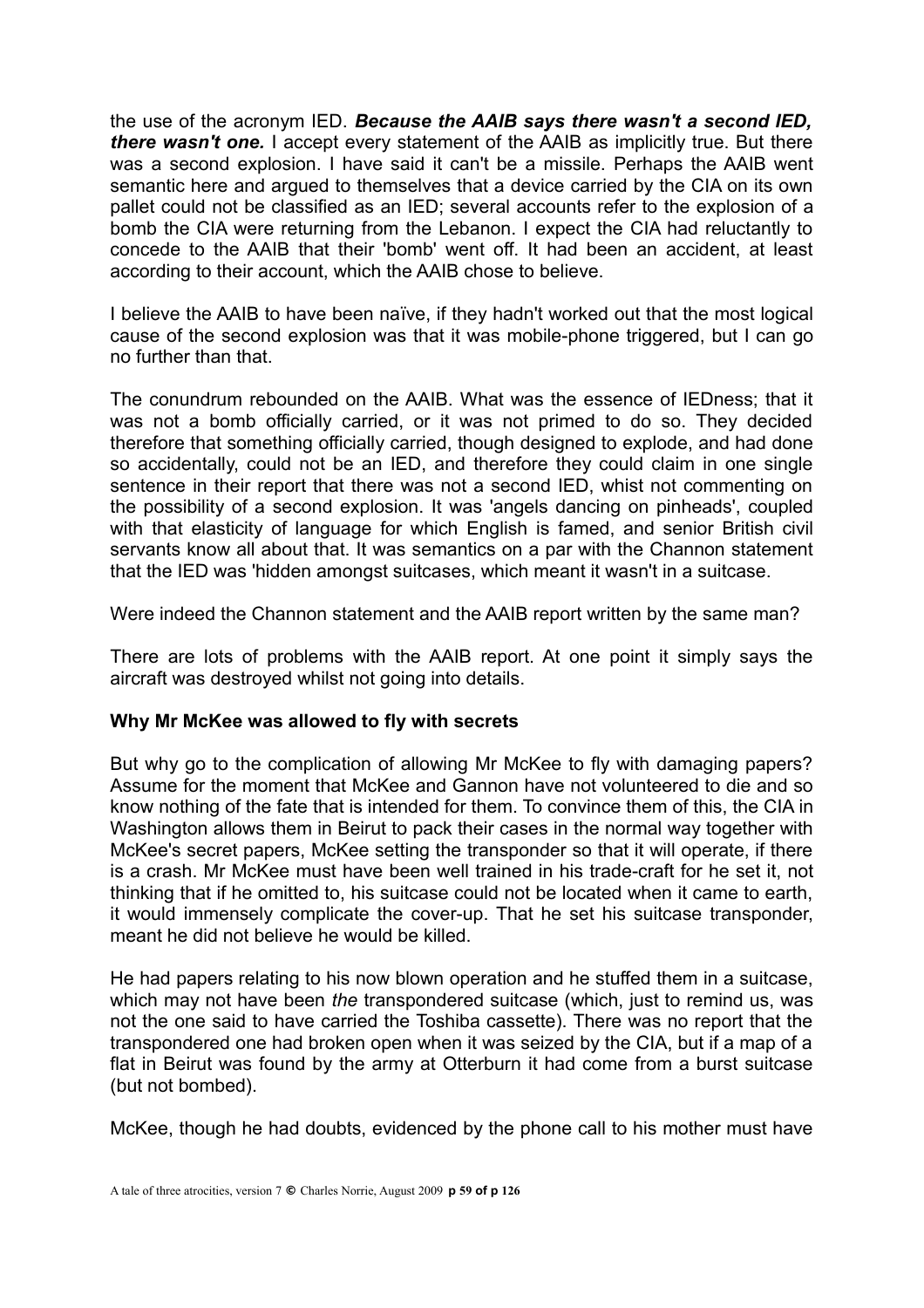argued to himself that the CIA would never deliberately destroy an aircraft filled with so many of its darkest secrets, which so surely would be spilled in the event of a crash. Here, he was wrong. For the official CIA detested what he was up to (and that means \*Hantzau, however much he says he was a good friend of McKee, saw him as expendable, and may even have resented the office horse-play, that McKee, a huge man (necessarily called Tiny, inflicted on him)) and the deliberate death of a footsoldier of fortune in the terrorist war mattered not a jot to them.

Perhaps, once in the airline baggage system, then, it was too difficult to remove the suitcase containing the incriminating papers either in London or Frankfurt, perhaps because they were carried by McKee in the cabin, and the CIA lacked sufficient authority to do so even on what was essentially its own airline, so its was better to clear up the mess later.

I hope Mr McKee died before he knew he had been betrayed. Mr Gannon too.

## **Cooking up the plot - a further reprise**

Then there is the question of operationalising the \*Brandon accord and laying a false trail to deflect inquiry from Iranian, or heaven forfend, American lines, and a CIA responsibility. These two questions began to see the light of day when a curious warning, the so-called Toshiba warning came to light. In fact this was three separate warnings all issued by the FAA, on the  $2^{nd}$ ,  $17<sup>th</sup>$  and  $18<sup>th</sup>$  November 1988. Interestingly, the BKA raids were no later than the 26<sup>th</sup> October 1988.

One week is a very short time to cook up a plot about the destruction of an aircraft by a Toshiba bomb, so if you can agree with my theory, if only conditionally just for a moment, the breaking of the Palestinian ring in Germany begins to seem as if it is part of the agreed plot, by the Iranians (a group of whom have begun to commission the between 5 and 12 bombings) and the Americans (who have allowed them the 'just one and one only' reprisal). Bear in mind also the point in \*Hantzau's autobiograpjy.

#### **Blowing up a suitcase**

So by mid-November all the elements of the Lockerbie plot are in place. There is just one more thing to do before Pan Am103 is destroyed. What's that? Why to blow up a suitcase that contains a copy of a Toshiba cassette and a very carefully made collection of miscellaneous items, of course! But no chip from a timer!

Who's doing it? The CIA, of course! Where? Some private facility of theirs in the USA.

I'll develop this point at length when we come to consider what happened at Lockerbie.

## **On a dark wet cold Scottish hillside**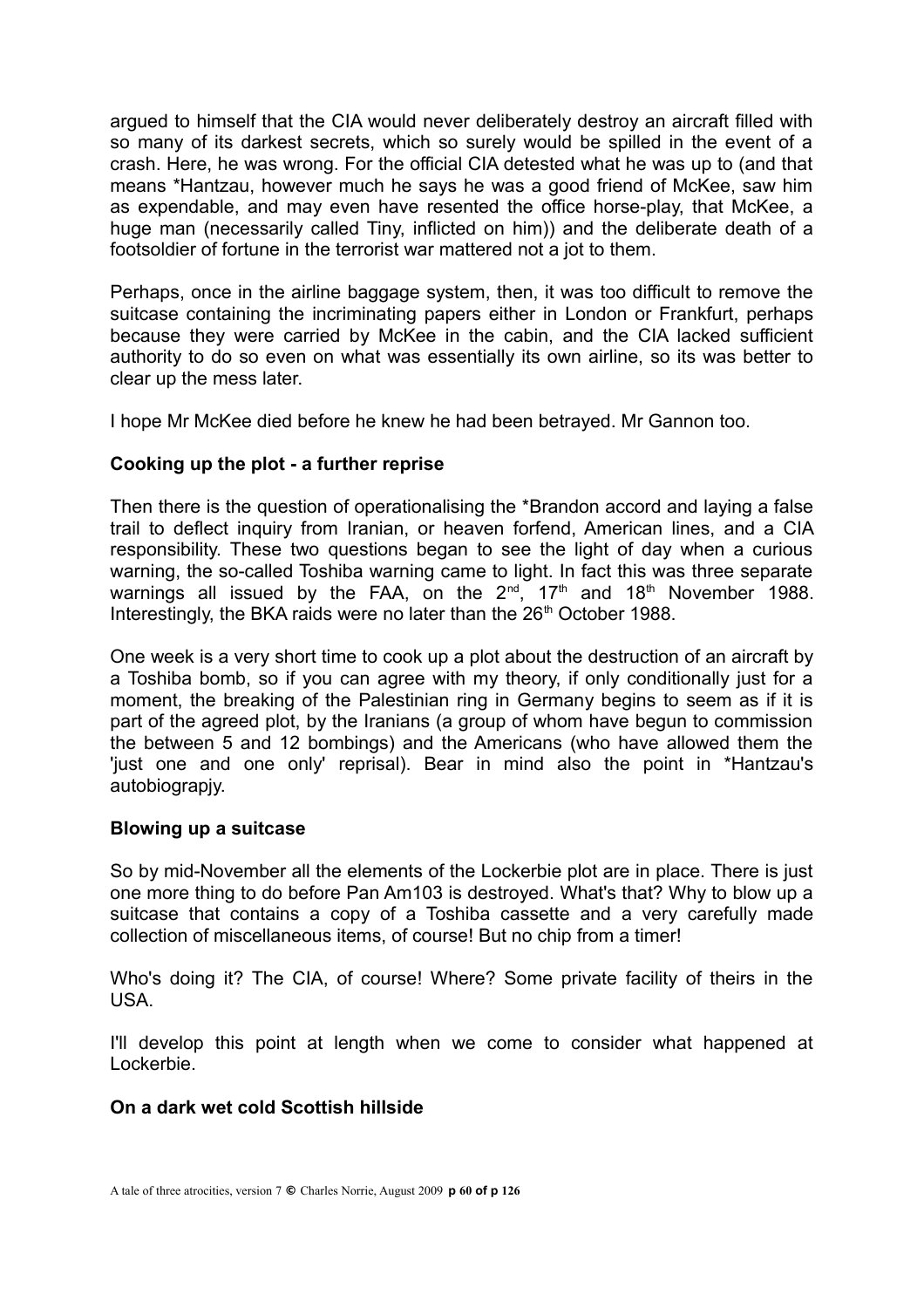We can skip forward to December 20 1988.

As usual, there isn't enough information as yet to more than partially reconstruct what happened. When I began seriously to work out 'Iran theory' I thought that an Iranian must have flown into London on 20 December 1988, placed the device and flown out. The story ran thus... On the daily Iran-Air flight to London from Tehran is a calm, passionate and dedicated young Iranian Revolutionary Guard. I expect he was cleanshaven, as when you're going on a bomb planting exercise it's as well to look as inconspicuous as possible, and a bearded man might just arouse suspicion.

## **A Iranian traveller's tale**

He was dressed in a conservative black suit and for it was winter in London wore an overcoat. It was the dress that might be worn either by an airline functionary or a businessman. He carried no luggage, or none that has come to light, and had a pair of bolt cutters. These will never be recovered. Those boltcutters will never be recovered because either the agent arrived by air, and there is no security control for inbound passengers or he arrived landside from London or elsewhere.

I do not know whether it was obligatory for all staff airside to wear high visibility vests in December 1988. If it was, he would have carried such a vest under his overcoat and put it on just before the break-in. He would have removed it as he left but carried it away with him. Discarding a security vest would be more problematic than leaving behind a broken padlock, for if the break-in is to be portrayed as a break-out by somebody airside, who would have been wearing a vest, the miscreant would have faced an inquiry when he next returned to work as to why he had lost his vest.

Inside a large inner pocket (8 inches by 8 inches) of his overcoat was a working *functional* copy of a Palestinian bomb – barometric circuit, timer, detonator, battery, and Semtex, of Iranian manufacture. It was 8" square. (My original estimate was A4, until I re-read Mr Claiden's (AAIB) evidence at Zeist)

Only this bomb is not scrunched up inside a Toshiba cassette. It's in the form of a square, about 7mm-8mm thick, painted a dull silver-grey on one side (metal or aluminium paint), with a peel-able sticky surface on the other. The thickness is derived from the consideration of an 8" square package containing 423g of Semtex.

Where does my information come from? It can be deduced from the circumstances of the evidence and the evidence itself that was revealed both at the Zeist trial and the Zeist appeal.

## **How the IED came to London**

Now let's go to a possible mechanism by which the bomb came to London. Here I tread ice so thin, it scarcely exists, and not any proof other than a single assertion of what happened. You may not wish to believe it, and I wouldn't do, if it did not fit. But it seems to.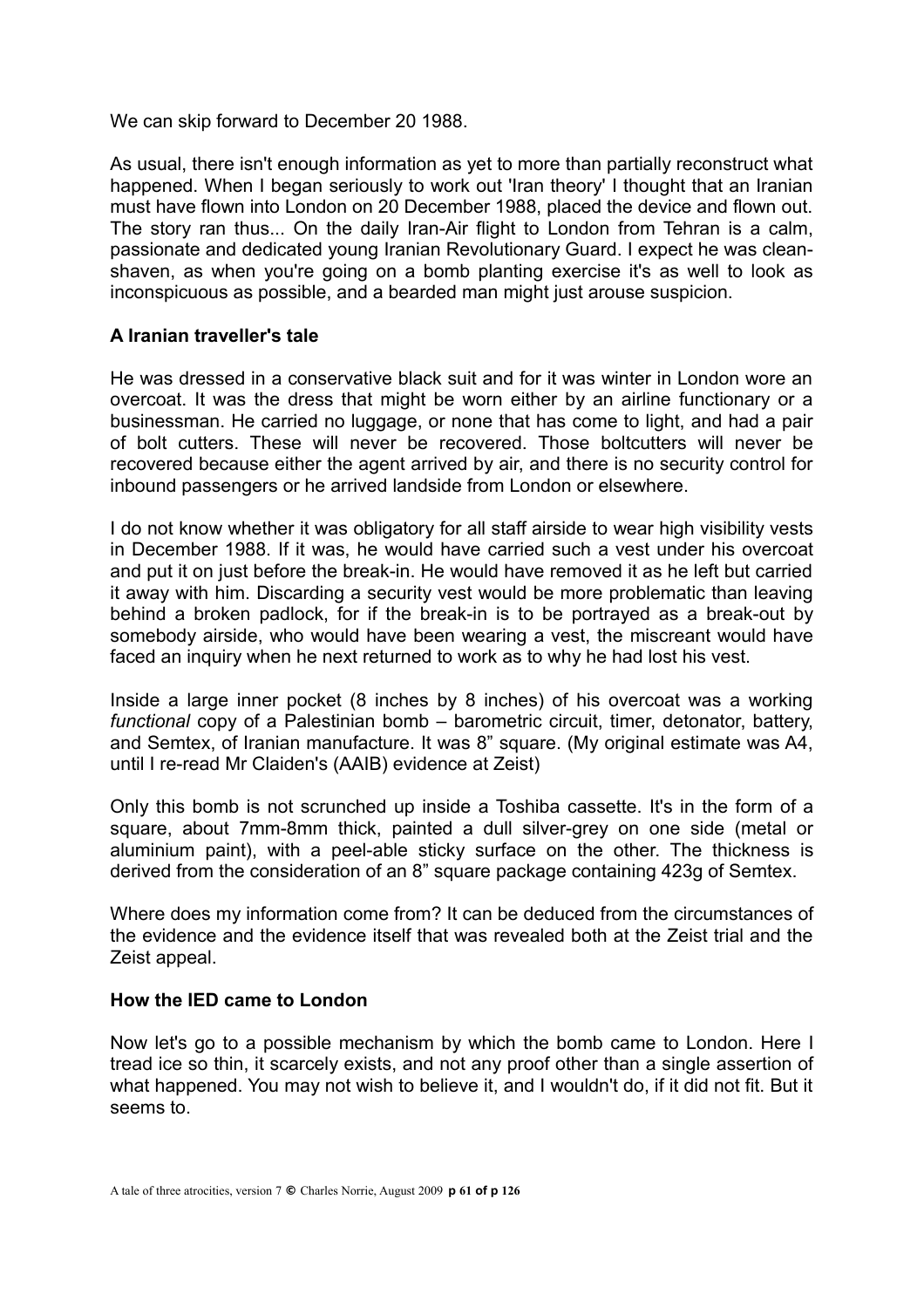The story is that the bomb was devised in Tehran and brought to London in stages. In fact it seems to have followed part of the route of the device claimed to have brought down the *Maid*. It was flown from Frankfurt to London, having been brought there by air from Iran. In particular the story says Frankfurt Airport was not used but one of two airports the Iranians 'controlled' there. What exactly the word 'control' means in this context, I don't know, and it may mean no more than the fact that Iranian planes had the right to land and take off. It may even hint that, at one point the Iranians had been instructed to introduce the device at Frankfurt, itself. What ever its precise meaning it suggests a route by which a device could be carried to or through Frankfurt, not necessarily in a format that would make a viable explosive device. (For example parts of the final assembled device could have been flown in separately, or arrived in separate suitcases, and parts may have been carried by diplomatic bag, if the Iranian Exterior Ministry had agreed). A similar constraint would apply to the introduction of the device to the UK.

Once here, it might have been assembled in the Iranian Embassy, a 'safe address' or a hotel room, prior to its final land journey through the break-in at Heathrow Airport. The answer to that question we are hardly likely ever to know. But given that the 'piece' fits, and does not suffer the objections of other stories, it must be treated as a more than a possibility.

As the mechanism of the bombing is so crucial to understanding what happened, I'll deal with it here.

#### **Mr Megrahi's first appeal**

When Mr Megrahi was first convicted, he was allowed an appeal, which was held at Zeist. One new fact emerged. There had been a break-in at Heathrow on the evening of the 20 December, 1988. It had been discovered by a BAA security patrol just after midnight on the morning of the 21 December. The security guard who discovered it, a Mr Manly, had properly reported it to his superiors and an entry had been made in the BAA incident book, which was produced at the appeal, so we can have no doubt it happened. Mr Manly stated that it was the worst breach of security he had encountered in his 17 year career with BAA. (I shall exploit that particular fact in my analysis below).

## **A break-in is not properly reported and the Met sent back to London**

Dr Swire, I think, has said he believes that the Metropolitan Police were deliberately instructed not investigate the break-in. One thing we know. The Metropolitan Police were involved at the start in Lockerbie in the form of the Anti-Terrorist squad. The Lord Advocate (a Scottish politician) is said to have demanded that they pull out. A much more reasonable explanation is that the political leader of the Met, the Home Secretary (Douglas Hurd) having been told that Lockerbie was very much an American matter, decided to ask Sir Peter Imbert to pull his officers out, and that this fitted with parochial Scottish prejudices that the Scottish Police should be allowed investigate their most serious plane disaster. The Lord Advocate may well have been made aware that Lockerbie was very much a matter where UK Government's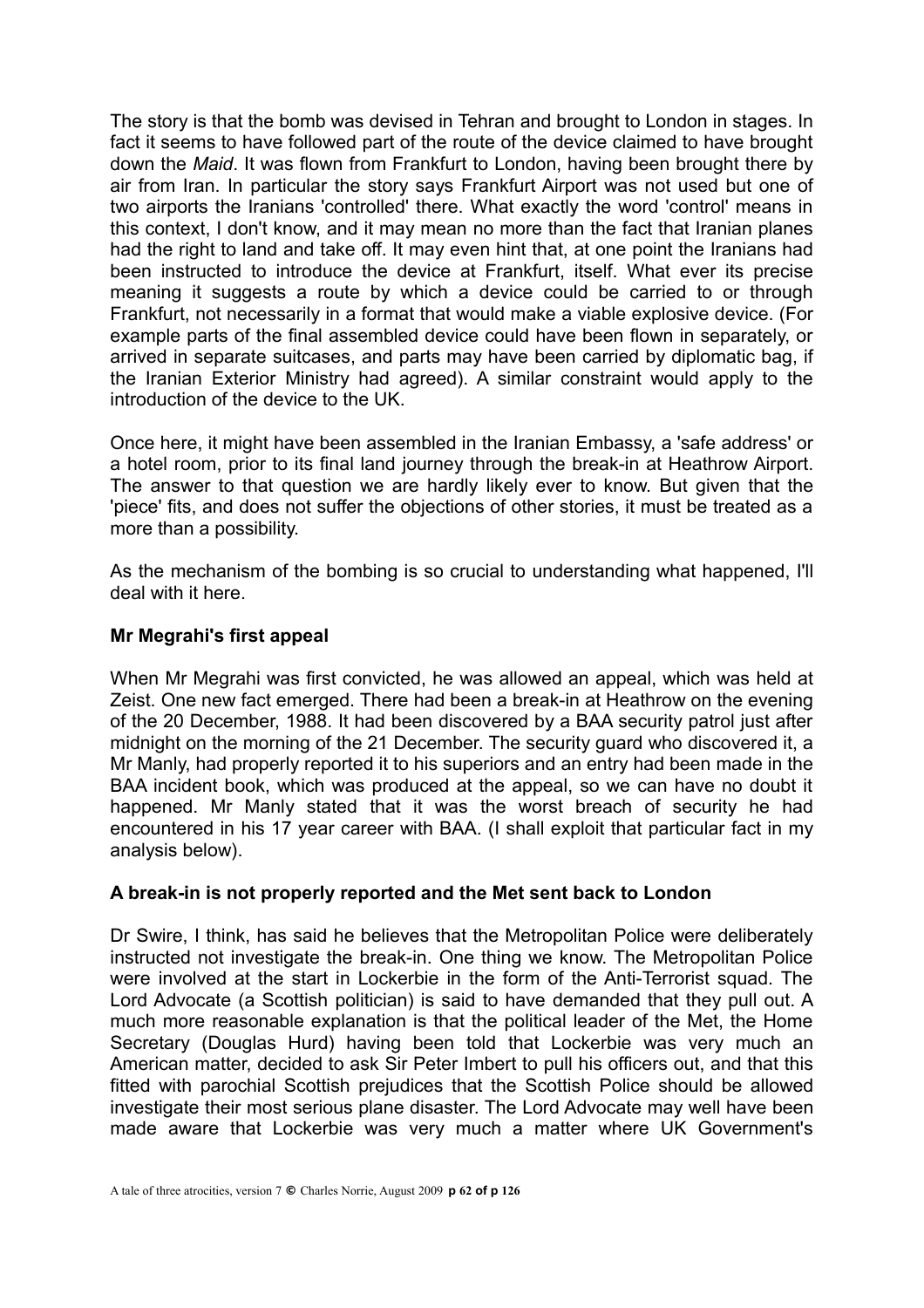indulgence of US antics should be tolerated.

John Crawford, who has written a thoroughly bad book on Lockerbie, sees this as a sort of Scottish victory, having a typical provincial policeman's distaste for the Met coupled with an intense kailyard nationalism. But what the Met was doing was casting the Scots to the wolves of the CIA.

There seems to be no evidence that the Met told the Scots about the break-in, and indeed the circumstances by which the defence became informed about it is unknown, so they could register it as grounds for appeal, are mysterious, and probably did not start with Mr Manly.

A week after Lockerbie, the security officer concerned handed the evidence, which consisted of a bar and a padlock cut through the hasp (like butter, said Manly (in other words, it was a professional job)) to a Metropolitan police officer and also made a statement. It promptly disappeared, and was presumably handed to the CIA, I suggest, and may be held as an exhibit in the Langley Black Museum. Perhaps the BAA should ask for their property back? They had been of no help whatsoever in developing this explanation, for they would prefer a story that only touches on Heathrow tangentially and not as the heart of the mystery.

#### **Mr Manly becomes a witness**

When the trial at Zeist began, Mr Manly confidently expected to be called as a witness. The call never came, and on Mr Megrahi's conviction, Mr Manly decided to contact the defence.

That is one story. But Mr Manly does not seem to be a particular perspicacious person. I do not want to do him a disservice, but did the idea of getting his story into the public domain start with BSS? A fact made public, which can be discarded for it fails to become important by process is easier to deal with, because it has be rejected, than a fact which remains hidden, is suddenly revealed and acquires a momentum that might lead to a campaign to release the convict and quash the verdict.

## **BSS decides he should be**

Better then, manage the prospect of bad news as early as possible. BSS assessed three or four factors. If knowledge of the break-in emerged, would the defence realise that suitcase theory was wrong and the IED must be a stick-on, what would be the likelihood of the Appeal Court accepting the appeal on these grounds, and what quality of witness Mr Manly would make. They were helped by the fact the Mr Megrahi continued to retain Mr Taylor, and might have made a different choice had he retained Mr Keen, who certainly understood the matter of the square hole in AVE4041 PA. Manly must have looked as if he would not make a good witness, which would have been attractive to BSS. Appeal Courts have a habit of rejecting early appeals, as they seem to form a *post facto* argument that such claims are simply a form of special pleading. So BSS may have decided that the risk of a early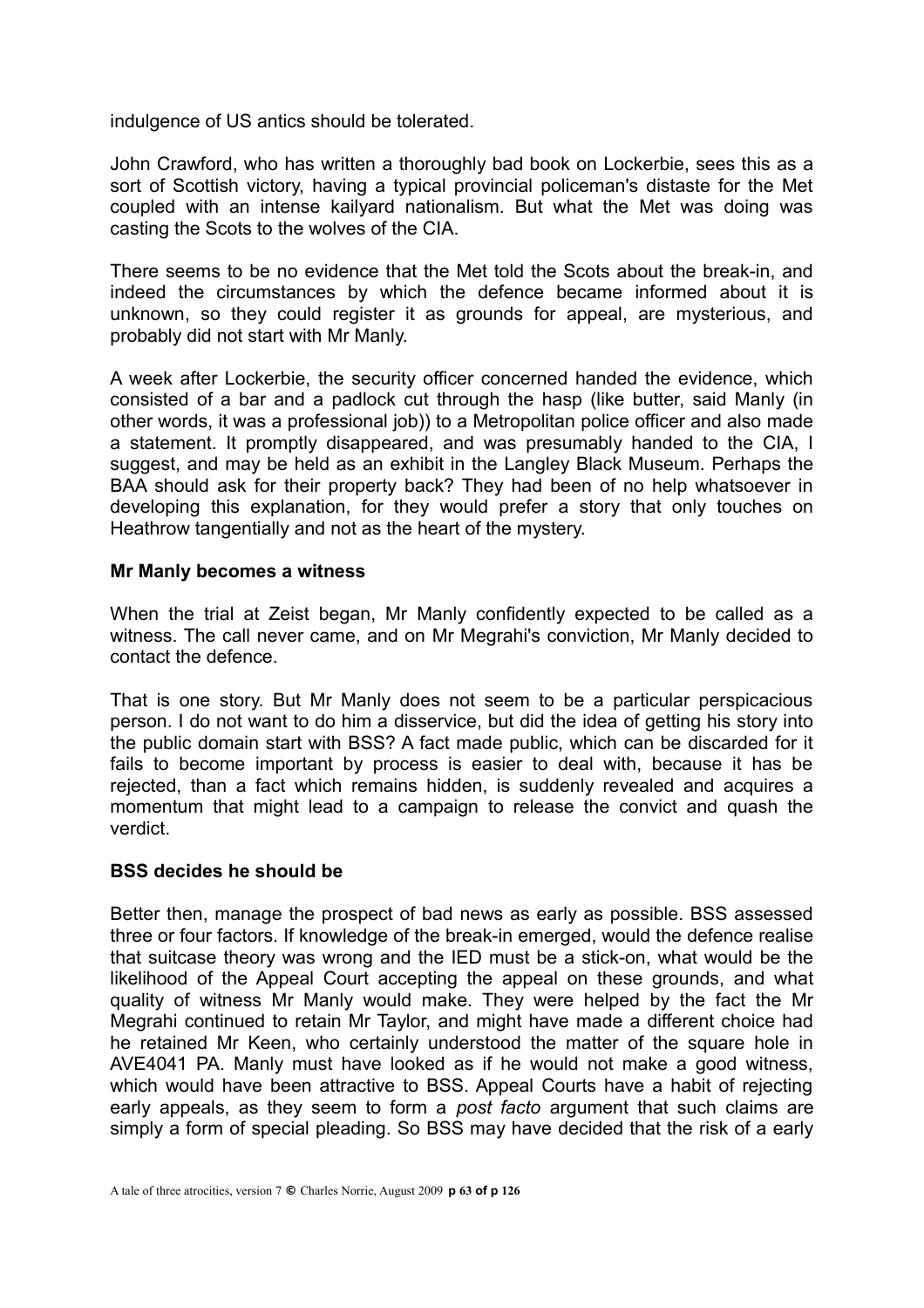appeal was a better deal than a late revelation. So they arranged for the defence to learn of the break-in.

Manly was admitted as a witness for the defence at the appeal, and apparently did not make a good impression. But the failure to be a good witness: polite, deferential and concise doesn't make you a liar or a deliverer of falsity, though that would be sufficient to allow prosecuting counsel to portray you as such. An appeal court does not like retrying cases and often tends to refuse to do so, so the appeal bench (now of five) could be seen as wishing to sum up for a dismissal of the appeal. Prosecuting counsel used all the tricks a good prosecutor will use to discomfit Mr Manly – such as suggesting the door had been broken from airside, when his evidence was clearly that it had been broken from landside.

What I concluded from this, and it came at the end of a long period where I had tried to put Lockerbie to one side, was that there must be some truth in what Mr Manly was saying.

I decided to review my position on Lockerbie, and though understanding was a long, long time coming, it was the beginning of a revolution in my thinking.

#### **Looking at the break-in**

Firstly, that there had been a break-in meant there was necessarily a different possibility of how the bomb got onto Pan Am 103. It could have been 'loaded' at Heathrow. Mr Manly has been informative about his career as a BAA security guard. He said the break-in was the worst security incident in his 17 year career with the company. So it seemed that major security incidents of this scale are rare, but how rare?

For this I needed to use a different approach. One based on statistics and probability rather than the 'rule of the undistributed middle'.

After all, the court had deliberately ignored that rule, for the simple demonstration of an alternative route by which the bomb *could* have been delivered aboard Pan Am 103 ought to have been sufficient to have acquitted Mr Megrahi. By demonstrating that there was an alternative mechanism by which a bomb could have been put aboard the plane ought to have led to Mr Megrahi's immediate release. But the appeal court deliberately ignored the force of this logic (using almost a balance of probabilities argument, inappropriate in murder case), and declined to free him. The court simply said the break-in was too remote from the departure of the *Maid* for there to have been any connection.

'Could have' as a mechanism for a conviction, is not sufficient in a criminal trial, especially one of murder, and especially of the worst mass murder in the UK. Any doubt *must* lead to an acquittal.

## **An approach from statistical inference**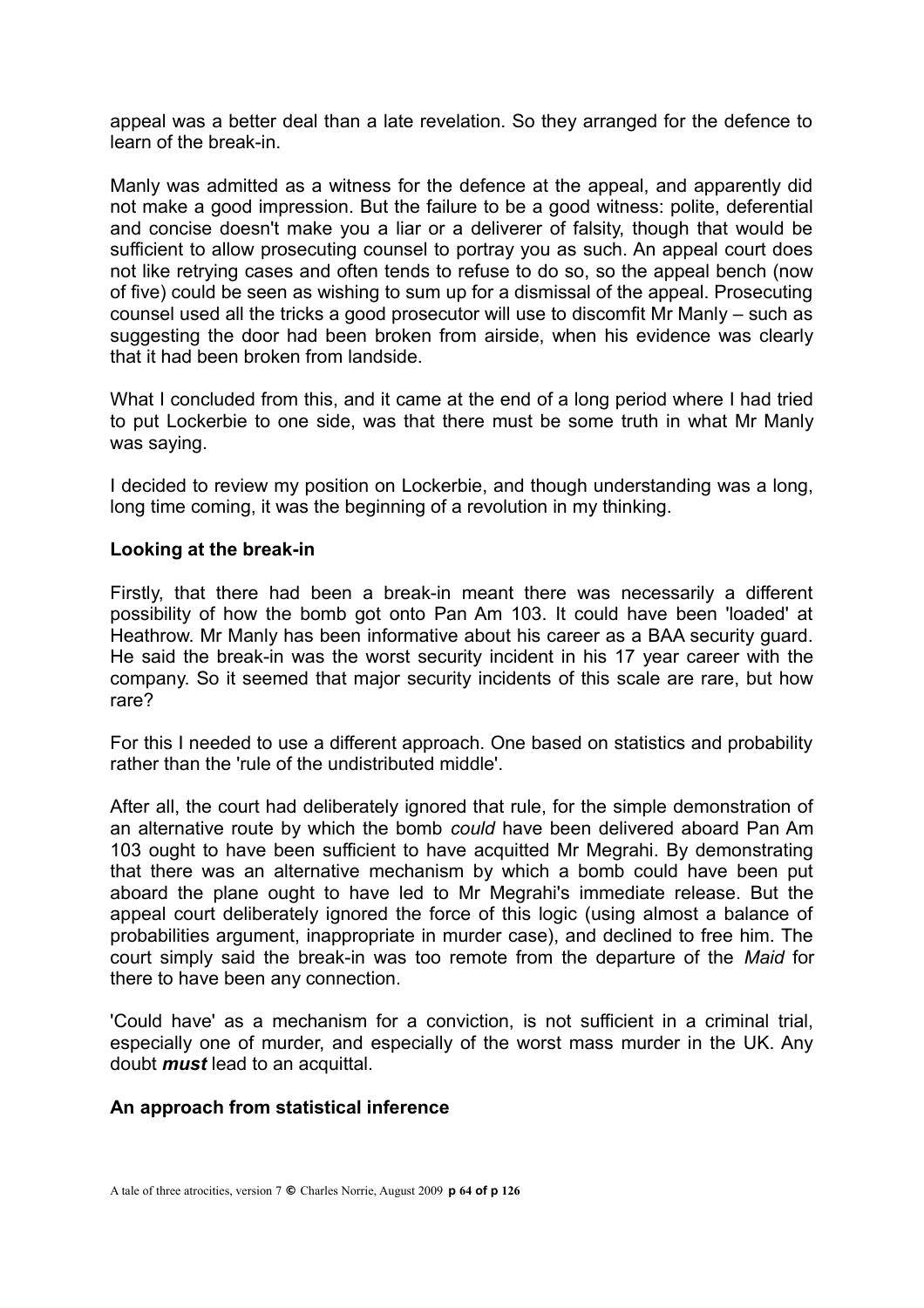Having some background in that arcane field of mathematics which is called statistical modelling I wondered whether I could apply that knowledge to the break-in.

If you are not happy with a statistical argument, such as the fact you are a lawyer (and if you consider that an insult to lawyers, consider how badly statistics was treated in the Professor Meadow affair by the courts), please jump to point %, and I shall try to simplify without essentially changing the argument when you come back .

# **How frequent are security incidents, given we aren't told how often they happen**

The important factor was to work out the rate of serious incidents (based solely upon the incident that Mr Megrahi found most serious in his career) at Heathrow. I found out (using such figures as the size of the BAA workforce, the proportion of them employed as security guards, the proportion on duty at any time (it takes about 5 people to cover 1 'job' position, for that position to be covered 24 hours a day (a figure I knew from my career as an operational research analyst)) and the proportion of BAA flights through Heathrow (40%)) that there were about 13 incidents as serious as the one that had happened to Mr Manly, in a year (at Heathrow).

About one a month seems reasonable. Some of them become public and there are about 1-2 cases about Heathrow security a year become well known. Usually stories about "Thiefrow", or the easy availability of security passes. Not every case comes to court or even to public notice, of course.

I converted that figure into a figure of flights per incident, and ended up with a figure of 1 in 40,000. (I also tried the calculation with different sorts of statistics and came up with a figure within 30% of the same value, more than sufficient for this sort of exercise).

## **How many security incidents are demonstrably terrorist**

I then looked at the relationship of flights to actual terrorist incidents over the period around Lockerbie. There had been two that we know about, Lockerbie and the Hindawi affair. Lockerbie, because it seems to be a Heathrow issue and Hindawi as a security failure which took place at Heathrow, for although it did not result in the destruction of an Israeli aircraft, the bomb was only detected by superior El Al security and not BAA's). I made that a figure of 1 in 600,000 flights.

Dividing the two figures I arrived at the figure that in the case of a serious incident as described by Mr Manly as the worst in his BAA career there was a 15:1 chance against there being a connection between a possible aircraft bombing and a security failure.

But this analysis had been conducted as if the two events had happened in the same year – the Pan Am device exploded just 18 hours after the break-in.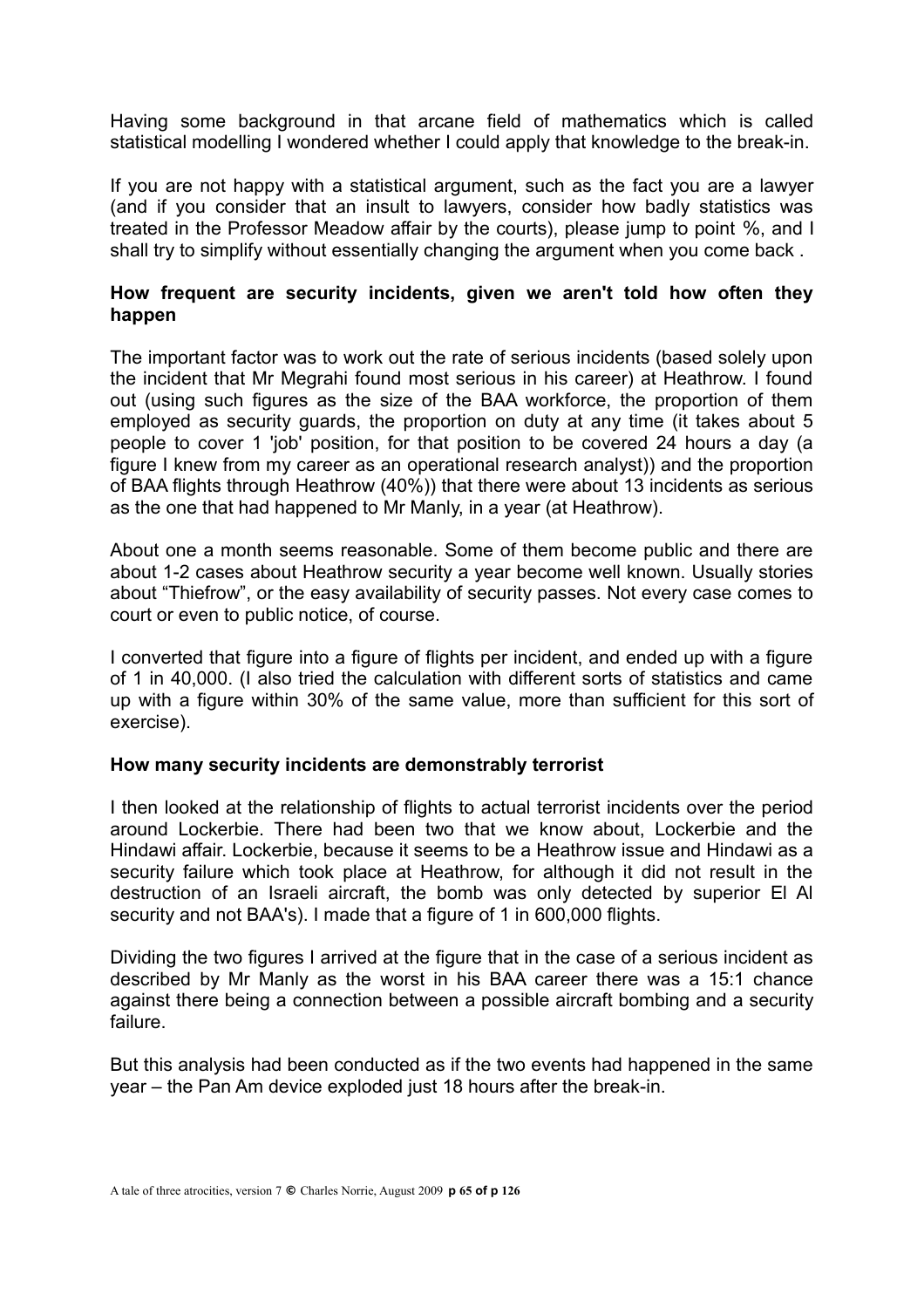# **A digression on the rarity of security incidents**

I hope you will agree with my assumption that any genuine terror incident is properly prosecuted by the authorities and hence must be made public. In that case there have been only three real incidents of a terrorist nature at BAA in recent times.

They are: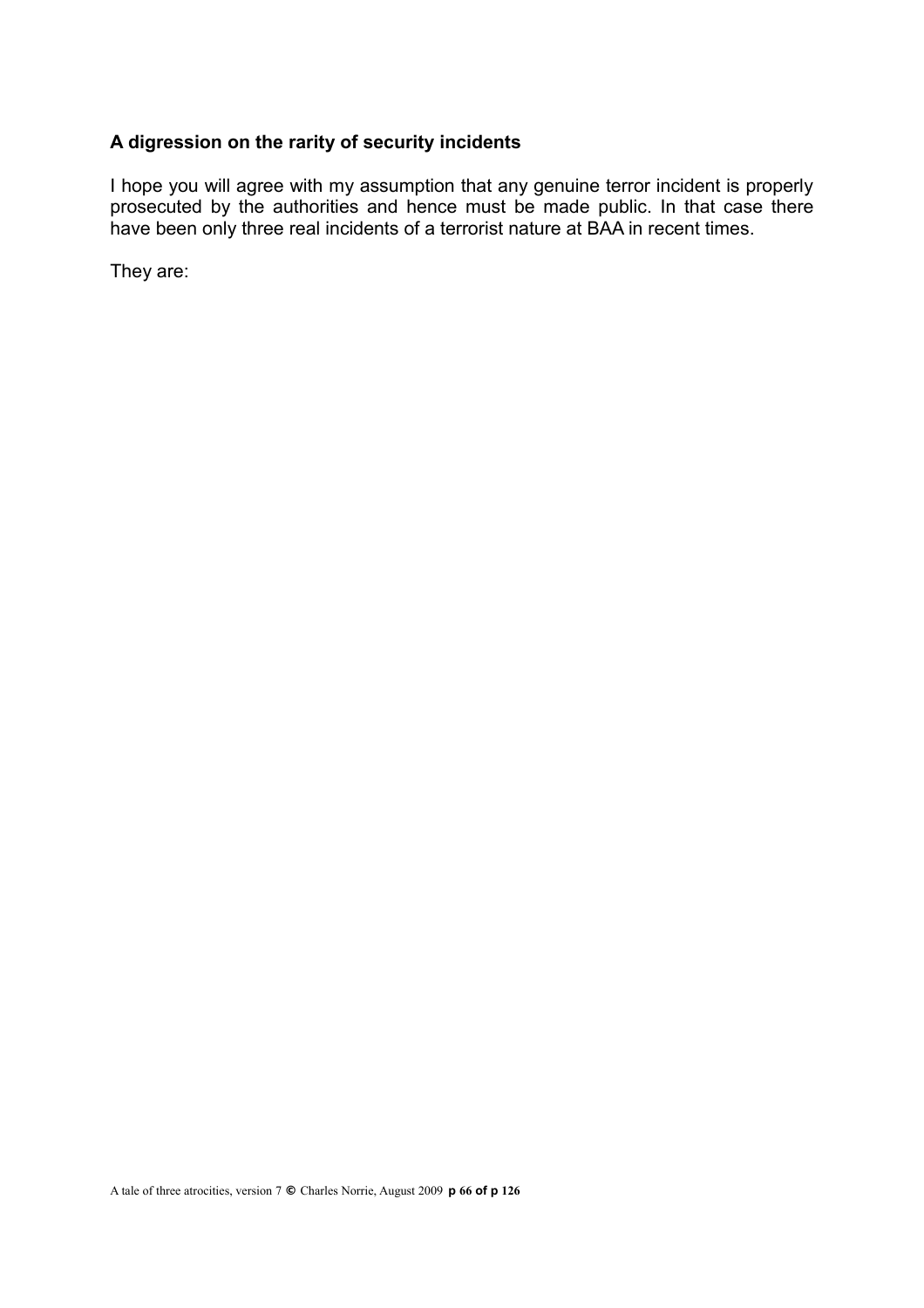| Incident  | <b>Explanation</b>                                          | Found?     | <b>Rationale</b>                |
|-----------|-------------------------------------------------------------|------------|---------------------------------|
| Lockerbie | Stuck on, breaching   No<br>airport and airline<br>security |            | Revenge, Islamic<br>connections |
| Hindawi   | Mule                                                        | Not by BAA | Revenge, Islamic<br>connections |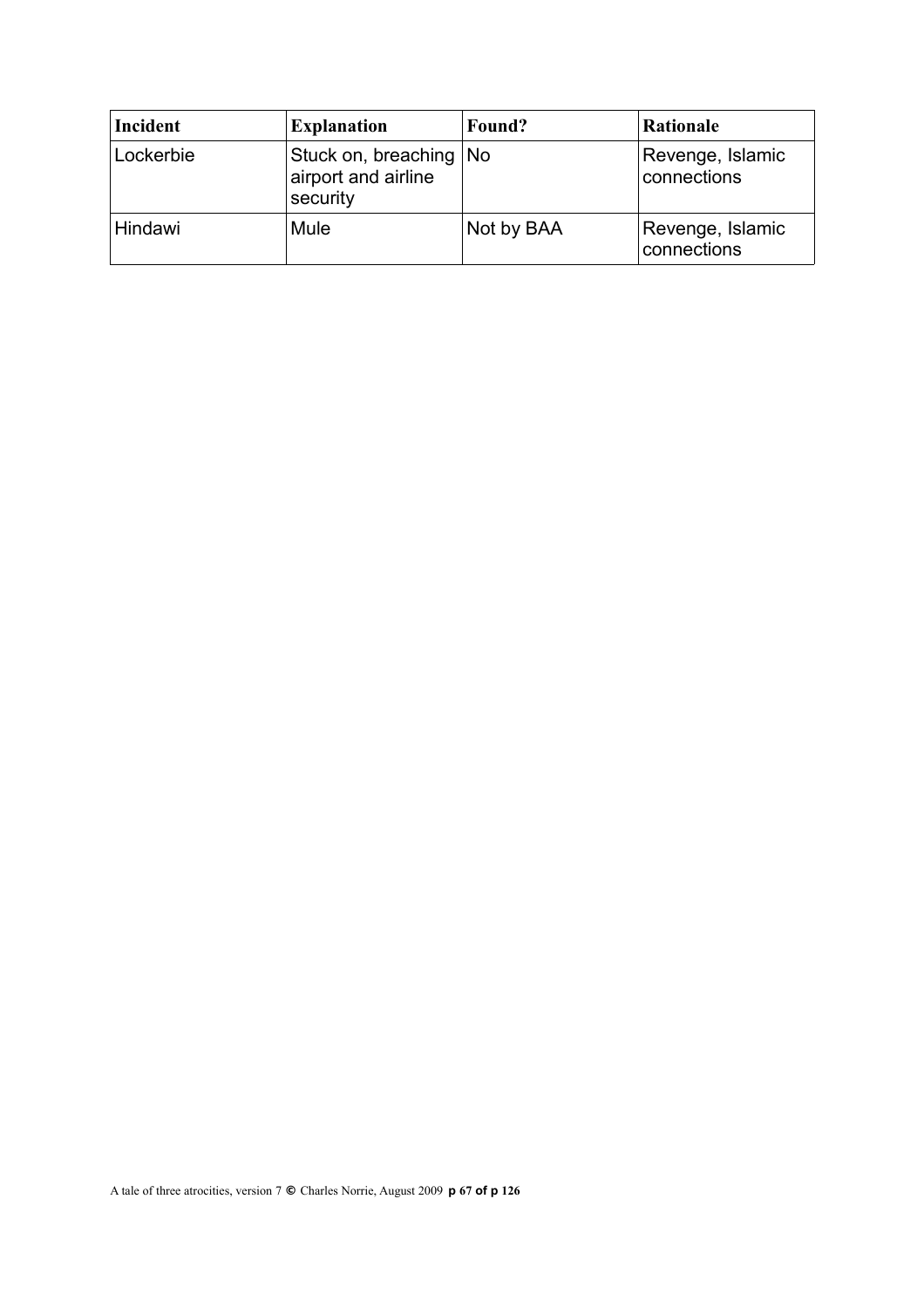| Richard Reid<br>Explosive shoes | No | Islamic connections |
|---------------------------------|----|---------------------|
|---------------------------------|----|---------------------|

In two incidents the form of exploitation was novel when it happened, except Hindawi, as carry-on devices had been recorded before that. So, in two cases the existing security was not even designed to respond to the threat.

We are made painfully aware that BAA addresses its failed security issues every time our shoes are examined at a British Airport. Nothing that is a real terrorist incident had appeared in the courts since Reid.

The policy of security is that it is applied in an indiscriminating way. There is no preselection of the sorts of people who should undergo it. A sensible policy would sort out those passengers going to countries with know grievances, where air-terrorism in a feature a life, and recent religious converts. That'd reduce the need to check by up to 90%. I know that sounds unfair, but it is a rule we apply in insurance – that we are only charged according to the risk we bring to the bargain between the insurer and the insured. I don't in principle pay for others failures.

If I present myself aged 17 to be insured with a large new and expensive motor-car, with no insurance background, the insurer doesn't offer me the same rate as if I'd had have driving experience (providing it were good). It is very, very expensive, for he makes the worst possible assumptions about my driving abilities and he does that without any other knowledge about me.

I expect the time of queueing and the time of security examination are in some sort of balance. The actual business of inspection takes say, just over two minutes and there will be about 3-8 officials operating machine or hovering round. So I have probably consumed about 10-15 minutes worth of BAA's time for one person.

Reduce the scope of inspection to the 10% and you'd be able to go after the remaining 10% ten times as hard for the same security expenditure. It'd be about 2 hours a target.

A couple of hours extensive examination of that 10% would almost certainly yield more benefit as EL Al demonstrated to BAA by their identification of the Hindawi mule. Unlike BAA, El Al's security processes are designed to address its unique position as possibly the world's prime terrorist target.

For me, I factor in whether it is worth flying into my calculations and if possible, I don't fly. I now do it as a matter of necessity.

BAA staff I find unhelpful, rule-bound, self-absorbed, and introduce new and complicated finesses to the regulations, so one is often reduced to repacking in the security line to meed the latest faddish demand.

They can demand it as they are a virtual monopoly. Travelling through the DDR/BRD frontier in Berlin in the 1970s was infinitely less stressful than using an airport today.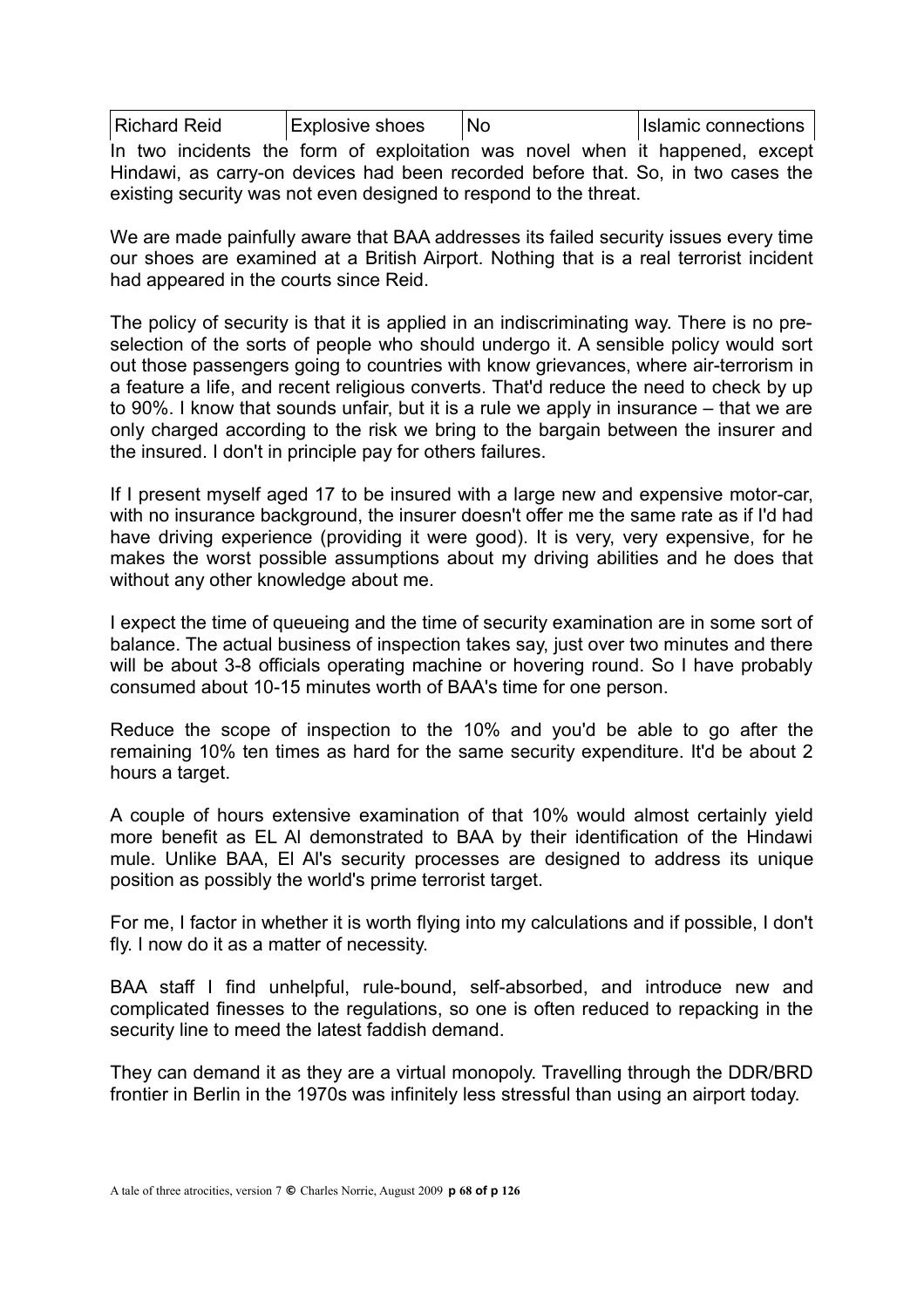You would think that I who am 'a victim of terror' in the conventional use of the word, would be in favour of more security. I'm not; I'm in favour of more intelligence in the use of security. Remember, again, when it comes to terror, in recent years BAA has had a 100% failure rate.

#### **So how likely was it that the broken padlock was associated with the Lockerbie incident just after.**

Reducing the calculation to this a (I made it 24 hourly) basis led to a conclusion that rather than there being a 15:1 chance against a connection, there was now a 6:1 *on* chance of a connection.

Police who seek slender leads might image that a 15:1 chance against would be good odds that there was a connection, but here we have odds that are so clearly in favour that only the naïvest tyro could conclude that there was none.

#### **If you don't like statistics start here!**

% (Welcome back) Using a bit of elementary statistics I proved that the break-in and the downing were connected beyond reasonable doubt.

If you don't like the thought of statistics at all, consider the following argument. You return home one day to find your front window broken and your television missing. Do you (a) say that there is no connection between television loss and window breakage (the position of the appeal court), (b) say there might be some connection, but decide to ignore the matter or (c) say that there is a connection, call the police, and start filling in a insurance claim form?

But I had a further need. If I could prove (to my satisfaction) that there was a break-in at Heathrow, how had it been exploited?

#### **How was the break-in exploited**

The fact was Mr Manly appeared to patrol on an hourly basis, meant there was a period from about 23.05 on 20<sup>th</sup> December 1988 to 00.05 on the 21<sup>st</sup> December when the break-in had been discovered.

Was that sufficient time to place a break in, place a device and leave the airport?

More than enough!

## **It can't be in a suitcase!**

I also worked out that a suitcase sitting from midnight on the  $20<sup>th</sup>/21<sup>st</sup>$  in AVE4041 PA was unlikely, because it would have probably been noticed by someone, and if it didn't become a terrorist issue, (unlikely), the label would have been looked at and it would have been sent on by the first available flight. Another reason why the bomb wasn't in a suitcase. (Note that this argument is entirely independent from the AAIB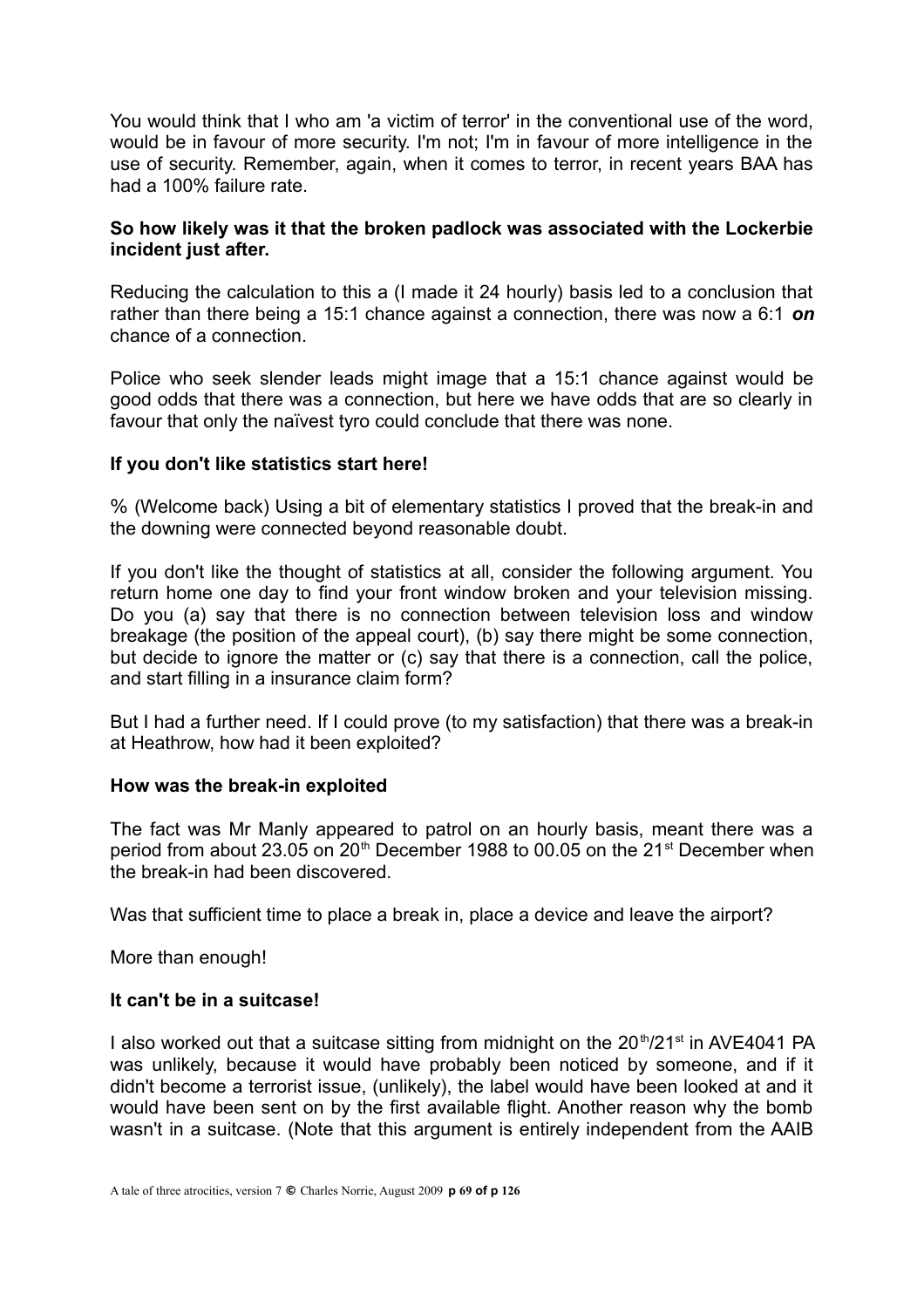report's statement of the punched hole).

I have examined this matter very very carefully.

On the 20th December 1988 a Pan Am aircraft (arguably the *Maid*) landed at Heathrow in the mid-afternoon. It discharged its baggage containers, which were emptied and placed in their various locations for re-loading.

The major point is that the baggage containers (any of them) discharged by the incoming *Maid* of the afternoon of the 20th December 1988 become the outgoing containers of the *Maid* of the 21st December 1988, on the third flight of the day the delayed 18:00 flight

So the containers have to sit around for more than 24 hours at Heathrow, for we need three sets of containers to handle all the flights of the service.

The trouble is there are three flights a day by Pan Am to New York.

After the *Maid* landed on the afternoon of the 20th, another Pan Am flight of the same three-a-day service would have landed later, and another probably the early next morning.

Each flight would have discharged its containers and they were quietly lined up behind each other.

Now assume at midnight or a few minutes before our Iranian having broken in to the airport drops a suitcase down.

Suppose it is properly labelled for a flight a to New York.

A baggage handler coming across it will not treat it as a bomb, but as a stray; and put it on the 'first available flight'.

Now consider the situation that it is not labelled. He also won't treat it as a bomb, but simply as a bag that lost its label. It will go into a pile of lost baggage.

Now suppose the case (in either variant) did contain a bomb.

If it is flown on the early morning, it explodes (assuming a PFLP GC type device). If it is not flown, because it is unlabelled, it can't.

It proves logically and beyond reasonable doubt that the Lockerbie bomb cannot be in a suitcase.

It is just possible the baggage handler would have slung the case in the wrong container (say the one going out on the evening of the  $21<sup>st</sup>$ ). It would have been a bit obvious, sitting there on its own, until joined by other bags delivered to the airport or later by Frankfurt transfers.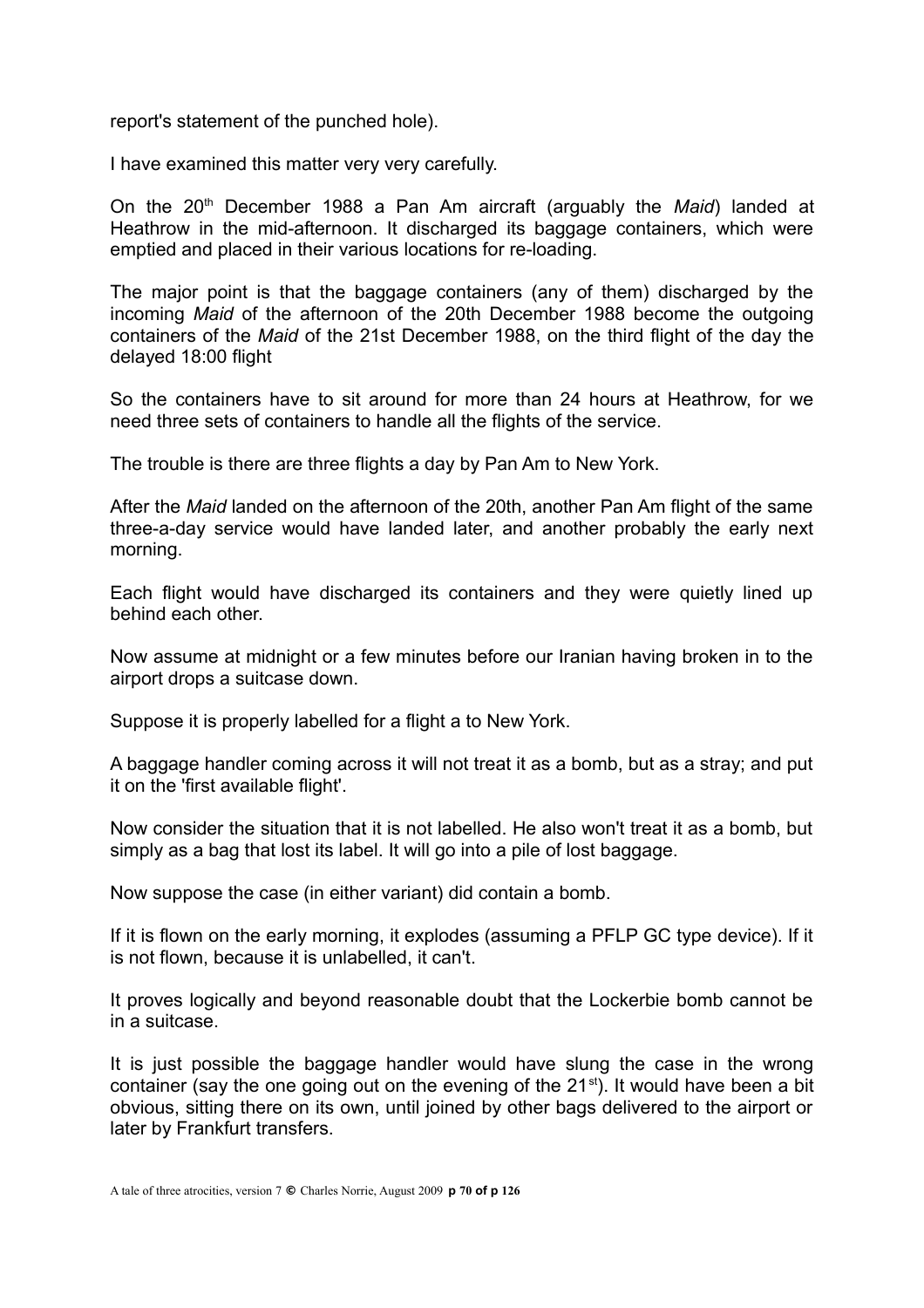A real baggage handler would have taken pity on it, and put it in the container for the 'first available flight'.

You could claim that Heathrow baggage handlers were bribed; no-one has ever done that, nor even insinuated as much as an iota of criminality of their part.

In other words the Iranian agent breaking in just before midnight on  $20<sup>th</sup>$  December 1988 chose exactly the container designed to go out on 21st December 1988 at 18:00 that would contain the baggage of the Frankfurt transfer of that afternoon and bring down the *Maid.*

Why didn't the Iranian choose the morning or midday flight. Because all the other parts of the plot were designed to happen on the evening flight and the CIA never expected a completely suspicious bastard like me to follow their tortuous plots!

Suitcase theory doesn't have a leg to stand on.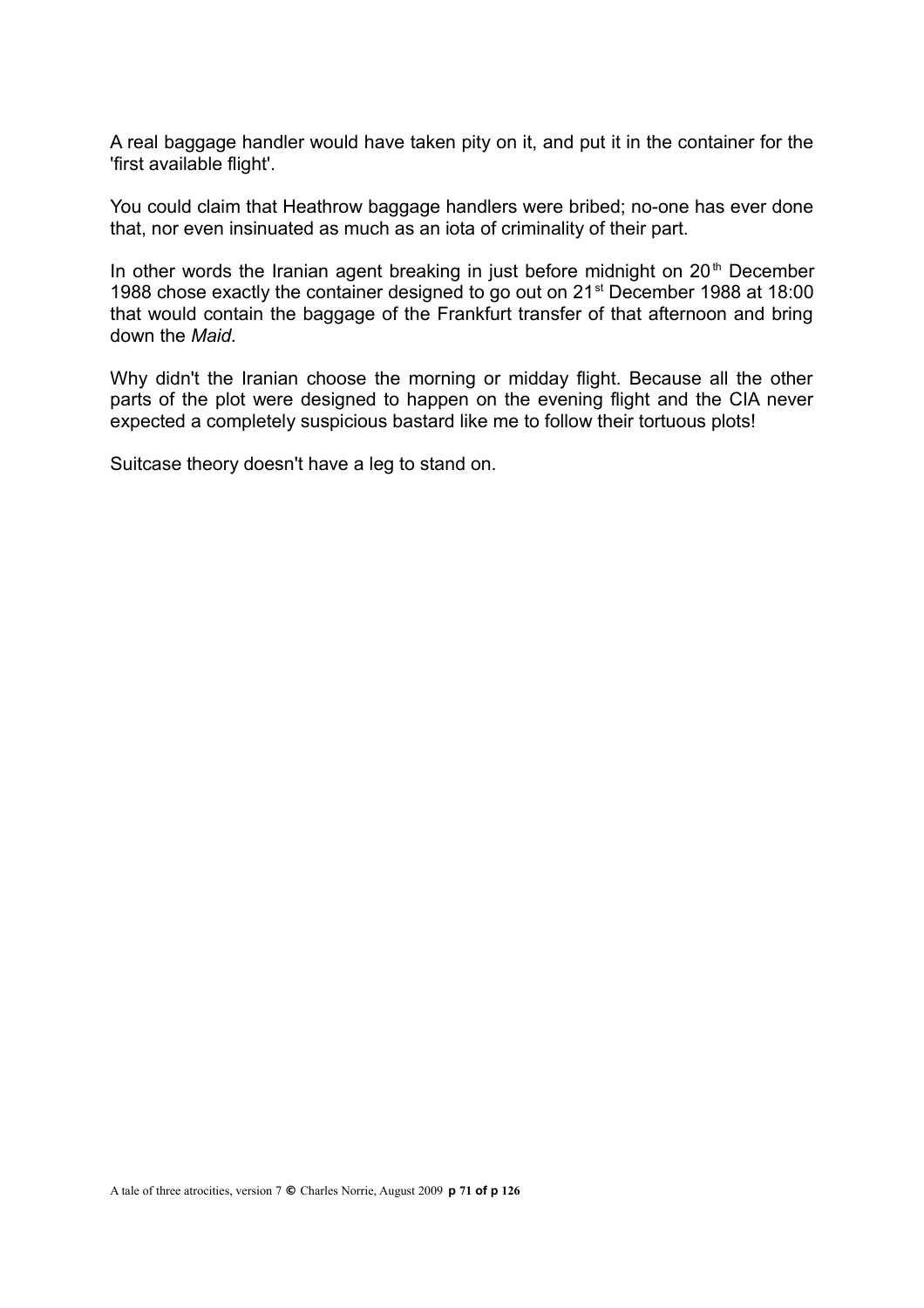#### **An interesting criticism**

Recently an interesting criticism has been made to me by someone (whose name I cannot divulge), about Pan Am baggage handling at Heathrow. He pointed out that AVE4041 PA would not have been labelled as an interline baggage container from Frankfurt designed to receive baggage from incoming Pan Am 103A until 07:00 or thereabouts on 21<sup>st</sup> December 1988

I'll look at this in steps. I suggest the logical thing is that baggage containers from an incoming flight are placed in the positions they will be loaded onto the outgoing flight the next day, as soon as possible. An airline having set up a satisfactory system will want to change it as little as possible and won't want to push empty containers around, unless it were absolutely necessary.

So, immediately after unloading on the afternoon of 20<sup>th</sup> December 1988, AVE4041 PA is trundled round to the position in the Interline Shed from which it will make it last journey from.

It is unlabelled at this point.

Our Iranian knows to plant his IED on this container not because it is labelled 'AVE4041 PA', though that might be a useful check, nor because it is labelled 'Pan Am 103 21<sup>st</sup> December 1988' for it won't be until 7 o'clock the next morning, or 'Pan Am 103 21<sup>st</sup> December 1988, interline baggage from Frankfurt' (it might never be), but because of its position in the rank of lined up containers.

It might have carried a label which would say 'First Class', Interline, 'Last on, First Off', for that would define it in such a way that McKee's transpondered suitcase would be put in it. Or have no such extra label.

If it were impossible to work out in advance which container would be used by the Frankfurt incoming luggage, one would be able logically to decide which container to stick the IED on, for it would have occupied to same literal position in the baggage container line up for each flight. - but it exploded in AVE4041 PA, which carried McKee's transpondered suitcase.

Did the CIA phone the Iranian agent somewhere in the evening of the  $21<sup>st</sup>$  to tell him to be sure to place his device on AVE4041 PA?

This is a very strong point for arguing for CIA malfeasance just to ask the question: 'by what mechanism did the IED and the McKee suitcase end up in the same baggage container?'

There is no need, in my view for the Iranian gentleman to stick around in the Interline Shed until the late morning, as my critic has suggested.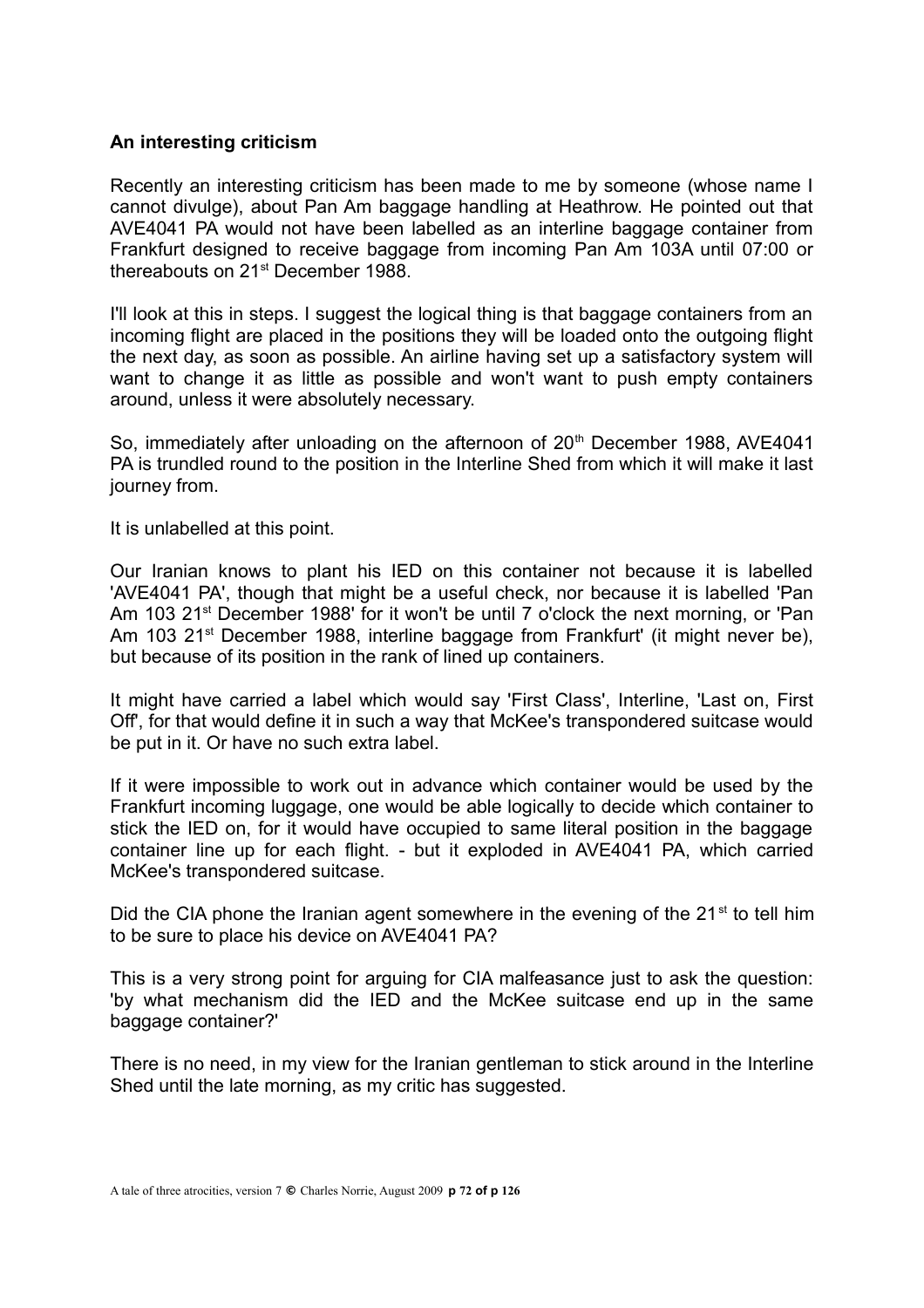# **How long would it take to plant the IED**

It was a 20 minute walk from the break-in door to the interline shed where AVE4041 PA stood.

I reckon three minutes would be more than enough time to place the device, and so in three-quarters of an hour the device could be introduced, placed and the agent disappear.

It was then that an issue that had long troubled me came back to mind. My account here is a highly rationalised account of different issues that often bothered me for months or even years.

## **The Lockerbie bomb is different to the UTA bomb**

One point that bothered me from about one year after UT-772 was 'why were the Lockerbie bombs and the UTA bombs so different in size and construction'?

As a thought, this was not terribly productive except to point out that the devices were obviously the product of different organisations, which tended, in my opinion, to suggest (by, at earliest 1991, even before the indictments) Lockerbie wasn't kosher and therefore not Libyan.

But then as one began to appreciate the difficulties in introducing a device at Heathrow, it began to dawn on me that the only solution was *that it could not be in a suitcase, or any large device.*

## **An Iranian must not behave inappropriately landside or airside but must be able to blend in**

The argument went thus: Anybody airside illicitly had to behave in a manner appropriate to being there, or he would be challenged.

That restricted the sort of people to one of four sorts: a BAA security guard, a baggage handler, a loader, a minor airline functionary, or some kind of maintenance person. Landside, to blend in a person would have to look like a holidaymaker, a businessman, a BAA security guard, a maintenance person or an airline official, but not a loader. Disguising oneself as a BAA security guard posed the problem that the work routines of such people are highly regulated and other officers might become suspicious of a colleague, who though he might be dressed correctly, was unfamiliar.

A similar issue concerned anyone who disguised themselves as a maintenance worker. While a disguise of a loader or a baggage worker might be possible, such people don't usually walk round landside with bags and, at that time, I envisaged the possibility of 'my agent' boarding a flight to leave the UK. And a baggage handler is a bit conspicuous if he appears at a security gate as a passenger. A holidaymaker airside would cause immediate suspicion, and therefore there was only one option left: 'my agent' had to resemble a minor airline functionary airside and a businessman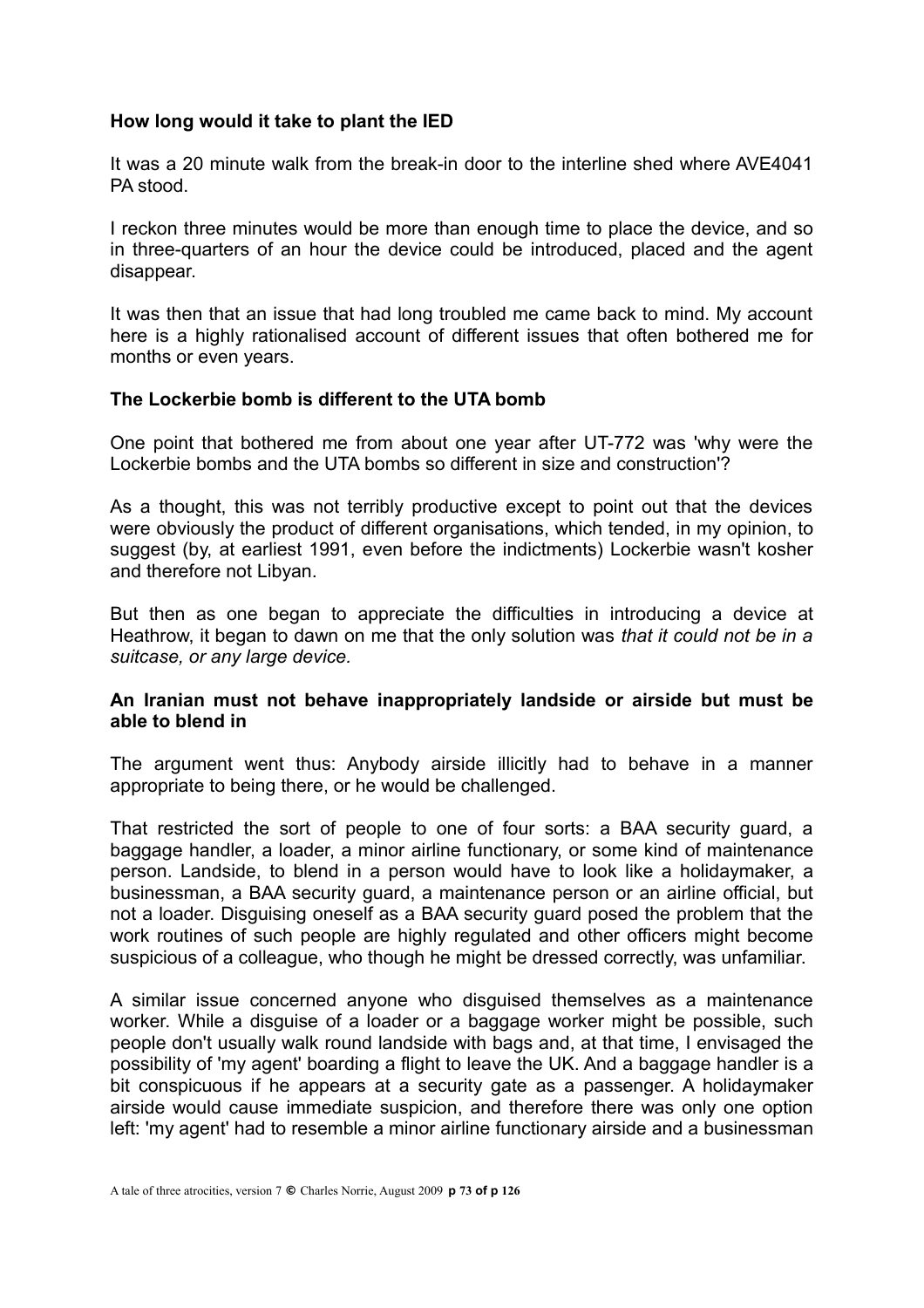landside, even if he didn't go to the gate. The plot of the classic Father Brown story, *The Twelve True Fishermen.*

## **How – an appeal to Chesterton**

I believe the CIA to be devotees of Chesterton. They use his plots so frequently. That would permit the bomb planter firstly to move around landside without interference (he could go to check in, the security gate or boarding) or airside. One problem. He could not walk around airside with a suitcase – that's baggage handler's work, and such a man as my agent could not be seen with a suitcase. So the device ends up hidden in the inside pocket of an overcoat. That restricts its dimensions. It really isn't possible to hide 2kg of explosive in an inside pocket, but 340g-450g (or 12-16oz) of the Lockerbie bomb is entirely possible.

This is how the concept of the stick-on device developed. Some thin thing of about A4 size. I had thought that I had exhausted this line of thought, but then I returned the evidence of the original trial. An AAIB witness, Mr Claiden was very persuasive. He had discovered that on the inside rear of AV4041 PA a square hole 8" square had been punched through the thin aluminium!

## **Mr Claiden of the AAIB says there is a square hole**

This was news to me, for like most people, I had never read the trial transcript that carefully. No one ever does.

He was badgered by prosecution counsel into asserting that it was possible for a suitcase to explode and direct the blast through this particular hole. Essentially counsel argued that the suitcase was a like a shot-gun with a square bore, which it isn't. When a suitcase explodes the produced debris is distributed in all directions and does not go in one direction.

Counsel rarely understand scientific matters (or even matters of common sense) and freely make claims that defy the laws of physics and this Scottish prosecutor was no exception.

Whilst Mr Claiden may have had to concede the theory that the bomb was in a suitcase, or at least not openly challenge it, as the prosecution, though they did not prove it, came relentlessly to assert and the court and the appeal court accepted, he could not be diverted from the curious nature of his evidence. Indeed the contention of the suitcase had been one of the particular conclusion of the FAI, years before. The Procurator Fiscal had come to conclusion that the suitcase containing the bomb had been 'ingested', his curiously inappropriate alimentary phrase in a suitcase at Frankfurt.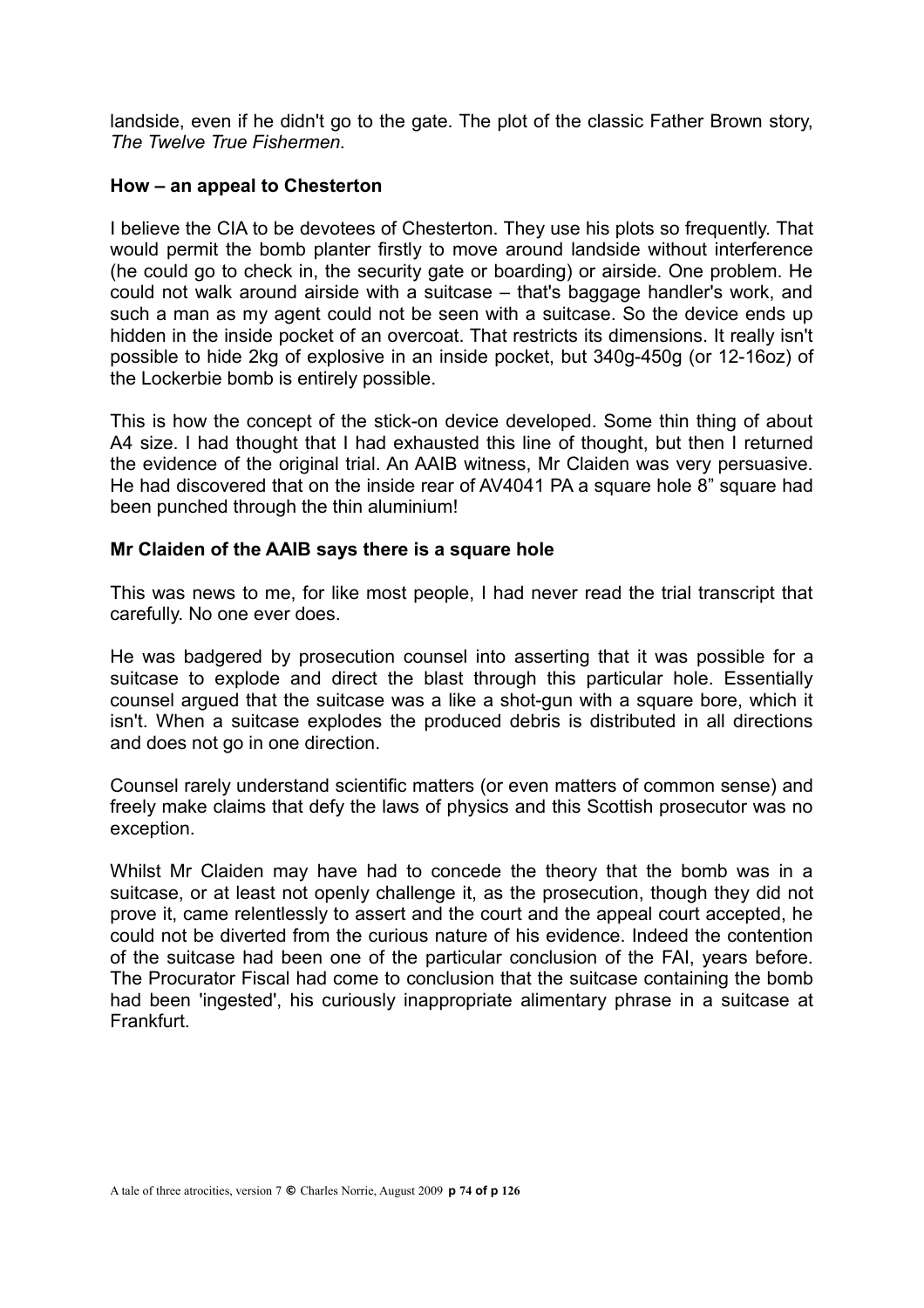It was Taylor's odd decision to prove that a suitcase containing an IED had not been passed through Frankfurt, rather than the real meaning of the AAIB evidence at the Zeist trial that was Mr Megrahi's downfall. Had the defence worried away at the deficiencies of the entirely accurate, but entirely misleading AAIB report, he surely would have been acquitted.

So, it was possible to construct a new scenario of what had happened.

## **Why a broken padlock was left behind**

At this point one of my over-ingenious critics will say that the CIA would not have done something as obvious as allowing the padlock to be left around. I fail to follow this logic. Presumably the CIA looked at the possibility of stealing the key and concluded that two attacks on Heathrow (which it would have required) was just too difficult. So why not take away the padlock and replace it with another? The problem is that the security guard on duty will not be able to open the door on the morning of the 21st. That surely have raised a major alarm at the airport, for one could not possibly overlook it as the work of a baggage loader eager to get home early four days before Christmas by taking a short cut.

# **A short walk to kill 270 people**

Having gained access to airside, our man walked purposefully to the interline shed (a twenty minute walk), took the device out of his pocket, peeled off the backing layer, revealing a sticky surface and carefully stuck it on the inner rear body of AVE4041 PA, a foot or so above the bottom of the container.

There was, of course, the possibility of his being apprehended. But airline officials presumably have to visit parked aircraft even at such unholy hours as midnight. As a test might I suggest disbelievers spend a few minutes counting the number of people airside that they can see next time they are waiting for a plane in a terminal with a good view of airside operations. Properly badged (and he need not have had an Iran Air badge, it might even have been a Pan Am one, but any Heathrow using airline might do) it would be most unlikely he would be stopped and questioned.

Reaching the Interline shed he pushed open the door and found it lit but abandoned. Work had ceased for the night, and would not being again until the next morning when early flights began to arrive.

Then he returned landside and disappeared 15 minutes before Mr Manly returned to discover the break-in. And he left the UK either on a late flight, went back to his hotel room, or into the into seething mass of London.

#### **A similar probabalistic argument it's not in a suitcase**

Firstly, I then carried out a similar probability calculation if the bag had been in a stray suitcase loaded into AVE4041 PA, and found the probability of a stray suitcase (as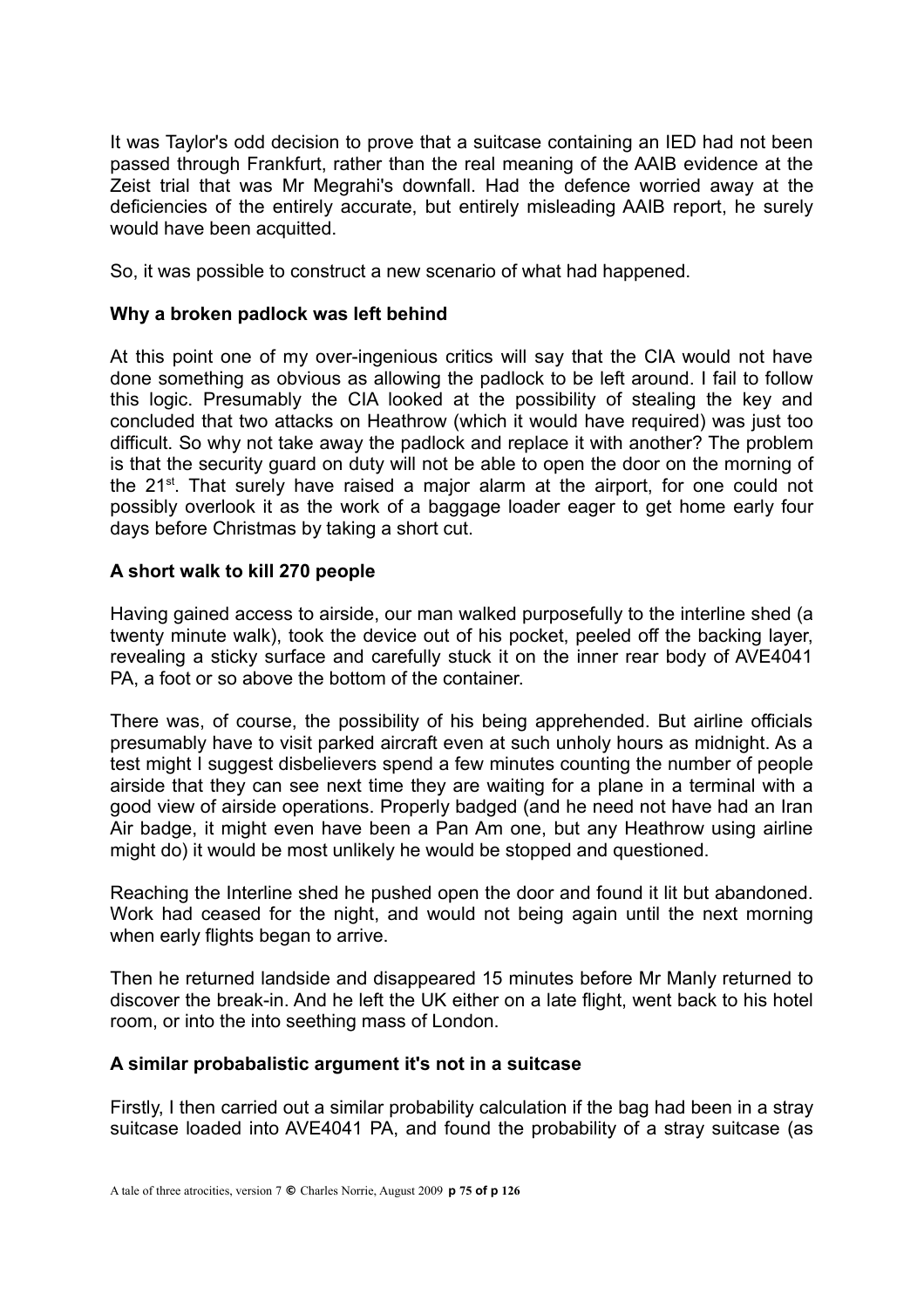seen by Mr Bedford (a baggage loader witness at the Zeist trial) or not) as being 4000 times less likely than the broken padlock as being the mechanism for the deployment of the bomb.

As usual the full detail of this analysis is available to any who care to ask. No one ever has. No one likes complexity and Lockerbie is just one damn problem after another.

There are other points, but these are the two substantial ones.

The trouble is that we are not finished with the CIA's deception operation. By God they're clever.

# **Return to a wet and windy hillside at Lockerbie**

Let's go to the point sometime after the crash to the confusion on the ground at Lockerbie. A number of unidentified Americans have barged in upon the scene, and it is reported that the CIA, AAIB, Metropolitan Police - Anti-terrorist Branch and BSS (MI5 and MI6) were on a private flight to Carlisle immediately after the disaster. (Mike Charles of the AAIB asserts to the CIA presence). One group makes its behaviour very, very public. Why are they there, what are they doing?

Well, they're searching for one particular suitcase of course.

## **Finding Mr McKee's transpondered suitcase**

You will recall that Mr McKee and his 'team' are returning from the Lebanon. It is a sort of operation is disapproved of by the CIA itself, and possibly hated by a senior ex CIA leader, no less that George Bush senior himself and Mr Gannon is bringing Mr McKee back to the US.

# **No. 10 tells MI6 to give the Americans every help they want**

By the time the head of MI6 has fully checked with No 10. the *Maid* is a wreck on a Scottish hillside. BSS instructions are 'to give the Americans every help they want'. By 20:30 or 20:40 at the latest a plane full of CIA and MI5 and MI6 staff are flying off to Carlisle Airport, though there is a second story of a 737 arriving at Carlisle Airport at midnight.

'The CIA was at Lockerbie' is the claim of every other unofficial story of Lockerbie. The presence of the CIA will be denied by Henderson, Marquise and Crawford, minimised by others and ignored by many. Crawford, for example, ignores the issue, not analysing why US officials seem to be amongst the dead, whilst not denying they were there and does not refer to other US citizens, who were clearly 'innocents'. (That particularisation is absolutely deliberate).

But, if you accept, even if unofficially reported, there were (living) CIA personnel at Lockerbie, how did they get there? I don't think anyone would wish to argue that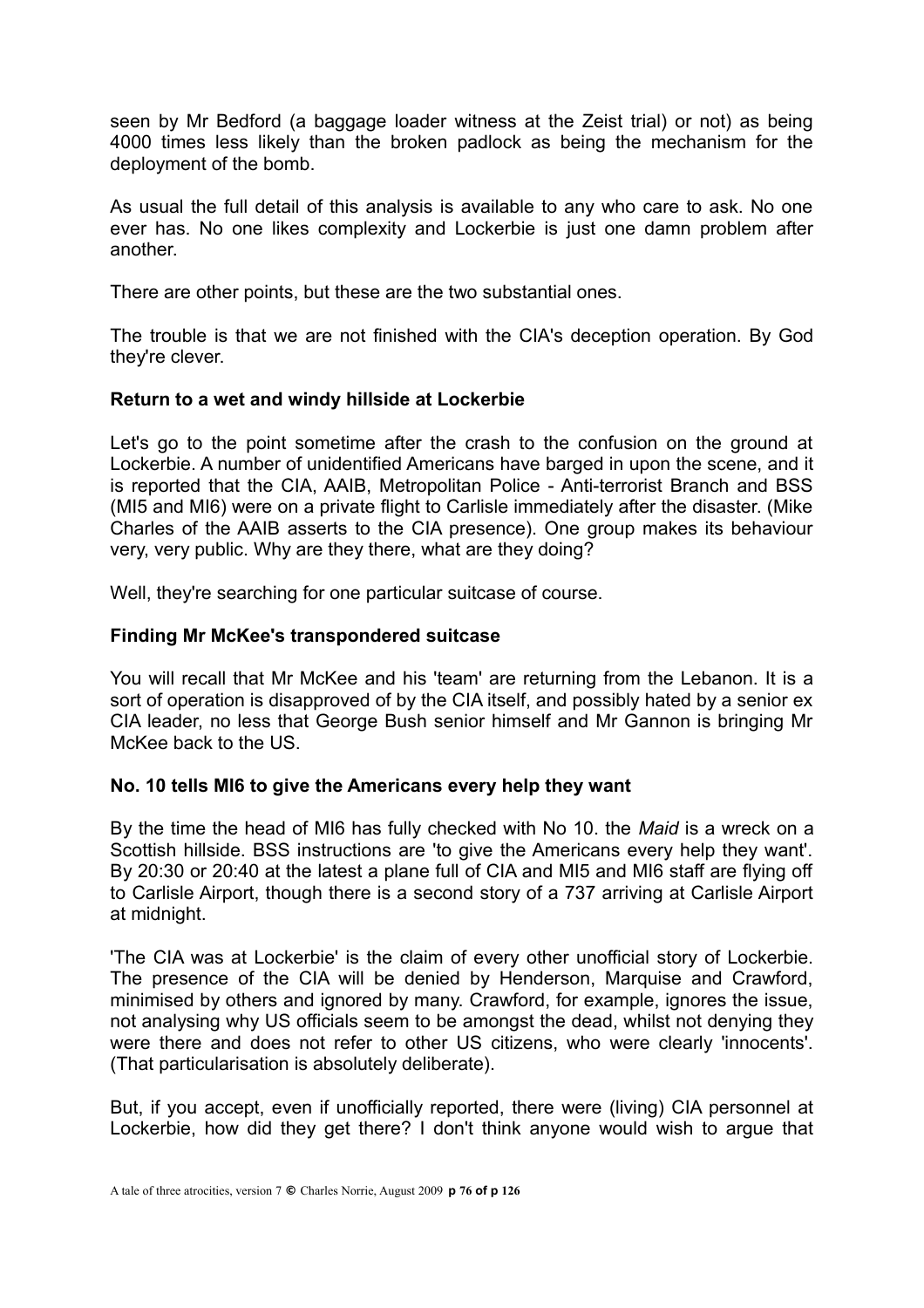every hillside, Scottish is filled CIA men waiting for a CIA operation to happen, so all those men came through Carlisle, and gained access to to the crash site. How did they do it? The BSS accompanied them, of course, acting almost as if they were couriers of a travel company.

# **A 737 flies north**

It must have been a strange and rather awkward flight north, probably conducted in silence. This was no team but two parties or more, rivals and antagonists. On the one part the hosts, BSS, the Met, AAIB were accompanying their guests the CIA and possibly the US State Department to a plane crash that only the latter parties had any real knowledge of, and that the former had only just been informed by their political masters about their duties in.

I don't think we can portray BSS and the CIA as in on some sort of joint operation. However, BSS had to be there to vouch for the CIA at the site.

# **The CIA briefs**

At some point the CIA must have briefed BSS first then more specialist agencies like the nascent Lockerbie Inquiry team, the AAIB and senior military staff about what they had done and what they expected the British to do about it. Their ultimate authority for their behaviour was a telephone call from the White House to Number 10 between Mr Reagan and Mrs Thatcher, which allowed the US to conduct this dreadful black farce on UK soil. And, having little understanding of the well oiled complexity of the British establishment at these levels, they thought that it would be simply a case of mentioning Mrs Thatcher's authority and getting compliance from the various UK agencies. They were to have some disabusement of their presumption.

# **First, the Police put their foot down**

In particular, the Police, as well as MI5 and MI6, would allow no political interference with the investigation of what even in the CIA's essentially limited imagination was a crime. At the same time, I am sure each agency was only admitted to the CIA's dirty secret on a need to know basis. British government is very compartmentalised and the CIA could be certain that if it shared a item of knowledge with one agency, it would not necessarily shared with another.

I am sure the CIA offered the assistance of US agencies. For example, they might have suggested to the AAIB that the US NTSB take over the investigation. AAIB would have taken one look at this and said politely and firmly that they would do their own work for themselves, but of course the NTSB would be offered all the facilities usually offered to the accident investigating agencies of the 'sending' country.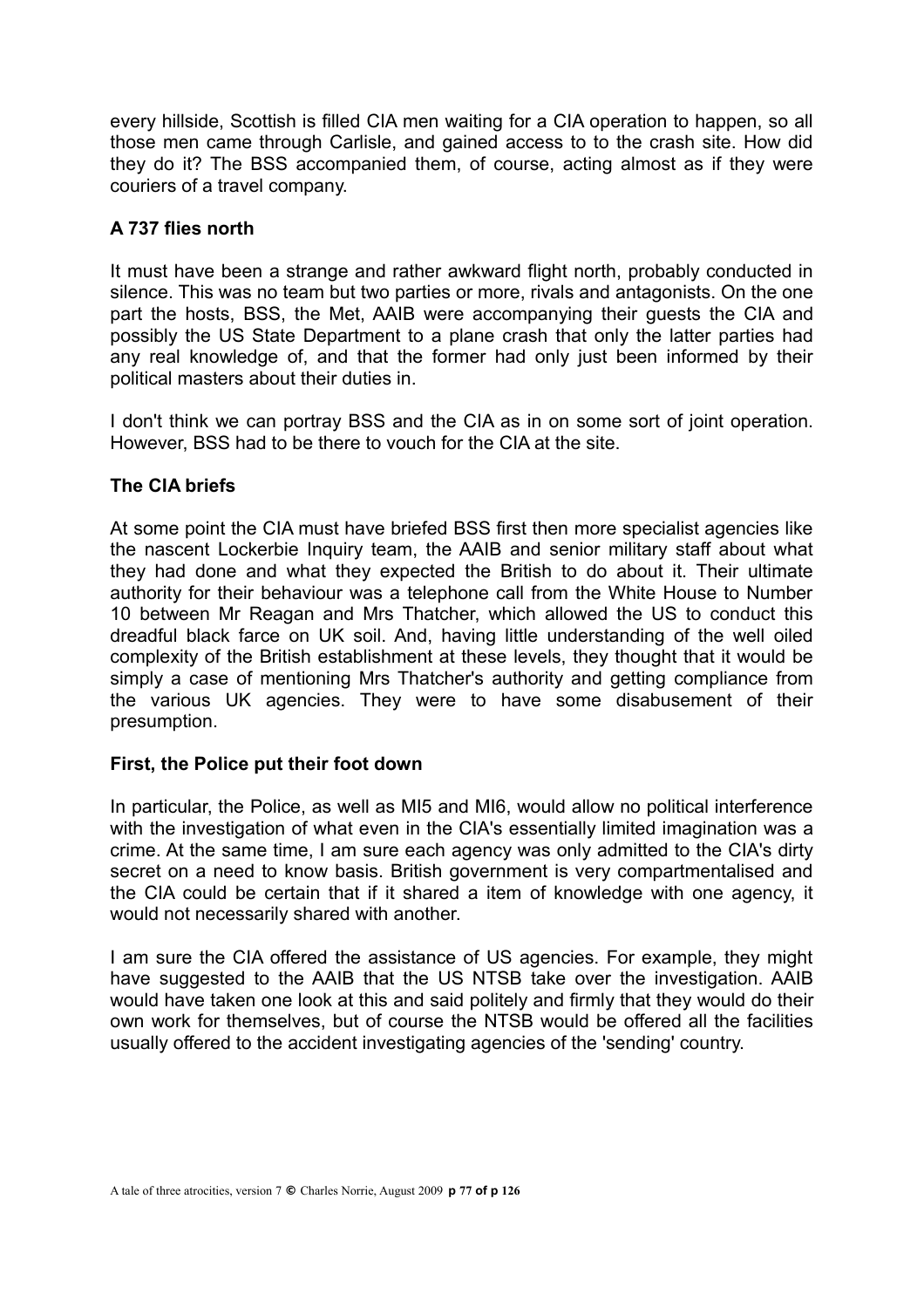Niger, by contrast, handed over everything to do with the UT-772 crash to France, including the inquiry by Bureau Enquête. This statement is not intended to imply that as a result there is something wrong with the BE's conclusions.

At one point I had the delicious reason to enquire what would have been the compensation for my brother's life if it had been decided in a Nigerien (sic) court. The answer is one hundred head of cattle. In fact, that would probably have been more valuable than if it had been decided in either the French or the English courts, for the compensation payments for both Lockerbie and UTA were not decided by court processes. Confusingly the claims against Libya for the UTA US relatives were, though this was a judgement in default. If you are interested in the value of a US life in the US Federal Courts it is an astonishing \$840million (sic). Please check, if you don't believe me. The award was made in 2006!

#### **Jobs**

| Job                                                                                        | Lead agency                  | <b>Others</b>                                                      |
|--------------------------------------------------------------------------------------------|------------------------------|--------------------------------------------------------------------|
| collect evidence<br>Τo<br>second explosion                                                 | of Military, Police          | Presumably police                                                  |
| To conduct air accident AAIB<br>investigation                                              |                              | Presumably police, military<br>to collect debris                   |
| To collect bodies and body Medical Investigators<br>parts, identify and remove<br>shrapnel |                              | military                                                           |
| collect<br>evidence<br>To<br>crime                                                         | of Lockerbie<br>using HOLMES | Investigation, FBI; later CIA                                      |
| To prosecute case                                                                          | Lord Advocate                | A long way down the line                                           |
| To assess threats                                                                          | BSS (MI6)                    | <b>CIA</b>                                                         |
| To cover up break-in                                                                       | Metropolitan Police, ATB     | BAA (but did not hide the<br>break-in, or draw attention<br>to it) |
| Overseas dimensions                                                                        | <b>FCO</b>                   | MI <sub>6</sub>                                                    |
| develop alternative CIA<br>To<br>theories                                                  |                              |                                                                    |

Here is a table of the various jobs and how they must have been parcelled out.

After the short drive over the border, so important in jurisdictional terms, the party piled out of their cars and the CIA began to go about its business.

# **Mr McKee's suitcase is found and the CIA breaks Judge's Rules**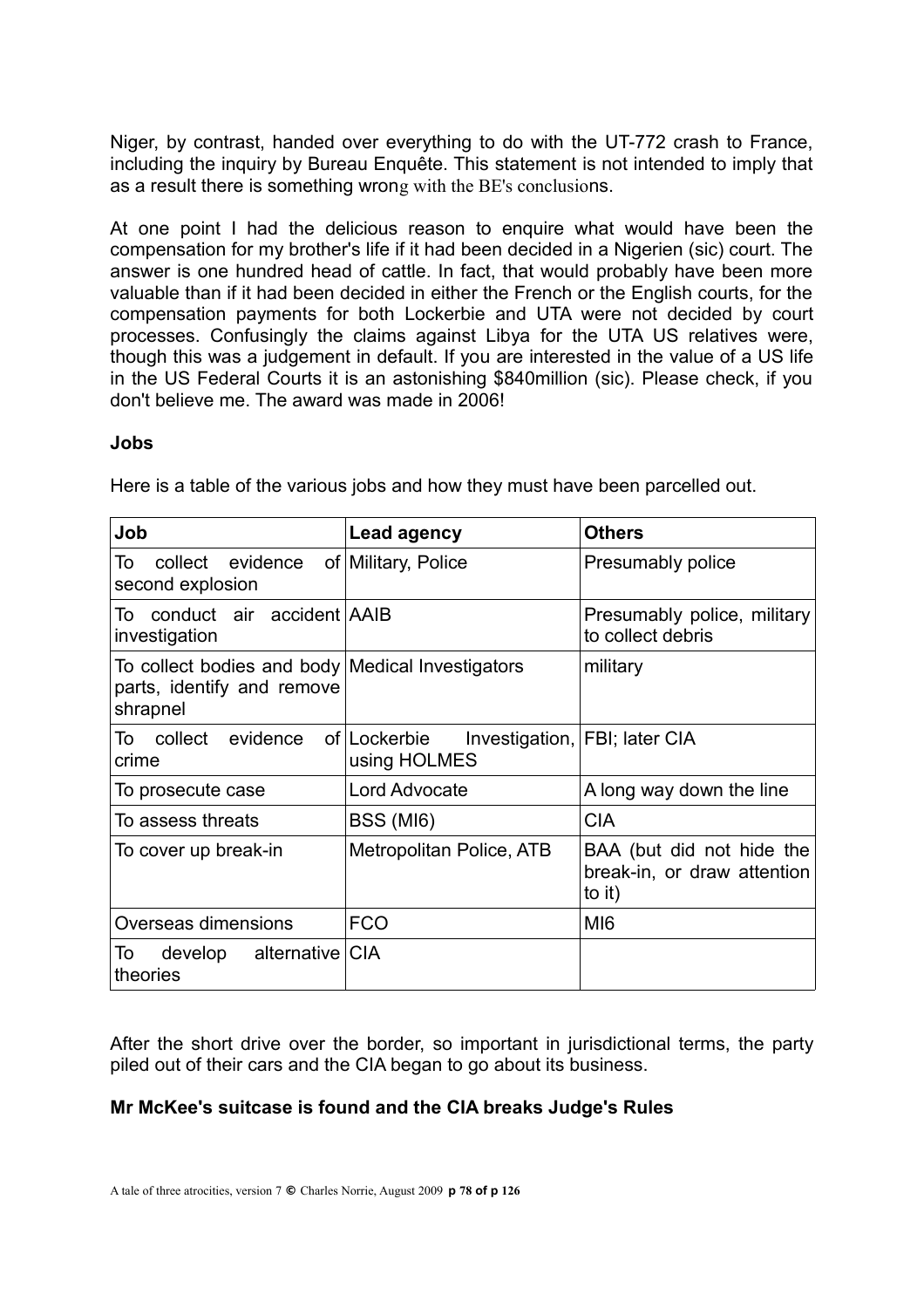Using a simple radio receiver, the CIA finds McKee's suitcase and seizes and apparently helicopter it off. 'Not so fast' say the Scottish Police. 'There's Judges' Rules and interfering with the site of what is potentially a crime, is an offence, no matter that BSS have bought you here'. It is quite possible that CIA officers were threatened with arrest and only delicate negotiation between senior Scottish Police officers, the BSS, the US SD and even Lord Brabazon prevented the matter from becoming a awkward diplomatic incident. That they could be in the wrong must have astonished some of Langley's best.

The suitcase arrived in damaged condition at the temporary Lockerbie Investigation HQ, and was returned to the scene of the crime.

# **When did anyone realise there was dirty business going on at Lockerbie?**

Anyone seeing what the CIA was doing at this point could have come to no other conclusion that that there was dirty business going on. The Scottish Police must have been persuaded not to take the matter any further by the BSS if the case the CIA had seized was returned, but it must have been close to becoming an international incident, being the sort of behaviour one does not expect from one of the agencies of one's stoutest allies. What favours BSS had to call in to prevent this appalling débâcle from becoming public we'll never know, but any journalist who had reported it would have had the scoop of their career.

# **The suitcase is returned to where is was found to be rediscovered by BTP**

After spending an amount of time at the temporary Lockerbie incident HQ (Johnstone says), McKee's damaged suitcase was returned to the site of AVE4041 PA where the CIA expected ordinary police searchers to find it. Rather ceremoniously the case was replaced where it was found, having apparently been emptied of its valuable *papers* by the CIA and with a hole cut in it. The police expected to find it become suspicious as they say the case had been interfered with and could not be regarded as evidence any longer. In desperation the CIA collared some BTP police (a really rather dim force dedicated to low-level transport crime) and instructed them to discover it. As the BTP hadn't learnt of the CIA's shenanigans, they did, and it disappeared unremarked into the evidence stream, never to come to light again, for of course, as regards the explosions that destroyed the *Maid,* it is entirely irrelevant. Nothing to do with the crash of course, and a mere stratagem. What had been betrayed was the location of AVE4041 PA.

# **Why the trouble?**

Why go to all this trouble? I think the CIA just wanted to assess how the Scottish police would react to their interference as a way of deciding how they would have to conduct themselves through the long months of diversion and distraction that lay ahead. It also provided a cover for part 2 of the operation that night, or on the next day or a short while later.

# **Planting the blown-up suitcase**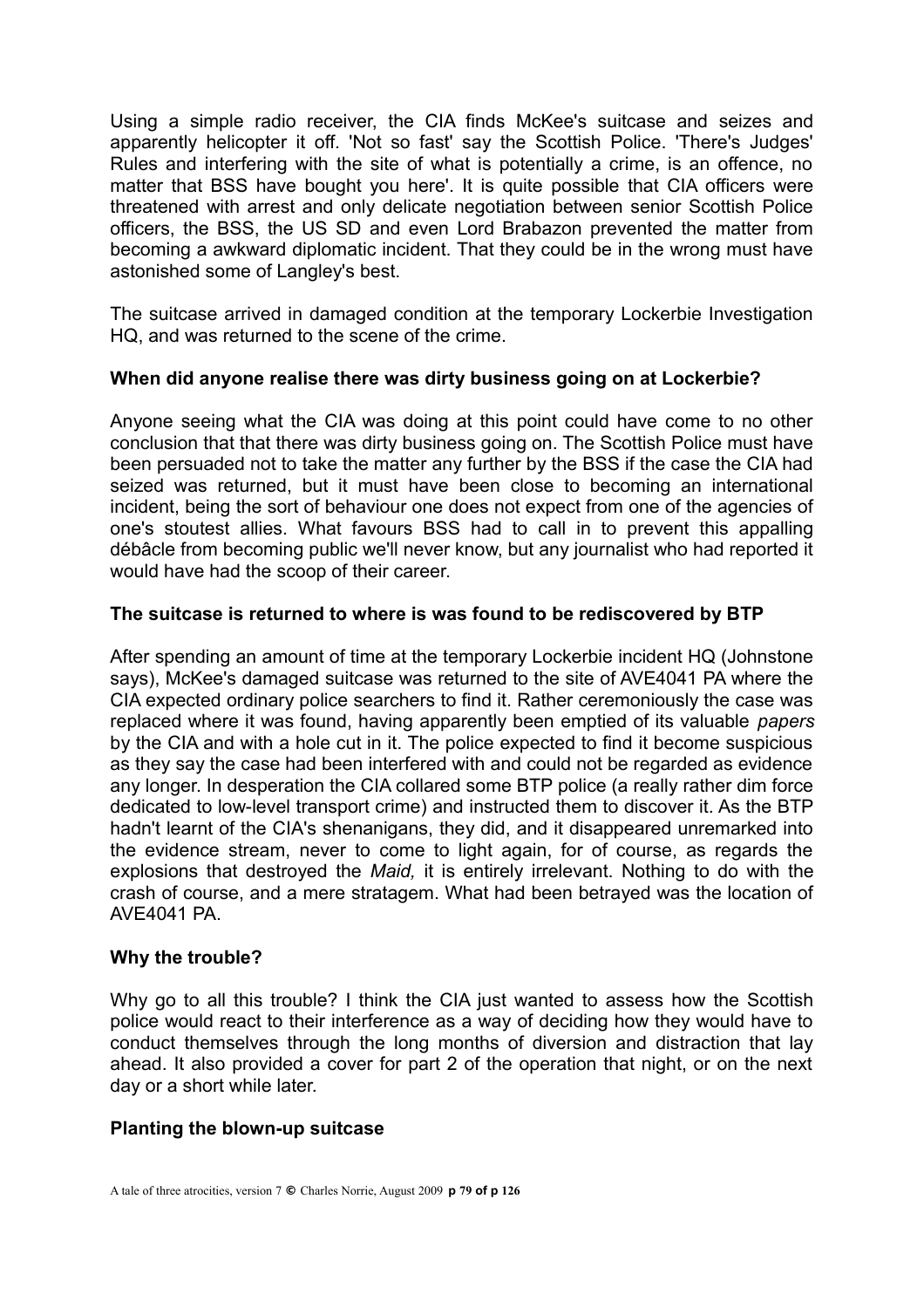Much more carefully, having located place of AVE4041 PA, it was necessary to plant the blown up suitcase. The job had two distinct steps. One was to place the suitcase, the other to embed a small piece of Toshiba cassette chip in the frame of AVE4041 PA. Delicate jobs carried out by much more cautious operatives, perhaps indeed only one. Naturally like his earlier colleagues he had to be introduced by a member of BSS, so there is at least one and perhaps many members of MI5 or MI6 who know that the CIA is salting the crash site for its own ends, but that this bit of theatre will necessary if it is decided to locate the origin of the device, more remote from Heathrow or even Frankfurt.

The suitcase was placed in such a way that it could seem to have produced the punched hole in the rear of AVE4041 PA, and appears to have been entirely successful in deluding everyone but the AAIB.

But whatever guilty knowledge he learnt I am sure that the MI5 or MI6 men were not parts of the plot to subvert the Scottish police and judicial system. He was just there to supervise the CIA.

The FBI would not turn up until the next day (22nd) and then through Newcastle Airport. Late as usual.

The explanation, if anyone has not twigged yet, must have been to hide the recognition that the destruction of the *Maid* was caused by a stuck on bomb, and not a suitcase bomb.

# **A hiatus in the theory**

But, your are entitled to say that there is a flaw in this theory. If the plan was to allow the discovery of the break-in at Heathrow, then why did the CIA supply a blown-up, carefully packed suitcase with clues point to all sorts of perpetrators at all? The solution lies in the fact the CIA hoped to win over BSS to their Heathrow theory, but in the event they couldn't, supplied themselves with a blown up suitcase. The alternative, which they must have been sorely tempted to use was not to turn up at all and necessarily allow the story of the break-in to emerge. I don't think that's in the 'emotional climate' of the Agency. But without the CIA giving direction about the cleansing of the site, Mr McKee's 'secret papers' would necessarily have come to light, which would have endangered the secrecy of the project from that angle.

But they could still have turned up to carry out the cleansing without the need to pollute the site, surely? This bedevilling hypothetical suggests that MI6 had some inkling of what the Americans intended to do, and required the CIA to turn up with the pre-blown. Either that or the CIA did it off their own bat.

# **A German argument**

If the Germans were not happy about a pre-blown suitcase, they would have been quite happy with a Heathrow break-in. Once the Germans knew that Heathrow was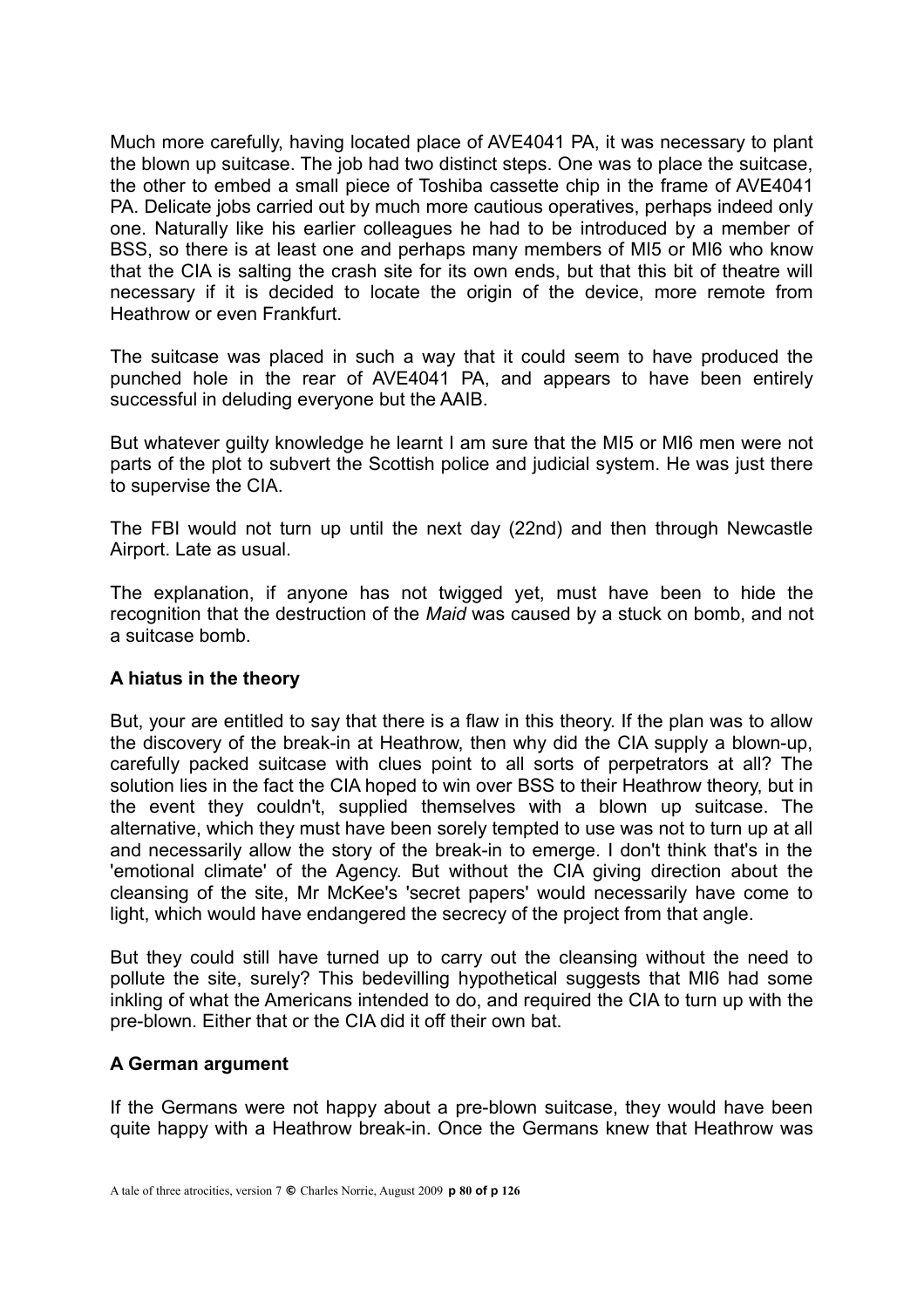not going to be the point of ingestion, they were eager to push that point up the line.

## **The trail to Malta**

The reason is that the evidence of the suitcase with lead to a trail that will link to Malta (though I don't think that had been fully thought out in December 1988) is that neither the Germans nor the British will allow the CIA to use their airports as the place the device was loaded. Libya would be introduced into the equation late in the day, although the CIA would have been aware from the start that by picking that island they could set a number of hares running.

## **The original ideas**

These, given that the CIA were barred from using Heathrow of Frankfurt were probably that Middle Eastern elements were involved. As the number of ideas grows, I'll simplify with another of my tables. This one includes all the 20 explanations I think don't work and the one that I think does, though the nineteenth is the one the CIA told AAIB had happened.

Though I won't reproduce all the arguments against each alternative here, I have necessarily been through some of them in great detail to be able to produce this table. I'll willingly assist anyone who is seriously interested in understanding my reasons.

| <b>Number</b>  | <b>Theory</b>                   | Major reason why wrong                                                                                                                                                                                                                                                                 | First device Second<br>explained                            | device<br>explained |
|----------------|---------------------------------|----------------------------------------------------------------------------------------------------------------------------------------------------------------------------------------------------------------------------------------------------------------------------------------|-------------------------------------------------------------|---------------------|
| 1              | UFOs of any sort                | I reject all UFO theories outright, no<br>without any exception. One might as<br>well deal with magic. On 17 <sup>th</sup> August<br>2009 the UK Government released all<br>its records into UFO sightings<br>in.<br>Lockerbie<br>recent<br>vears.<br>is<br>conspicuous by its absence |                                                             | no                  |
| $\overline{2}$ | The Megrahi theory              | Original weakness and arguments<br>since trial brought forward (see text)                                                                                                                                                                                                              | Yes,<br>but   no<br>wrong                                   |                     |
| 3              | PFLP GC theory                  | Because CIA originally backed it and<br>then abandoned it, and *Hantzau is<br>backing it again; because the CIA<br>manufactured<br>evidence<br>against<br>Megrahi is equally applicable to PFLP<br>GC, because it is simply a device to<br>exculpate the Agency                        | Just possibly                                               | no                  |
| 4              | Syrian<br>theory<br>(drugs)/DEA | Because a dugs sting is simply too far $\text{Yes},$<br>fetched a reason to blow up a full<br>aircraft.<br>Drugs were discovered, and illegally<br>carried, possibly part of a DIA, DEA or $ $ so they could                                                                           | but no<br>wrong<br>drugs<br>were<br>recovered<br>undamaged, |                     |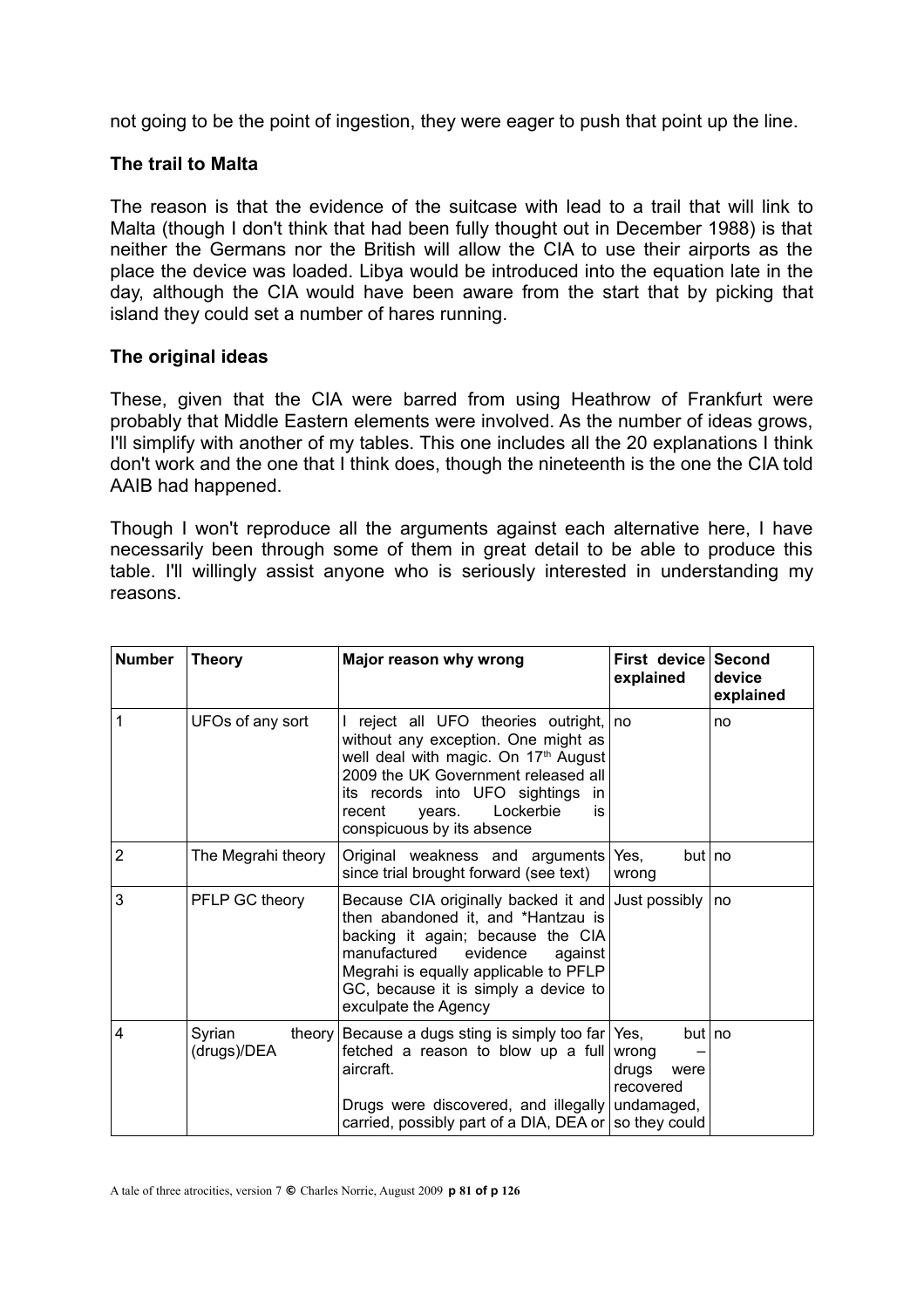| <b>Number</b> | <b>Theory</b>                                                                   | Major reason why wrong                                                                                                                                                                                                                                                                              | First device<br>explained       | <b>Second</b><br>device<br>explained |
|---------------|---------------------------------------------------------------------------------|-----------------------------------------------------------------------------------------------------------------------------------------------------------------------------------------------------------------------------------------------------------------------------------------------------|---------------------------------|--------------------------------------|
|               |                                                                                 | CIA operation                                                                                                                                                                                                                                                                                       | have<br>not<br>been<br>switched |                                      |
| 5             | (Because)<br>Pik Botha lived)                                                   | South Africa theory Why the CIA shenanigans? Why is<br>Bernt there no hint of a South African<br>Carlsson died and operation in London, Frankfurt, Malta<br>or anywhere else? That Pik Botha did<br>not fly on Pan Am 103 and Carlsson<br>did not is not sufficient to create a<br>complete theory. | possibly                        | no                                   |
|               |                                                                                 | Possibly the CIA warned Botha off the<br>Maid, and permitted Carlsson to fly,<br>but I can think of no reason for any<br>other possible perpetrator to do so,<br>even if they knew Botha would have<br>gone on the Maid.                                                                            |                                 |                                      |
|               |                                                                                 | The death of Carlsson permitted<br>South Africa temporarily to exercise a<br>little more power in Namibia in the<br>period leading up to independence,<br>but it did not alter the course of that<br>process.                                                                                       |                                 |                                      |
|               |                                                                                 | It seems to me that if South Africa had<br>been the originator of the disaster<br>something would<br>have<br>emerged<br>during the Truth and Reconciliation<br>Commission after the regime change<br>that brought Mr Mandela to power                                                               |                                 |                                      |
| 6             | Kitchen<br>theories (Iran+PFLP<br>GC+Libya)                                     | of<br>the<br>kludginess and With kitchen sink theories<br>sink   Because<br>unprovability; and the CIA likes it anything is possible<br>(sometimes)                                                                                                                                                 |                                 |                                      |
| 7             | Industrial<br>(especially<br>machine<br>hypodermics<br><b>or</b><br>flechettes) | Accident Because it explains so little and the Possibly, but No<br>sewing facts are unclear, and why the wrong<br>needles, complicated plot to jail Megrahi over<br>an industrial accident?                                                                                                         |                                 |                                      |
| 8             | air or ground                                                                   | Missiles fired from Because no-one had said where they $No$ ,<br>came from and how the event evidence<br>happens to take place just after the<br>IED explodes. You need more than<br>say 'there were US Navy ships in the<br>area, which could have'                                                | wrong   No                      |                                      |
| 9             | Accidentally<br>exploding<br>missiles<br>carried on Maid                        | Because there is no evidence of a Possible but no<br>missile on board the Maid that was wrong<br>fired                                                                                                                                                                                              |                                 |                                      |
| 10            | Because<br>messages<br>transmitted from the mechanisms,                         | of radio Because the authors seem to have Possible but no<br>little<br>idea<br>of<br>frequencies<br>they<br>how<br>are                                                                                                                                                                              | or $vert$ wrong                 |                                      |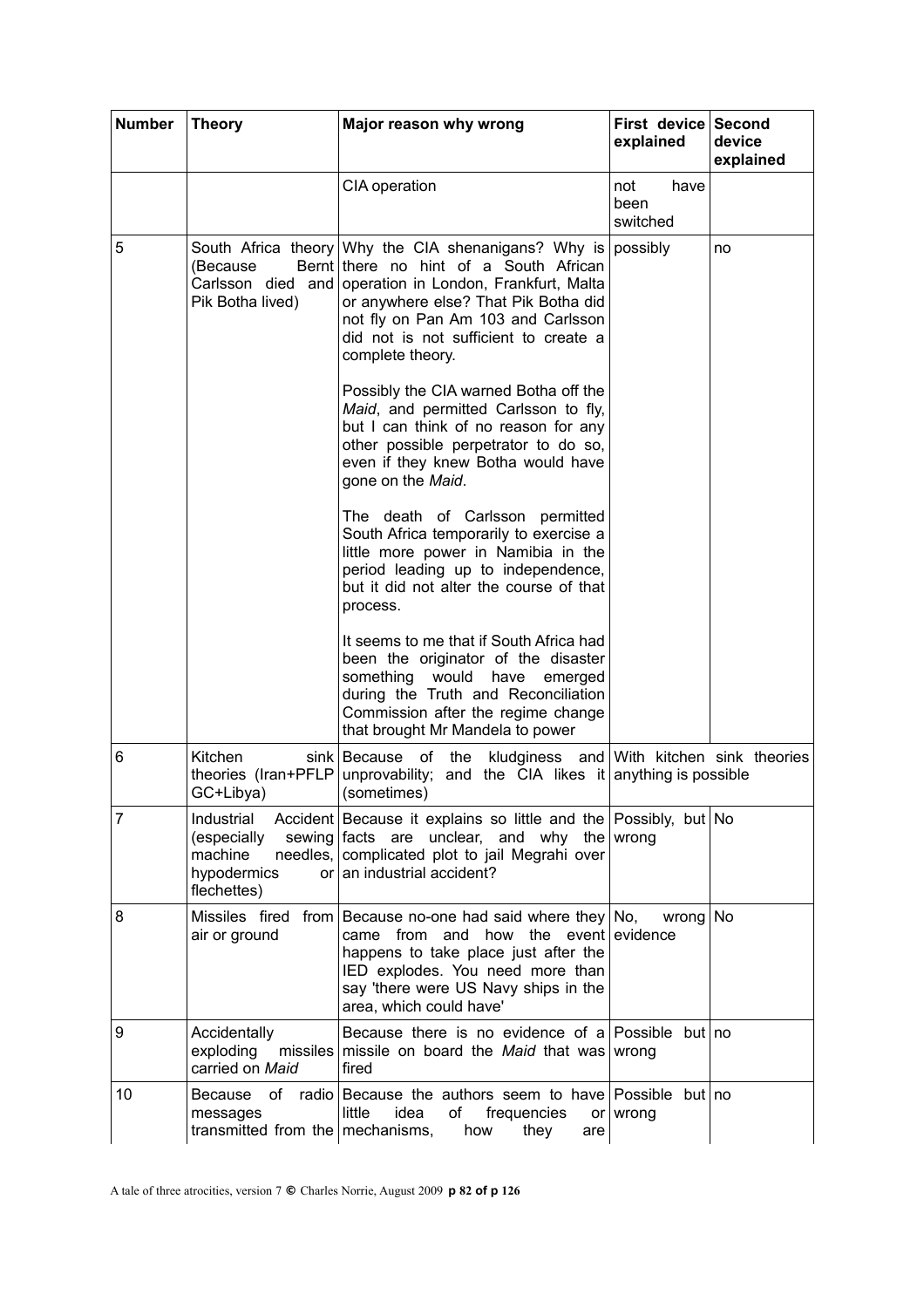| <b>Number</b> | <b>Theory</b>                                | Major reason why wrong                                                                                                                                                                                                                   | First device<br>explained                     | Second<br>device<br>explained |
|---------------|----------------------------------------------|------------------------------------------------------------------------------------------------------------------------------------------------------------------------------------------------------------------------------------------|-----------------------------------------------|-------------------------------|
|               | ground or Radhaz                             | intercepted or can activate any device                                                                                                                                                                                                   |                                               |                               |
|               |                                              | Coincidentally a voice transmission<br>from ATC<br>Shanwick<br>had<br>been<br>received just before the tragedy, but if<br>it was the ATC frequency that had<br>caused it, the device would surely<br>have exploded at first contact.     |                                               |                               |
|               |                                              | And why jail a Libyan?                                                                                                                                                                                                                   |                                               |                               |
| 11            | <b>Mechanical failure</b>                    | Because the Maid though old seemed<br>to be in good health. See AAIB report.                                                                                                                                                             | no                                            | no                            |
|               |                                              | And why jail a Libyan?                                                                                                                                                                                                                   |                                               |                               |
| 12            | Human<br>error<br>pilots                     | by Because there are none                                                                                                                                                                                                                | no                                            | no                            |
|               |                                              | And why jail a Libyan?                                                                                                                                                                                                                   |                                               |                               |
| 13            | <b>Mules</b><br>carrying<br>devices on board | Because none is reported                                                                                                                                                                                                                 | No                                            | no                            |
|               |                                              |                                                                                                                                                                                                                                          | IED.<br>is<br>in.<br><b>AVE4041 PA</b>        |                               |
|               |                                              |                                                                                                                                                                                                                                          | Yes<br>if mule is<br>carrying hold<br>baggage |                               |
| 14            | aircraft                                     | Crashes with other Because the no remains of any other<br>aircraft are reported.                                                                                                                                                         | no                                            | no                            |
| 15            | ATC errors                                   | And why jail a Libyan?                                                                                                                                                                                                                   |                                               |                               |
|               |                                              | Because there are none. Alan Topp,<br>example,<br>for<br>was<br>an<br>utterly<br>professional officer, reporting the<br>break up of the Maid to his superiors<br>seconds after it broke up.                                              | no                                            | no                            |
|               |                                              | And why jail a Libyan?                                                                                                                                                                                                                   |                                               |                               |
| 16            | Weather                                      | Because though it was a wet windy<br>night, there was nothing exceptional<br>about the weather.<br>And why jail a Libyan?                                                                                                                | no                                            | no                            |
| 17            | French,<br>Mossad,<br>British                | Where's the evidence                                                                                                                                                                                                                     | Possible but no<br>wrong                      |                               |
| 18            | Irish elements (UDL<br>warning)              | Irish Protestants would never bomb a<br>US aircraft. If Republicans are meant,<br>the IRA, PIRA or any other Irish<br>Nationalist group has never called for<br>or used airline terrorism, especially<br>against a US carrier. They know | Possible but no<br>wrong                      |                               |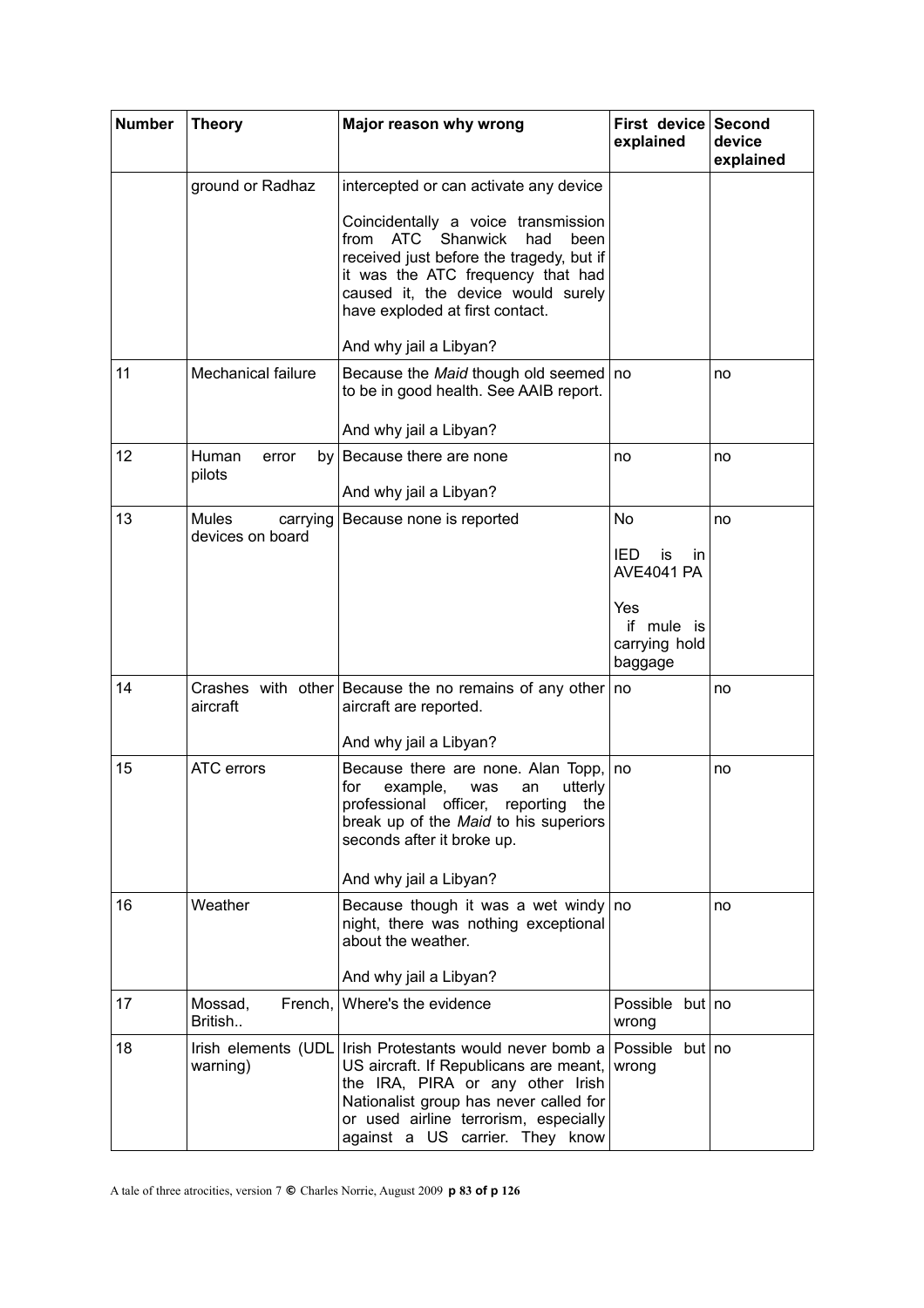| <b>Number</b>         | <b>Theory</b>                                                                                                        | Major reason why wrong                                                                                                                                                                                                                          | First device Second<br>explained | device<br>explained |
|-----------------------|----------------------------------------------------------------------------------------------------------------------|-------------------------------------------------------------------------------------------------------------------------------------------------------------------------------------------------------------------------------------------------|----------------------------------|---------------------|
|                       |                                                                                                                      | where their supporters are and don't<br>want to alienate them                                                                                                                                                                                   |                                  |                     |
| 19                    | planted by Iranian CIA involvement<br>unilaterally<br>without<br>agreement<br>οf<br>assistance of the US             | IED in fore hold, How does one explain the massive yes                                                                                                                                                                                          |                                  | no                  |
| 20                    | IED in fore<br>hold<br>accidentally<br>triggered 'bomb' on<br>CIA pallet, in rear.                                   | What I think this is what the CIA told yes<br>AAIB what happened.<br>Why the AAIB agreed to<br>that<br>explanation, I don't know, for they<br>could easily have carried out the<br>analysis I have done here and more<br>thoroughly, themselves |                                  | yes                 |
| 21                    | Any plot based on Not<br>a carry-through) of security services)<br>the device                                        | allowed<br>Frankfurt (other than   Bundesnachrictendienst (BND -BRD's                                                                                                                                                                           | by $ yes$                        | yes                 |
| 22                    | in fore<br>IED-<br>deliberately<br>triggered 'bomb' by<br>pressure trigger on<br>CIA pallet, in rear.                | hold $\vert$ My theory in version 6 superseded yes<br>here                                                                                                                                                                                      |                                  | yes                 |
| What I think happened |                                                                                                                      |                                                                                                                                                                                                                                                 |                                  |                     |
| 23                    | IED in fore hold<br>deliberately<br>'bomb'<br>triggered<br>on CIA pallet, in<br>by<br>mobile<br>rear,<br>phone call. | What I think happened. See text for<br>full details                                                                                                                                                                                             | yes                              | yes                 |

#### **Mike Charles**

I now come to one of the most difficult parts of my story. None of people I've been talking about I have met, have any relation to, and feel I can say what I want about them.

Not Mike Charles. After UTA was bombed I formed a close working relationship with John Sumner, brother of Peter who had had died on that flight. Like his brother, John was an engineer, a commissioning engineer for British Railways (as it then was). A man of intimidating intellect, but a slight political naïvety (in my opinion) John became concerned about the intermediate report of the Bureau Enquête, (the French equivalent of the AAIB) into the UTA crash.

# **Getting involved with 'air investigation circles'**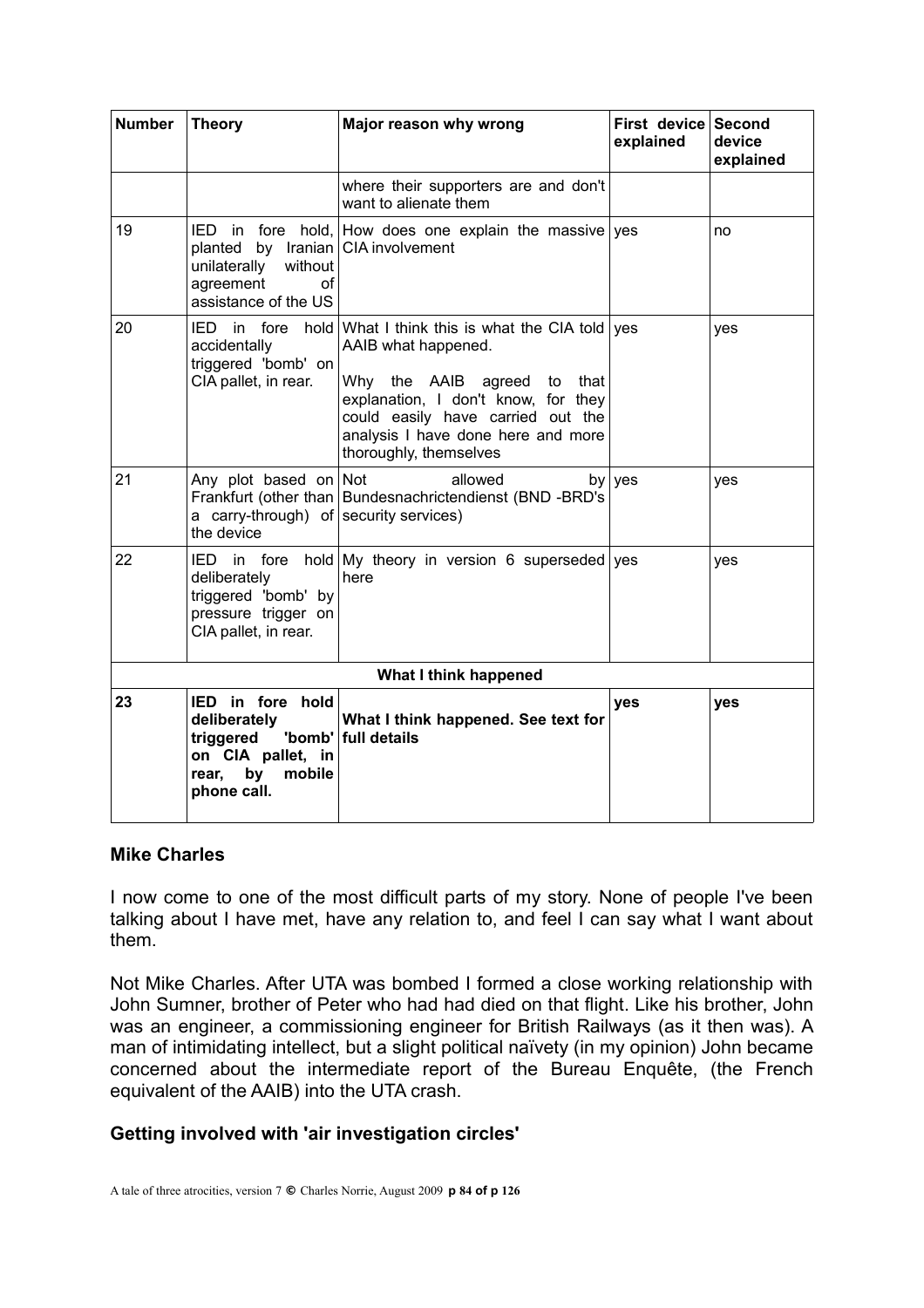He therefore invited me to a regional professional meeting of the Institute of Mechanical Engineers in Mill Hill, London, to be addressed by a senior member of the AAIB on the work of the organisation.

Though I have a slight acquaintance with scientific issues, most of what was said passed over my head. At the end of the meeting John approached the speaker, and explained our situation, and without any hesitation, he said he would ask one of his colleagues to get in touch with us.

## **To the AAIB Farnborough**

A few weeks later, John and I have been invited to Farnborough and are sitting in Mike's office. John wants to know whether the French UTA report is any good. Mike assesses us carefully. John, like his brother has a first class degree in engineering from Cambridge. I admit to a qualification in chemistry.

Satisfied that at least one of us has some technical knowledge, Mike explains the BE report, saying it is a perfectly professional piece of work. I make a comment that the UTA bomb was 1kg, but the Lockerbie device is only 1lb. That, I infer Mike as implying, is not publicly known, so, after that, I decided to keep quiet.

I am sure the 1lb figure is about right. Estimates I have read are from about 336g to 1kg, but the latter is probably a misprint in Crawford, not picked up by his copy-editor, if he had one. Different values are given in the various trials, and all experimental destructions seem to have used something around the 1lb mark, and it would not be credible to scale up or down from an explosion of massively different size.

We shown the computer simulation of the last radar images (or possibly the black box recording replayed on a computer) of the last moments of the *Maid's* flight and then were taken down into a hangar to look at the re-construction of the important sections of the *Maid,* which of course had ended up at Farnborough. I found it a humbling experience.

I cannot recall any technical details of looking at that reconstruction, which was of course not of the aircraft my brother was on.

There are two other points. I told Mike that my brother was a glider pilot, and without further ado he placed before me copies of various obituaries about his flying career from magazines that I'd never read.

For the first time I would read that 'Tony was a real friend of flying'. It was touching, very, very human, and when I passed them over to my mother gave her much comfort at that terrible time.

#### **The AAIB acts in a very far-sighted way**

He also said that when AAIB got involved with Lockerbie they had come to the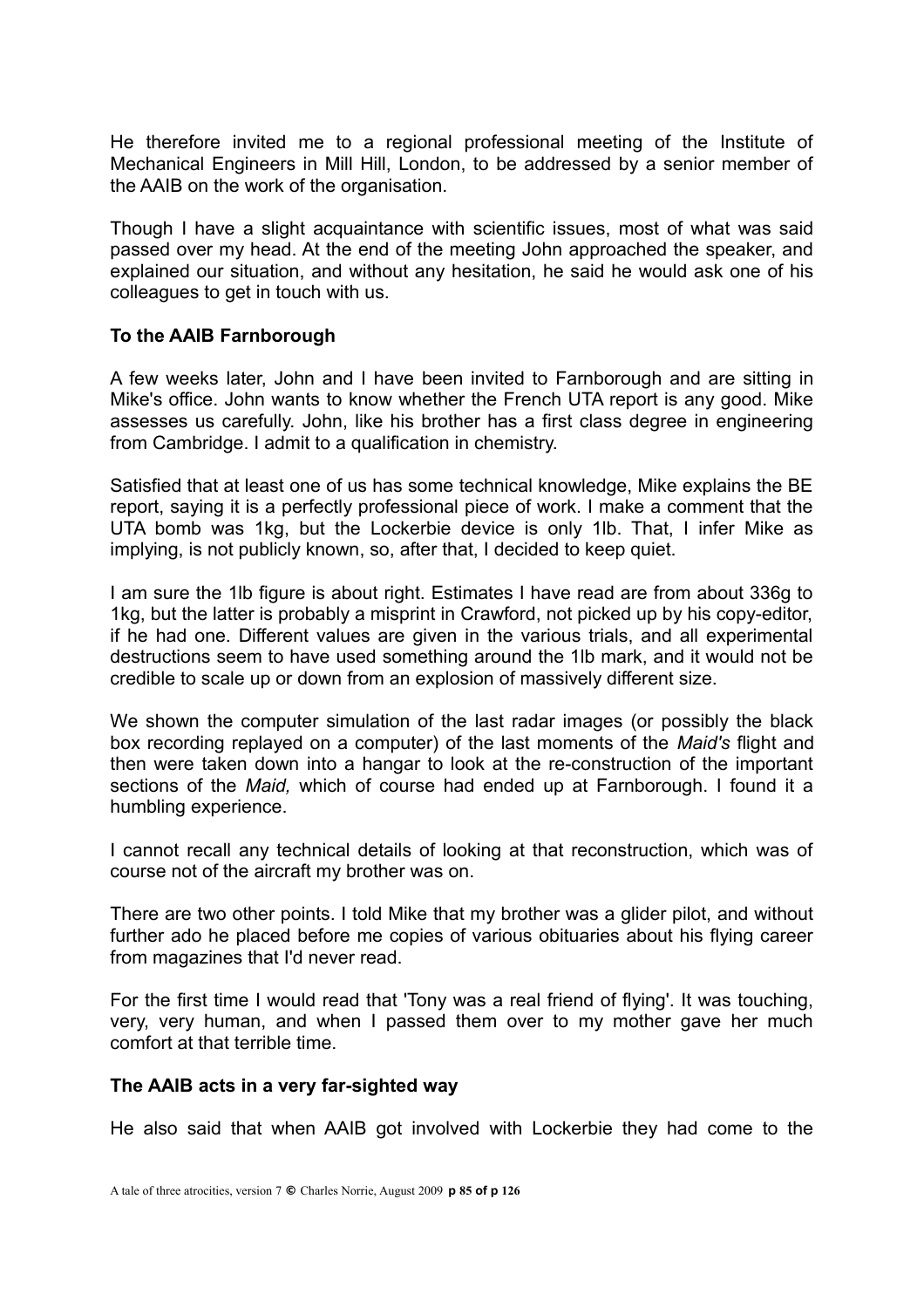conclusion that they would treat relatives who approached them 'in the way, in which we, in similar circumstances, would wish to be treated'. At the time a wonderfully forward thinking point of view. And I still do. At that point, I had many friends in UKFF103, the UK Lockerbie families' group, and was helping to try to set up Disaster Action, a group to support the friends and relatives of UK mass disasters, of which there were several at the time. Possibly as a result of John's of my visit, which I recounted to members of the group, some of the UK Lockerbie families also went to AAIB.

And DA made it a policy to ask agencies and bodies to approach the relatives and friends of disasters in the spirit of 'treat us in the way you would wish to be treated'. That comment by a perceptive AAIB officer had a great impact on our developing thinking. Mike probably does not that, but I salute him, now.

## **But...**

I took home the impression that Mike Charles was a very straightforward, open and honest. There was no sloppy thinking here. It gave me much confidence in the authoritativeness and accuracy of the AAIB report into the crash. But he was still a cabined, cribbed and confined British civil servant.

I hope the AAIB and Mick will not see what I am writing here as any form of betrayal of confidence, for in reality, I learned nothing technical of their arguments from my visit and everything else I know from reading about the trial or the public AAIB report into Pan Am 103.

But there are some issues which began to cause disquiet.

# **Back to the stick-on**

Firstly, there was the matter of the CIA plot to permit an Iranian to stick a device on the inside of AVF4041 PA

AAIB witnesses at the Zeist trial, who were in the main speaking not of the location of the blast but on its effects upon the *Maid,* were challenged by defence technical witnesses that the centre of the explosion had been much nearer the side of the *Maid* than their evidence said.

I don't know the full resolution of that argument, but it was not enough to disrupt the prosecution's claims and so Mr Megrahi was convicted. Actually, the claim of it being nearer the skin of the *Maid* fitted my argument of being a stuck on device marginally better.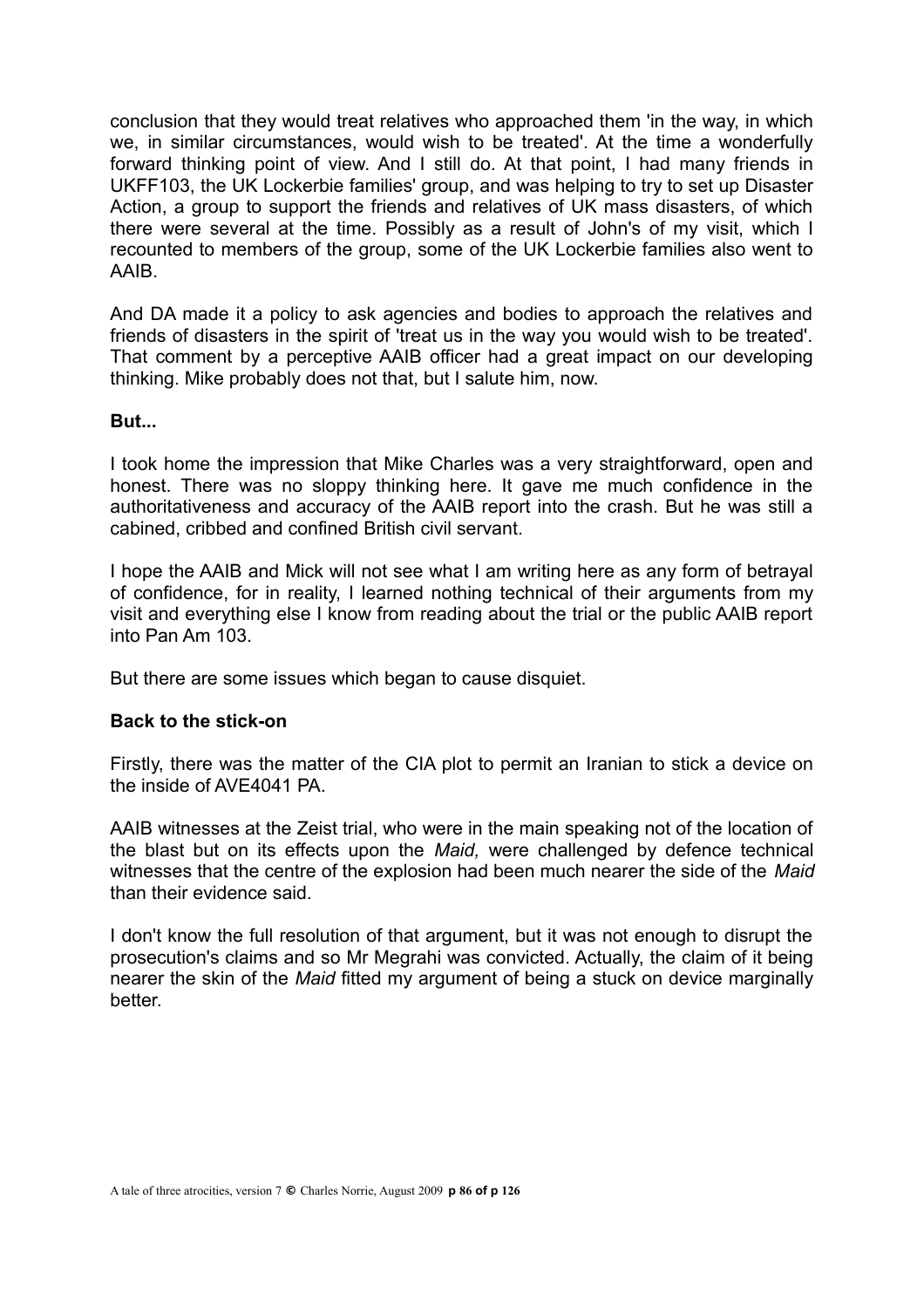# **AAIB at the Zeist trial**

Because the AAIB had produced a report which was designed to be misread, defence counsel never put the obvious question, 'Was there a second explosion on the *Maid'?* If that question had been allowed by the Bench, and I am sure it would not in that bald way, the intent might have been, by the examination of the contentions in para 2.4 and Appendix F.

The prosecution might have decided to drop the trial at that point, for any question about the existence of a second explosion, would immediately raise the question of why there was one. And here I think the CIA had lied to the AAIB.

# **Mr Claiden, in my opinion, the most important witness at the Zeist trial**

That explosion was described by Mr Claiden at the trial as relatively mild, a view which is not consistent with the huge break-up of the craft that took place.

# **A second explosion (or possibly an alternative to the mild one forr'ad)**

Much more worrying were claims that there had been a second explosion on the plane. This explosion was said to be caused either caused by a bomb that the CIA was carrying back to the US, or happened in *materiel* that Mr McKee was bringing back with him. Those who argue that Mr McKee was returning from a failed hostage release trip (either voluntarily or under duress) have no difficulty in suggesting that the material is of CIA origin. No one has suggested another source of this other explosion (neglecting Vialls, missiles and an industrial accident).

A variant of this claim was there had been a single large explosion in CIA *materiel.* 

If a second explosion took place, the one argument one could dismiss is that it was coincidental, though it may have be accidentally triggered by the first.

The AAIB reference to this second explosion is written in that accurate but perfectly misleading style of which the British civil service is such a master. The full statement, placed as the last line of Appendix F of the report reads as follows:

# **Appendix F – AAIB report**

## **(a) "No evidence was seen to suggest that more than one IED had detonated on Flight PA103."**

It must have been very difficult for the AAIB to say even this much. Perhaps when BSS (and/or the CIA) saw the draft report they were horrified and demanded removal of every reference to a second explosion. 'Not so fast said', the AAIB. 'We're employed by the British Government, not the US one, and if we say there was a second explosion, there was.' They came down to what this bare statement conceded as a compromise. It is a very special form of British civil service writing.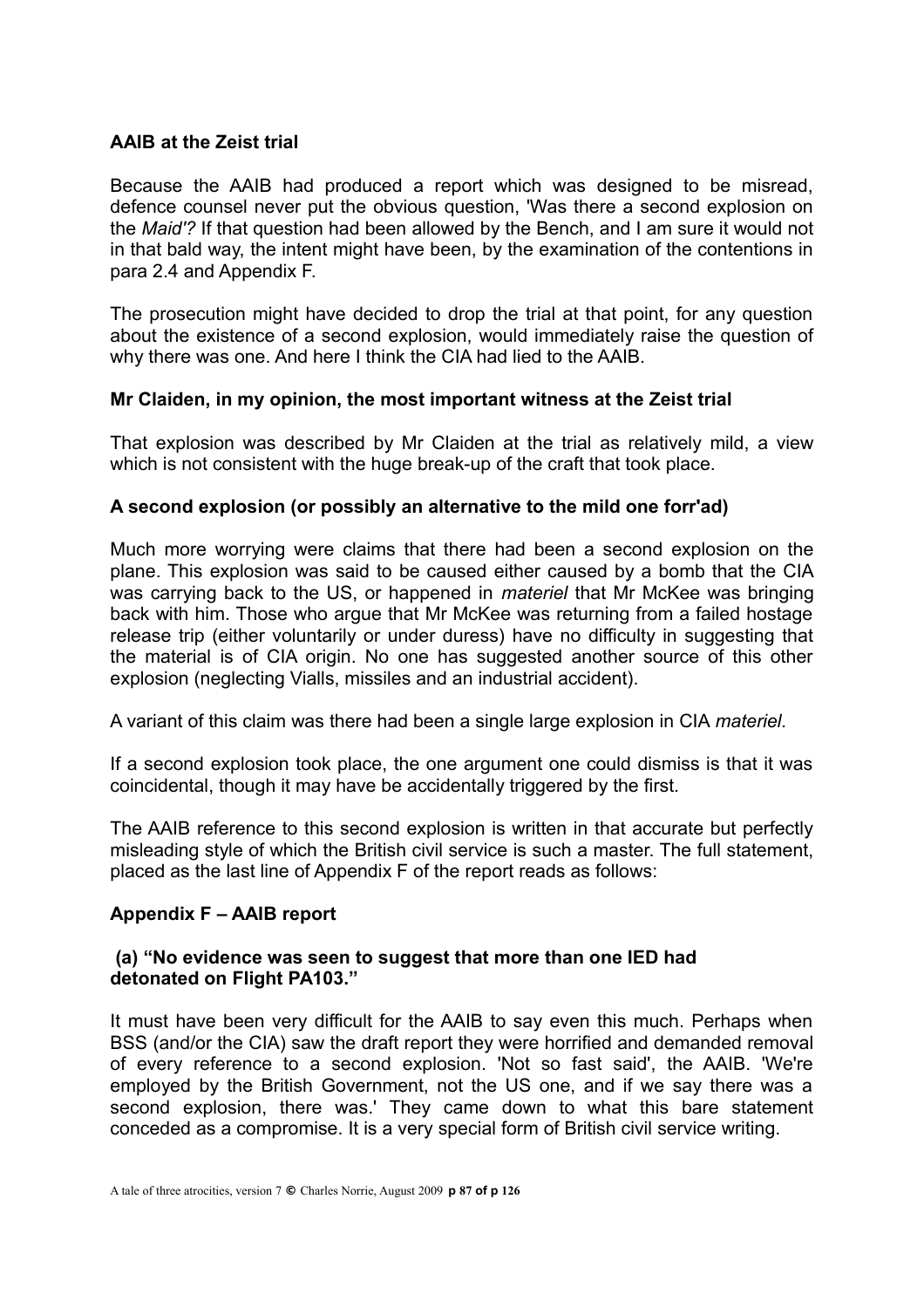It says everything and much more, and less. Firstly, it confirms there was an IED. Then it takes the ludicrous concept of a second IED and says there wasn't one. Why? Because of course, the real conclusion must be that there wasn't a second IED, **but there was a second explosion.** If the AAIB says there wasn't a second IED, there wasn't. Full stop. But what they aren't saying is there wasn't a second explosion. The most likely cause of that second explosion was McKee's *matériel* which had been interfered with by you know whom to ensure it was unstable (in some way, more below) after the first blast went off.

## **Other references in the AAIB report**

# **(b) There was no evidence to indicate that there was more than one explosive charge. (para 2.4)**

Interpreting these two perversely conflicting claims is going to be a major difficulty in semantics.

Firstly there is no doubt these sentences either singly or concatenated are present in the document and they are in some way true valid and correct.

(a) refers to the impossibility of there being two IEDs, which I suggested might be explicable that if there were two explosions one was not a IED.

That fits in with statement (a) with that statement's incredibly precise and undefined use of the word IED.

# **The meaning of words...**

Statement (b) is problematic. To repeat: "There was no evidence to indicate that there was more than one explosive charge." If you have come as far as I have and now accept the AAIB was saying that two 'destructive events', to use a new coining, took place aboard the *Maid* in two places about 15 metres (and 14 seconds) apart (on the aircraft) (and 3.1km in flight distance) that I hope you will regard as unambiguous in meaning, then what is the meaning of sentence (b). It must either refer to the device that is an IED or the one that is not. It refers either to the explosive charge that sets the IED off, which is little more than a perverse form of elegant variation designed to deceive, or it is relating the CIA bomb or *matériel.* Perhaps it doesn't really matter which, for by its peculiar particularisation the statement wants one to believe there was only one 'destructive event' rather than two.

The statement is however the final line of paragraph 2.4 entitled IED position with the aircraft, which is entitled 'IED position within the aircraft', so it is not a general statement on explosions, but explosions which originated in IEDs. The point there was only one IED will be made fully and unequivocally at the end of paragraph F, but here it's almost as if it were said: 'An explosion of an IED is an illegitimate thing to be happening in an aircraft, and ought to be investigated. We the AAIB do that, but any other explosion that might have happened on the aircraft might have had a legitimate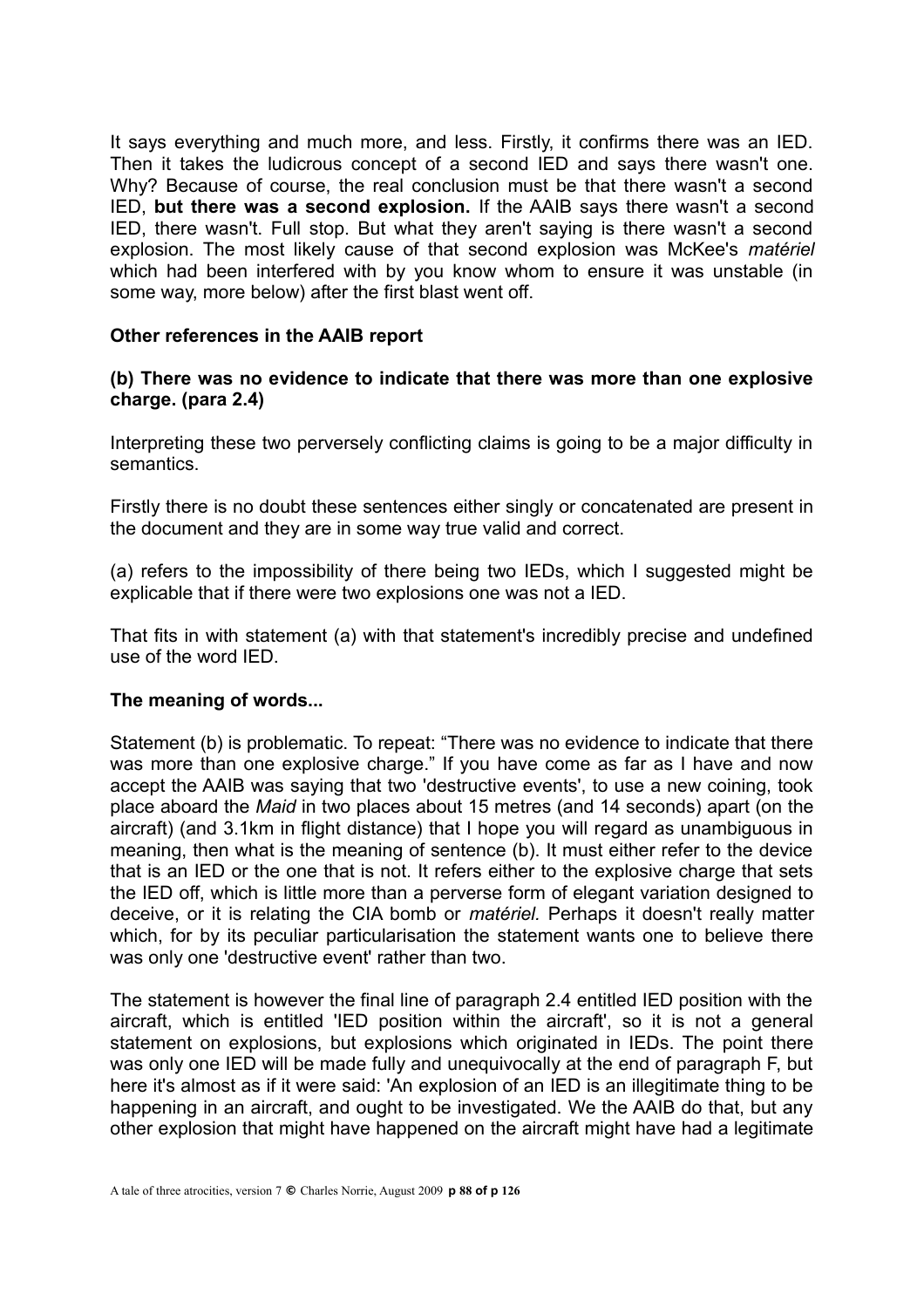origin, and though it clearly must have contributed in some way to the destruction of the *Maid*, *because it did not initiate that destruction,* it is beyond the contemplation of this report'.

A curious curate's egg of an argument.

# **Humpty Dumpty**

We are in Carroll's Humpty Dumpty world here.

'When I use a word', Humpty Dumpty said in a rather scornful tone, 'it means just what I choose it to mean - neither more nor less'. 'The question is', said Alice, 'whether you can make words mean so many different things'.

'The question is', said Humpty Dumpty, 'which is to be master - that's all'. - Lewis Carroll, *Through the Looking-Glass*.

To quote 'Who is going to be the master here.' The AAIB uses words precisely but elastically defined in the context they are used. They are the master.

Take that sentence from out of its context in Paragraph 2.4 and it says there is only one explosion; keep in its context and it says something entirely different.

## **Ordinary and extraordinary usage of language**

Usually when something is quoted out of context it is the highlighting of a specific statement in a more general context. Exactly the opposite process is happening here. A very precise and restrictive paragraph has a general statement within it, which when quoted out of context removes the localised application and comes to the unequivocal statement 'there wasn't a second explosion'.

Read with the care and precision by a lawyer who fillets the gem from the dross, that man is told without doubt, no second explosion, but he's only come to that conclusion because in that process he's stripped off the localisation of the reference to the IED. It's the way any diligent lawyer works. But in this case the diligence does not work for the special application of the paragraph title allows the notion of a single explosion to be promulgated when in actuality there were two.

So common is the trick put the other way around where the specific issue is hidden away in a careless throw-away sentence in a general paragraph, that it is easy to forget that the trick can be carried out the other way about.

Can the AAIB in its report use words 'to mean so many different things', or as Humpty is saying do we have the right to pull apart its words in this chop-logic way to extract real meaning?

Yes, because they did it. It's for us to understand their code, and not to read it at its face value but to extract the meaning of what's being said.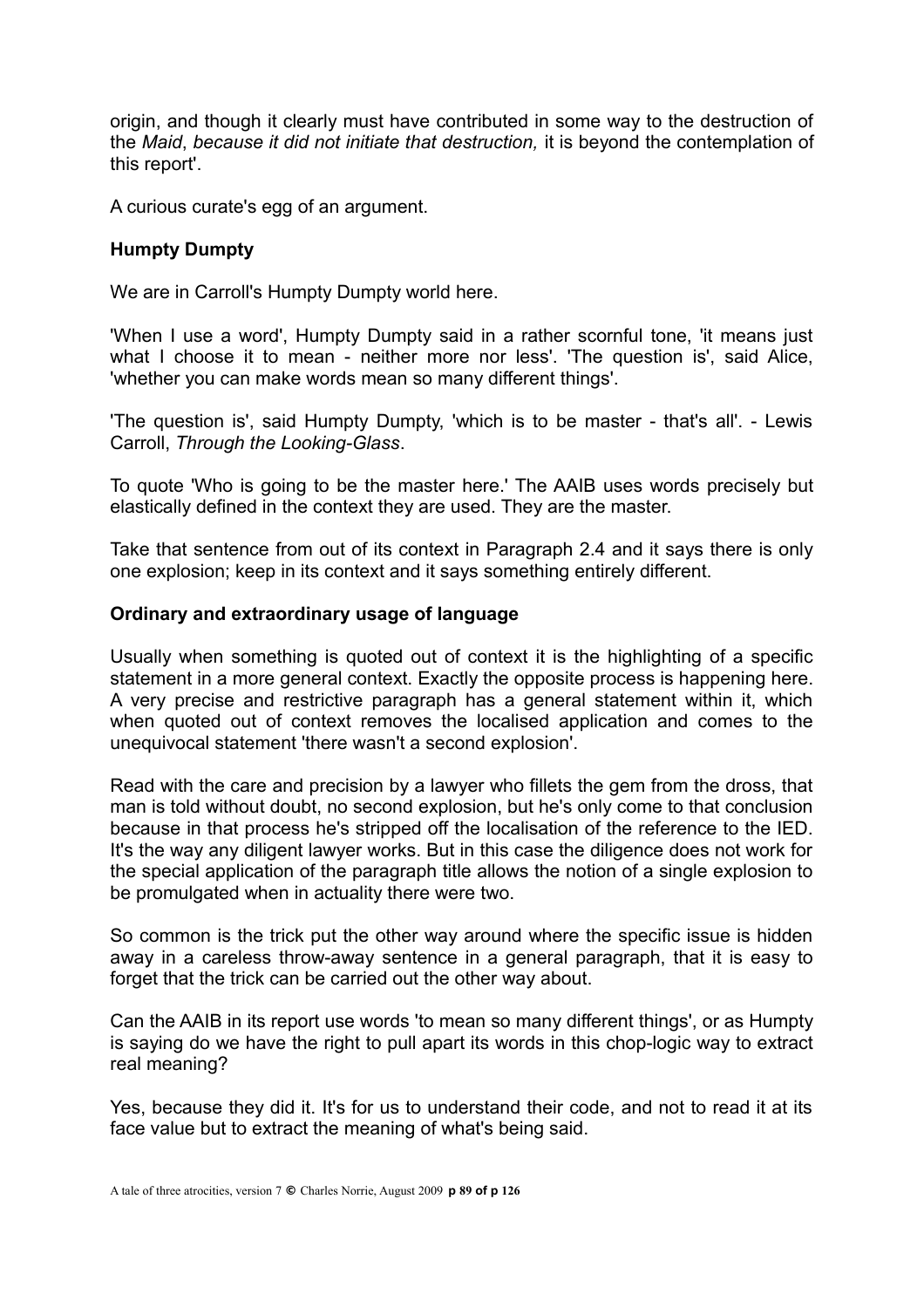# **The reconstruction modelled**

Perhaps the most telling artefact the come out of the AAIB investigation was an about 1:100 scale model of the *Maid.* That, I think, clearly demonstrates there was a second explosion aft.

## **Cockpit voice recorder noise**

The AAIB report reads:

'There can, therefore, be no doubt that the loud noise on the CVR was directly associated with the detonation of the IED and that this explosion initiated the disintegration process and directly caused the loss of the aircraft'.

This is placed at the end of section 2.2. Placing the 'spin' of an argument in the last sentence of a section seems to be a common way of delivering burden of what the 'second author' wants to say. It is a very awkward sentence. The sound on the CVR was of course the detonation of the IED and not associated with it. It sounds like the 'second author' is not technical but desperately wishing to sound so. But the predicate of the sentence is not about the sound but rambles of on a trajectory of its own. We have to be told that the 'explosion initiated the disintegration process'. 'Process' is an awkward officialese sort of word and while the two word phrase 'distintegration process' is used elsewhere in the report it is always about specific aspects of the disintegration (e.g. petalling) and the 'first author' or 'first authors' never use it as a synonym for the break-up of the whole aircraft.

Taken as a whole the meaning of the sentence seems to be 'The noise on the CVR is from the explosion of the IED and that explosion caused the aircraft to break up'. **In other words,** the second author is saying, **there was no second explosion.** However the CVR had no back-up power supply but was wired into the 'mains', and when that was interrupted during break-up simply stopped. The second explosion took place 14 seconds later, necessarily unrecorded.

# **Vialls' theory again and a swipe at industrial accident theory**

Vialls' theory works if there is one and one only explosion on the *Maid.* But it's impossible to explain a second explosion. The second explosion, which is necessary to ensure that the aircraft is destroyed is forced on the CIA by the expediency of having to use a CRAF aircraft. If Shanwick radio can be used to trigger the first device why should the transmission not be used to trigger a second simultaneously. From the point of view of evidence that would be preferable, as there would be only one debris trail, not two.

# **Accidental or deliberate**

Unless that second device blew up accidentally, against which I will argue in a moment, it must have been deliberately triggered. The difference in time is so small,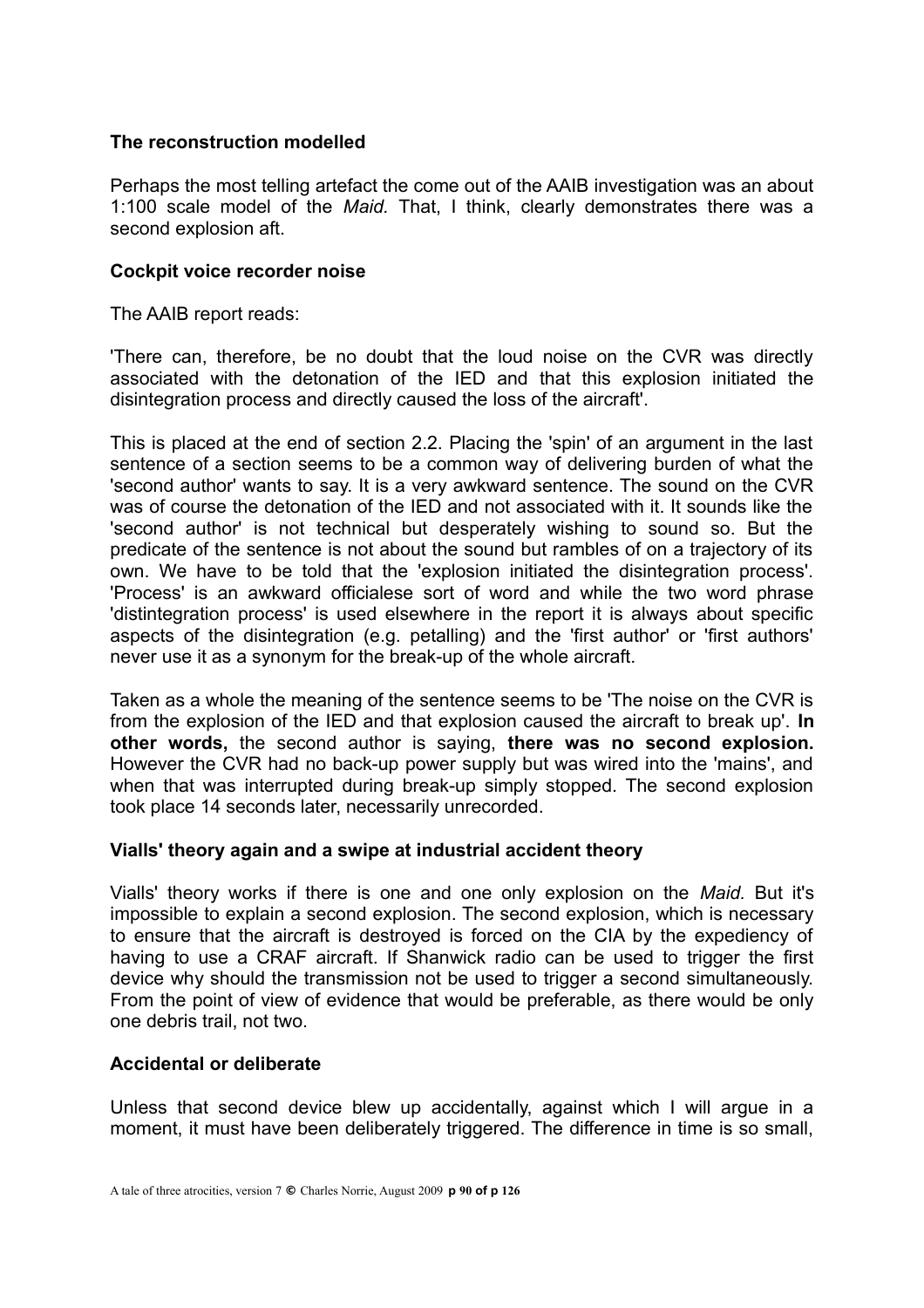it could not have any sort of parallel running timer, so I suggest that there would have been a detonator triggered by the pressure drop caused by the hole blown in the air tight skin by the first charge. Remember that the *Maid* was at 31,000' and it had been pressurised to 8,000'.

# **The CIA wanted a second explosion**

Remember, I am arguing that Lockerbie is a carefully orchestrated CIA operation. There would be a huge risk in transporting explosives on the *Maid,* that if it were intended that there should not be a second explosion, that there might be one. The CIA would have not made this mistake. Mr McKee's *materiel* could quite satisfactorily have been on another flight that it would not blow up. So the CIA wanted it to be blown up.

# **Why?**

But why was it necessary? We've got to apply two arguments here. Firstly the *Maid* was not an ordinary 747. It had been 'hardened' in 1987 and belonged to the Civil Air Reserve (CRAF). This 'hardening' largely related to the strengthen of the junction between the wings and the fuselage, sometimes called the 'box'. It has been argued by researchers at the Centre of Explosives Technology Research, Socorro, New Mexico that the explosion in AVE4041 PA was not even enough the fracture the skin of the aircraft and that a charge of 30lbs would have been needed to cause the sort of damage that the *Maid* suffered, for it broke into at least five large pieces. That's 15 times the size of the UTA device and between 20 to 30 times the recorded size of the Lockerbie device charge. If the skin were not breached by the AVE4041 PA explosion, then why did it not continue to fly. As it broke up, we must come to the conclusion that the small explosion was enough to penetrate the skin and trigger the pressure drop sufficient to cause the second device to blow. And was also sufficient to bring down the *Maid* for the cockpit was torn off.

# **Diagrams**

Here, I am a little suspicious of the diagram of the *Maid* showing a single puff of blast discharging through the side of the aircraft, as the only extant image showing a blast. A more reasonable interpretation is possibly that the explosion of the IED caused the failure in the pressurised fuselage of the aircraft which permitted the CIA *materiel* to explode, by the mechanism expounded above. That caused the its break-up. Is it being a little too ingenious to say that in the eventuality that the IED had failed to cause the failure of the pressure hull, and the aircraft had still been flyable, it would have been arranged for the *materiel* to explode as the aircraft dropped below 8000' and began to re-pressurise to ground pressure? That would not have happened. The crew would have been aware of the blowing up of the device, even if the pressure hold had held and arranged for an emergency landing at Prestwick or Glasgow. So the CIA would have achieved its goal, to allow the carrying out the provisions of the \*Brandon agreement, although they would have had to admit that the *Maid* was carrying CIA *materiel* which detonated.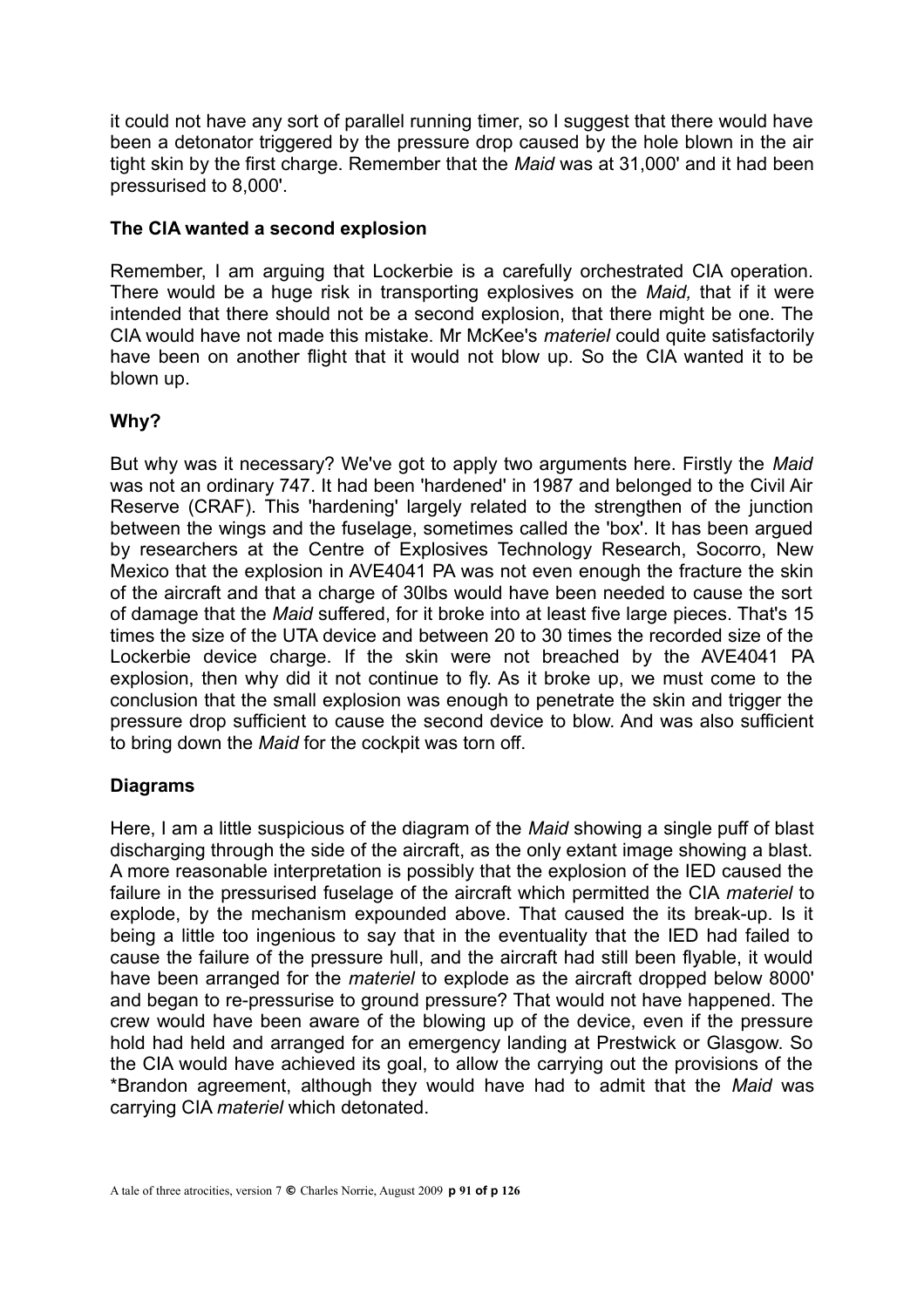# **A ground witness**

Secondly, a police officer on the ground saw a flash in the clouds over Lockerbie. This is scarcely to be squared with Mr Claiden's description of a relatively mild explosion in AVE4041 PA.

## **Are Mr Claiden and the ground witness reporting the same thing?**

One resolution that works therefore is that both the policeman and Mr Claiden, who does not seem to have been involved at Lockerbie itself, but worked quietly on reconstructing the baggage containers around position 14L on the front left hand side of the *Maid*, in a hangar at Longtown, near Carlisle, Cumbria are reporting two different explosions. The second major device was thus seen by the policeman, and is described in the TV report, the first skin-breaking was reconstructed by Mr Claiden, who did not concern himself with whatever may have been found in baggage positions on the right rear of the plane, where the CIA pallet was.

The compounding of the two is no more than astute prosecutor's trick. Take the partial views of a number of witnesses and weave them together so they appear to make a seamless whole.

A very good account of this process in reverse in given in A.L. Rowse's, *The last days of Hitler,* where the author, an academic, takes a series of muddling intelligence reports (eyewitness accounts from those who survived the end of the Berlin Bunker) and weaves them into a credible story to show that Hitler was indeed dead. The task was undertaken because the Soviets would not release the fact that they had discovered the Führer's body, and MI6 wanted to nip stories of his 'miraculous survival' in the bud.

Remember that lawyers are not historians.

# **Other accounts of a large explosion**

There is the account on TV of a fireball extending hundreds of feet into the air. This is not compatible with Claiden's 'mild explosion', and the fuel did not burn in the aircraft in the air but on the ground at Sherwood Crescent, Lockerbie.

If this is not bad enough at least one participant in the investigation (as a facilitator, not an investigator, but who had had experience of bodies recovered from munitions explosions) quoted by de Breackeleer, claimed that at least one child's body had suffered from what appeared to be shrapnel wounds. Again, journalists, who interviewed the chief pathologist at Lockerbie and challenged him with the account of another doctor at the scene, who claimed he seemed to be standing in a field of body parts said they had been created by the break up of bodies by 'air friction'.

Even a tyro of pathology like me knows that bodies do not break up when they fall through the air. An object the size of a body accelerates to a velocity of around 200 miles an hour downwards and then reaches terminal velocity. It does not break up.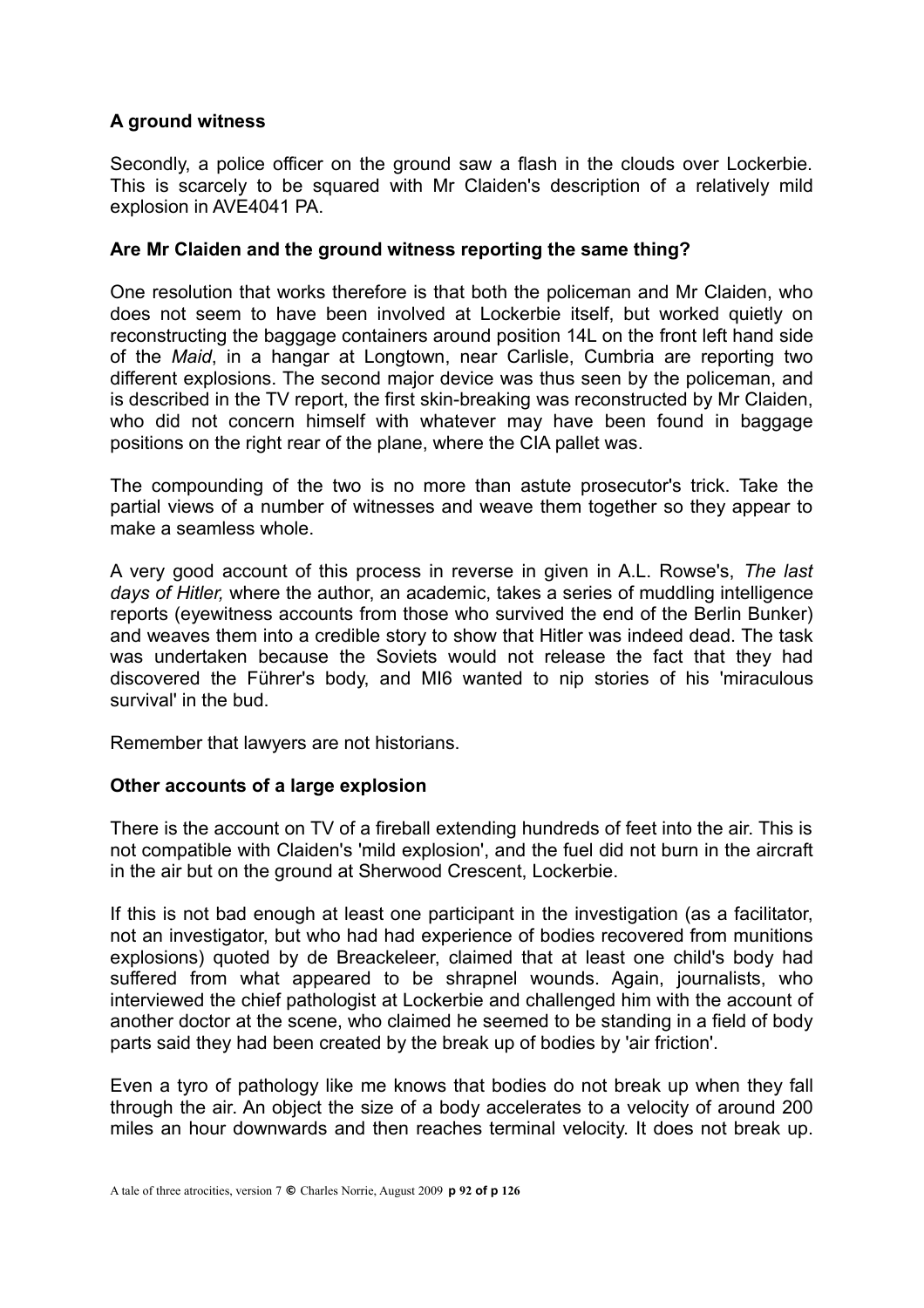Numerous whole bodies were discovered and reported (see John Crawford). He is curiously reticent on the fragmented body parts, of which he may well have had knowledge, but did not report in his book. But then, perhaps, he was engaged in 'another part of the battlefield' so to speak. But since he does not refer to known CIA men on the *Maid* as being from the CIA, but relies on circumlocutions, he has been carefully edited at least as far the facts that are palatable are concerned. It is a pity his editors did not pay any attention to his dire style prejudices, or egregious errors.

Another way to argue this is why if bodies break up as a result of air friction, they only do in over a single part of the crash site.

## **Medical evidence**

Forensic evidence was very limited at the trial as it had been at the FAI. May I suggest that there is at least evidence of selection is going on here. No evidence of shrapnel damage to bodies was presented (though the word was used freely by AAIB witnesses). Relatives were discouraged or prevented from viewing their dead before burial, and there is rumour than shrapnel was removed from some bodies. Perhaps an exhumation or two would begin to satisfy the matter.

# **Comparison of the UTA reconstruction and that at Lockerbie**

I walked round the entire reconstruction of the UTA plane in a hangar at Le Bourget airfield, Paris, though again it was only the fore to mid part that had been reconstructed, as in the Lockerbie reconstruction.

Remember these visits were back in the early 1990s before talk of a second explosion at Lockerbie had ever come to light, so I have no deep recollection of what I saw.

# **Causality**

I shall leave this matter as a conundrum. The important point is that if two explosions took place in Lockerbie, in sequence the smaller stuck on bomb was placed by a non-American hand (which I say was Iranian) and therefore and the **cause** of the destruction of the *Maid.* It is the first device not the second that we must lay the blame. In other words, the Iranians (if you believe my story) caused that destruction and not the Americans, for if the Iranian device had failed, the CIA one would not have been activated.

You have every right to say: Charles, this is very far-fetched and relies on many conditionals, and the extremes of recall; but if you care to follow the logic (which goes step by step), you will see that it possesses a rationality. You may attack me on grounds, for instance that you do not wish to blame the Iranians – then produce the proof that the PFLP GC or Syrians are responsible, for I have seen nothing of that; or if you disbelieve in the second explosion, which I can see may difficulties with, then please explain how such a small device as the IED (remember 423g) in AVE4041 PA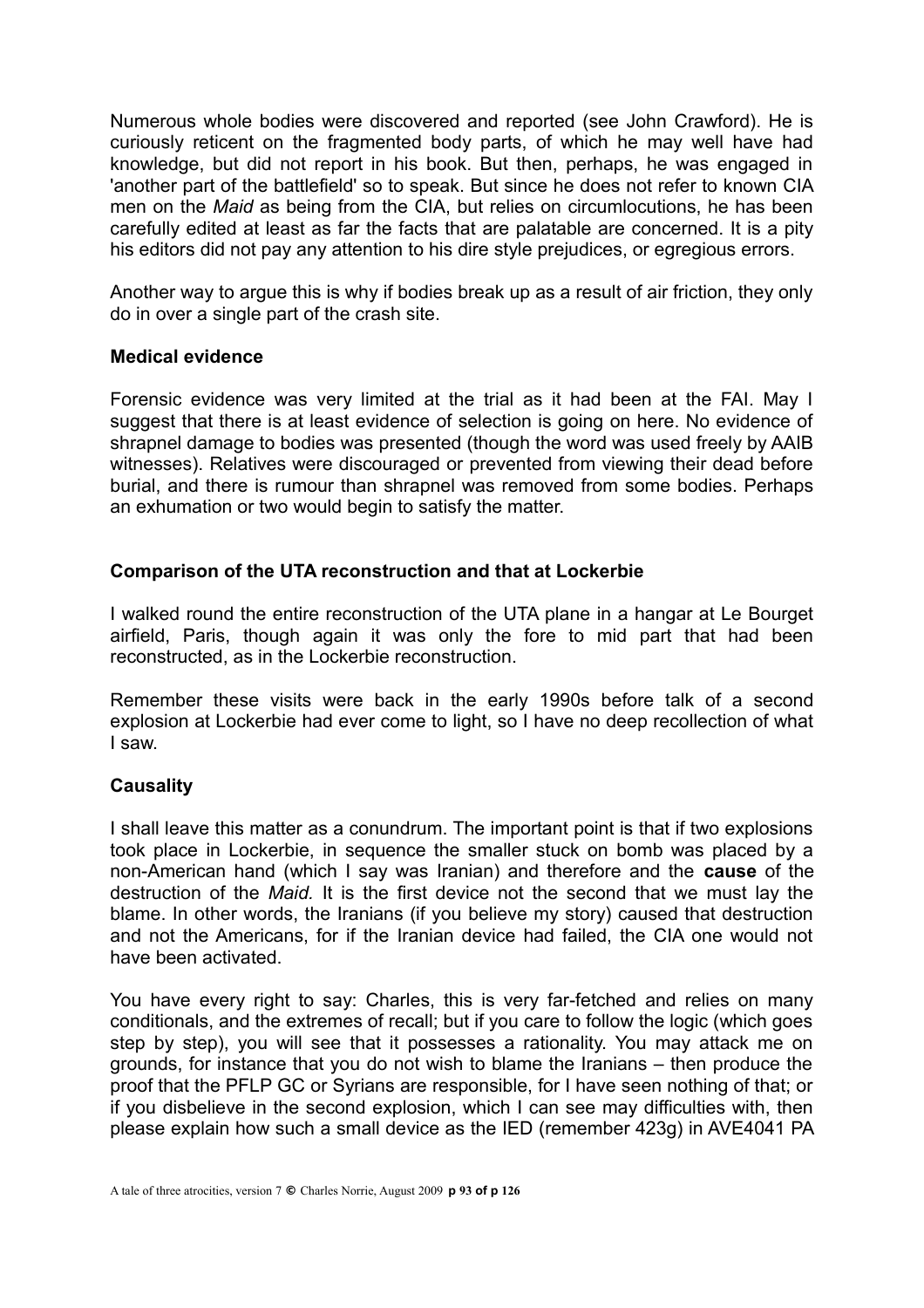caused such huge disruption of the *Maid's* airframe and the lopsidedly written AAIB report.

# **Contamination, not cost**

There is an important point that Dr Swire raises. He says the PT 35 chip was not tested for explosive residue. I believe that to be true. There's a very good reason for that. The finding of explosive residue would not necessarily have been indicative that it came from Lockerbie. Because the RARDE forensic laboratory was located in a munitions factory the whole laboratory was necessarily contaminated with explosives. When the Maguire case came up with explosive residues they had most probably too come from the factory contamination, and \*Thorne had been wounded (professionally mortally, but not yet fatally) when he began work on Lockerbie.

Actually he didn't need any evidence of an explosion. That was obvious from the fact of the crash. So he used his expensively learned gas chromatographic skills as little as possible. If he had subjected the chip to that test, he would have come up with a positive result for explosives, but as light follows day the Appeal Court would have knocked him down for the conclusion. Cost was never the issue, contamination was.

A typical example of the sort of problem RARDE faced is that an 'intake' unit carefully opened all sample and then distributed them for analysis. That process necessarily meant contamination.

A further process was that all samples were checked for fingerprints. That process in itself, however carefully carried out, by an untrained (in forensic techniques) policeman, and not a forensic scientist necessarily implied contamination. \*Thorne's description of the precautions used to prevent contamination at the trial are laughably inadequate consisting of covering bench tops with sheets of plastic.

Poor Mr \*Thorne who understood these issues, as a good scientist, must have been driven almost mad by the sloppy procedures, he was reduced by the shortsightedness of his bosses to use.

# **The CIA have nothing to do with the Lockerbie inquiry**

Essentially for the next 18 months or so the CIA appeared to do nothing, and are conspicuously absent from the Lockerbie inquiry. Let's see what's been achieved.

# **What the CIA has achieved**

They have fulfilled their part of \*Brandon agreement and an Iranian has been enabled to down a US aircraft in full commercial flight. With the exception of the awkwardness on a Scottish hillside and the sequelae, which may either have been an attempt, to assess the response of the Scots, to a team that had acted too brashly, ignorantly, or arrogantly (or even a combination all three), but has been carefully swept under the carpet thanks to the Met and the BSS, there's no hint of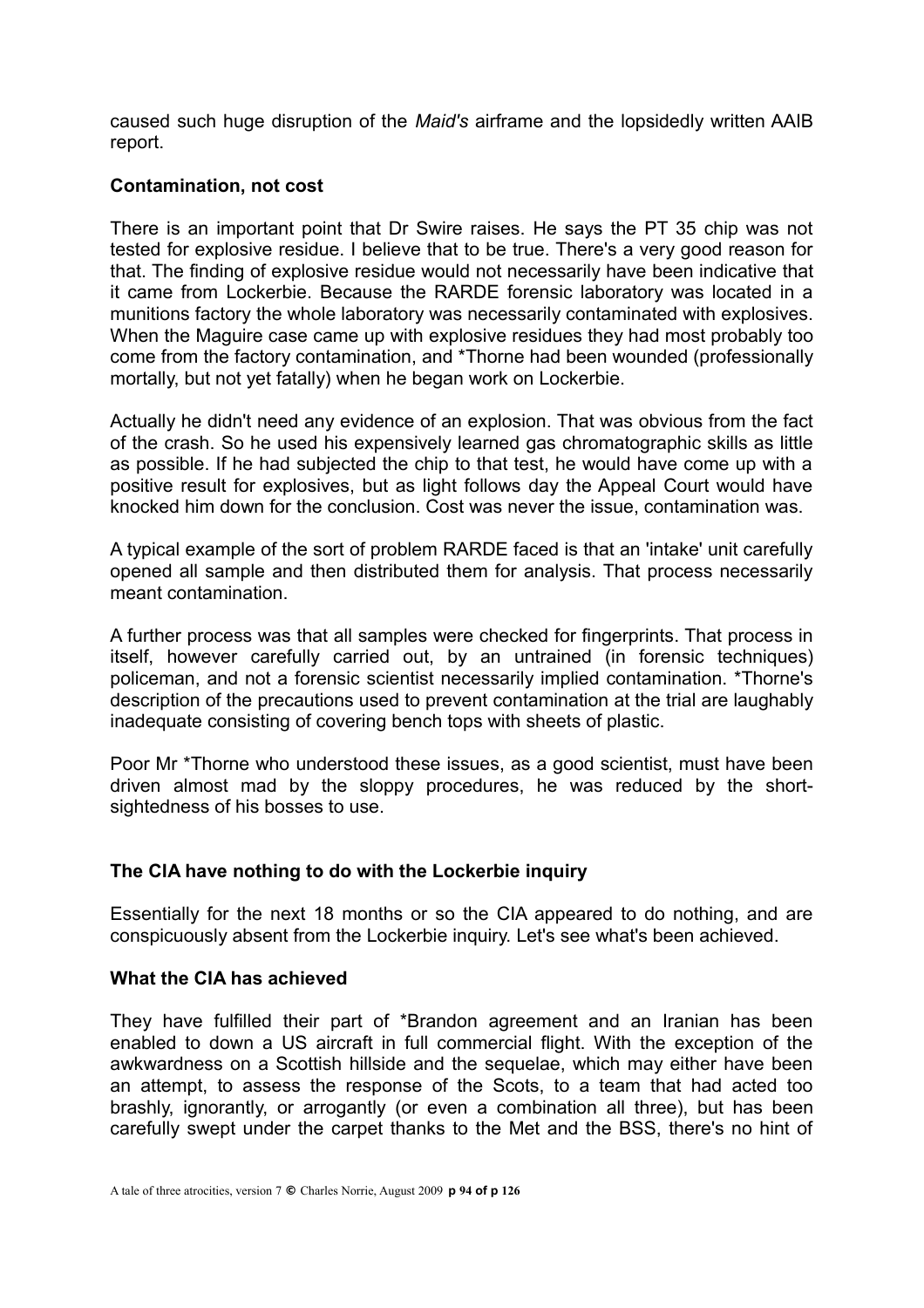## CIA involvement.

Neither the Helsinki warning nor the Toshiba ones appear to have any obvious CIA link.

And yet, on a bloody Scottish hillside a US aircraft lies dead, the product of the worst criminal catastrophe in UK history.

The most important clue (if clue it be, as the court doubted) is the break-in at Heathrow. In my argued opinion, the CIA had everything to do with this and nothing. The everything is that they proposed to the Iranians a way that they could extract their revenge; the nothing is that if the intruder who planted the device discovered during the break-in is not a CIA man or identifiable as one. I believe that there would have been a tacit (or even explicit agreement) that if the intruder had been arrested, some other attempt would have been permitted, and the Iranian extricated from his predicament, *provided he did not say that he had been put up to the job by the Americans.* If he had done, (and remember we are dealing with parties who essentially distrust each other) the Americans would have said all bets are off. You blew your chance.

# **Need to simplify**

Another thing is that the idle commentator like me (or many others) must not do is not to try to overcomplicate the story. For example, one criticism that has been put to me, by people who accept that there was a break-in at Heathrow and Mr Manly's story is correct, is that 'obviously' if it had been the method of the introduction of the device, the padlock and bar would not have been left around to be found by him. There are several answers to this, but they require the planter at least to have had a spare padlock, and require the old one to be carried away. In my early version of my story where the planter leaves the country, he would have had to take the padlock through security, which even in 1988 would have risked detection. But my main reservation is that every interference in the security of Heathrow, deliberate to plant the device or a decoy, runs the risk of detection, and if the break-in is a decoy, what is the real method of the deployment of the device. You would surely not cause a decoy breakin, to hide the fact that the real bomb was in a suitcase that had been introduced by another means.

Secondly, an explanation should try to provide fewer mysteries and confine those that remain in strictly defined limits. Alternative explanations are permissible, following Occam, but should be avoided where possible and the simplest argument used.

Now that the Lockerbie inquiry was getting into its stride, the CIA could relax for a little, and do no more than fan the embers of accusation, if necessary, and carry out other subtle and invisible steps. Thee are just two points in this complicated plot that require comment.

# **Was Scotland a deliberate choice?**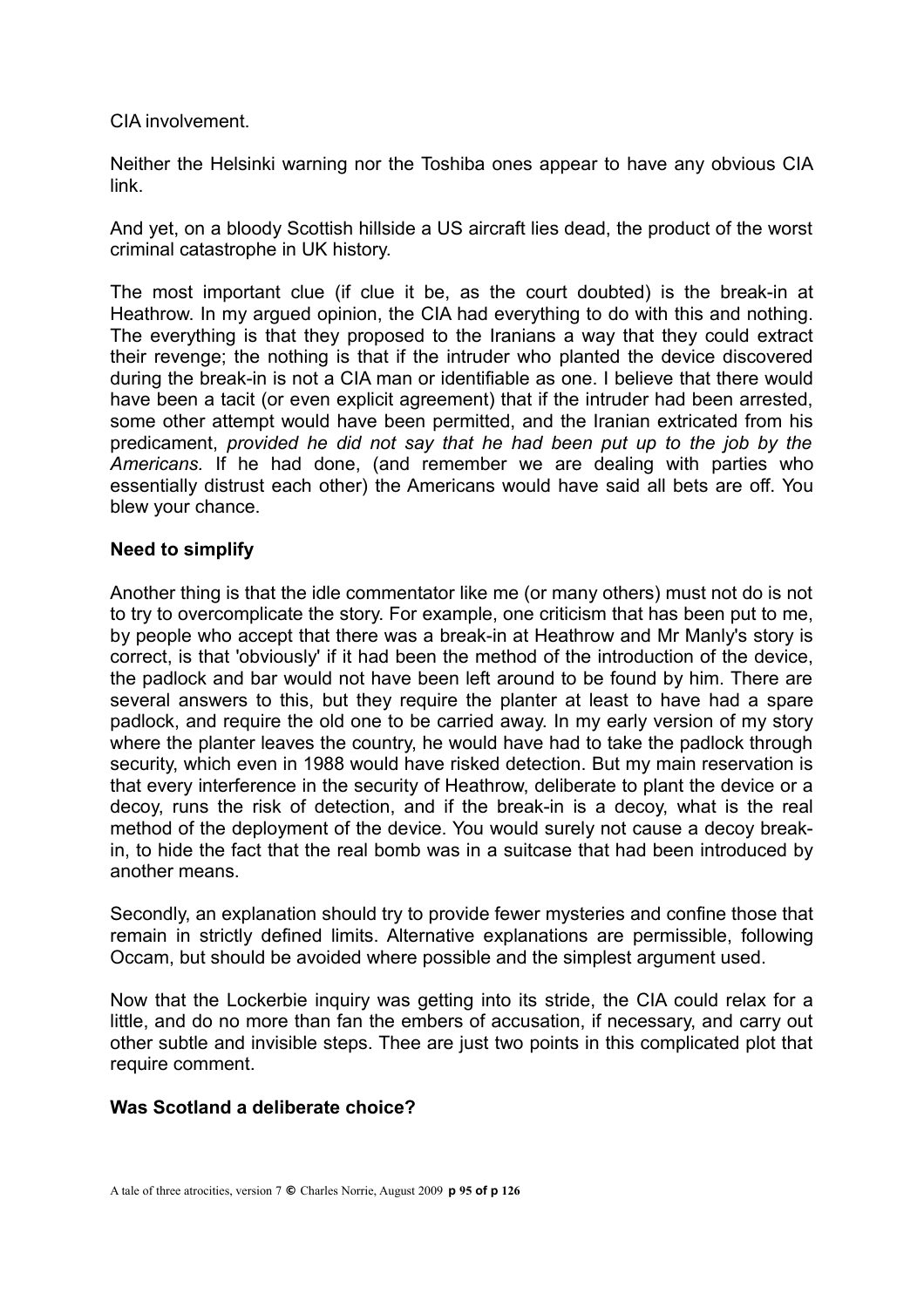Firstly, the *Maid* blew up over Scotland. It is reasonable to think of this as accidental, and it seems unlikely that a pressure transducer/short timer device could have been set to operate so accurately that the device would explode just 90 seconds or 14.5 miles after crossing the border. But if it had blown up 2 minutes earlier it would have been under English jurisdiction. The Germans were particularly insistent that the elapsed time on a pressure transducer controlled IED meant that one could not be certain where an aircraft would be brought down. But two minutes is quite a long time, and aircraft flight paths are reasonably calculable. To cause the maximum disjoint between legal systems, in the UK, there would be no better place for CIA purposes than that the Lockerbie crash had happened in Scotland. As we have see the Metropolitan Police were initially at Lockerbie, but were withdrawn. The Lord Advocate, a political appointee was particularly keen to see the Met withdrawn. He may well have fallen foul of that nationalist element in the Scots police that said they needed no help or guidance from London in 'their' disaster, (a point put crudely and with no finesse by John Crawford).

Furthermore, Lord Fraser was a part of that UK government that had, in my suggestion, specifically allowed the US to hold the Lockerbie Circus on UK territory. When Lord Fraser raised the matter of the unnecessary presence of the Met, he was pushing at a door that was more than ajar. Meanwhile the Met was delighted, because it distanced them from a potentially embarrassing internal conflict over the evidence of the break-in.

# **HOLMES**

The other was the use of HOLMES, the computerised inquiry system which amazed Mr Marquise, when he encountered it, until he became aware of its singular limitations. That system made investigators follows 'clues on the ground' and not 'investigators' hunches'. As I believe all the significant clues indicated an unlabelled blown *planted* suitcase had been responsible, but was not the real cause of the blast, it could not produce an outcome until a further operation to blame particular Libyans came to be necessary.

# **The Yorkshire Ripper**

If you think it not necessary to raise the issue of that squalid north of England serial murderer, I do.

Peter Sutcliffe, the Yorkshire Ripper revolutionised police procedure in the UK. The traditional investigator George Oldfield became convinced that the perpetrator was a Wearside man, because the investigation had received a telephone call from a man with what was determined to be such an accent. It lead Oldfield to discount every lead that did not relate to Wearside, despite the opinions of his colleagues who knew that information the Wearside man claimed to have, had been made public. In fact Sutcliffe who never phoned the police was from Bradford, and had an accent entirely different from that of Wearside. Several women died because of that police bungle, so the Home Office decided to automate large scale inquiries to make them 'investigator proof'.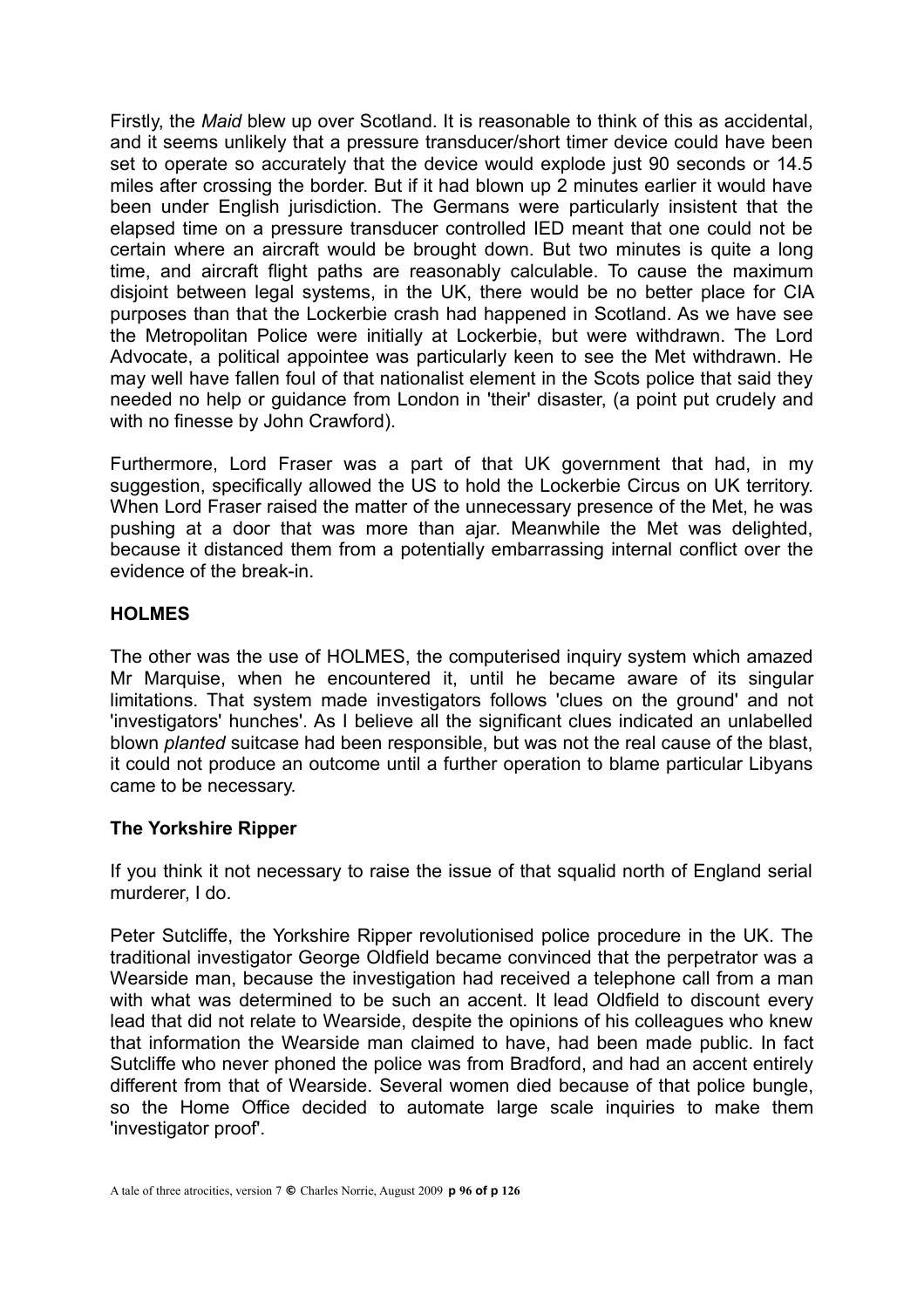Because of this the Home Office invented the computerised system that amazed Marquise called HOLMES (Home Office Large Major Enquiry System), which was a essentially a diary booking system which did not a allow an event to be abandoned until it had been followed up.

# **The CIA and HOLMES**

The CIA has never told us what it thought of HOLMES, but it played the instrument like professionals. It became skilled in providing the sort of lead that HOLMES in its plodding way was good at handing out as assignments to individual policeman. And so the CIA used it, for its own purposes.

# **Let's go back to the padlock again**

But why did the CIA go to all this complicated bother? I think it's a result of \*Brandon's Mephistophelean bargain. Suppose the evidence of the broken padlock had come out, but no blown suitcase had been dumped. The police would have been left with an unsolvable conundrum, and eventually some bright spark would have said "Iran", especially of the adjacency of the facilities at Heathrow. On the other hand there would be no further evidential trail, and the CIA could the 'hold hostage' whom it wanted, including, if necessary, the Iranians. The CIA had to act honestly towards its masters in this operation – the Iranian Revolutionary Regime, but only during their 'good behaviour'.

But, I suggest the BSS would not have allowed that solution for that would have lead to a Heathrow implication.

# **The Lockerbie inquiry gets mired in the mud**

In the following months, while the Lockerbie inquiry though busy, effectively goes to sleep, the CIA promotes various misleading lies. I do not intend to deal with them in any detail.

In the immediate aftermath of Lockerbie, the CIA began as it intended to continue.

# **Distractions**

My view is that the CIA had to uphold a rationale in which Iran was not to be held responsible. It used a number of 'distractions' to keep the focus of attention away from Iran. The most usual of these was to suggest large sums of money had been paid – a typical figure in Lockerbie is \$10M – a documentary trail if necessary made with named beneficiaries and intermediate banks, but I have yet to see even to see such paperwork, or been able to comment on it, and I have never heard of anyone benefiting from this fictional CIA largesse.

# **'Hidden amongst baggage', Mr Channon?**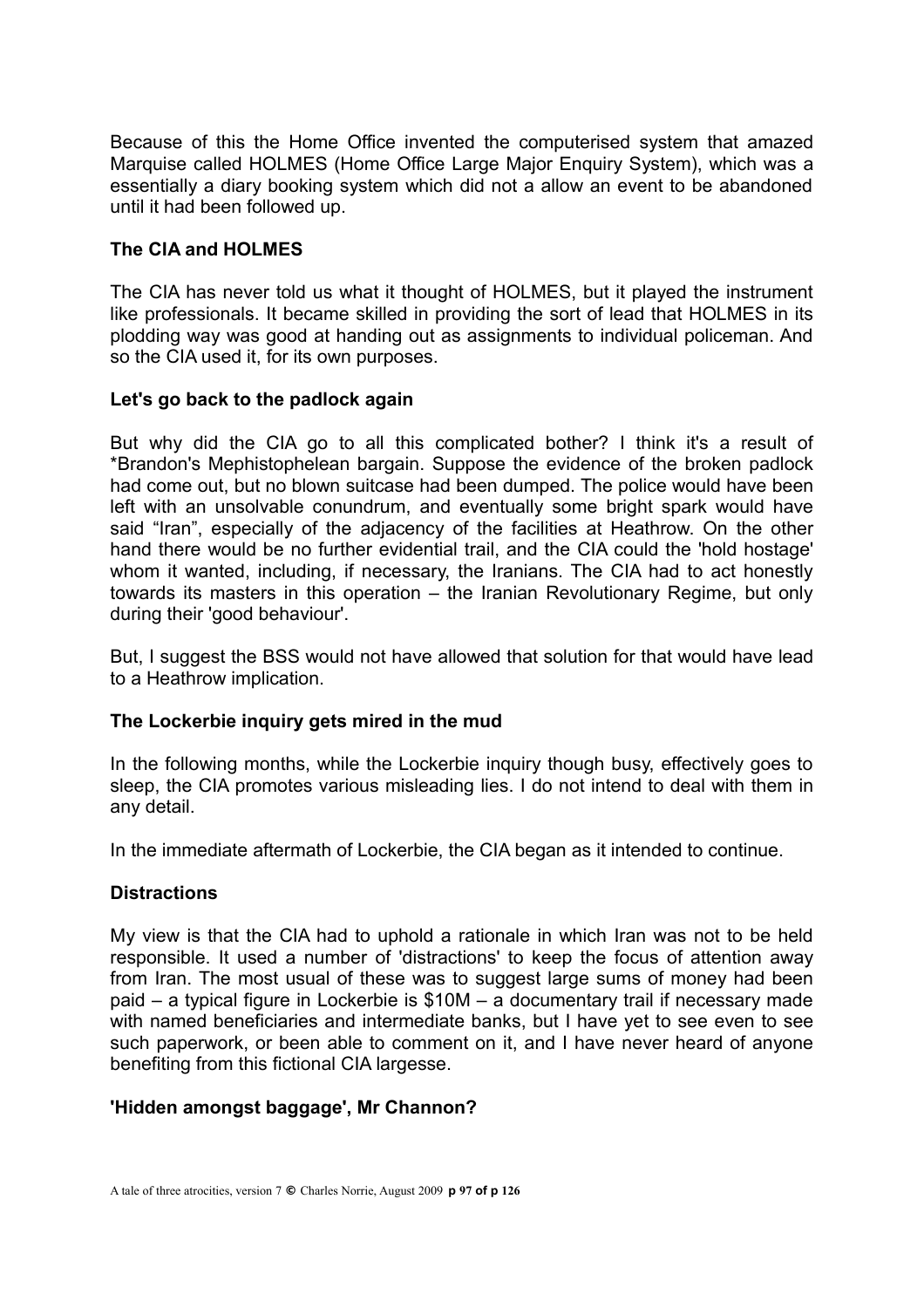There was one chink in the CIA's armour of deceit - Mr Paul Channon. The UK Minister of Transport said that the device on the Lockerbie plane was 'hidden amongst baggage', rather than 'being in a suitcase' to a question from UK Lockerbie family relatives. With some experience of British Civil Service argot which is designed to be accurate, but may be opaque, may mislead, **but** *must* **not lie**, I realised it meant the device was not in a suitcase. 'Hidden amongst baggage' said that. **If the IED had been in a suitcase, the answer would have said it was.** Although the question had not been put to him in Parliament, but only by UKFF103 relatives, Channon realised that it might well lead to a supplementary there, and so for consistency he decided to be closely advised by his civil servants. For his 'wobbliness' Channon was shortly later fired and died not long after.

Channon would have had no inkling what the answer was. He would have simply passed the question to his PS or PPS to get an answer. They, of course, would not have known either, but eventually it must have landed up on an AAIB desk (Mr Charles's?) and he could have written the extraordinarily accurate but misleading response. It then would have made its way inexorably back to Channon, and been issued, probably without any other gloss by him.

Those in the know must have been appalled.

I suppose AAIB could have stalled. But it would have been difficult to maintain the authorities had no idea where the device was that caused the destruction four months after the tragedy.

# **UT-772**

On 19 September 1989 UT-772 a French aircraft flying from Brazzaville, Congo via N'Djamena, Tchad was brought down by explosion near the Massif de Termit, Niger. Three days later the crash was held to be a terrorist attack, and Jean Louis Bruguière France's leading terrorist investigator (an examining magistrate of formidable reputation) was put in charge of the case, a man whom even Mr Marquise has told me was 'above his pay level'.

I can find no issue of CIA involvement over this. However, it would become a linchpin of the CIA's resolution of what would become its Lockerbie dilemma. There were two problems. Firstly, a tragedy such as Lockerbie needs resolution, or else the investigators will be seen as not doing their job. Secondly, no resolution can so much hint at Iran.

By deciding to blow up the French jet, the Libyans inadvertently sealed what was to be their responsibility over Lockerbie.

# **Understanding UTA**

I shall not spend any time considering Libyan culpability over UTA, except to say it took me 14 long years before I understood it sufficiently, though I had fully accepted it by 1999, and had had doubts about the attribution of both Lockerbie and UTA to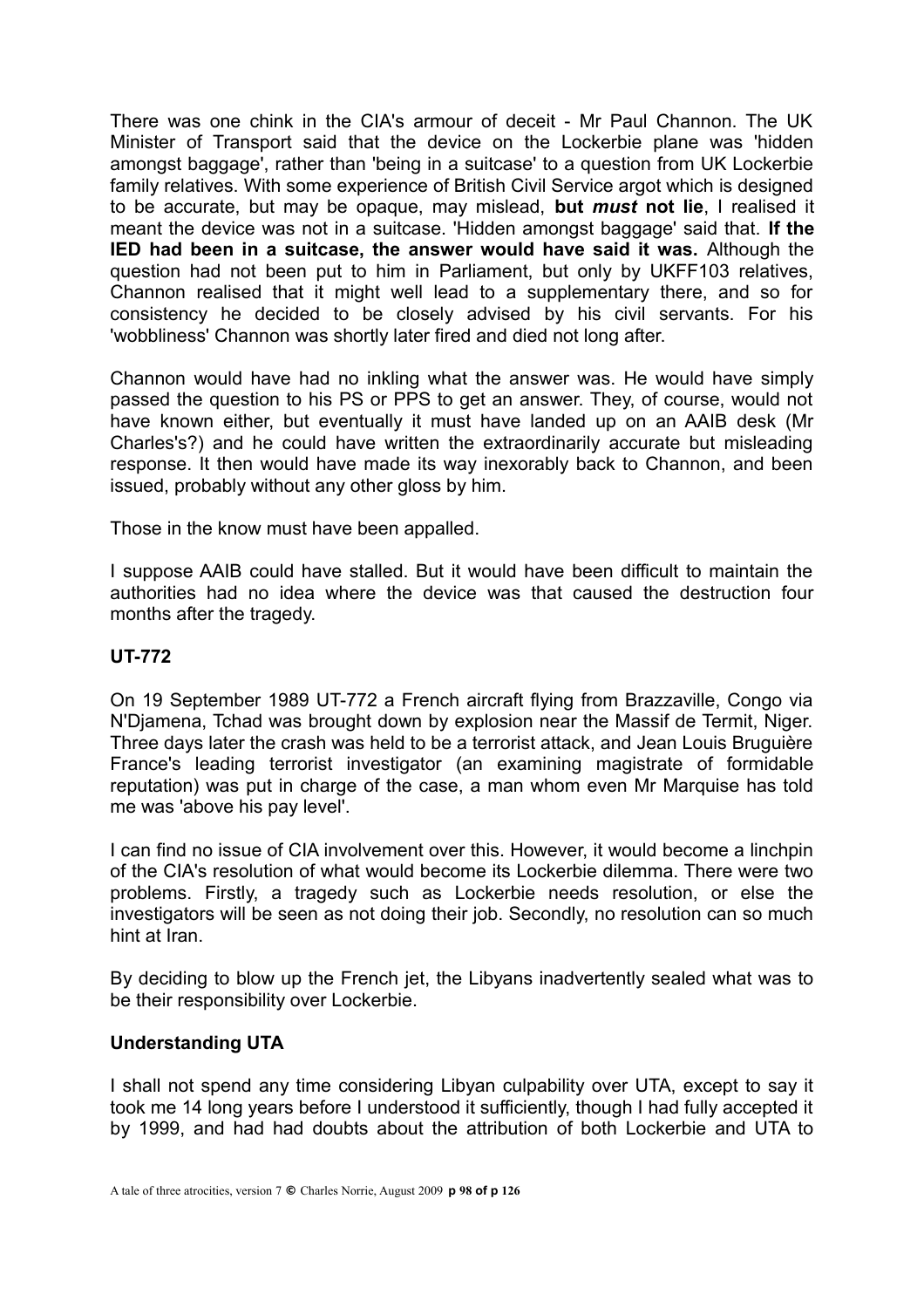Libya since the announcement of Libyan culpability on Lockerbie as early as 1991, believing Libya did UTA. I have said a little at the start of this article. For me it was a process of growing awareness, not a lightning awakening of knowledge, but on that proceeded by steps, stalls and judders. Even today a informed critic might have the ability to undermine my position, though none has seriously managed to do for the last two years. Any of my critics has the power to induce panic in me because of some half-digested or wrongly remembered fact, which affects the nub of the narrative, and if you find such – please tell me.

And my doubts were not fully cleared up until the UTA criminal case papers were published in English in the pursuance of a civil claim in the US courts by the relatives of the 6 US citizens who died on board that plane.

But this is not my story, it's the CIA's.

# **The CIA learns the cause of UTA**

Unless the CIA had a agent or an informant in Juge Bruguière's investigation or possibly the Congolese secret police the earliest the CIA would have learned of a Libyan involvement in UTA was  $27<sup>th</sup>$  August 1990 from an article in a little-regarded Parisian newspaper, *Le Point.* It said both Congolese and Libyans were involved in UTA.

## **Mr Gauci, proprietor of a clothes shop in Malta**

On 10<sup>th</sup> September 1990 Mr Gauci, a Maltese clothes shop proprietor, made a statement that he has not identified anyone up to that time, and I think this formally closed attempts to get him to blame others (such as Mr Talib), probably a attempt to blame Lockerbie on the PFLP GC. I suggest that this is the first time the CIA put forward any information that it had begun to identify anyone seriously, and ask the Scots to run with it, though we shall see their malfeasance over timer chips. Though the Scots are in charge of questioning Mr Gauci, the CIA must have persuaded them in the days up to 10 September that they should turn their attentions elsewhere. A logical first step could well be to ask him, 'has he identified anyone yet'. Mr Gauci signed a statement that he hadn't.

# **The Juge briefs the relatives of the UTA victims**

On 20<sup>th</sup> September 1990 in a unique meeting between the French juge and the *partie civiles,* mainly the relatives of the deceased, he tell us (I am a partie civile, for my brother had the misfortune to board UT-772 at N'Djamena in Tchad) that Congolese are to be found guilty of UTA with Libyan assistance.

I stand up and bring greeting from the Lockerbie families, and ask, 'Is there any connection between the two cases. The Juge says 'maybe'.

# **L'Éxpress carries an article**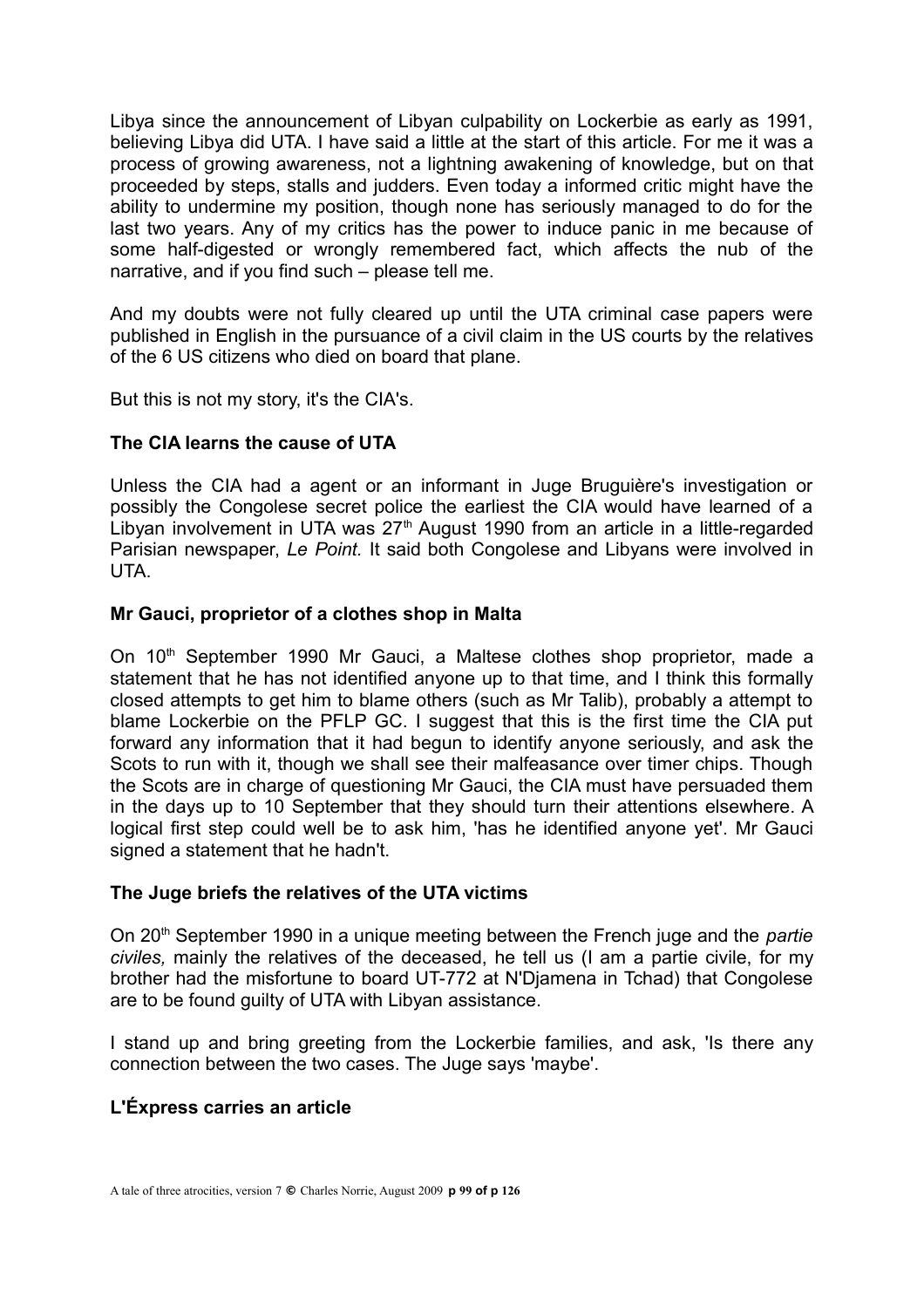On 28<sup>th</sup> September 1990 Xavier  $\pm$  Raufer in L'Éxpress carried an article that said the Scottish police have an example of the timer that brought down Pan Am 103, and the term MST 13 enters the debate publicly for the first time, though it had been made known to the FBI by the Scots in January 1990.

Nothing in the Lockerbie investigation (or UTA) appears to relate to this article. It is my suggestion that a CIA agent placed the story with  $\ddagger$  Raufer, for an attribution they had yet to tell the Lockerbie investigation.

# **Further press revelations**

On 9th October 1990, the Scottish police, the FBI and the CIA met for the *first* time in the same room in Washington. On 10<sup>th</sup> October 1990 the *New York Times* carried an article mentioning Libya for the first time in connection with Lockerbie. On 21<sup>st</sup> November 1990, a Swiss newspaper had an article that Lockerbie is a Libyan atrocity. Marquise becomes angry with \*Cattermole of the CIA over this. On 22nd November another article by Xavier  $\pm$  Raufer appears in the L'Éxpress blaming Libya. On 14th December 1990, an article appears in *The Independent,* London, blaming Libya. Whose telling porkies?

I interpret this an agenda of progressively blaming Libya, but unsupported by developments in the Lockerbie investigation. The Scots play their cards very closely and Marquise is angered, so unless he is lying, where are these stories coming from?

I can see no events in my extensive time line, which runs to over 50 pages and has over 1000 items in this period which relates to a huge breakthrough by the investigation of a Libyan attribution. The attributions which are progressive appear to be placed with journalists, and are certainly unsourced, except perhaps by some undisclosed agency which wishes to promote an agenda.

If anyone says 'but journalists always make things up', why the consistent directionality towards Libya, revealing matters that will be important in the court case that will be brought nine years later?

# **A CIA origin?**

I believe they all came from the CIA. Who else would wish to avoid the obvious Iranian attribution, and needs to disguise their own duplicity? Now why should the CIA, which had had nothing publicly to do with Lockerbie since those unfortunate scenes on a Scottish hillside 22 months before suddenly be leaking stories that Libya carried out Lockerbie.

If the CIA were a straightforward investigative agency, why not tell the Lockerbie inquiry directly, rather than resorting to a second-hand approach through the public prints?

# **Kuwait**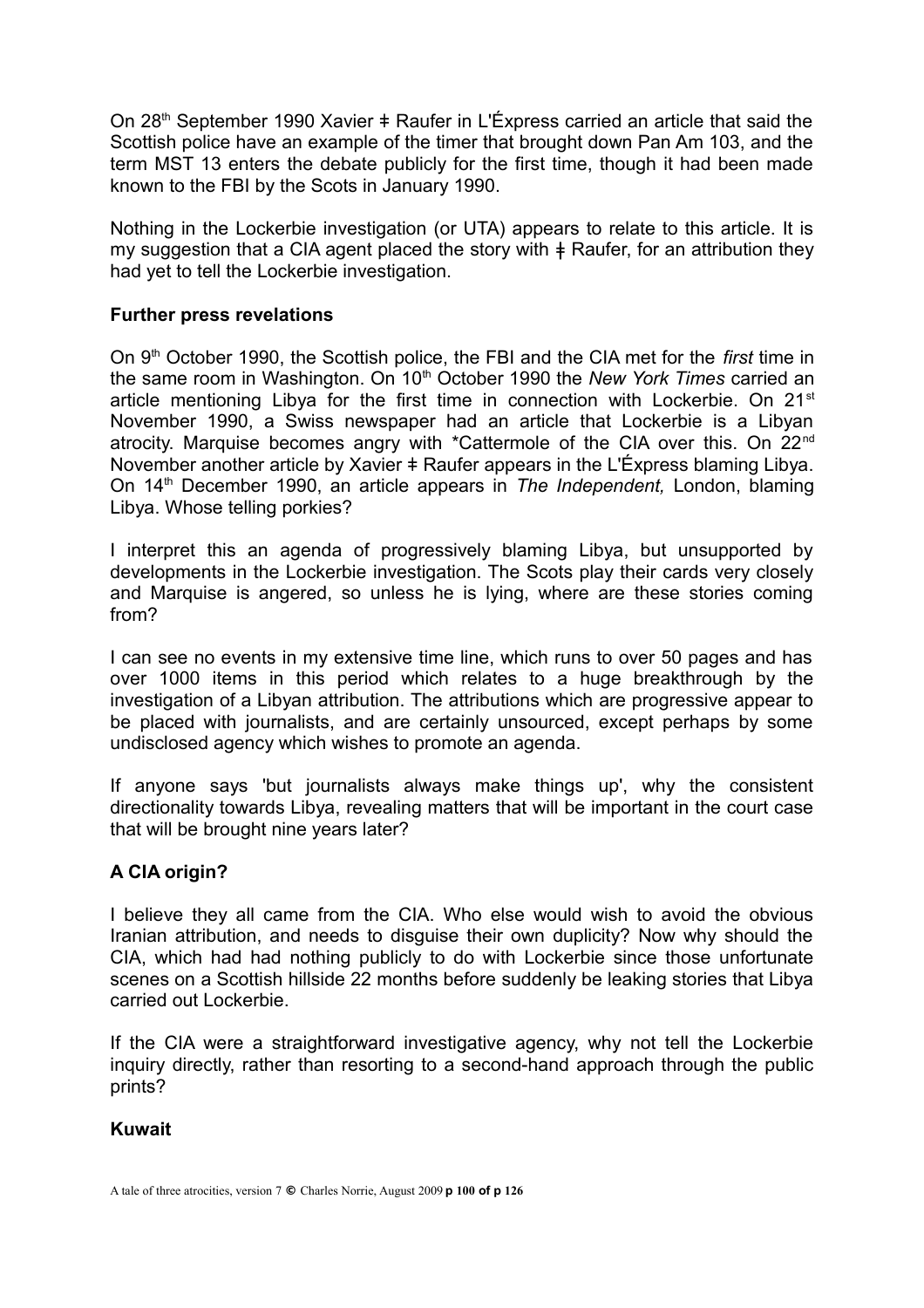The reason I suggest is quite simple. On the 2<sup>nd</sup> August 1990, Iraq invaded Kuwait. That immediately transformed Syria (where the PFLP GC was formally based) into a putative ally and made Iran unassailable. Neither country could not now to be seen to have any responsibility for Lockerbie, even in the negative. In the eyes of the White House it became essential that there should be an end to continued speculation that either country could be involved. The issues over each country were rather different.

Whether, there were any negotiations or agreements between the parties over this is uncertain. But the Administration did not want a putative finding of Iranian, Iranian/PFLP GC, Syrian, Syrian/PFLP GC guilt or any other combination of the three during the months leading up to what would be the Allied attack on Iraq. None of the parties were the natural allies of each other.

When exactly did this volte face take place in US thinking. I think you've got to break it down into three separate parts at least. The US Government is not a monolith. There's the White House, (the President and his close cabal), the Administration (by which one means the broad sweep of Government (called Whitehall in the UK) and in this case, the CIA.

Normally, the President and his Administration 'sing from the same songbook'. The view from Whitehall is generally aligned with that of No. 10.

## **The view of the CIA, the White House and the Administration over the invasion of Kuwait**

Over the period leading up to the first Gulf War, there seems to have been a growing conflict between the CIA together with the White House and the Administration. Casey, the CIA director brought his concerns about Iraq to the President as early as the 1<sup>st</sup> September 1989. Casey said Iraq was trying to acquire nuclear materials. (Whether that was true or not is immaterial. It is the impression that the CIA wished to give the President). Nothing much appears to have developed at that time on this issue. It's well before the UTA tragedy, so no one can be lining up Libya for a fall. Casey, of course, still has to hide the US responsibility for Lockerbie and the Iranian connection.

By contrast some parts of the Administration were seemingly trying to claim that the Iraqis had not properly invaded Kuwait days before the 1st Gulf War, and intended to withdraw!

# **PT 35 photographs**

There are very few hints of anything developing until earlyish June 1990, when \*Lightbody who had received pictures of a PT 35 device from Henderson (or \*Byrd) has them explained to him by \*Orkin, of the CIA.

# **Steps in the manufacture of a clue, PT 35**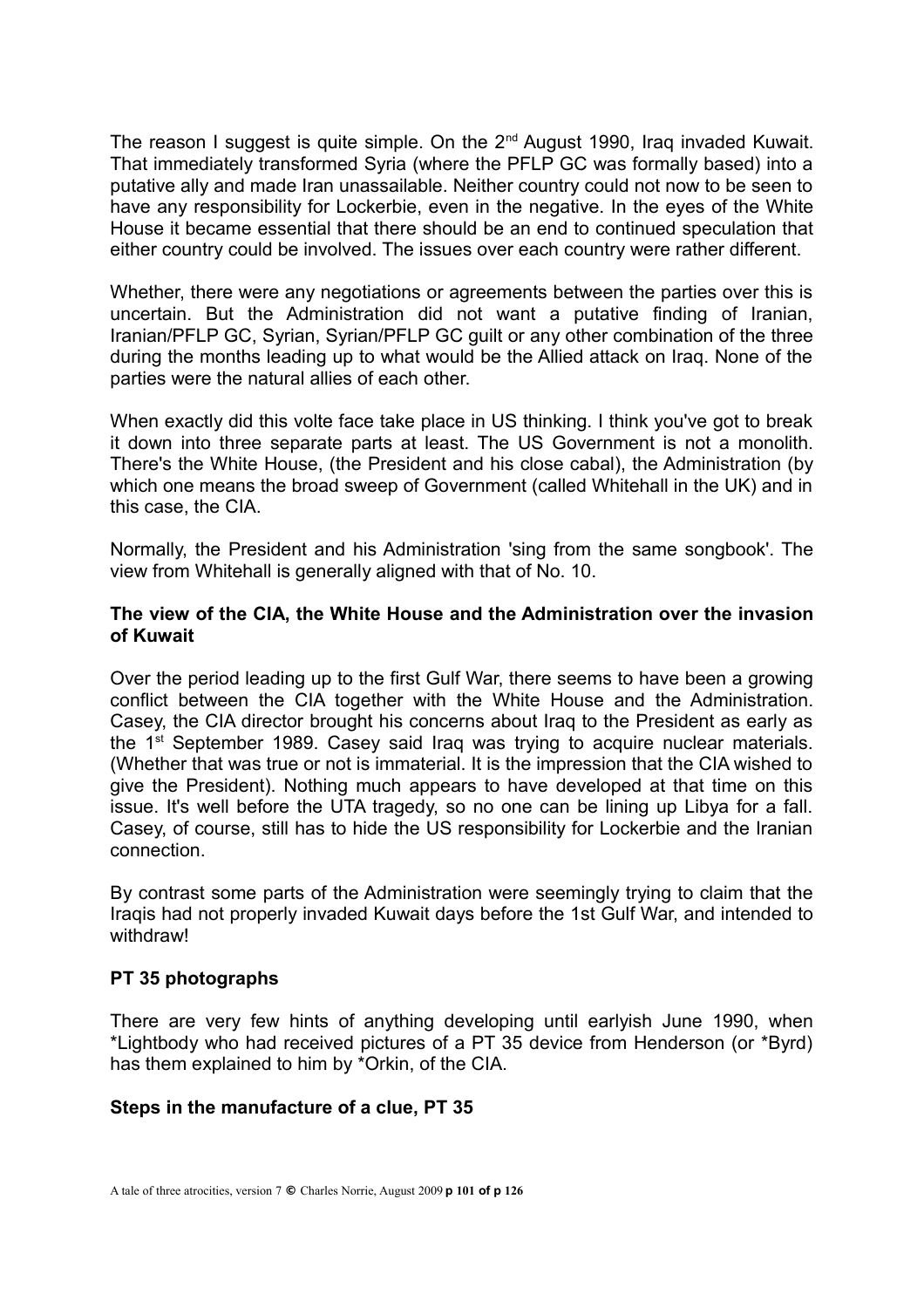| Date                      | What happened                                                                                                                                                                                                               | Meaning                                                                                                                                                                                                                                                |
|---------------------------|-----------------------------------------------------------------------------------------------------------------------------------------------------------------------------------------------------------------------------|--------------------------------------------------------------------------------------------------------------------------------------------------------------------------------------------------------------------------------------------------------|
| 26 December 1988          | garden                                                                                                                                                                                                                      | Mrs Horton finds a manual in her Will in most probably altered<br>form be presented in court as in<br>same suitcase as the Libyan IED<br>which, a lie                                                                                                  |
| Early January 1989        | Mr Bollier is said to have gone to<br>US embassy Vienna                                                                                                                                                                     |                                                                                                                                                                                                                                                        |
| 13 January 1989           | Debris is collected from Kielder<br>Forest (about 2 km from Mrs<br>Horton's home                                                                                                                                            |                                                                                                                                                                                                                                                        |
| 17 January 1989           | At Dextar store it gets label 168                                                                                                                                                                                           |                                                                                                                                                                                                                                                        |
| 19 January 1989           | <b>US Embassy Vienna</b>                                                                                                                                                                                                    | Actual date Mr Bollier went to The ante-dating of Bollier's visit<br>is to prevent a defence cross-<br>examination challenge that there<br>might<br>be<br>some<br>collusion<br>between Mr Bollier and the<br>finding of the chip on 13 January<br>1989 |
| 12 May 1989               | *Thorne examines item 168                                                                                                                                                                                                   |                                                                                                                                                                                                                                                        |
| 22 June 1989              | Lumpert gave a MEBO circuit<br>board to an American                                                                                                                                                                         |                                                                                                                                                                                                                                                        |
| 30 December 1899          | induce *Thorne to insert piece of perjury<br>MEBO chip into shirt collar) (of<br>wrong size) and call it label 168                                                                                                          | CIA (possibly $\P$ Orkin and BSS All three gentlemen thus commit                                                                                                                                                                                       |
| 15 September 1989         | <b>DCI</b><br>Williamson<br>receives<br>a<br>photograph of the metal part of<br>label 168                                                                                                                                   |                                                                                                                                                                                                                                                        |
| 10 January 1990           | FBI is told of PT 35 chip (as it<br>has now become) by Lockerbie<br>Investigation<br>Marquise raises possible doubts<br>of the validity of the Arabic<br>Arabic<br>for<br>manual<br>manual<br>Toshiba found near Lockerbie. |                                                                                                                                                                                                                                                        |
| In Spring and Simmer 1990 | Scots go round the world trying<br>to identify the chip. They fail.                                                                                                                                                         |                                                                                                                                                                                                                                                        |
| 23 March 1990             | Bollier shown a photograph by<br>*Lightbody of an MST timer he<br>said was an MST,                                                                                                                                          |                                                                                                                                                                                                                                                        |
| In June 1990              | *Lightbody receives<br>Togo<br>a<br>circuit board<br>*Byrd sees Togo boards at the<br>FBI                                                                                                                                   |                                                                                                                                                                                                                                                        |
| 11 June 1990              | *Lightbody receives<br>35<br>PT<br>photographs from Henderson                                                                                                                                                               |                                                                                                                                                                                                                                                        |
| 13 June 1990              | In two days *Lightbody identifies<br>them                                                                                                                                                                                   |                                                                                                                                                                                                                                                        |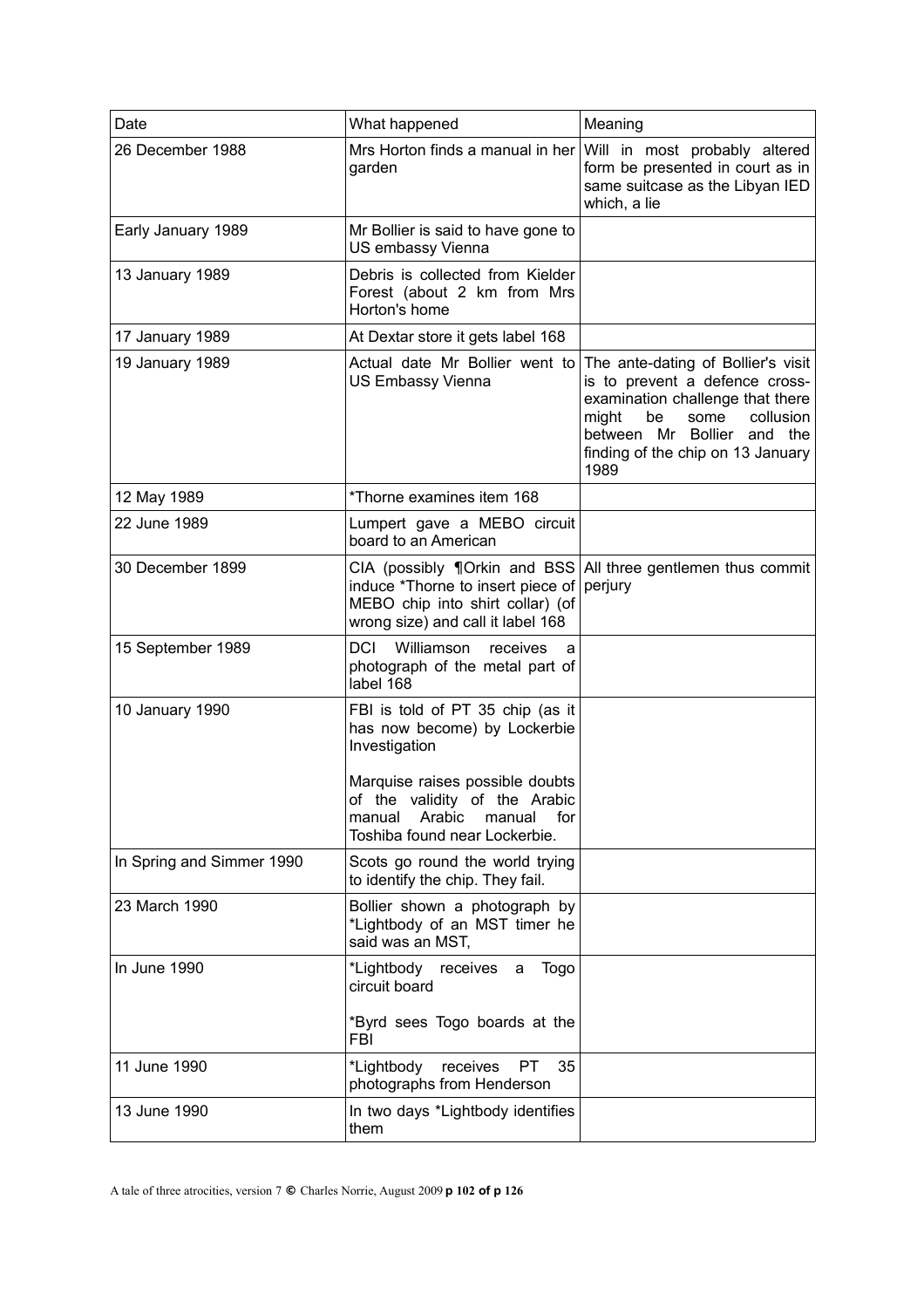| 30 December 1990 | *Lightbody took the photos to<br><b>¶Orkin</b>                                                                         |                                                                  |
|------------------|------------------------------------------------------------------------------------------------------------------------|------------------------------------------------------------------|
|                  | ¶Orkin (CIA) had photos of a<br>device found several years<br>before in Togo, which had been<br>handed over to the US. |                                                                  |
|                  | *Lightbody identifies the circuit<br>board of this timer as being PT<br>35                                             |                                                                  |
|                  | It was not barometric                                                                                                  | Therefore, it was a long timer                                   |
| 15 June 1990     | identification of the timer chip on $PT$ 35 chip story<br>this date                                                    | Thurman claims he had the $ $ This essentially is the end of the |

It seems to me this this the critical point when the Lockerbie investigation turns towards Libya. The steps towards the incarceration of Mr Megrahi will seem to be infinitely slow.

Now begins a period of immense confusion. On the one hand the Lockerbie investigators will be developing their MEBO chip theory (and changing their story), on the other the French will be pursuing their more credible Libyan theory.

Remember that in essence neither knows anything about the other's position.

# **The 1st Gulf War begins**

On the 2nd August 1990 Iraq invaded Kuwait. But the manoeuvres regarding the need to attribute Lockerbie to Libya rather than anyone else might be claimed to have begun earlier. Would it not be a unreasonable inference that \*Orkin's interpretation of \*Lightbody's photograph (when he presented it to him) represented the first point that the CIA in any published commentary could be said that Libya, rather than any other party had carried out the Pan Am bombing?

This had been on  $15<sup>th</sup>$  June 1990. But unlike the Administration, the CIA had been following an active policy against Iraq for at least 9 months from the time Casey had presented the White House with his hostile assessment in September 1989, which was, of course nearly nine months after the downing of the *Maid*. Casey's presentation may in part have been directed by the need that the CIA's position should be seen as consistent. Having befuddled the Lockerbie inquiry from the start, the CIA knew that such a high profile disaster would need some sort of resolution. It wouldn't really be satisfactory if a dozen years down the line there was no solution to the mystery. Had Mr Talib or the PFLP GC been announced by the Lockerbie Investigation as the culprits, say at the time the actual indictments against the Tripoli 2, from what little one has seen of the investigation they would have been thin. Mr Talib could be traced to Malta at *about* (no better than that) the same time as the clothes in question were bought from Mr Gauci, and he had definitely visited the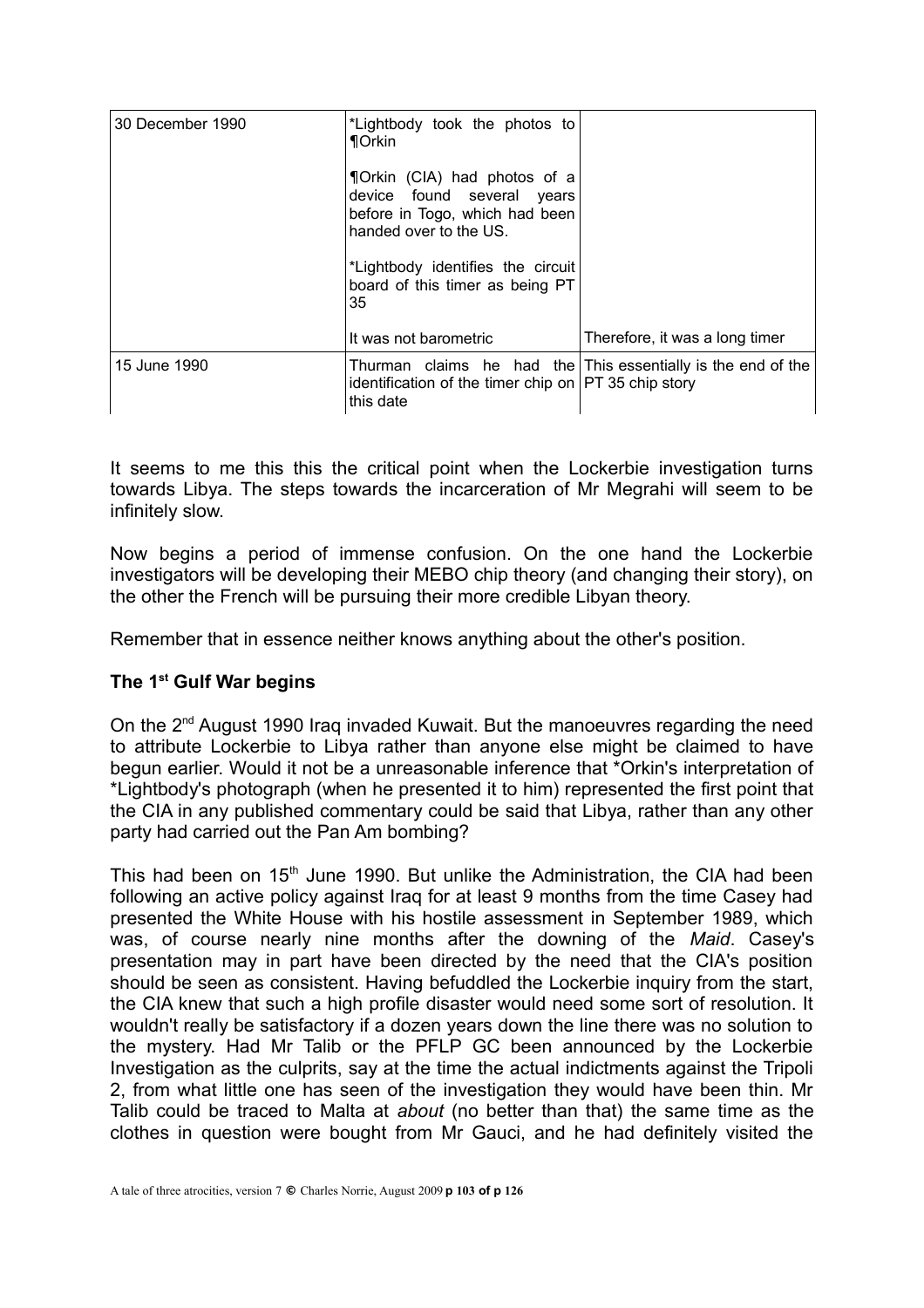island twice before in that year), but he had an alibi for any connection with the device on 21st December 1988 (which can be thought of as strong); there would have been the *Autumn Leaves* material, but it's a long way from those two facts to creating a prosecution case. Because, and here I'm sorry to have to hammer it home, there was neither a case against Palestinians/Talib/Dalqamuni/Khreesat/Nidal than against anyone else, except as I argue here Iran and the CIA.

# **British issues over Iraq**

It's also interesting to ask where were the other players at this time. The British had their own problems with Iraq – Gerald Bull's supergun (parts manufactured by an Iraqi owned company in Sheffield) and the arrest and execution of the *Sunday Times* journalist Farzad Bazoft in Iraq. Similarly, Israel was deeply concerned about the supergun.

# **And Israel or even Iran!**

Only three months earlier Saddam had threatened to destroy half Israel. While one of the standard explanations says Israelis killed Bull, one theory is that it was an Irani operation (for Tehran (350km from Iraq) is nearer than Jerusalem (400km from Iraq) could be threatened by the device). Which is true? Perhaps neither, but one should always be alert to the possibility that the strongest enemies can have interests in common. It has been argued that the Israeli agencies are prepared to take responsibility for actions they actually have not carried out. Might one say *pour discourager les autres?*

Let's return the suggested development of the CIA plot.

I have to introduce a new complexity here. It's this. Just because what will become a clue presented in cold blood in court can be dated to the collection of something on a Scottish hillside, does not mean that at the point of its collection, it was seen to be a clue. In fact, almost certainly not. Any number of innocent bits of circuit board, i/c fragments, even parts of detonators, discharged bullets, manuals and the like, must have been handed in during those tragic and difficult days after the crash. The Scottish Border countryside is not exactly *tabula rasa.*

# **Mrs Horton**

Mrs Gwendoline Horton found a fragment of instruction manual, or a manual itself, possibly in Arabic (for what would later be claimed to be a Toshiba cassette recorder) in her garden in Newcastleton on 22nd December 1988. Now it is just possible that Newcastleton some 56km ENE by E of Lockerbie is in the Lockerbie detritus zone. Some maps suggest it is. The low level wind on the evening of 21<sup>st</sup> December 1988 in the right direction, but the item collected would have been something of an outlier in distance.

Mrs Horton properly offered it to the police, as possibly having some connection with the crash, though she had to offer it to them twice. Then for many years, she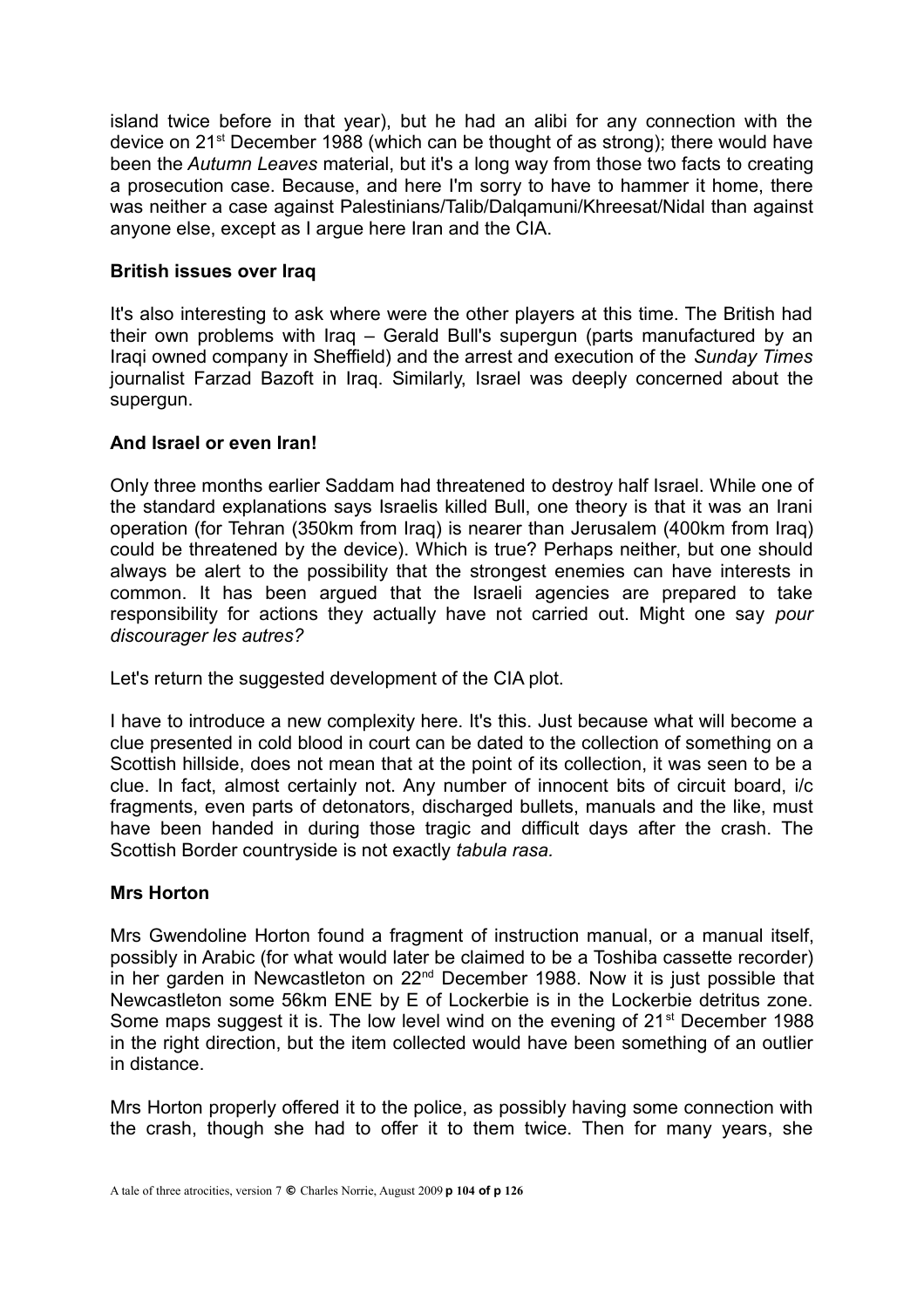probably thought no more about it.

One thing one comes across in researching Lockerbie and any deep dark mystery is that important facts have a habit of becoming entirely overlooked or forgotten when they do not fit in with the current dogma. Sometimes you have to go back decades to find what people were writing at the time. Because the media pay more attention to what is currently officially being said and commenting on that (ad nauseam), the prosecution essentially sets the agenda. Criticisms made in the deep past are overlooked even (and may I say, especially) when they have been entirely ignored.

The manual or fragment found its way to RARDE.

Mrs Horton failed to recognise the manual at the trial, and the police will maintain that it has suffered through the forensic tests it has been through. By this time (2000) it really is about a Toshiba cassette recorder.

The strange conundrum remains as to why a competent 'state terrorist organisation' the Libyan JSO/ESO seemed to leave behind so many clues that would relate to it.

The MEBO chip, possibly, but the Toshiba manual and the Malta clothing is surely ingenuity too far!

Indeed in his section about the Lockerbie conference of  $10<sup>th</sup>$  January 1990, Marquise raises the question whether the Arabic manual for the Toshiba found near Lockerbie was real, or not.

#### **The debris recovered in the Kielder Forest acquires an antedating**

This will allow items collected on  $13<sup>th</sup>$  January 1989 which had been collected by ordinary police finger-tip recovery just outside the town, though it will acquire a much more colourful alternative history to acquire by 'reasonable association' the date of Mrs Horton's finding. Two pieces of debris (probably neither to do with the bombing) have come to the ground in and near Newcastleton. One is deposited almost certainly by  $22^{nd}$  December 1988 in Mrs Horton's garden, the other collected on 13<sup>th</sup> January 1989. But the inference will be that they blew virtually together across Scotland into Northern England. (Newcastleton is almost the nearest town to Lockerbie in England). The choice of location (England rather than Scotland) may have been deliberate to introduce the possibility of jurisdictional issues, if necessary. It appears to be on the direct line of the northern debris stream from the stricken plane, but nearly two and a half times as far as the furthest point on the AAIB debris map.

A map is prepared that shows a debris trail stretching up into the Newcastleton Forest. But in reality it is not a debris trail of plane wreckage, but in many instances a map of pieces of material which had been collected by the Lockerbie investigation and *might* have been from the plane. Two very different things. A cautious selection of data points allows stuff that had nothing to do with the plane as shown as being from the plane. Thus a biased process is applied to collected materials to show that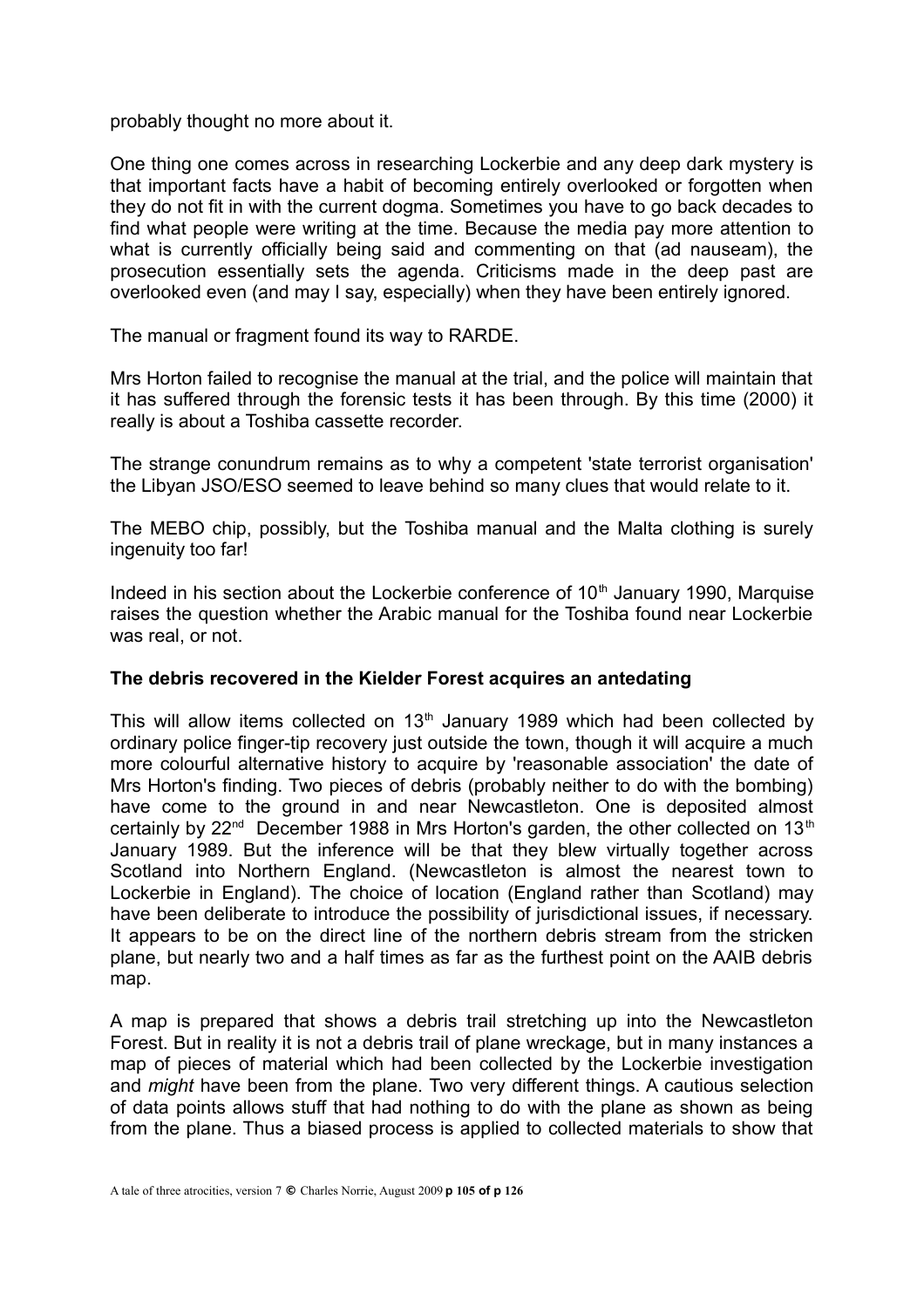the Horton and forest findings were of stuff from the plane.

.

Interestingly, in accordance with the AAIB's policy that they only report facts that are true, the data points for either the Horton manual or the PT 35 debris/later chip finding are not on the map of the debris trail provided in their report

# **A plan of a flat in Beirut found on a moor in Otterburn, Northumberland**

Indeed, there is even more evidence of falsity. In his remarkable book David Johnstone recounts that a plan of what appeared to be a flat had been recovered by a British Army team from its ranges at Otterburn in Northumberland. He surmised that this was a plan of one of the flats that Western hostages were being held in in Lebanon. Now Otterburn is due 140 km due south east of Lockerbie, one would expect debris to fly taking about one and a half hours in the 60 mph wind at a glide angle of about 1 in 150 in the prevailing wind direction. Did the Beirut map land after the disaster, land, get wet and then dry out to be carried by a more usual prevailing wind towards Otterburn?

Although McKee's suitcase had not contained the bomb it is difficult to believe that the force of the explosion would be sufficient to propel the map south in the face of the wind. Perhaps the map landed in a puddle, dried out and then was blown south in some favourably northerly wind later. Or what Johnstone is telling us is cod. It might have been from another suitcase McKee was carrying, which burst.

Naturally, this information did not come to light at the FAI or the trial. But a map, probably produced by the AAIB was shown (Plot of wreckage trails Figure B-4). It is almost certainly partial. It shows two lines of debris running ENE by E. The northerly one is clearly shows heavy material that did not blow in the wind and goes through the centre of the blast.

The second trail is about 1.5km south of the northerly one almost parallel but slightly deviating from it. If one were to project the centre lines of both distributions of debris westwards the would meet at a point about 20km in that direction, a little WSW by W of a line drawn from Lockerbie. The AAIB's account of the debris trails is a little different, claiming the two trails merged after 5km.

# **Debris map does not show major aircraft parts**

The map does not show the location of the 5 major parts of the blown up aircraft. Why?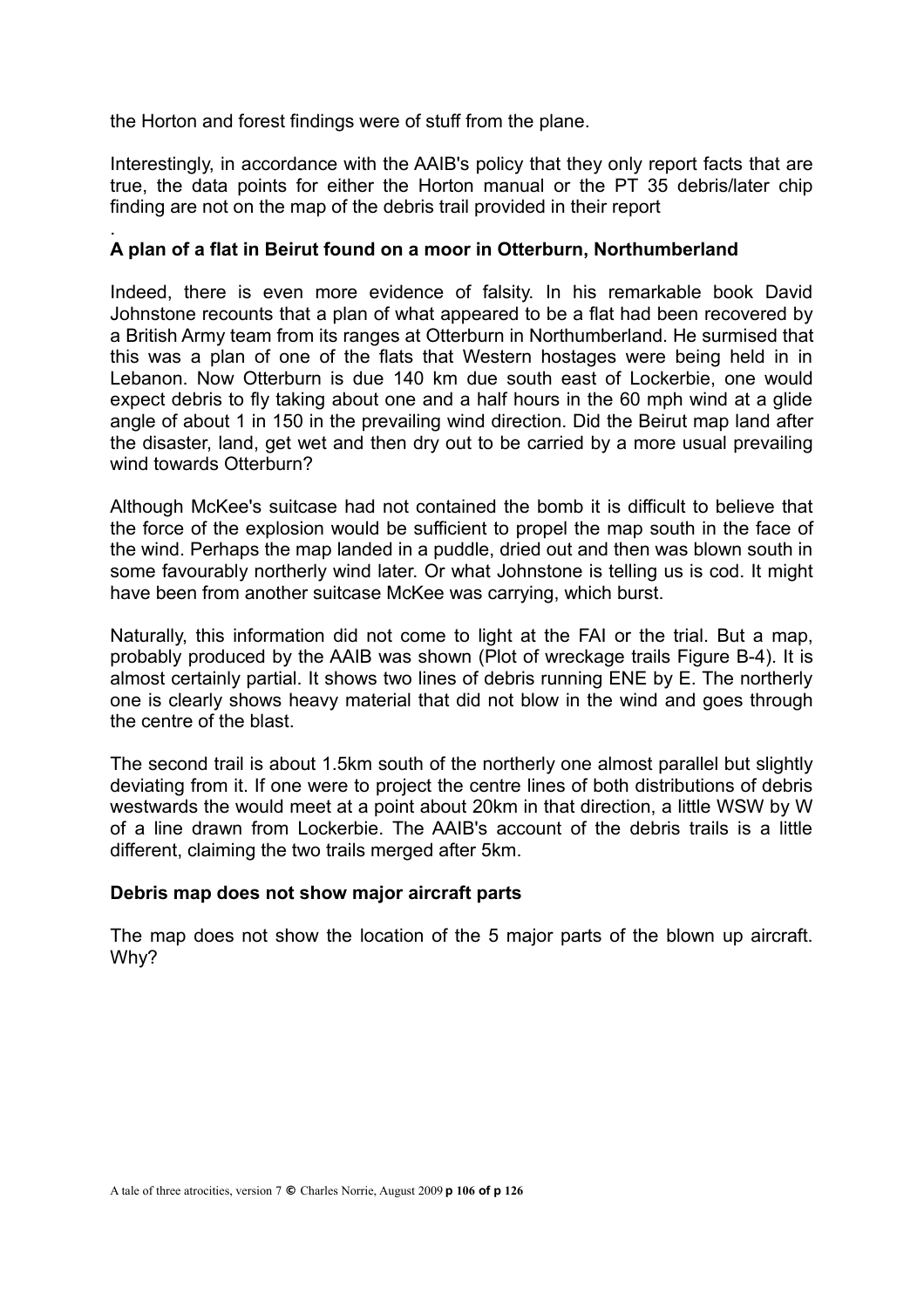Had there been a plot of the landing points of the major debris pieces, there would have been 4 or 5 major parts landing on Lockerbie and one outlier, the cockpit, which had broken off earlier. It would immediately give rise to speculation of the second explosion, so perhaps that is why the CIA and especially BSS campaigned to have it removed from the public report.

More and more I believe the numbers of lives lost at Lockerbie could have been much, much higher and the CIA was really rather lucky so few were killed. Had say, 50 or 100 been killed in the town, the truth might have been outed years ago.

## **The southern trail problem**

No debris is shown as having landed more than 3km south of the southern line, astonishing when you consider that the wind as 60mph and that meant that all the debris fell from 31000' in that distance. That means if any piece of debris had immediately been caught by the storm after being blown out of the aircraft, and blown in the direction of that wind, it had to reached the ground in 2 minutes. Do you really ask me to believe that every single piece of paper and other rubbish blown out of the aircraft did that, in that wind?

At the same time this debris has the ability to fly 34km ENE by E at the same time as reaching the ground.

# **A highly partial map**

I suggest that this is a highly partial debris map. I am prepared to accept that every data point represents at actual data collection point, but whether it is right to assume that each point is of a piece of debris from the *Maid* is may not untrue. Obviously the 'finger-tip' collecting detectives must have collected any amount of material that was nothing to do with Lockerbie, though that could not be determined until it had arrived at RARDE. No piece of material from those dark Scottish hills contained a magic badge which said 'this is from the *Maid'.* That had to be determined by experts in RARDE later, and even then there must have been doubts (let us say honestly expressed) that a particular item was or was not from the *Maid* or not.

The southern line probably represents the northern limit of paper debris collected from McKee's suitcase, as none of that could be presented in court. So to prevent the possibility of the defence raising issues about adjacent debris, certainly from Mr McKee's suitcase, the bottom of the map was cut off.

Project the northern line of debris it crosses Newcastleton, and within limits of error, may I suggest Mrs Horton's garden. If the Toshiba manual had been driven there by the storm that would have taken about 25 minutes. So it would have descended to her garden by 19:30 on 21<sup>st</sup> December 1988.

Assume, for the moment that the northern trail consists of points from the main explosion and are entirely genuine. The furtherest item (marked by red crosses on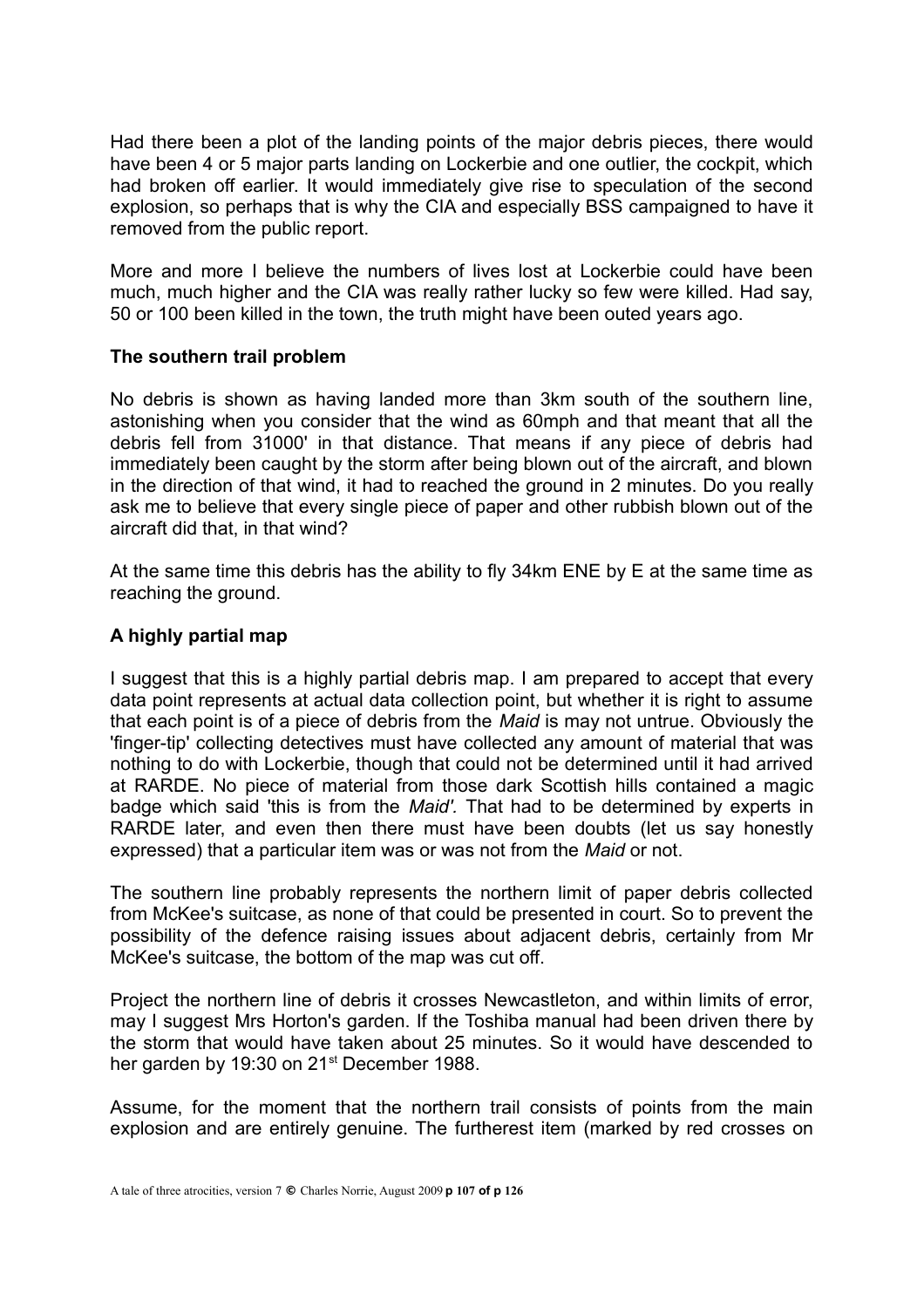this line is about 10km). Assume that point is entirely genuine. For an item of debris blasted from the aircraft across the direction of the wind (and therefore not affected by it), means that it would not have been slowed or accelerated in its descent and thus would have travelled about 14km (31,000' vertically and 10km horizontally from the point of being ejected from the aircraft).

If it maintained its initial velocity, it would have take 50 seconds (less than a minute) to reach this point.

Professor \*Byrd expects us to believe that the manual must have been blasted 34km across the Borders, from the height of 31000'. By Pythagoras, that's still about 34km. It would have taken 2 minutes 40 seconds at about 600mph.

# **A shirt collar containing a piece of MEBO chip**

Similarly for the shirt collar containing the MEBO chip fragment. Professor de Breackeleer says that the collar fragment found with the chip in it and the shirt found in the suitcase remains are different, for the collar is of the wrong size.

This means, not so much that someone has been careless but that the packing of the suitcase and the manufacture of the fabricated detritus associated with the chip were done at different times, possibly more than a year apart, and quite possibly a small error of that sort could have been made by the CIA. Though it must be said that this is a carelessness the original plot does not seem to have suffered from.

\*Byrd must have been an accomplished actor, a master of self-deceit, or the fraud had been entirely carried out by \*Thorne.

# **Mr Lumpert's confession**

On 18 June 2007 Lumpert confessed that on 18 June 1989 he gave an 8 layer circuit board to a person investigating the Lockerbie case. 'It did not escape me that the MST-13 fragment shown [at the Lockerbie trial] on the police photograph No. PT 35 (he says PT/35(b)) came from the non-operational MST-13 prototype PC-board that I had stolen', Lumpert added.

'I am sorry for the consequences of my silence at that time, for the innocent Libyan Mr Abdelbaset Al Megrahi sentenced to life imprisonment, and for the country of Libya'.

This statement was certified by Officer Walter Wieland, presumably a Swiss policeman. As usual the Scottish Appeal Court, immensely unwilling to look at the changed evidence that has been put before it and the predecessors, believing implicitly that everything put to the courts through the years by the prosecution just treats is as a little excrescence, a little piece of dirt on a Rolls-Royce of a job to be polished and the case will stand fresh as if it were new.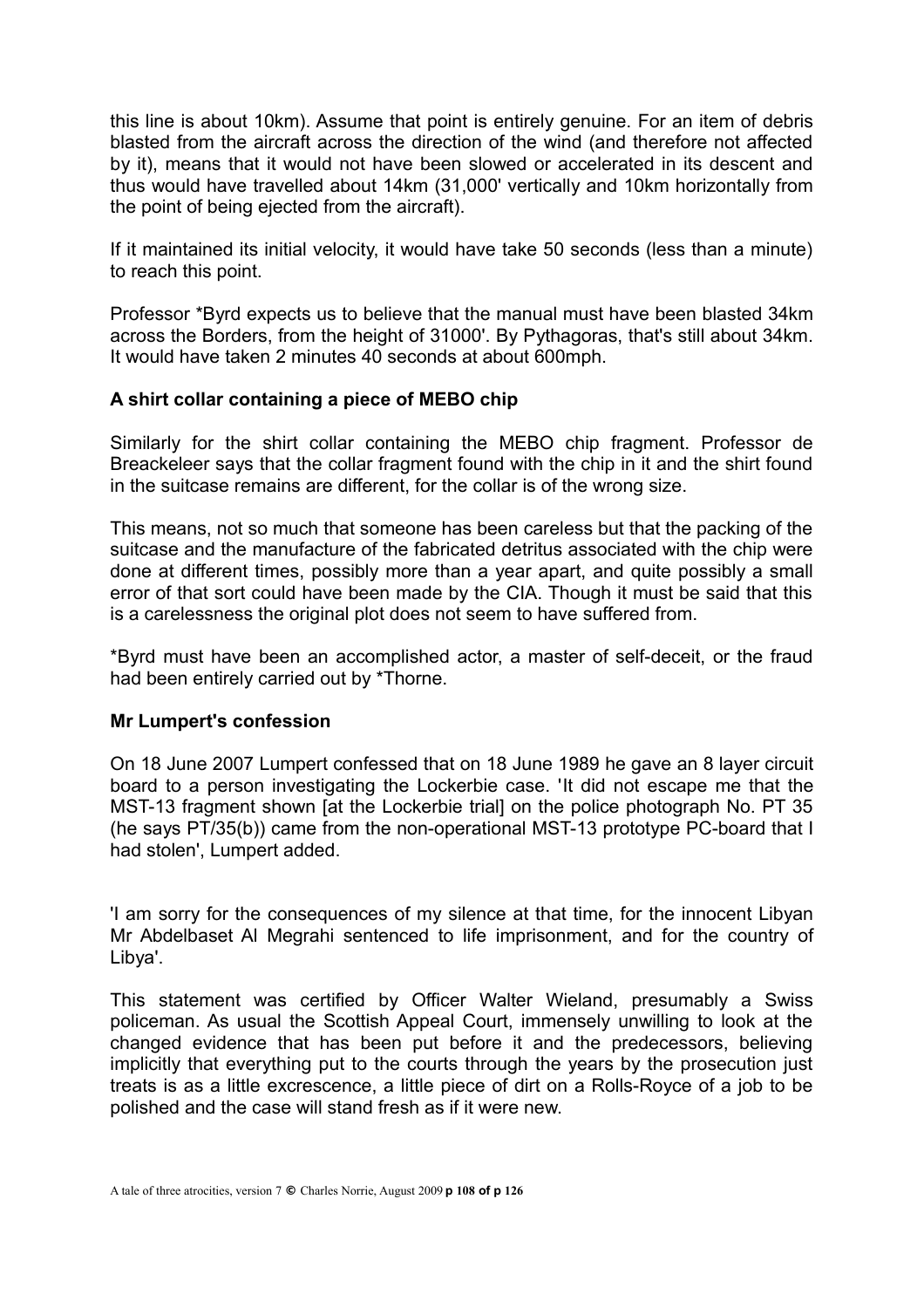Until the Scottish Courts get it into their head that there has wholesale and complete fraud by the Crown over the Lockerbie case, and the prosecutors have eagerly fallen into bed with the CIA over what has happened to Mr Megrahi, the case will never be properly understood.

There is a phrase 'miscarriage of justice' that is usually applied in these cases. It is wholly inappropriate for the scale of perversion here.

It is tradition to show the spirit of justice as blind, as the statute atop the Old Bailey shows, as a way of indicating justice is equal to all the parties who seek it. But in the case of the Scots and the idiotic processes that have gone on in Zeist and latterly Edinburgh, justice had been not only blind, but deaf to argument and entirely without a brain at all.

Is it possible to prosecute Scottish judges for their failures in their own courts? Some of them deserve to be there.

I suggest that pcb was taken to the US and given to the CIA's ¶Orkin. He might even have collected it. (This is not the same as the debate over whether \*Byrd took the fabricate evidence to the US).

#### **Back to UTA**

On 19 September 1989 UT-772 blew up.

I think the CIA quickly assessed (in a way they would not allow the Lockerbie inquiry to do (Holmes computer system = facts on the ground)) that UTA was a Libyan job on the *casus belli* argument (the lost war in Chad).

2 October 1989 Congolese Defense Security produce a report on UTA mentioning Mangatany (who was a known member of a Libyan financed opposition group). Could the CIA have learned of that?

I suggest in early October 1989, CIA having provisionally assessed Libya as responsible for UTA decided to go for it over Lockerbie.

They decided to interfere with the Lockerbie evidence stream.

#### **Introducing the PT 35 chip into the RARDE evidence stream**

#### **A surmise**

¶Orkin (or another) is sent to RARDE with the chip cut from Lumpert's board.

¶Orkin is, I think, the only CIA man that Marquise gives a pseudonym to. For that reason alone this rôle in the plot must be substantial, and would certainly face charges on perjury in Scotland.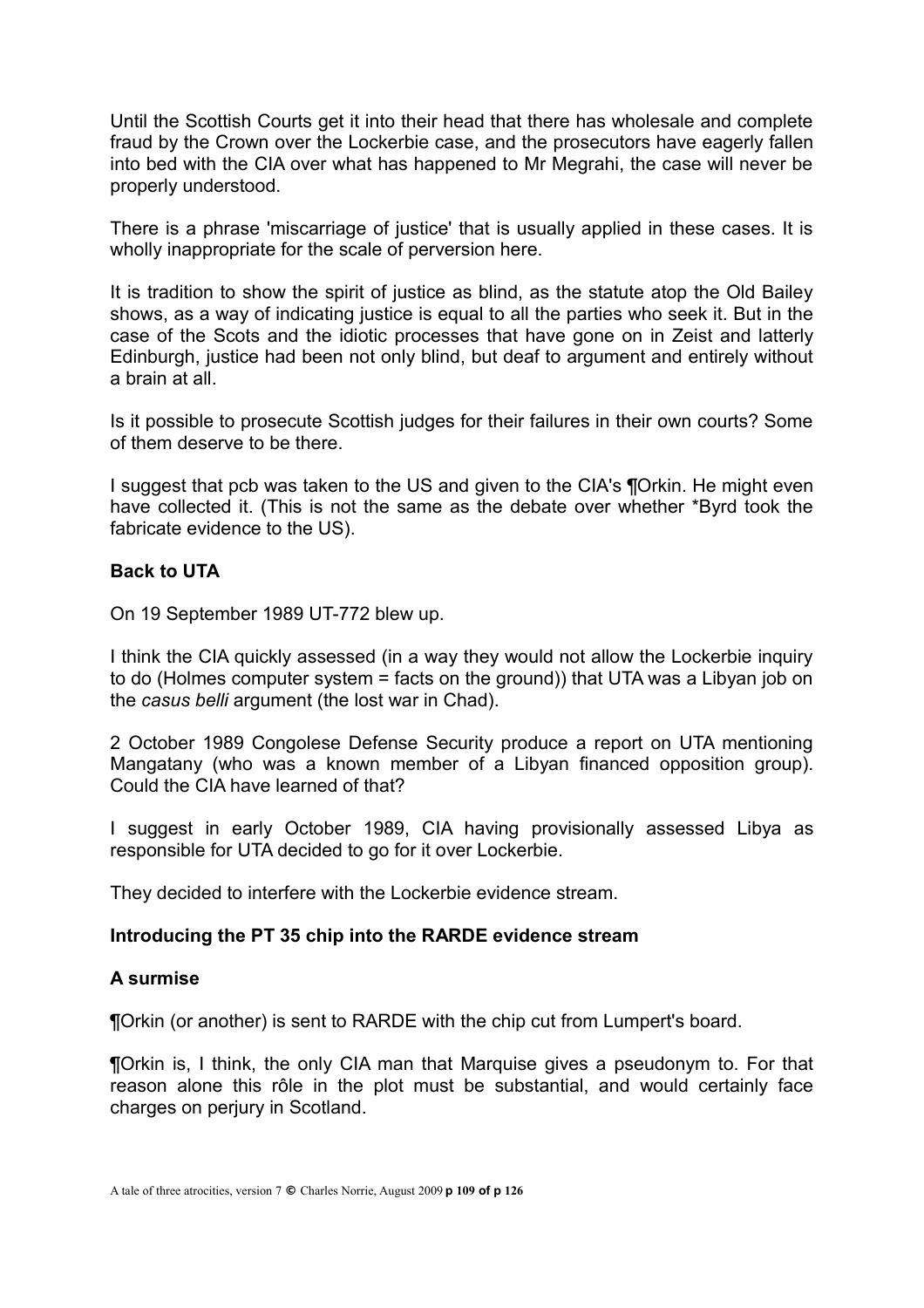In late 1989 (see why below), or he meets \*Thorne and \*Byrd with a BSS (probably a MI5 representative), and possible a boss of \*Thorne' at RARDE. If \*Thorne has not retired by this time he is given a choice. Co-operate with the CIA and his pension will be protected and he may even get a payout, and can go early, and become a chiropodist (which he did) otherwise he will be dismissed and may be prosecuted for the Maguire failings (probably an empty threat, as \*Thorne could counter that it was the civil service's own decision to place a forensic laboratory in munitions factory, not his). \*Byrd will get \*Thorne's job but only if he too co-operates. \*Byrd is eager for the job as he never expected to rise to the dizzying heights of running RARDE, with a basic HNC qualification. So embarrassed are the government by the doings at Fort Halstead, that they later change its name of the forensics unit.

It is a sure sign in British Government that a change of name means something is wrong. Windscale became Sellafield. Same facility new name meant the matter of the second most serious radiation leak in world history in a nuclear reactor could be overlooked. The tomb of the old burnt out reactor still stands there today and will do for some hundreds of years.

# **Perjury is committed**

They sit down and set a date to attribute to their invention, which is a crime by all five or so men as they are all (including the CIA man) committing perjury. The CIA man suggests a date. He says it must be before the date Bollier first contacted the US Embassy Vienna (19 January 1989, personal information, from Bollier), for otherwise a clever counsel learning of Bollier's real date of visit will stand up and say 'but the date of this evidence is after Bollier's visit', creating an impression that Bollier may have given the CIA a circuit board a bit of which turns up on the ground at Newcastleton. By antedating the finding of the evidence, this line of reasoning is forestalled.

They choose label 168 collected 13 January 1989 registered to Dextar store on 17 January 1989. It is a piece of cloth, collected in the Newcastleton forest. But this is a little remote in time, and counsel may well argue that the collection date is so far after the bombing (25 days) that it is nothing to do with Lockerbie. A reasonable person will conclude that the actual date it fell was 22 December 1988, like the Horton manual finding.

They decide to date \*Thorne's investigation of 168 labelled 'cloth' to 12 May 1989, and that was the actual date \*Thorne had looked at it, on that day, but discarded it as not significant.

Certainly the 12 May *date* has not been interfered with, unlike the description, which was. A typical CIA stratagem. A date is sacrosanct; the event is not.

168 is emptied of it now irrelevant material and a piece of shirt collar substituted. The piece of chip brought from America is slipped into it. \*Thorne rewrites the label (possibly he believes it will be unproblematical, not disguising his handwriting (Bollier says the rewrite is \*Thorne's fist). Perhaps he (\*Thorne) is not fully aware of the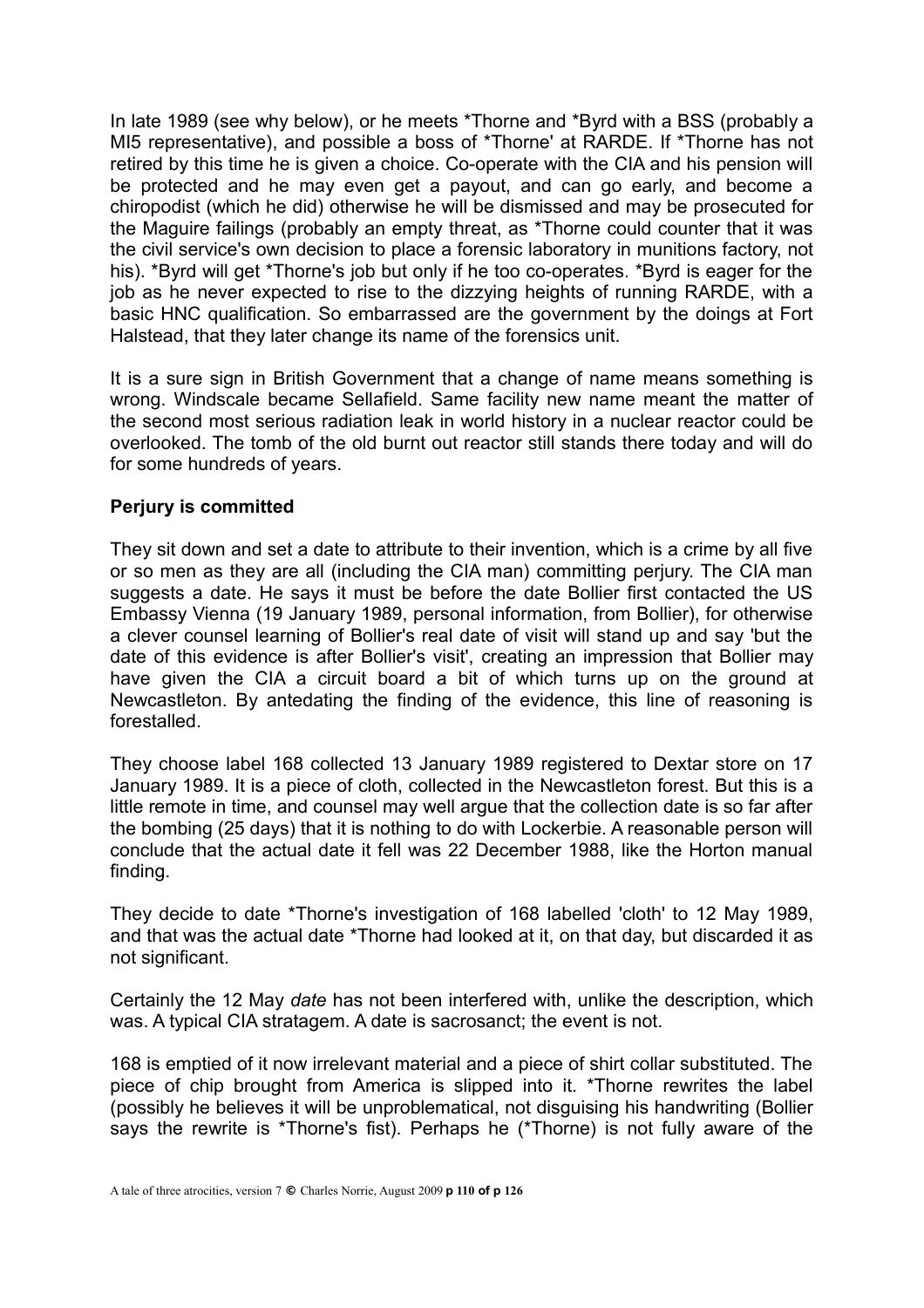problems this will cause Gilchrist.

# **A small but damaging error**

A small slip up occurs. De Breackeleer writes: This issue is of paramount importance as forensic experts claimed to have discovered in the collar of one of these shirts the fragment of an electronic timer which provided the key link between the bombing and Libya. (NB, says de Breackeleer, 'this writer has never quite understood how the size of the breast pocket did not match the size of the collar of the shirt recovered at Lockerbie, but that is another story'.)

A bit of carelessness by the fiction factory, perhaps? (But a year or more has gone by since the two events (the blowing up of the suitcase and choosing the debris to be placed in 168), and errors are likely to take place). The doctored evidence is slipped back into the secure store. \*Byrd decides to use one of the photos he been supplied with to send to DCI Williamson with his lame story about the delay in photography.

# **Mr Leppard**

On 29 October 1989 in the Sunday Times, Leppard writes a piece saying that Lockerbie is Libyan inspired and involves a hard shell suitcase filled with clothing obtained in Malta. That is the first reference to Malta or a hard shell suitcase in public. (Surely he didn't invent that claim).

I reckon the lead time for an article to be about 1-2 weeks, so I suggest David Leppard was infected about 18 October 1989.

I am going so far with inference here that I am not sure exactly of the date of the interference with label 168. It will become painfully clear in the perjury case.

Though there is nothing about PT 35 or shirt collars in Leppard's piece (perhaps the CIA thought there was something the Scots rather than they should tell the world, it's about this time that the Libyan story on the ground is being put together.

There must have been much low level discussion in the inquiry and presumably the CIA thinks that everyone will believe that Leppard got his story from that.

In fact, the investigation is almost rumour tight, with the exception of the JIG who learn everything, and say nowt, except to the ever attentive and diligent CIA.

If you think this is far-fetched, then were did Mr Leppard's story come from. The has been no successful police inquiry into it, no one prosecuted, no sign of a failed one even, so we must come to the reasonable conclusion that there wasn't one.

Yet there was a serious leak.

So why wasn't it investigated. Was it possible that it began to dawn on senior policemen that unless they listened to the CIA's siren song, of conducted in the public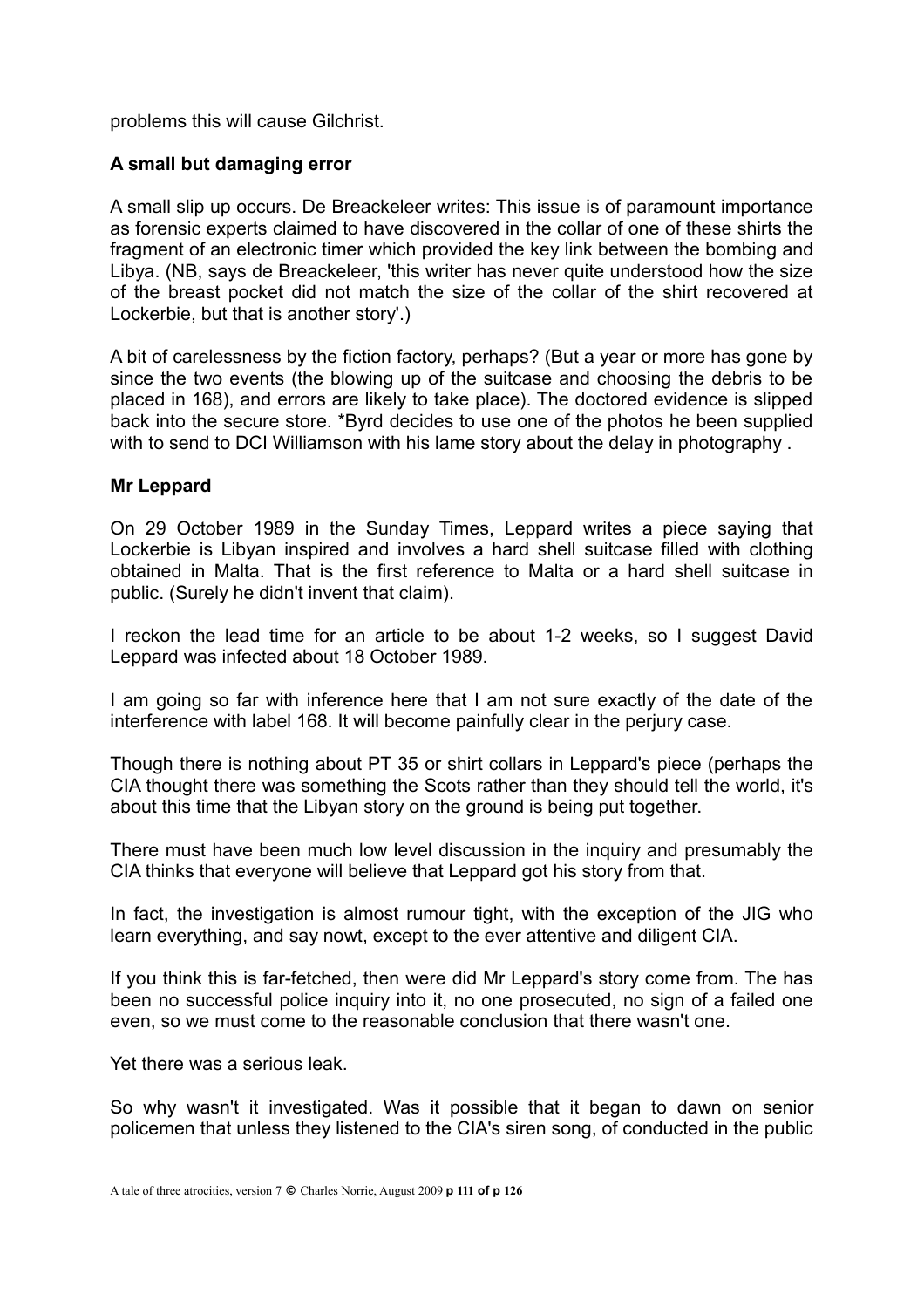prints, they were never going to have a resolution of the Lockerbie investigation.

I wonder what Mr Henderson really thinks of CIA men in their soft accents and button down collars.

I can't see how that story could have come from anywhere except the Langley fiction factory and it is right as far as it goes in all particulars about the Libyan attribution. Details of the timer are left out, probably because the CIA had not decided to run with it yet.

# **Gideon Levy, an effective journalist, who knows the questions to ask**

Gideon Levy asked at the  $20<sup>th</sup>$  anniversary of Lockerbie at Arlington cemetery 21 December 2008) awkward questions of Marquise and Henderson. \*Lightbody refused to co-operate except to say he had first identified the timer chip.

This is the USA, and everyone treats the journalist, Levy, with courtesy and respect, though it is clear Henderson is deeply angered, and the same day threatened to kill those who disagreed with his findings, borrowing says Jim Swire, the Lockerbie families' microphone to do so. In the UK, Levy, the journalist, would have been thrown out. But this is the US of A where journalists are the fourth estate, not shabby figures in ill-fitting suits with a scrappy note-book and a pocket full of betting slips and used fivers for 'information', a tendency to drink too much, and do their business in public houses.

\*Lightbody adopts a typical trick when someone in a circumstance like this is being confronted with awkward truths. He refers to the solemnity of the occasion and implies Mr Levy's attentions are unwelcome, untimely and inappropriate. It's happened to me, and I am a relative though not of Lockerbie, but of UT-772. And I prefer the nasty truth to the comfortable lie.

# **A curious interview**

In the course of his programme Mr Levy interviewed a former Agency officer a Mr Robert Baer, who introduced himself as the chief bomber of the CIA. Why such an individual should be thought to have been worthy of offering his views is not certain. Building and deploying a bomb is not an investigator's job so Mr Baer's background (if it be true) is not appropriate. Mr Baer also turned out to be a proponent of PFLP-GC theory, which I have shown is wrong.

#### **Mr Marquise's problem**

Henderson said the PT-35 had never left the jurisdiction as it was too valuable. Marquise, who had not be a party the Scots' trip to Washington says it had, though he later corrects himself.

This may be an honest misunderstanding, for Marquise had not been with \*Byrd and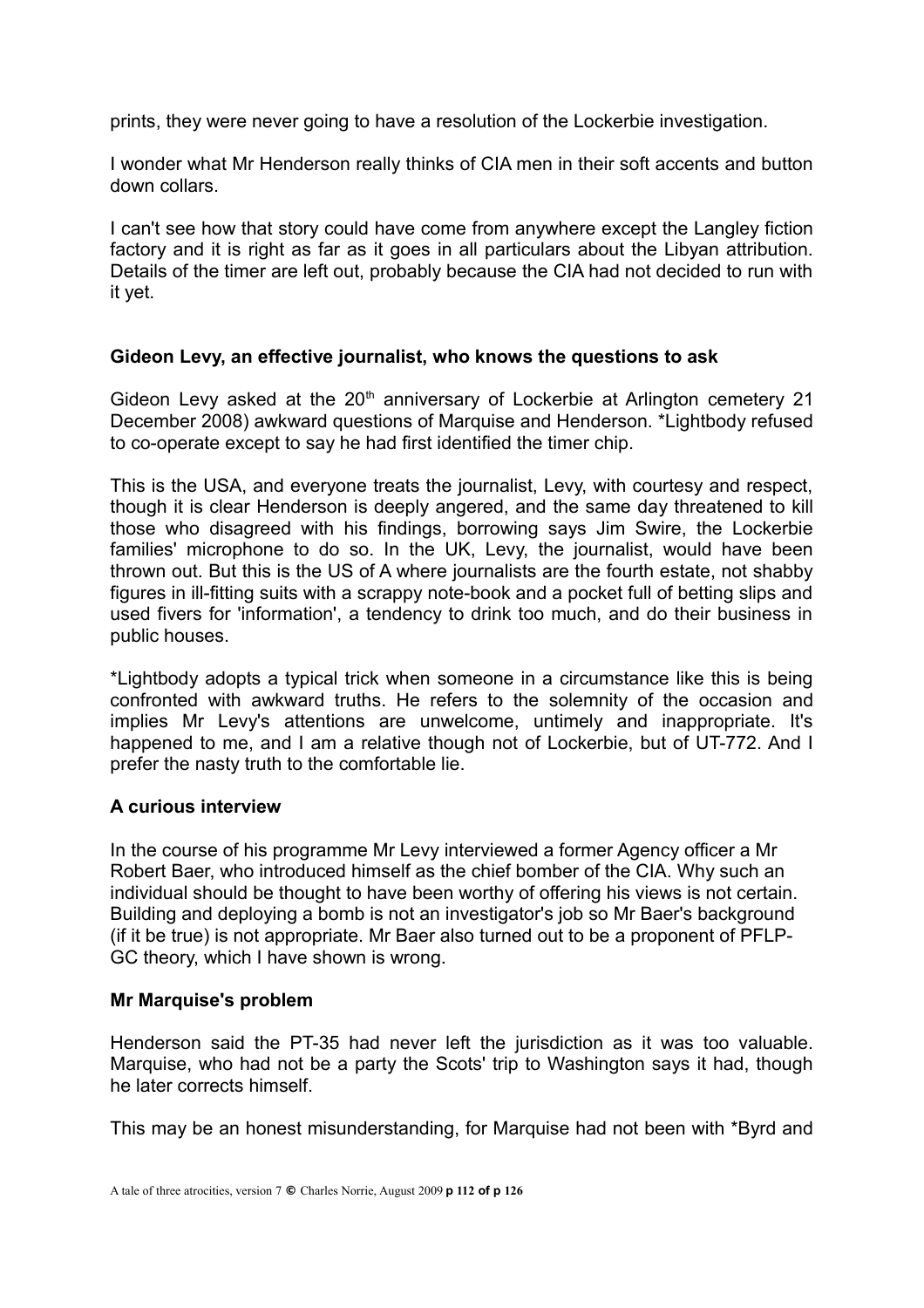Henderson with \*Lightbody.

But if Marquise had any knowledge of this backstory of the chip, he might have confused the origin of it in Langley and inadvertently blurted out the truth. I think it unlikely that \*Byrd brought the chip with him to the US, though it was almost certainly in RARDE's possession, as it would have been against RARDE rules and a serious disciplinary matter, and \*Byrd was a man who had to keep his nose very, very clean.

# **And they continue**

But Marquise has continued to maintain in Professor Black's blog that the chip crossed the Atlantic. It **originally** did of course, having been cut up in Langley, having been obtained from Lumpert before arriving at the strange meeting at RARDE. I think we must take Mr Henderson's statement at face value (or it is a blatant lie) value to the extent he didn't take it across the Atlantic, and didn't know it was being taken. It wouldn't have been in his control anyway but RARDE's so the obvious carrier would have been \*Byrd. Until that gentleman decides to end his self-imposed silence, we are not going to be any wiser.

If anyone says but this is too far-fetched, I think you're wrong. If you think the PT 35 is a corrupt piece of evidence you've got to come up with a hypothesis that explains the corruption and not simply repeat the tired old and ill-fitting story that is.

You must explain and simplify apparent complexity and difficulties until you have a sensible straightforward story that in time can be put to the parties involved.

Mr Ben Areyeah at this point claims in Professor Black's blog that Mr \*Lightbody said the fragments of circuit board had never left the mainland of the UK and when challenged on this he had shrugged his shoulders. If Professor \*Byrd had brought them to the US, perhaps, for some reason he did not show them to \*Lightbody, but then why bring them? I think we can be certain Mr Henderson had nothing whatsoever to do with their transport, even if he might not have known what \*Byrd was bringing them. They material was at that point surely in \*Byrd's custody at RARDE, not the Scottish Police's.

Marquise qualifies his story and says \*Byrd bought the circuit board to the US and distinguishes the chip from the circuit board, which are indeed two different kettles.

But the complexities of the chip story between members of the same investigation team are beginning to look like what a prosecution in court would claim amongst defendants was a inability to tell the truth.

#### **DCI Williamson receives a photograph**

Very little happens; but on 15 September 1989 DCI Williamson receives photo of a metal part of label 168 for identification from \*Byrd, Mr \*Thorne's deputy (last seen by \*Thorne on 12 May 1989). \*Byrd apologises for the time it has taken to produce a Polaroid photograph for Williamson, a matter that would cause defence counsel to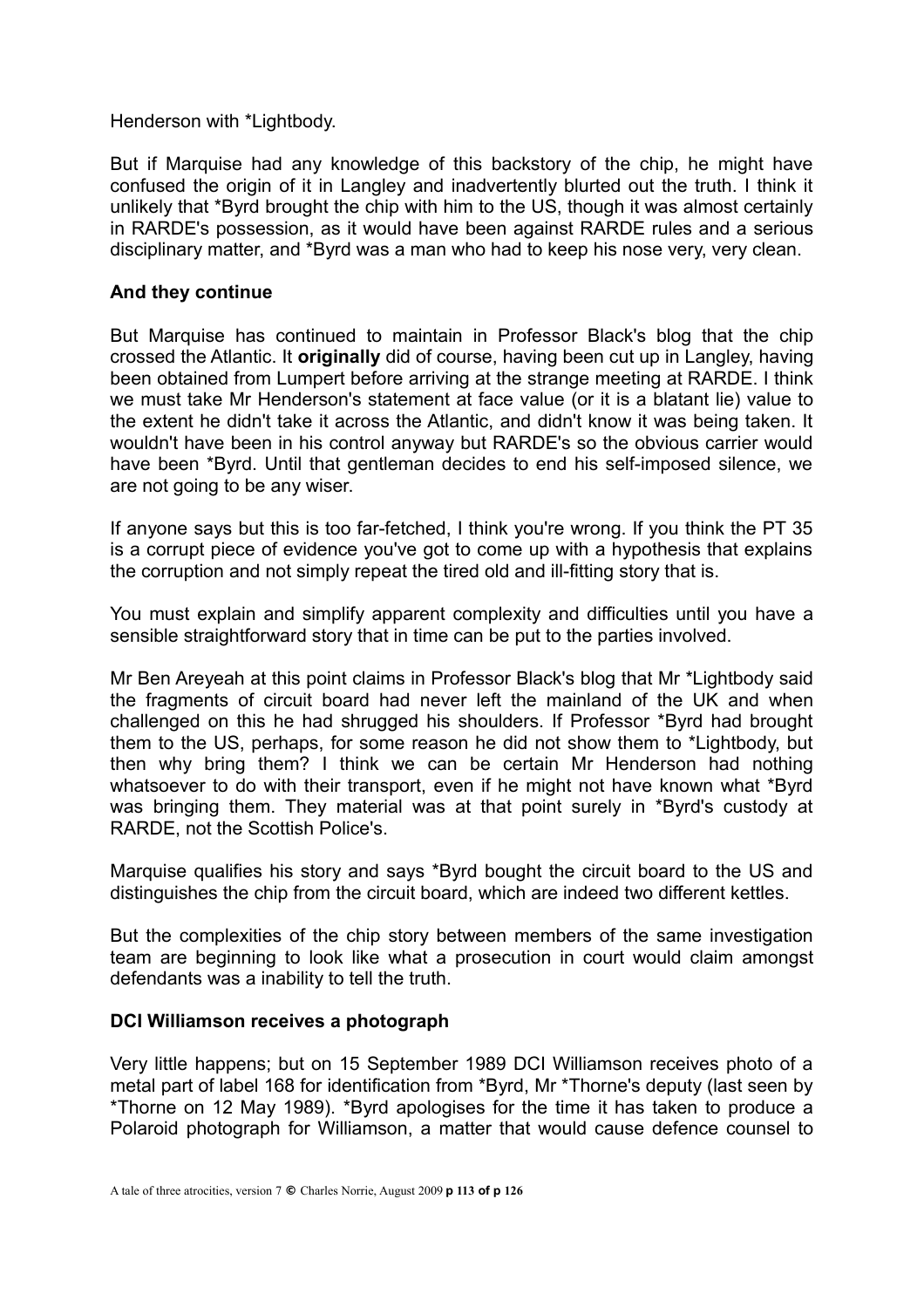look askance.

It is because of the date of this event that I think that the RARDE meeting with the CIA tool place in early September, though I realise that a later date is possible, and I have not quite clarified in my mind which one is correct.

He also referred to a piece of chip, of which a photograph had been made by Professor Byrd RARDE and supplied to DCI Williamson, though it might be a separate photograph of the same element. I have decided to rely as little as possible on \*Byrd's claimed findings, as they appeared in the trial, as I believe them to be suspect, but CC Esson's statement is incontrovertible.

Another point is that the conference revealed that the Scottish Police were refusing to co-operate with the FBI. This would make their search for the origins of the chip in the photograph very difficult.

# **CIA decides to control the agenda**

My own view is that the CIA (who, of course were not at the January 1990 conference) had decided (as they often do) to raise problems at the outset, rather than allowing them to explode disastrously for their case much later. The conference comes to no overwhelmingly unexplainable conclusions (as I think the CIA hoped it would). We are well in advance of a position of where investigators will have to nail their colours to the mast of a particular theory.

#### **It is early in the UTA investigation**

It is even before the point where the French have are demonstrably known to have begun seriously to speculate on a Libyan theory for UTA; it would however seem extraordinary if the French, who are not constrained to follow the 'facts on the ground' policy dictated by HOLMES, (the so-called) evidence based approach, had not put forward the possibility of Libya as the perpetrator of their tragedy at a very early date, but whether the CIA could have learned of that directly from the French inquiry or even the Congolese security services (who conducted their own inquiry), is uncertain.

# **Investigators hate to be told they are saying the obvious**

But while investigators and commentators are very willing to comment on other people's disasters in ways that the investigators are unwilling to do themselves (compare McNamara's claim that UTA was a revenge by the Libyans for having been defeated in the Aouzou strip war, and Bruguière's own comment that the downing was due to 'African reasons' in his talk to the UTA relatives in 1991), it seems quite reasonable to assume that the CIA in its analytical rôle was assessing the reasons for the disaster and concluded Libya was a possibility.

Only there was a further problem here. The CIA had packed the suitcase they had blown up with the wrong sort of Toshiba cassette recorder. They had used a white RT-8016 or RT-8026 (probably one sold in Germany or possibly the Middle East) and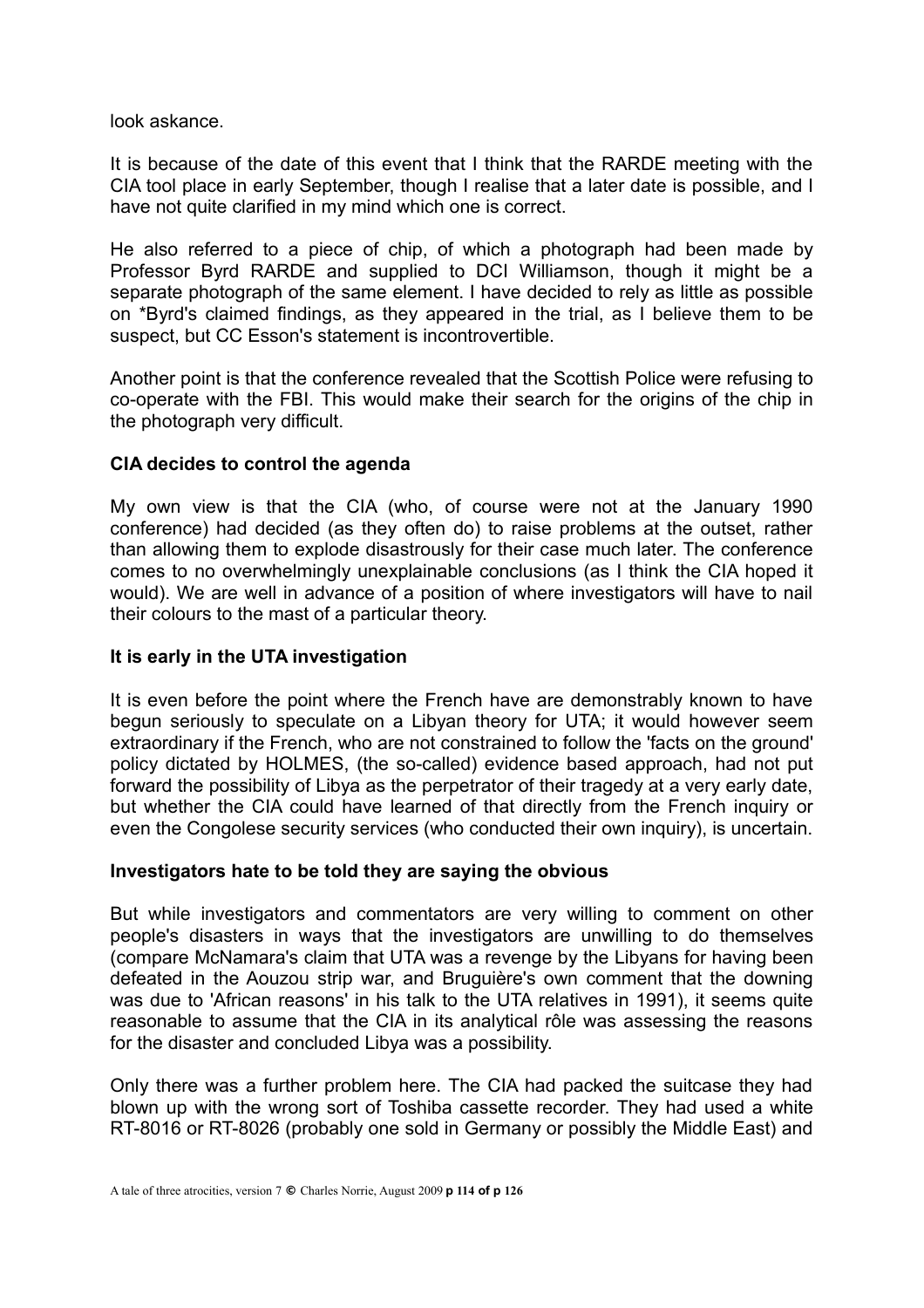the model that had been sold in Libya was the RT-SF16, which was black, a consignment of which had arrived in Libya on 11 November 1988. (No wonder the prosecution made little of the cassette's origins, but in reality it could have come from anywhere; do you really think it likely that a competent intelligence organisation charged with bringing down a jet of another country will have sourced the disguise in shops of its home country? They'll obviously go abroad.)

# **The French go to Washington**

On the 31 January 1990, the French sent letters for a *commission rogotaire* to Washington. They are answered very quickly and the commission began on 19 March 1990, continuing for an extraordinarily long 11 days. We don't know anything about what went on, whom the French met, or were allowed to meet. The commission may well have been as useful to certain US bodies as the French.

At the same time this high-level co-operation is taking place, Mr Caprioli (an UTA investigator) is given information, helpful to his inquiry, but the Sansomite report (one of the critical documents produced by the French) says:

*'neither the C.I.A. or the F.B.I. (section International Terrorism State-Sponsored) gave any elements concerning the inquiry carried out after the bombing of Pan Am 103... They indicated that only the investigating service (British Authorities) could do it.' (Sansomite report p7 (pdf), D7541)).*

The French were told they had to go the Lockerbie to the Lockerbie Investigation whose plodding computerised investigation they despised. The Juge had already been (in connection with tha matter of French nations who had dies on Pan Am 103 and I think it fair to say he held what he had seen of it in a fair degree of contempt. The Juge is not a fan of Scottish, British, American or what he would call Anglo-Saxon methods, which owe little to Descartes of the French school of inquiry, which he thought used far too much machinery and far too little of the 'little grey cells' for him.

The CIA were clearly wishing more to gain information than offer it. My suggestion is that they wanted to find out the French position on Libya, with regard to making a similar attribution their own disaster, and which might provide a developing scenario for Libyan attribution for Lockerbie.

This 'Sansomite' report will not be issued to Juge Bruguière until 9 March 1990 and not more widely but still internally until 4 September 1990, well after, I believe, the French investigation had decided to allocate the UTA tragedy to Libya alone, but had decided to tell the UTA relatives the Congo/Libya story on 20 September 1990. The world will only learn of it (in its full Libya alone story) when the US UTA relatives' case is brought to court in 2006.

# **Helping the Lockerbie investigators**

To assist \*Byrd and \*Lightbody to make up their minds, one or several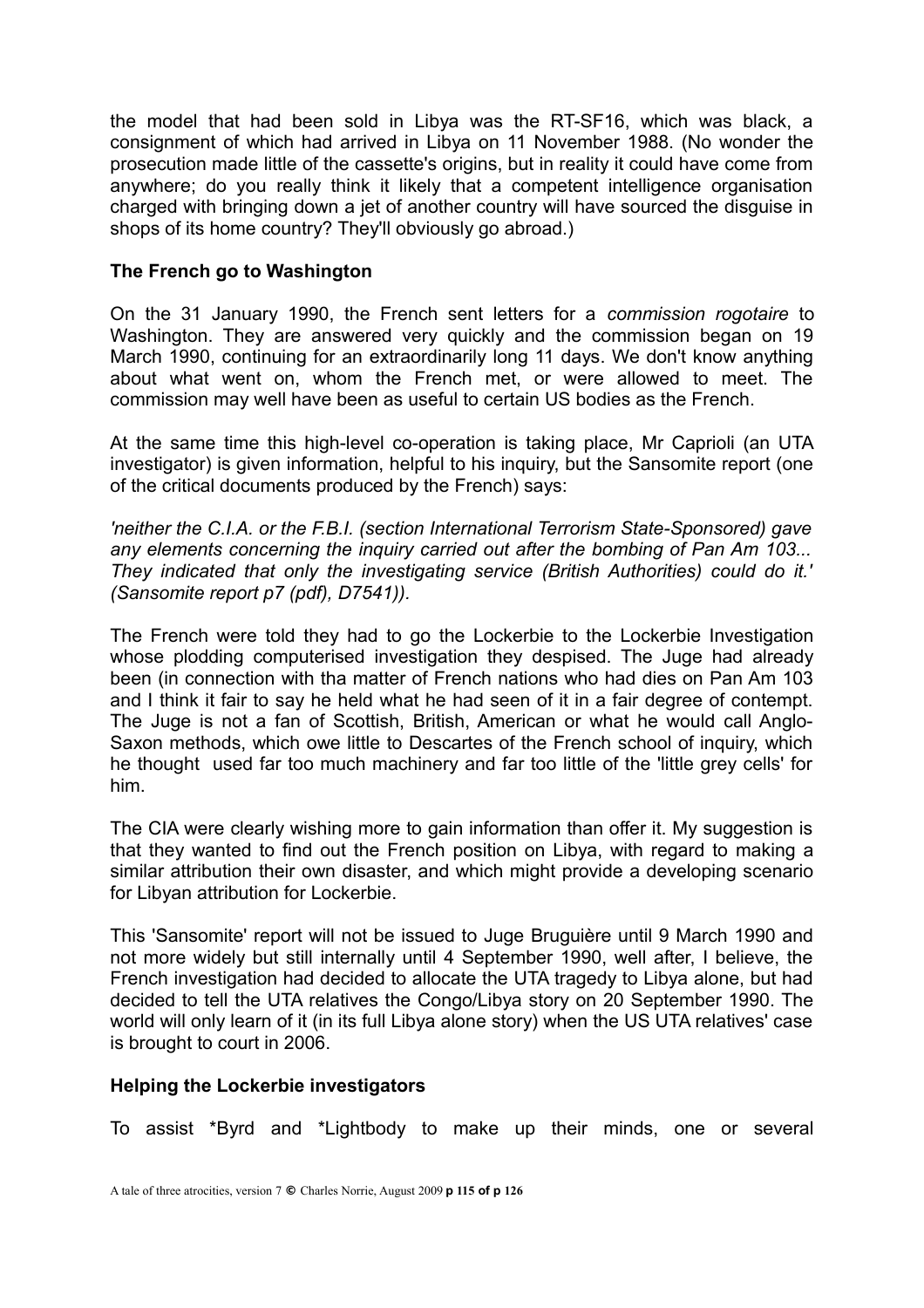demonstrations were laid on by Langley of the destruction of a baggage container by an IED of about 423g of explosive in a Sansomite suitcase. The demonstration was carried out at a facility in the US and our two investigators were the principal audience. Buried away in a clothing filled suitcase, the baggage container barely moves. The CIA has been foolish enough to release the video of this incident and it is singularly unimpressive. The container, though disrupted, is scarcely destroyed. I have also seen the equivalent test of the UTA device. The disruption of the container is much greater, and you can feel that this was capable of bringing down a smaller, but unhardened, aircraft.

# **Mr Giaka**

On 18<sup>th</sup> May 1991 Mr Mueller of the FBI said that it might not be possible to progress the case and bring it to court without further evidence of what Mr Megrahi and Mr Fhimah were up to in Libya. Almost no problem.

Mr Giaka was spirited from Malta aboard a US Navy ship, an operation for which the FBI had to pay, and having been debriefed was placed in a US witness protection program. It is debatable how much Mr Giaka was paid for his evidence and whether that was in advance or not. (I have considered the matter in detail and decided whether Mr Giaka were paid or not is irrelevant, given how severely the Zeist court dealt with his evidence). One wonders why Mueller, who claimed this input was necessary for a trial went to the of securing Giaka's contribution, so negligible was its impact. Was the fear really of the CIA's making, for that agency has an overweening respect for its own abilities.

# **The UTA relatives are told almost exactly two years later what happened over UT-772**

In September 1991 the UTA *partie civiles* were gathered again together in Paris by Juge Bruguiere where we learnt that four Libyan citizens were to be charged over UT-772. About two years later this was expanded to six Libyan citizens. At the second anniversary meeting the matter of Congolese involvement was dropped as the person who was probably implicated died in the UTA crash was a mule, who had unwittingly carried on board a timer device attached to a plastic explosive, pentrite which lined a suitcase. The timer was not of MEBO manufacture but Taiwanese and had been sourced through BRD not Switzerland. The quantity of explosive was 2.4 times that in the Lockerbie IED, which was Semtex.

It immediately raised for Jim Swire, me and others the question 'if a mechanism had been successfully used at Lockerbie, why go to the trouble of sourcing a different type for UTA, multiplying the possibilities of detection'.

The commercial relations between MEBO and Megrahi or the German suppliers of the UT-772 timer were in no way secret, but why increase the chances of discovery, and the risks that a further attempt wouldn't work. After all Libya had had two failed attacks on comparable UTA fights from the Congo.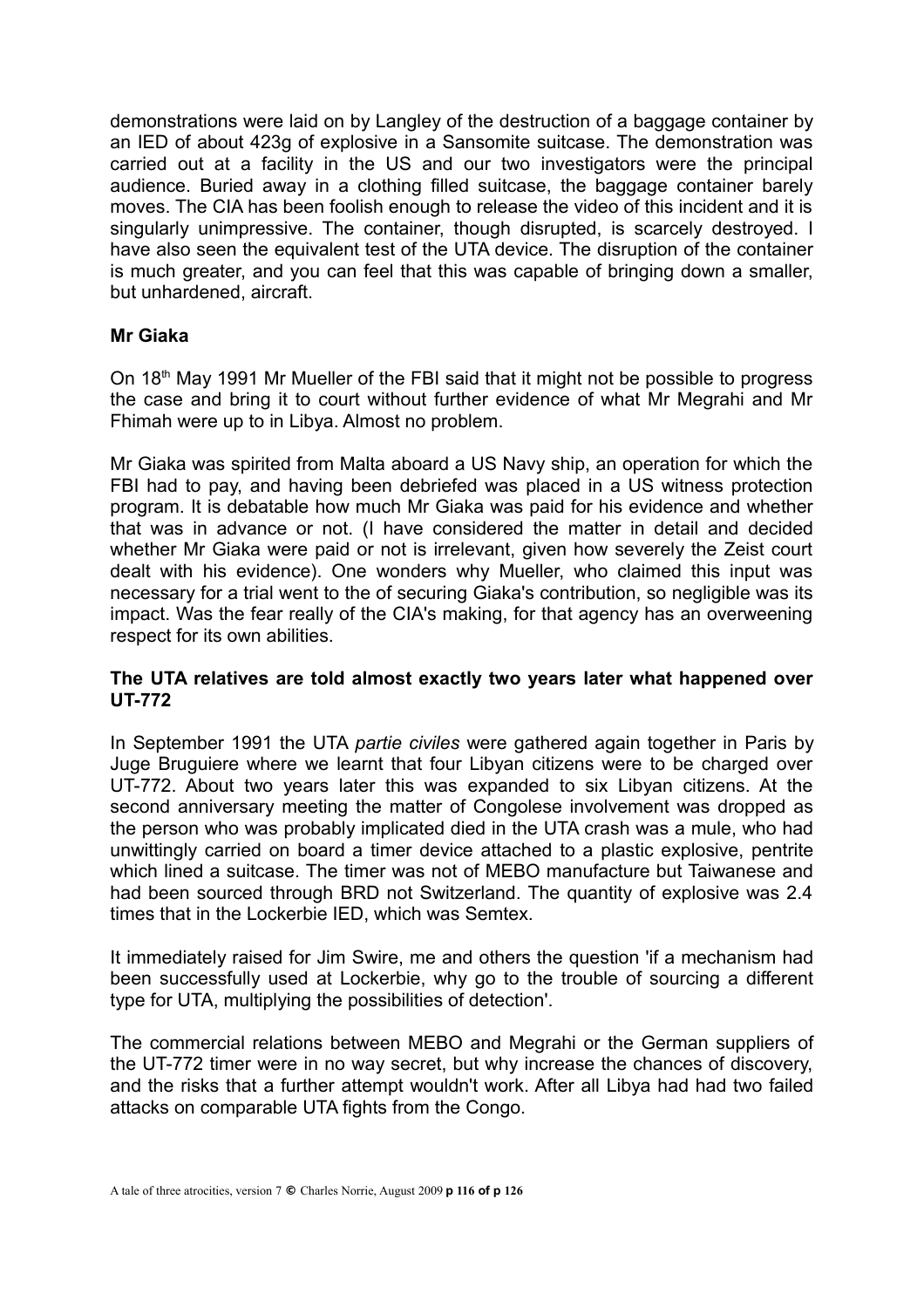This would not prevent a Mr Thomas McNamara a senior ex-SD man of claiming that the Lockerbie investigation was ahead of the UTA one. It was a difficult article to write but it made \$840M for the relatives of every US man or woman killed on UT-772, until the spoilsports in the SD decided to make them accept a rather smaller sum.

With these differences some of which I was aware of by 1991 others only coming to light in 2006, I had no difficulty in determining that both attacks could not be laid at the feet of one country, or even organisation and that Lockerbie was not a Libyan affair.

I was finally convinced Messers Fhimah and Megrahi had nothing to do with Lockerbie when C4 produced a documentary in 1999 just before the Zeist trial. Heavily reliant on what must have been the case the Crown had had to detail to the defence, it was clear that the Lockerbie investigation had been shut down in 1991 and no progress had been made in that time.

Unlike wine, criminal cases rarely improve with age.

By contrast, the French had completed their inquiry, indicting two further Libyans by 1998 and passed the investigation file to the Paris Court Parquet for prosecution in 1996.

The six Libyans were tried *in absentia* (a valid French judicial process) in 1999 and 6 guilty verdicts obtained. The penalties in all cases were *réclusion perpetuelle* (life imprisonment).

# **From a Scottish hillside to indictments**

I notice that this piece is beginning to develop so many issues that it is beginning to lose shape, for I shall try just to summarise the steps in the progress of the investigation

# **Floundering with HOLMES**

From the outset the police intended to make the inquiry evidence driven, which removed the need from police officers for intellectual thought and replaced it with a bureaucratic and computer system that recorded every action by the police and generated a huge and complex to-do list, which essentially couldn't be amended. HOLMES would nag away asking why had this man not been interviewed, that lead not followed up, until it was done.

Had for instance a Luqa issued baggage tag ever been identified on the ground HOLMES would have found it. Henderson the Scottish SIO was convinced that just such a clue would be brought in by "his lads and lasses", which in his rather infantilising way, he regarded his officers.

But as we've seen the evidence you'd possibly expect was never there, and what was to be regarded as evidence was either dumped at the crash site by the CIA or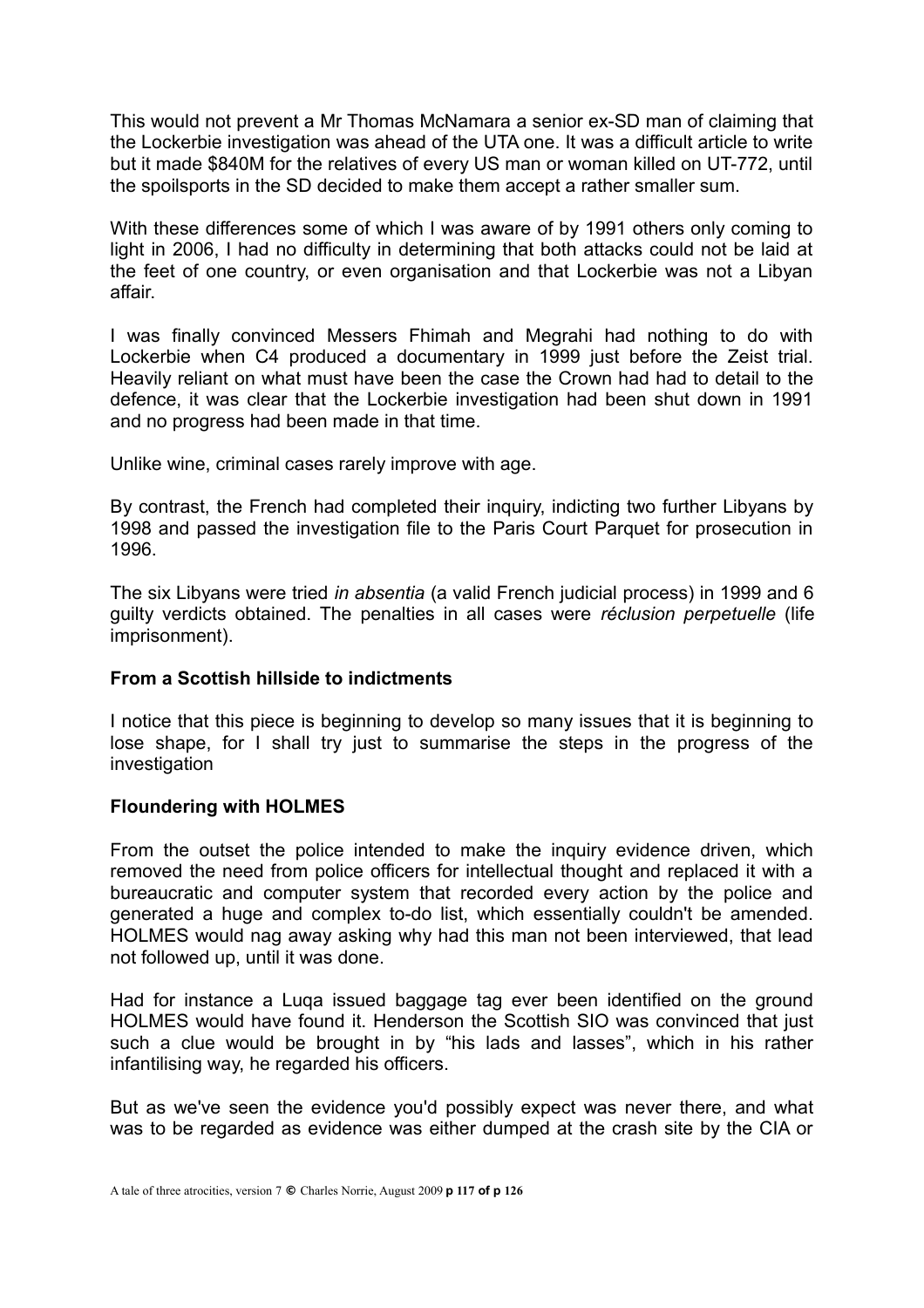evidence which changed its nature in the RARDE laboratories.

#### **The stages**

Having shaken the dust from their feet and returning to plotting in Langley, the CIA washed its hands of Lockerbie, or seemed to.

Having taken 120 pages to get even to the start of the investigation, and I wanted to finish in 100, I shall deal with the investigation and its betrayal quite shortly.

The betrayal is quite simple. The Lockerbie Investigation which I think the CIA followed carefully from the JIG, began its hopeless task of feeding data into the insatiable HOLMES, which obediently built up an agenda.

By April 1989 the blown up suitcase had been discovered and I believe the AAIB's real hunch that it was a stuck on device. Hence, the curious Channon statement, which senior members of the Government were not happy with, as revealing too much.

The Toshiba chip finding, which became PT 35 is dated to  $13<sup>th</sup>$  January 1989 before Bollier's alleged visit to the US Embassy, Vienna, but after it in actuality.

The evidence was actually manufactured in RARDE sometime before 10 January 1990, when it became known to the FBI. I think probably took place in the last three months of 1989 during the period of Mr Leppard's *Sunday Times* articles or just fits in with \*Byrd's note to Williamson .

Mr Gauci studiously avoids identifying anyone through this period, except Mr Talib, whose picture he has seen in the *Sunday Times* Leppard articles. By the date this becomes known, the CIA is not interested in a PFLP GC theory and it's gunning for Megrahi and Libya.

The latest possible date for the abandonment of PFLP GC theory is the date of the invasion of Kuwait by Iraq, although the CIA had been warning the White House about Iraq since September 1989

# **A useful exercise**

A useful exercise is to look at all the places the IED could have been put. Only two of them can have a Libyan implication and not if stuck to AVE4041 PA

| Location<br>οf<br>device | Attached<br>to<br>hull<br>on<br>outside | Attached<br>to<br>hull on inside | hull<br>Between<br>baggage<br>and<br>container | Attached<br>t٥<br>baggage<br>container<br>on<br>outside | Attached<br>to l<br>baggage<br>container on the<br>inside | Inside<br>baggage<br>container, not<br>in suitcase | the $\vert$ In suitcase            |
|--------------------------|-----------------------------------------|----------------------------------|------------------------------------------------|---------------------------------------------------------|-----------------------------------------------------------|----------------------------------------------------|------------------------------------|
| Suggested<br>by          | No-one                                  | <b>Bollier</b>                   | defence<br>counsel<br>on<br>occasion           | No-one                                                  | Me                                                        | No one                                             | Default<br>assumption<br>since FAI |
| stem   No<br>Mach        |                                         | Possible                         | Possible                                       | Not mentioned                                           | Not mentioned                                             | Possible                                           | Possible                           |

#### **Possible location of the IED in Pan Am 103**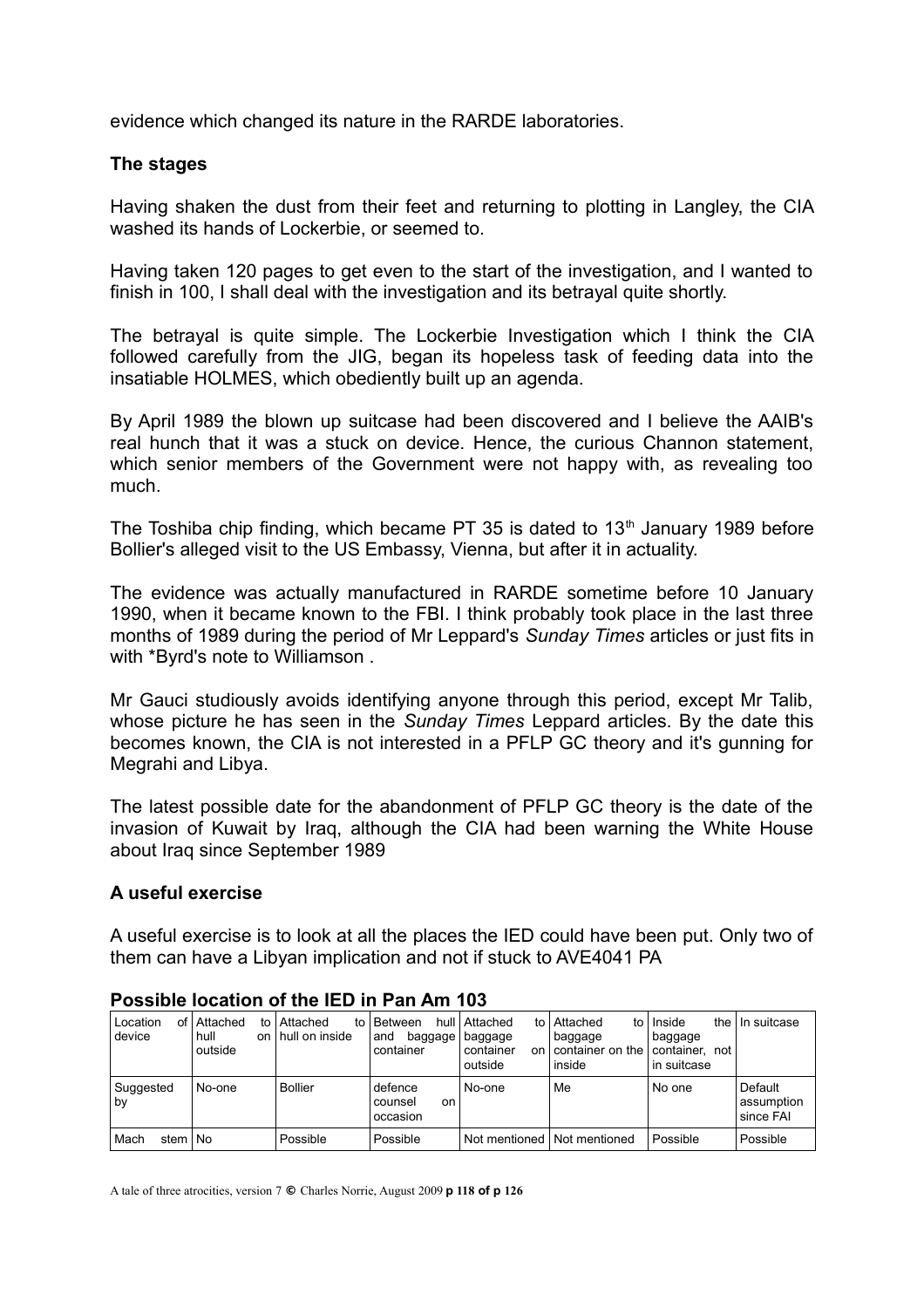| evidence                                                                   | comments on  |              |              |                                                  |                                  | Initial<br>prosecution<br>position | Initial<br>prosecution<br>position |
|----------------------------------------------------------------------------|--------------|--------------|--------------|--------------------------------------------------|----------------------------------|------------------------------------|------------------------------------|
| to<br>Damage<br>container.<br>Hole must go<br>inside<br>from<br>to outside | Not possible | Not possible | Not possible | Not mentioned<br>probably<br>but<br>not possible | Not<br>mentioned<br>but possible | Possible                           | Possible                           |
| to<br>Damage<br>Hole<br>hull.<br>must go from<br>inside<br>to<br>outside   | Not possible | Possible     | Possible     | Possible                                         | Possible                         | Possible                           | Possible                           |
| Could Libya<br>do it with a<br>bag bomb                                    | No           | <b>No</b>    | <b>No</b>    | No                                               | <b>No</b>                        | Yes                                | Yes                                |
| Inference<br>of<br>broken<br>padlock                                       | Explainable  | Explainable  | Explainable  | Explainable                                      | Explainable                      | Inexplicable                       | Inexplicable                       |
| Conclusion                                                                 | None         | None         | None         | None                                             | Iran                             | Iran, Libya<br>or<br>other         | Libya<br>Iran,<br>or other         |

None of the parties could have had anything to with with a second device (not IED) as I've argued here on board the *Maid.* Only the CIA could have done that.

# **Summary of the destructive events.**

In fact the IED stuck on AVE4041 PA on its own was sufficient to bring down the *Maid,* for the front and cockpit were torn off the aircraft, but the CIA was not certain it would be (their model was TWA 840, flying at 11,000' and not 31,000') and so they arranged for a second blast that broke up the aircraft. That had to be portrayed to AAIB as an accident, and AAIB accepted that.

That meant the body of the *Maid* crashed over Lockerbie and if the second explosion had not happened 11 people who were killed would have lived.

#### **Writing this piece**

When I began this piece, I set myself a target that it would be less than 100 pages.

There are so many other points I could raise:

- $\cdot$  from the highly prejudicial behaviour of the judges at the Zeist trial and appeal
- $\cdot$  to the relative incompetence of the defendants' counsel, especially Mr Taylor, and the complete incompetence of Mr Megrahi's current one
- . the *idée fixé* of the suitcase case, which came from the FAI and was gently insinuated at the Zeist trial, but never proven beyond doubt
- $\cdot$  the lack of a proper jury trial at Zeist
- $\cdot$  the complete invisible nature of Iran Air, who facilities adjoined Pan Am's at Heathrow so that the good Ayatollah Khomenei's portrait hung glowering over Christian, hegemonist, capitalist and sinful excess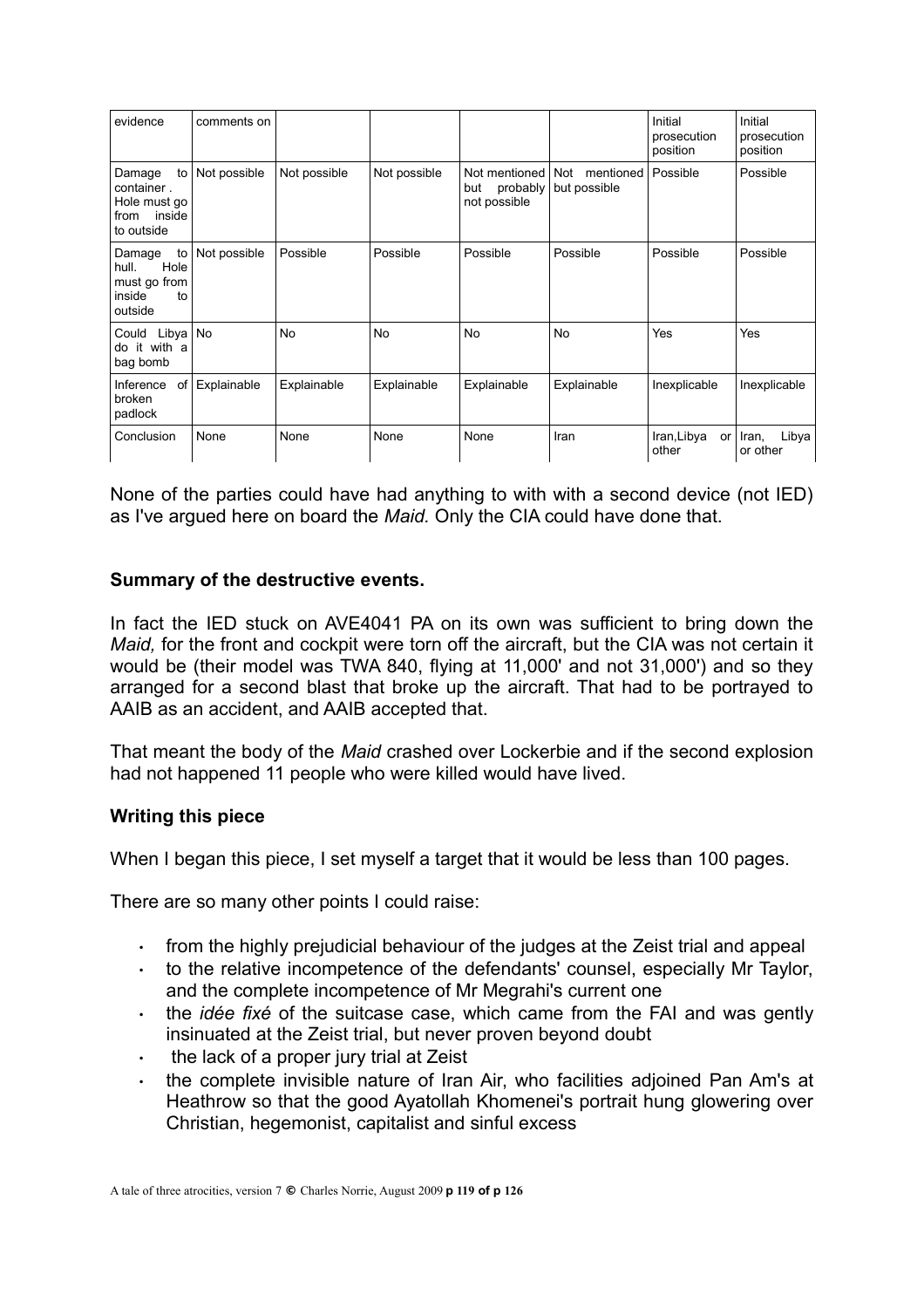- $\cdot$  a full account of the AAIB report's omissions
- $\cdot$  a detailed account of the UK Government's toadying during the Reagan years
- a longer account of the UTA criminal trial as revealed in the case papers put into English
- The lack of good science at RARDE the result of a stupid decision to place a forensic laboratory in a munitions factory
- especially the failure to produce a map of the location of the major pieces of the downed *Maid* by AAIB
- the decision of Mrs Thatcher to ignore Lockerbie in one single and erroneous phrase in her autobiography
- $\cdot$  the pathetic attempts of the pathologist Basutil to explain the break up of bodies near Sherwood Crescent as due to 'air-friction'
- The falling out of the FBI and the CIA in late 1990
- A more exact account of the dealings between the Scots, the French and the Americans during their two respective investigations
- The strange case of the falling out of the FBI and the Scottish police late in the day over various interviews with shady Middle Eastern types
- Mr Lumpert's confession that he had given a person he thought was a CIA man a copy of the MEBO chip, (which became PT 35)
- What a member of the Mr Bush's presidential commission actually told Mr Cadman, and what he knew, which I believe not much
- An account of why UFOs are completely and utterly wrong
- The failure of the international community to rise up and condemn the whole Lockerbie process
- The whole development of the UTA case and how different it is to Lockerbie, when essentially they are claiming to go for the same organisation
- especially Mr Thomas McNamara's singular contribution to the UTA civil case in the US Federal Courts
- Particularly important is the trip by the Juge to Washington in late 1990 after which the CIA fully developed its Libyan theory
- The failure of the UK or the US press or media to have covered my concerns through the years. (Are they all in the pay of the CIA?)
- Any reasonably full account of the compensation quantums and processes in each of the three disasters, which I have done
- . The US compensation court processes
- $\cdot$  I just want to hint at the depth in way I have tried to look at Lockerbie, which I don't think anyone else has had the stomach to, or needed to

# **Tips for anyone who wants to become an investigator into the CIA**

The first thing to remember is that the CIA implicitly believes its own propaganda. Do not tell such a man, for example that the downing of the *Vincennes* was in any way deliberate, for he believes it's an accident.

Next, the presence of either too many or no CIA men is a tell-tale something's up. Both circumstances happened at Lockerbie.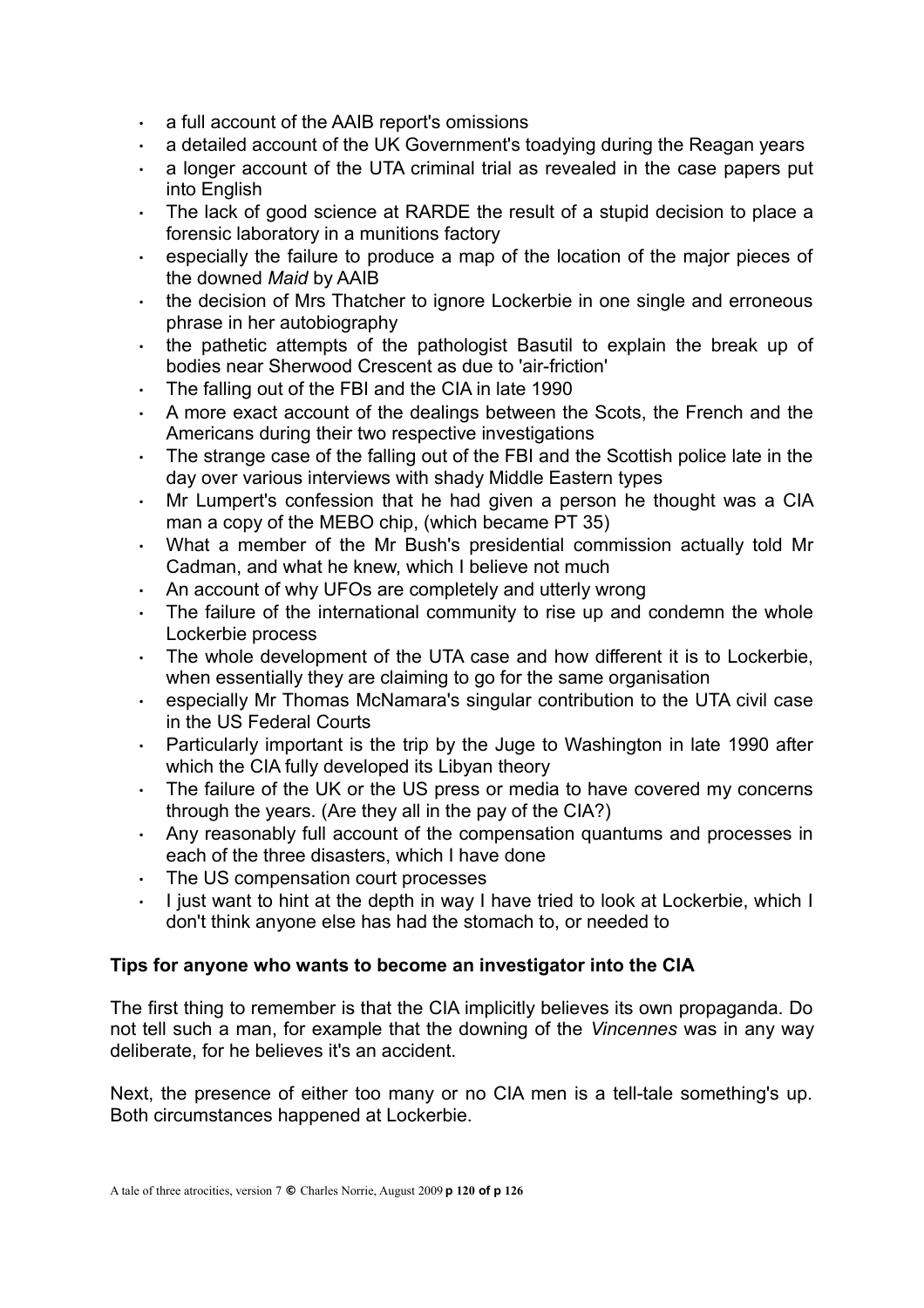If a senior police official says there weren't any CIA (even if in disguise as Pan Am engineers), be suspicious, but if a respectable on the ground journalist does, trust him.

The CIA likes over-complicated or over-engineered solutions; they are not necessarily complex.

The CIA does not go in for ambiguity, nuance and dissimulation much. There is noone of the moral ambiguity or complexity of Kim Philby here, who became committed as a very young man in Austria in the 1930s to the anti-fascist cause (which, at the time, meant the Communists); then became a fascist journalist disguising his true colours, got a job with SOE, then the FO and finally MI6. He was gradually outed, the CIA refusing to work with him and making him virtually p.n.g., perhaps because he said outrageously provocative things in his cups, which would alarm straight laced 1950s CIA officers, but be treated as an endearing little quirk (of that's the 'just so Kim' kind) in London. Eventually he did a runner and was found to have betrayed every important British asset to the Soviet Union since the beginning of WWII. He ran foul of Soviets over ingenuity, for Stalin had believed he must be a triple spy.

There is nothing of this in Lockerbie. It was over-complicated and unnecessary to hold a second explosion on the *Maid* as we have seen, but the CIA with a lot of effort managed to hide that. But it would all have seemed effortless if the CIA had been allowed to use London or Frankfurt. The failure to square BSS or BND meant that neither Heathrow nor Frankfurt could be used and the kludge of the blown suitcase came into its own, and then fortuitously allowed an attribution to Libya.

Had it not been decided to use a 'clue' for a plot directed at Libya later, all would have been well, for HOLMES would have turned up nothing of significance from the Scottish mud.

But such a (false) clue did turn up and became known in 1990. Why the CIA decided to make it Libya is uncertain, except for the 1st Gulf War, and there was no other credible alternative. It was difficult to redirect the meaning of the blown up suitcase and a number of awkward facts had to be squared like the colour of and number of speakers in a Toshiba cassette recorder. Libya was indeed well away from Syria, the PFLP GC and Iran. The pay-off would be high.

So it was worth implicating Libya. The clues were poor, damagingly poor, and the CIA had to come out of the cold to supervise the debriefing of Giaka. It was the first time they had broken cover since the crash.

Lockerbie was also costing. \*Hantzau makes much of the Agency's financial woes, so reusing the *Maid* incident to implicate Libya might have been an economy measure.

We then get into the more standard parts of the battery of techniques used to pollute the development of a story.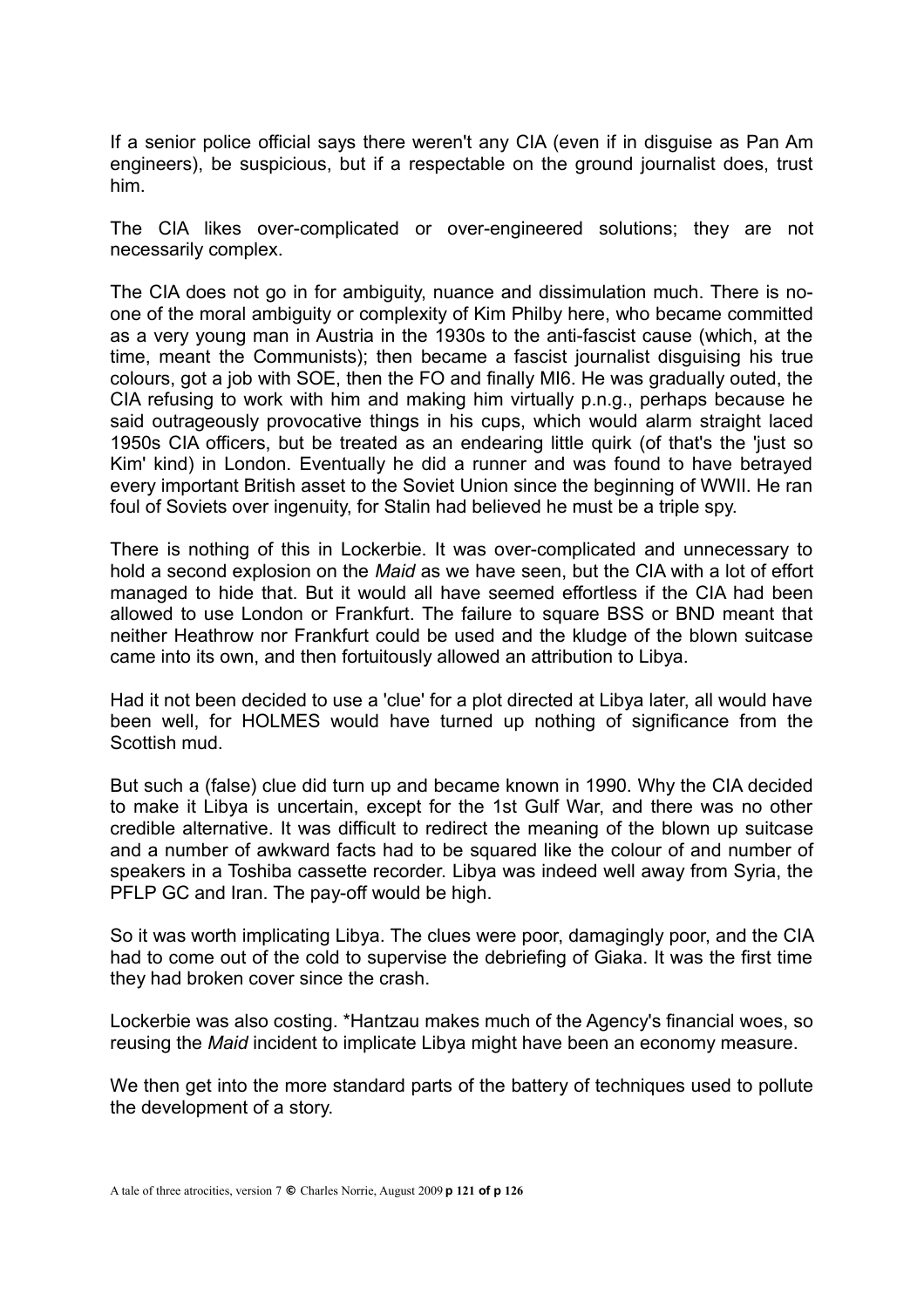They planted newspaper articles, and the CIA's contact book is deep is one. But if a planted story does not have a counterpart development in the investigation story, and Marquise the SIO reads about a particular development in the investigation for the first time in a Swiss newspaper, one can be certain that the CIA's fiction factory has been up to no good, once the obvious point of whether the FBI or the Scots leaked (which they didn't except through the JIG) is solved. The internet makes the exposure of these machinations trivially easy.

# **Some thanks and thoughts**

We must thank Marquise for his blow by blow account of the investigation, though he might have been astonished that anyone could read it quite so assiduously as I have. The trouble is, the CIA uses the same tactic again and again and again; Swiss, French, American and British newspapers. The journalists are of course unwilling to say they have been dining at the Agency's expense, and I expect the cost was little more than that of a decent meal.

To Mr Crawford, Mr Johnstone, Mr Carroll and others mentioned in the text. To Mr Charles, whom I have had the privilege of meeting. To my various critics, some mentioned by name, some anonymous, who have enabled me to hone the story, a story which still today needs work.

Beware of Greeks bringing gifts. Nobody has paid me anything over my work.

Beware of legislative changes which improve the chance of court cases retrospectively.

Perhaps that would not have been fatal, if the accusation had been allowed to die after the indictments had been made, but by allowing the relatives the possibility of compensation, by passing three Acts of Congress to encourage them to do so made it inevitable there would be a trial.

A supine Scottish court, deprived of the usual checks of a jury and a hanging judge, what more can be said, all conducted in private in a US airfield in a small country far away. There was no TV coverage.

A fairly incompetent defence, highly fragmented and focussed evidence of which it is impossible to gain an overview, and opaque and legalistic means of procedure, where the principals appear to be ignorant of the basic matters of legal proof.

Pathetic.

# **The CIA continues to trip itself up**

Having won, the CIA still can't shut up.

It is not possible for a protagonist to say (as \*Hantzau did) in 2002 and then again in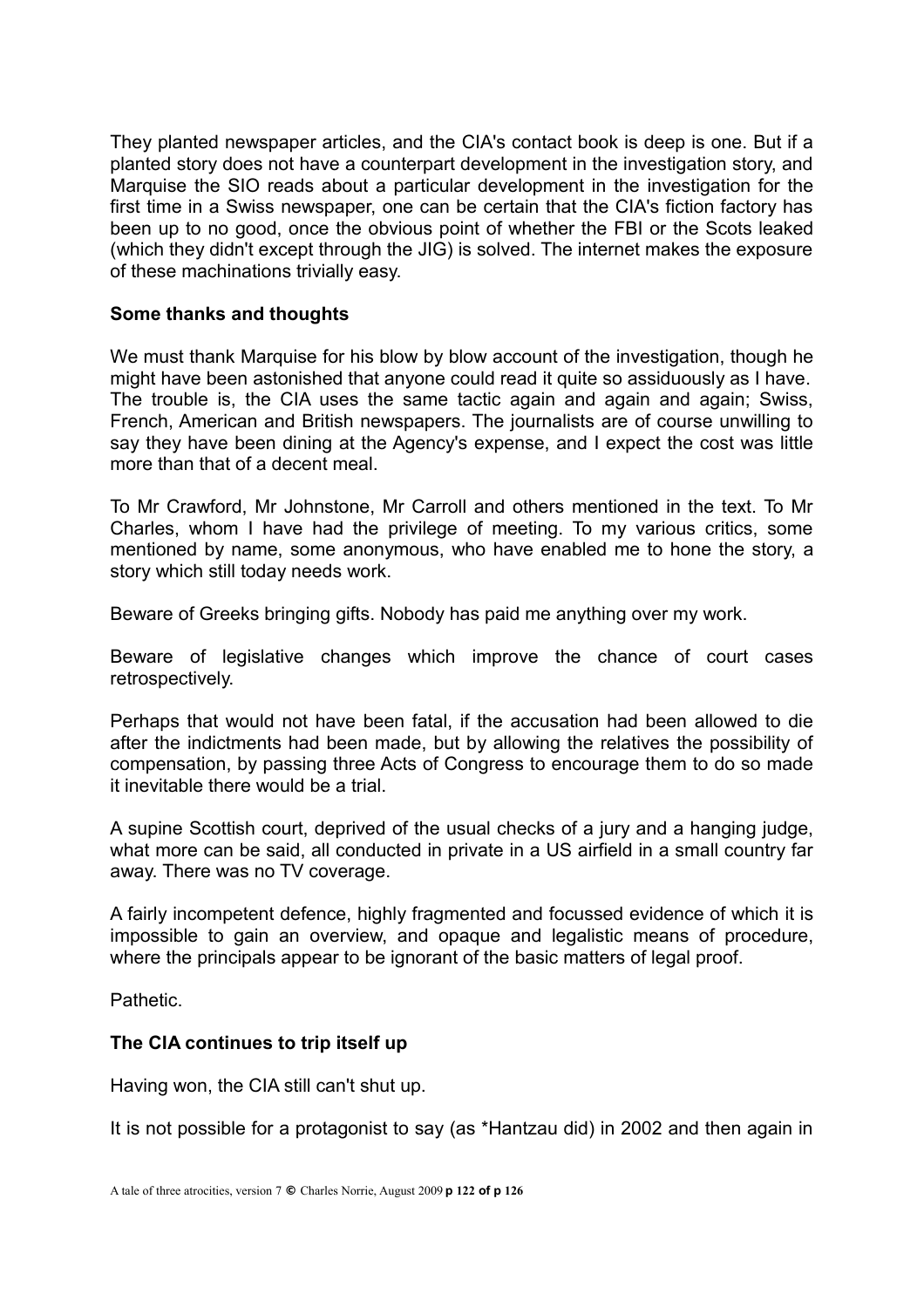2008 - but oh! It might not be Libya. Once a prosecutor (and the CIA is) had backed an attribution it is necessarily stuck with that story.

**It cannot be rewritten. Else it becomes inconsistent. Henderson, the Scottish SIO, realised and realises that. We don't know his real opinions, but he will have to go to his death believing Mr Megrahi did it. Or he is blown.**

The road to hell is paved with good intentions; *Hand-Book of Proverbs,* H. G. Bohn*,* 514, 1855

#### **My reasons**

#### **My reason for having undertaken this investigation**

*My single most compelling reason for having wasted so much time over this matter is: I do not want the Libyan Government turning round after the current Lockerbie attribution has died in flames, its protagonists investigated, prosecuted and jailed for perjury, conspiracy to murder and murder, saying but we didn't do UT-772 either.*

They did. Please refer to the issues that connect Libya with UTA at the top of this document.

#### **What I am willing to do**

I am willing to assist a properly constituted inquiry into the Lockerbie fiasco. By that I mean, I shall not agree to any of its findings except on the terms that I've espoused here, that I roll my own, and come to my own conclusions.

I hope to be able to put this matter aside once I see a full public inquiry, in which nothing is held back, and those investigated and required to attend, and give full account of their doings under the threat of contempt, the maximum penalty for which is detention for full life (a whole life term).

And those who are found to have done wrong by such public hearing should be prosecuted with the full force of the law.

At the same time if the US authorities are courageous enough to bring a murder case against these rogues, I should oppose any intent to seek the death penalty as I am utterly opposed to it.

I hope I shall not be put to the recourse of having to support a campaign for the life of Mr Tomas \*Cattermole, Mr Rupert \*Hantzau and the like.

#### **A final plea**

Please don't think that the concerns I have raised are antique, old hat, have been answered before, dealt with by the trial, appeals or whatever. As late as  $16<sup>th</sup>$  July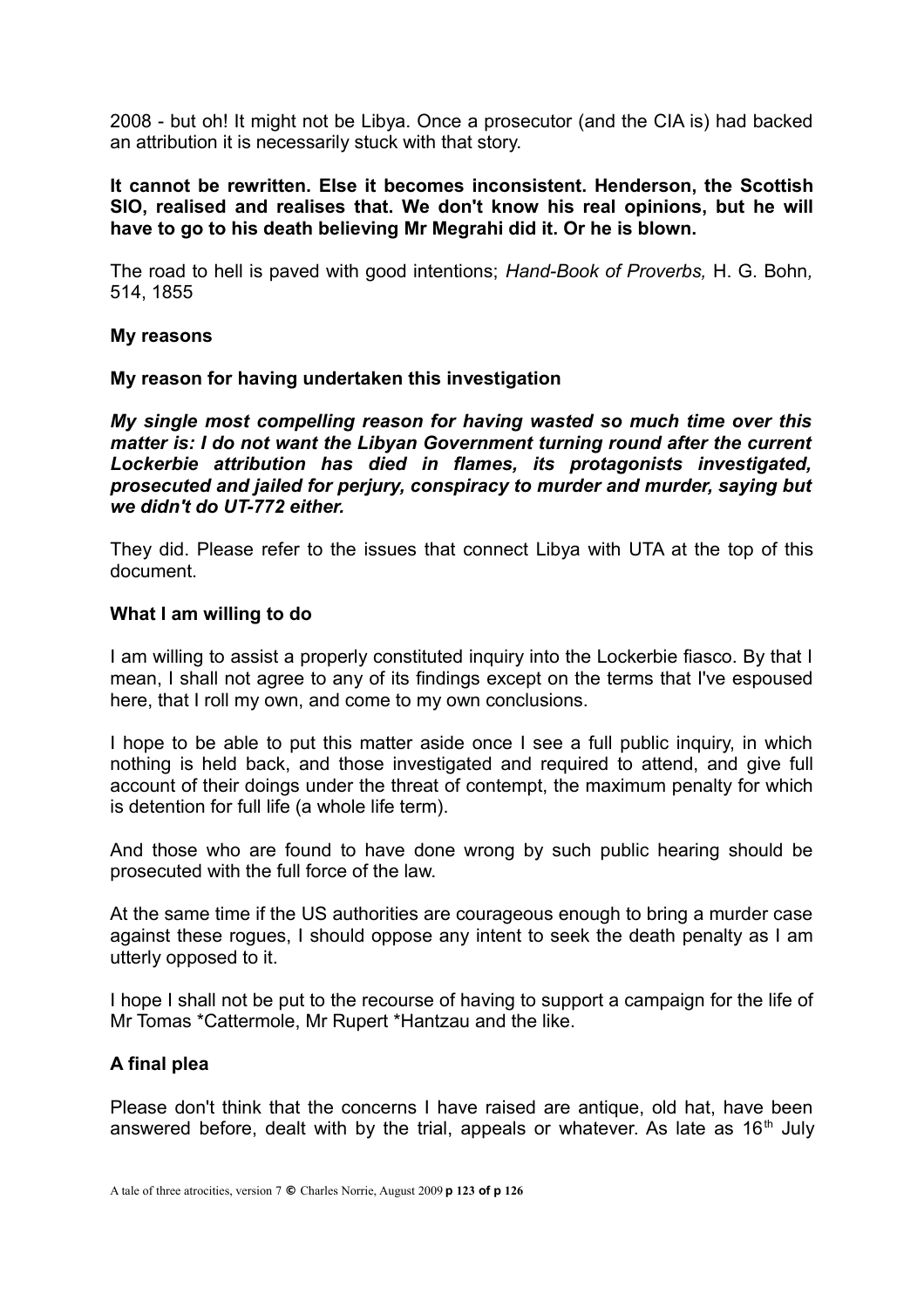2009, I teased out a small discrepancy in a book with a friend that suggests, (by his own admission) that one man mentioned in this letter is guilty of murder. And if this issue cannot be taken up by you, I can assure you that it will be with me as long as I can live.

# **Envoi**

In writing this which I am hoping to be with increasing confidence my approaching final views on Lockerbie, I suddenly became aware in a previous iteration of my theory in the power of writing it as fiction. Fiction is anathema to me and for every twenty books of fact, I read one of fiction. The nearest I ever get to it is reading lightly fictionalised biographies like Orwell's *Down and out in Paris and London.* Writing the stuff is even more difficult.

But for the first time ever because it was necessary to portray characters who don't talk and never will, they had to be portrayed as ciphers of their organisations to stand in for real voices in an actually dialogue between the parties which must have begun shortly before 21<sup>st</sup> December 1988 and ended a very short time after, but the consequences of those dialogues would take some months to be resolved. It was probably MI5 that lit upon the vulnerability of Professor \*Byrd and Mr \*Thorne, because MI5 would have had most to do with them over the Maguire affair and those two gents would be essential to the plot to lead to Bollier and Megrahi. (These processes are still working at this moment. Until I had written that last sentence I had thought it would have been a MI6 man who handled the delicate negotiations of subverting the two gents, but MI5 is much more probable because of the Maguire case). Fantasy perhaps, but more compelling than saying I can prove that the shirt collar came from a different sized shirt and leaving it at that. If that's all that's done we just stand there staring at the impossibility for years until it evaporates in another round of 'appeal innuendo'.

Another little anecdote which has worked subliminally on me is a story my mother told of the daughter of one of her friends, a withdrawn and uncommunicative teenager, with whom she had had to endure a Mediterranean holiday, who had remained silent until she had reproduced in perfect detail the facts of the Darnley plot from a novel, probably *The Royal Road to Fotheringay,* by Jean Plaidy. She could have told the story as if it had come out of the history GCSE syllabus, (as I would have done), but it was only by having the proponents fictionalised as actors, that the story made any sense to her. Aged seven, I was taken by that generous lady to the Mint (the one in London, not the hole in Wales) followed by lunch at the Great Eastern Hotel, Liverpool Street Station, for I was the best friend of one of her nephews. I can still remember the fish and chips.

My second anecdote is about one of the best local histories, about Kentish Town in London, ever written, Gillian Tindall's *The Fields Beneath.* Tindall, also a novelist, achieved a remarkable success. The less evidence she had, the better the story got. 'Follow with me she would say, to the backs of the gardens in Montpelier Grove, for there lies a line of scraggly sycamores, which was a field boundary once'. And a field boundary map of KT popped out from hundred and fifty year old brick terraces.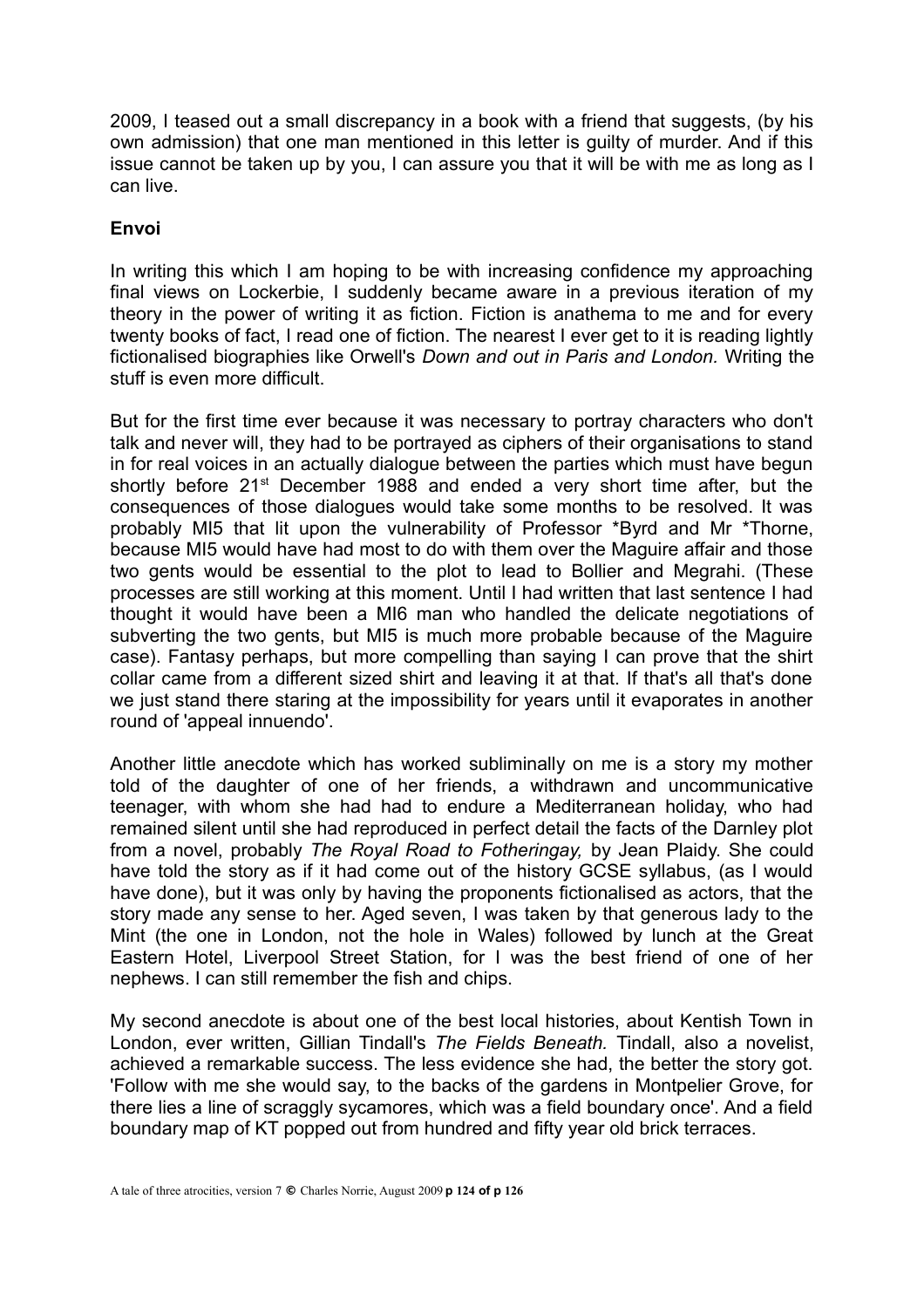My third anecdote is from Imre Lakatos', book *Proofs and Refutations* which is about a fictional dialogue set in a mathematics class. The students attempt to prove the formula for the Euler characteristic in algebraic topology, one bright spark attempting to prove Archimedes theorem by making hundreds of small models of the gold brick Archimedes was attempting to find the density of, which he did simply by sitting in a bath full of water and seeing what he had displaced. The dialogue is meant to be the actual the attempted proofs which mathematicians throughout history offered for the conjecture, which are repeatedly refuted by counterexamples. Often the students quote famous mathematicians.

A sub-text of Lakatos' ideas is that story-telling is a way of arriving a truths impossible to achieve by other means.

I tried the fictional approach for the first time only on iteration 4 of this story. But I was acutely aware of the CIA's debt to G K Chesterton, from quite early on. Chesterton is a much more satisfying writer than Doyle and psychologically compelling in a way Doyle is not. I count the plots of three Father Brown stories in Lockerbie: *The Honour of Israel Gow, The Twelve True Fishermen* and *The Sign of the Broken Sword.* Can anyone find more?